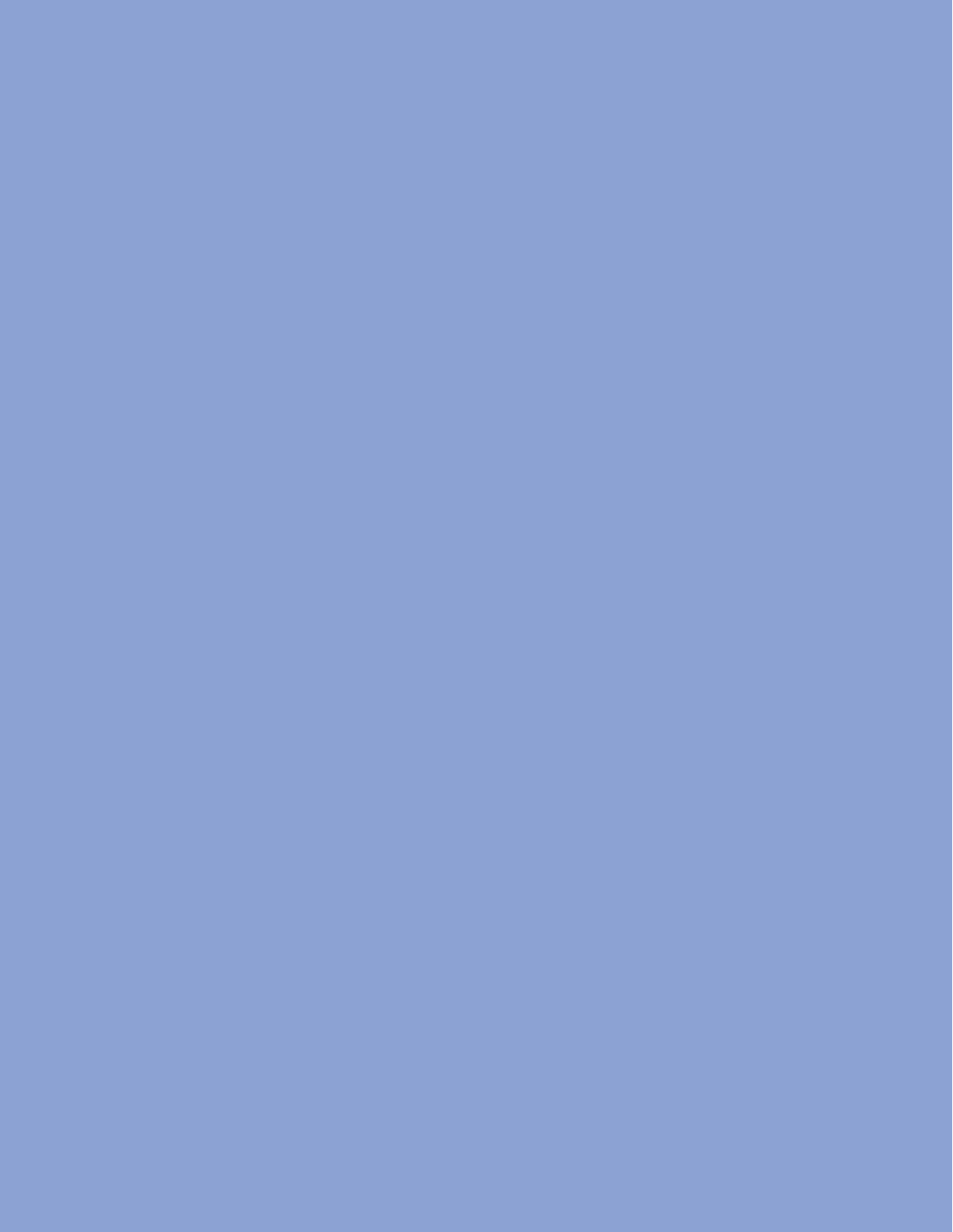# **CRIMINAL** A COST ANALYSIS OF WRONGFUL CONVICTIONS, ERRORS, AND FAILED PROSECUTIONS IN CALIFORNIA'S

CRIMINAL JUSTICE SYSTEM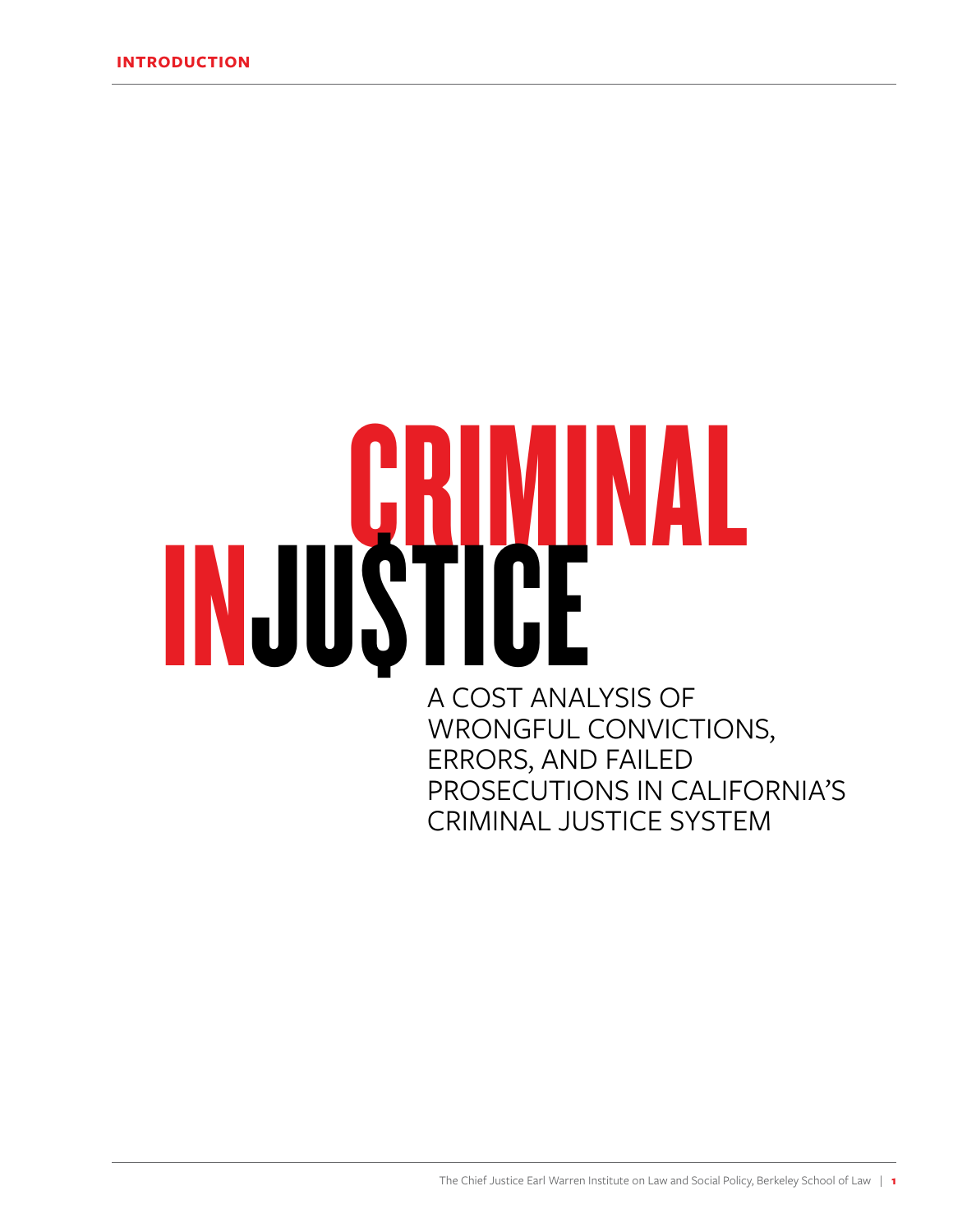## **Acknowledgements**

This report was written by Rebecca Silbert, John Hollway, and Darya Larizadeh. The authors thank the following research assistants and students who contributed to the report: Dan Georgatos, John Yap, Liz Baroi, Scott Wallace, Rebecca Tublitz, Robert McCarthy, Jackie Aranda, Giselle Olmedo, Efan Wu, Megan Sallomi, Jasmine Eucogco, Kevin McNellis, Candice Shikai, Travis Henry, Julie Furdella, Ray Kim, Charlotte Kiaie, and Manny Thompson. Colleen Shirazi and Devin Jones in the Berkeley Law Information Systems and Technology Department provided invaluable support in setting up and managing the database. Valuable background information was provided by Maurice Possley and Sam Gross of the National Registry of Exonerations at the University of Michigan Law School. Denise Foderaro, Barry Krisberg, and Jeanne Woodford also provided much appreciated assistance.

The authors of this report are grateful to Steven Raphael, Ph.D. Professor of Public Policy at the Goldman School of Public Policy, University of California Berkeley, for developing the methodology for costs of trial, appeal, and counsel. Professor Raphael's gracious contribution is deeply appreciated.

The Chief Justice Earl Warren Institute on Law and Social Policy is a research and policy center at UC Berkeley School of Law. The Warren Institute is led by Faculty Director and Honorable William H. Orrick, Jr. Distinguished Professor Christopher Edley, Jr. and by Executive Director Rebecca Silbert.

John Hollway is the Executive Director of the Quattrone Center for the Fair Administration of Justice at the University of Pennsylvania Law School. The Center is a national research and policy hub created to catalyze long term structural improvement to the US criminal justice system.

Copies of this report will be available electronically on The Opportunity Institute's website, **http://theopportunityinstitute.org** and on the Quattrone Center's website, **https://www.law.upenn.edu/institutes/quattronecenter**

©2015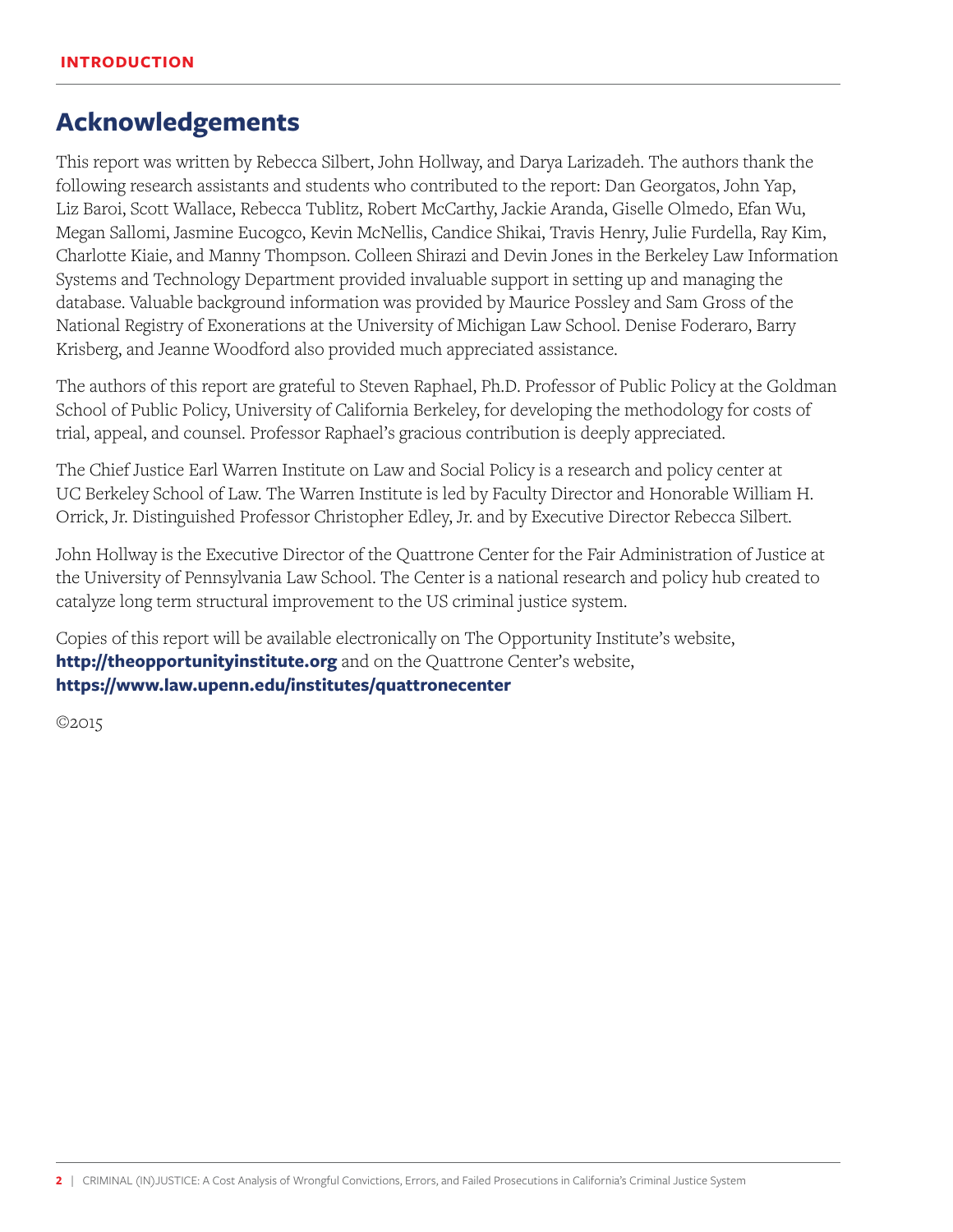## **Table of Contents**

- **[INTRODUCTION](#page-5-0)**
- **[EXECUTIVE SUMMARY](#page-7-0)**
- **[OVERVIEW, DEFINITIONS, AND METHODOLOGY](#page-9-0)**
- **Section 1: [THE CHARACTERISTICS OF INJUSTICE](#page-14-0)**
	- [Disproportionately More Errors Found in Convictions for Violent Crime as Compared to Property and Drug Crimes](#page-15-0)
	- [Taxpayers Paid for 2,186 Needless Years in Custody](#page-17-0)
	- [Most of the Individuals Subjected to these Flawed Prosecutions Did Not Plea Bargain](#page-18-0)
	- [The Original Sentences Imposed in these Flawed Cases Were Disproportionately Severe](#page-21-0)
	- [22 These Faulty Convictions Were Not Resolved Quickly](#page-23-0)
	- [Flawed Homicide Convictions Were the Most Expensive](#page-24-0)

#### **Section 2: [THE CAUSES OF INJUSTICE](#page-26-0)**

- [Prosecutorial Misconduct](#page-30-0)
- [Judicial Mistake During Trial](#page-37-0)
- [Problems with Eyewitness Testimony](#page-40-0)
- [Ineffective Assistance of Counsel \(IAC\)](#page-43-0)
- [Failure of Prosecutorial Discretion](#page-46-0)
- [Unreliable or Untruthful Official Testimony](#page-48-0)
- [Fourth Amendment Violations](#page-50-0)
- [Inadequate Police Practices Before Trial](#page-53-0)

#### **Section 3: [THE COSTS OF INJUSTICE](#page-60-0)**

- [Incarceration, Trials, and Appeals: \\$148 million](#page-63-0)
- [California Victims Compensation and Government Claims Board \(VCGCB\): \\$5 million](#page-65-0)
- [Settlements: \\$68 million](#page-67-0)
- [Costs and Cases Not Captured in this Report](#page-69-0)

#### **[Section 4: A NOTE ON GROUP EXONERATIONS](#page-76-0)**

#### **Section 5: [CONCLUSION – NEXT STEPS AND RECOMMENDATIONS](#page-80-0)**

#### **[Section 6: APPENDICES](#page-88-0)**

- 88 APPENDIX A County Comparisons
- [APPENDIX B Methodology for Cost of County Jail](#page-92-0)
- 94 APPENDIX C Methodology for Trial, Appeal, and Attorney Costs
- [APPENDIX D Lack of Access to County Court Records in California](#page-101-0)
- [APPENDIX E Coding: All Errors Identified in Cases Reviewed for this Report](#page-103-0)
- [APPENDIX F Total Cost By Type of Error, All Errors](#page-105-0)
- [APPENDIX G Public Records Act Request for Settlements](#page-107-0)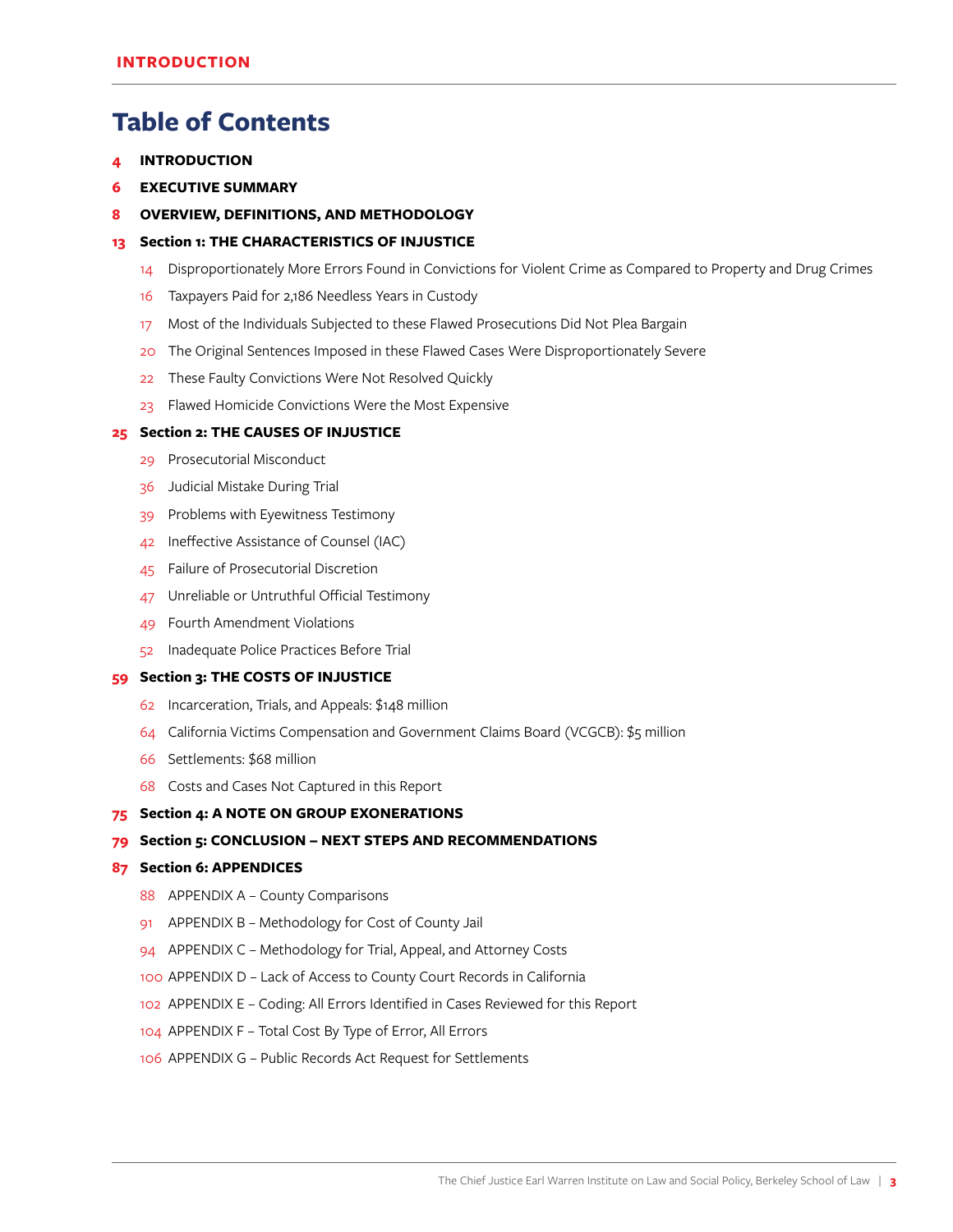## <span id="page-5-0"></span>**Introduction**

*Criminal (In)justice* examines 692 adult felony criminal cases where California missed the mark in public safety by failing to prosecute the right person or by pursuing a flawed or unsustainable conviction. The individuals subjected to these faulty proceedings endured hundreds of trials, mistrials, appeals, and habeas petitions and **served more than two thousand years in prison and jail, at a total cost to California taxpayers of more than \$282 million**. 1

The scope of *Criminal (In)justice* is, to our knowledge, unprecedented. We began by following the well-trodden path analyzing wrongful convictions and exonerations. As we started to explore the cases, however, we realized that criminal justice errors affect not only those who were convicted and later declared innocent, but also those whose convictions were overturned without a declaration of innocence. We could not ignore the many defendants subjected to years of detention, trials, retrials and incarceration only to have their cases eventually dismissed without a formal finding of innocence, nor could we ignore the victims left unserved when convictions against alleged perpetrators were dismissed due to error. We were also working in California which, unlike many other states, imposes a particularly burdensome process on individuals seeking a judicial declaration of innocence. As a result, innocent individuals in California may rationally choose not to pursue judicial declarations of innocence after their convictions are dismissed, especially if those individuals are indigent. For all of these reasons, we did not have confidence that using "innocence" as a criterion for inclusion would provide a complete picture of those who were not served by our criminal justice system.

In the end, we included every case we could find where

- the defendant was convicted of a felony,
- $\bullet\;$  the conviction was reversed between 1989 and 2012, $^2$  and
- the charges were subsequently dismissed or the defendant acquitted on retrial.

We evaluated cases regardless of the reason for reversal, using a methodology specifically designed to avoid the subjective and often unknowable guilt or innocence of the defendant. Our cases came from court records, the National Registry of Exonerations, and other public records. Regardless of source, we relied on court records and we base our conclusions on those actual documents, not on extrapolations and assumptions. As a result, we include over 160 wrongfully convicted individuals from the National Registry, as well as others who may, or may not, be exonerated or "wrongfully convicted" as that term has come to be commonly understood. What cannot be disputed is that each of them was convicted of one or more felonies, that those convictions could not be sustained, and that the errors examined here imposed a substantial cost on both the individuals subjected to them and all California taxpayers.

<sup>1</sup> All dollar figures are adjusted to 2013 dollars.

<sup>2</sup> The year 1989 was chosen because it was the first year that a defendant was exonerated due to DNA evidence.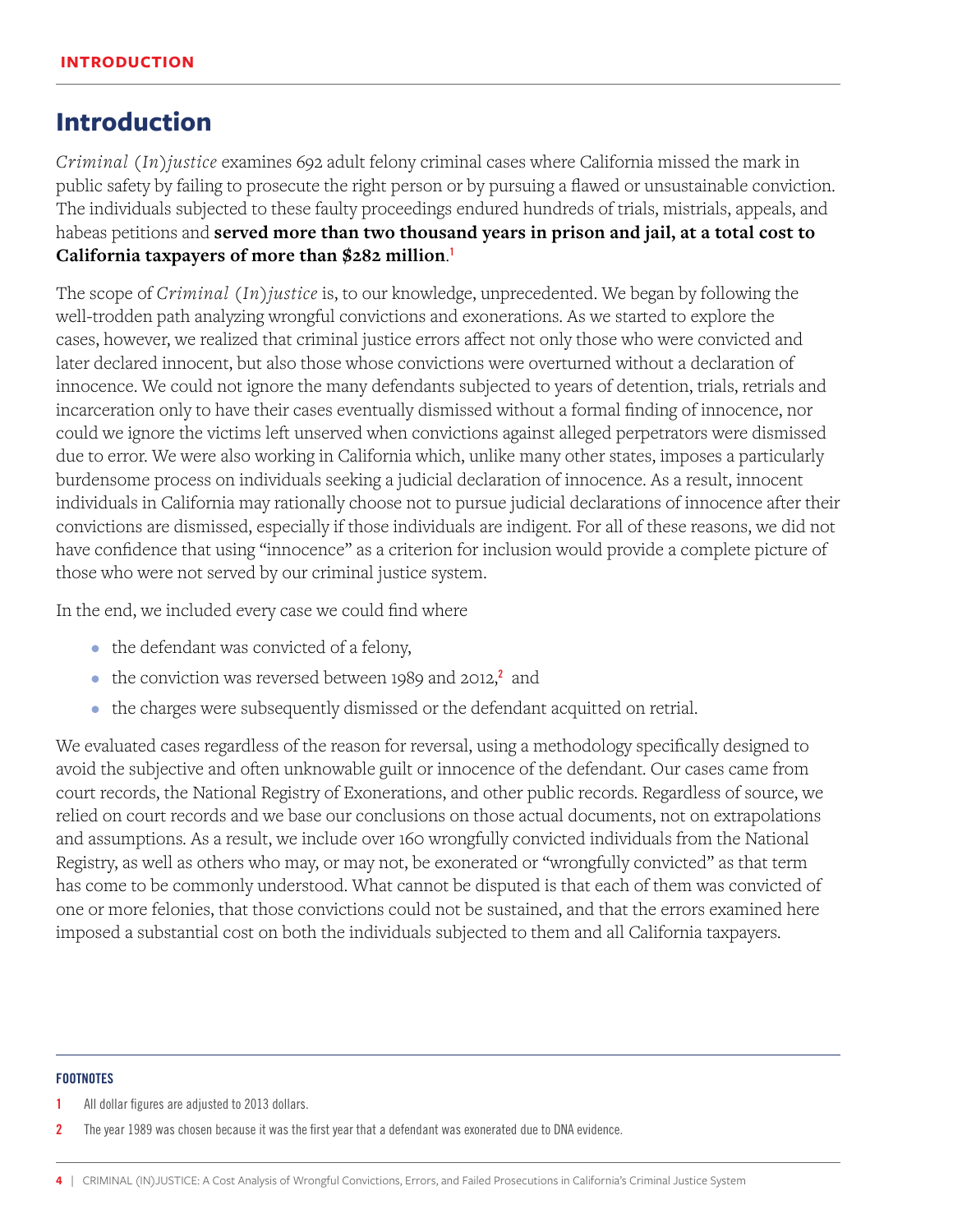#### **INTRODUCTION**

An ideal criminal justice system should arrest only the individual who actually committed a crime, deploy taxpayer resources responsibly, eliminate error, and impose consequences that are fair and just. Each mistake in the criminal justice process can have serious and lifelong consequences on the affected individual, and we should strive to eliminate all error. We nonetheless expect that some will note that the system theoretically worked in these cases, because its established checks and balances ultimately uncovered these wrongs and the convictions were eventually dismissed. We do not concede that this is a successful result. A perfect system may never be realized, but it must always be pursued.

We also expect that some will point to the fact that California prosecutes and convicts over 200,000 people every year,<sup>3</sup> and argue that the 692 faulty convictions described in this report reflects an acceptable rate of error. We reject the proposition that an acceptable rate of error can apply to proceedings that impact people's lives in the way that criminal prosecution can. The cases described in this report are actual events that impacted real people, with real families and real jobs, prosecuted in real California courts. There is perhaps no greater interference government can make in a person's life than to deny that person his or her liberty, and for that reason alone turning a critical eye on our criminal justice system is a valid and vital endeavor no matter what the rate of error. Just as with airline safety and medical mistakes, the acceptable rate of error is zero and that should be the goal.

Moreover, there are undoubtedly more than 692 Californians who have suffered injustices in our state and federal criminal justice system. California does not systematically collect information about reversed convictions, and the cases in this report thus represent only those that could be found through various public sources. We did not include juvenile cases, misdemeanor convictions, or cases in which an individual was detained and prosecuted but never convicted. The 692 cases and \$282 million in taxpayers costs catalogued here are thus most certainly the tip of the proverbial iceberg.

Mistakes happen, and human error persists. But our criminal justice system serves not only those who are facing criminal charges, but also anyone who may face the power of criminal prosecution in the future and anyone who may become a victim of crime. This is all of us. Everyone involved, whether legislators, prosecutors, defense attorneys, or judges must "strive to enhance and maintain confidence in our legal system....to ensure the confidence of the public."<sup>4</sup> We ignore flaws within the system at our own peril.

—June 2015

- 3 Office of the California Attorney General, "Crime in California 2013," http://oag.ca.gov/sites/all/files/agweb/pdfs/cjsc/publications/candd/cd13/cd13.pdf?.
- 4 California Code of Judicial Ethics, Preamble (amended effective January 15, 2015), http://www.courts.ca.gov/documents/ca\_code\_judicial\_ethics.pdf.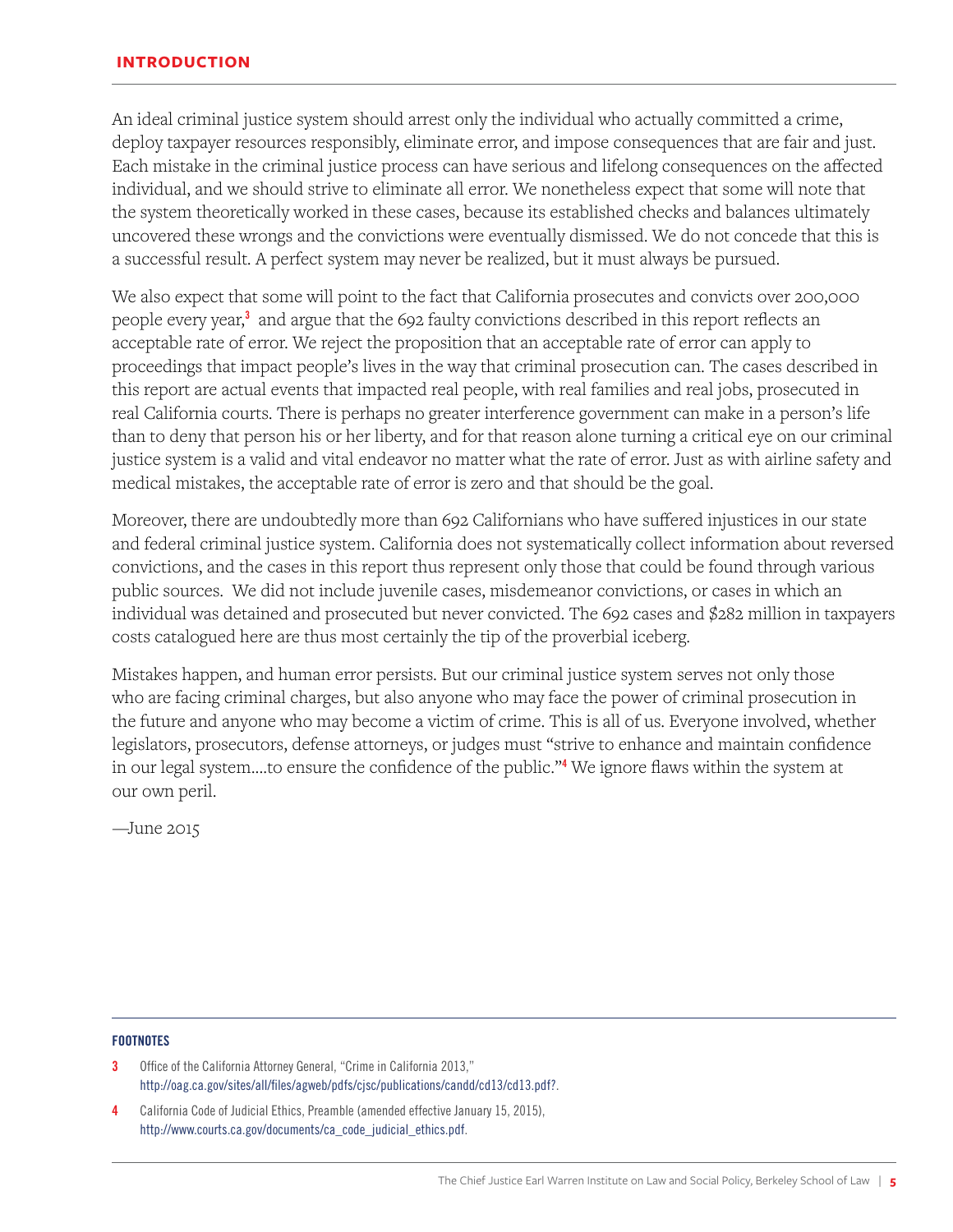## <span id="page-7-0"></span>**Executive Summary**

*Criminal (In)justice* examines 692 individuals who were prosecuted and convicted in California state or federal courts, only to have their convictions dismissed because the government prosecuted the wrong person, because the evidence was lacking, or because the police, defense, prosecutors, or court erred to such a degree that the conviction could not be sustained. The 692 individuals subjected to these failed prosecutions spent a total of 2,346 years in custody, and their prosecutions, appeals, incarceration, and lawsuits cost California taxpayers an estimated \$282 million when adjusted for inflation.<sup>5</sup> Eighty-five of these cases arose from a large group exoneration—the Rampart police corruption scandal—and are discussed separately in a later section of this report.

The remaining 607 convictions, all of which were reversed between 1989 and 2012, illuminate a dark corner in California's criminal justice system. These **607 individuals** spent a total of **2,186 years in custody**. They burdened the system with **483 jury trials**, **26 mistrials**, **16 hung juries**, **168 plea bargains**, and **over 700 appeals and habeas petitions**. Many of the individuals subjected to these flawed prosecutions filed lawsuits and received settlements as a result of the error, adding to the taxpayer cost. Altogether, we estimate that these 607 faulty convictions **cost taxpayers \$221 million** for prosecution, incarceration and settlement, adjusted for inflation. This estimate is only a window onto the landscape of possible costs, as it does not include the often unknowable costs suffered by those subjected to these prosecutions.

The sections below provide a review of these 607 cases and offer some recommendations for change.

The first section, **Characteristics of Injustice**, paints a collective picture of the cases in our sample. Compared to California's average, the individuals subjected to these errors were disproportionately prosecuted for violent crimes, especially homicide. This may be because prosecutions for violent crime are more likely to generate error than prosecutions for other crimes, though that question was beyond the scope of our research. Whatever the reason, failed prosecutions for violent crime account for a greater percentage of the wasted \$221 million than failed prosecutions for other crimes. Indeed, flawed homicide convictions alone account for 52% of the \$221 million, in part because these homicide cases took an average of 11 years to resolve and generated more lawsuits and civil settlements.

The second section, **Causes of Injustice**, catalogs the multitude of errors, dividing them into eight categories: eyewitness identification errors, prosecutorial misconduct, ineffective defense counsel, judicial mistake during trial, Fourth Amendment search and seizure violations, inadequate police practices before trial, unreliable or untruthful official testimony (officer or informant), and failure of prosecutorial discretion.

#### **FOOTNOTES**

All costs in this Report are adjusted for inflation to 2013.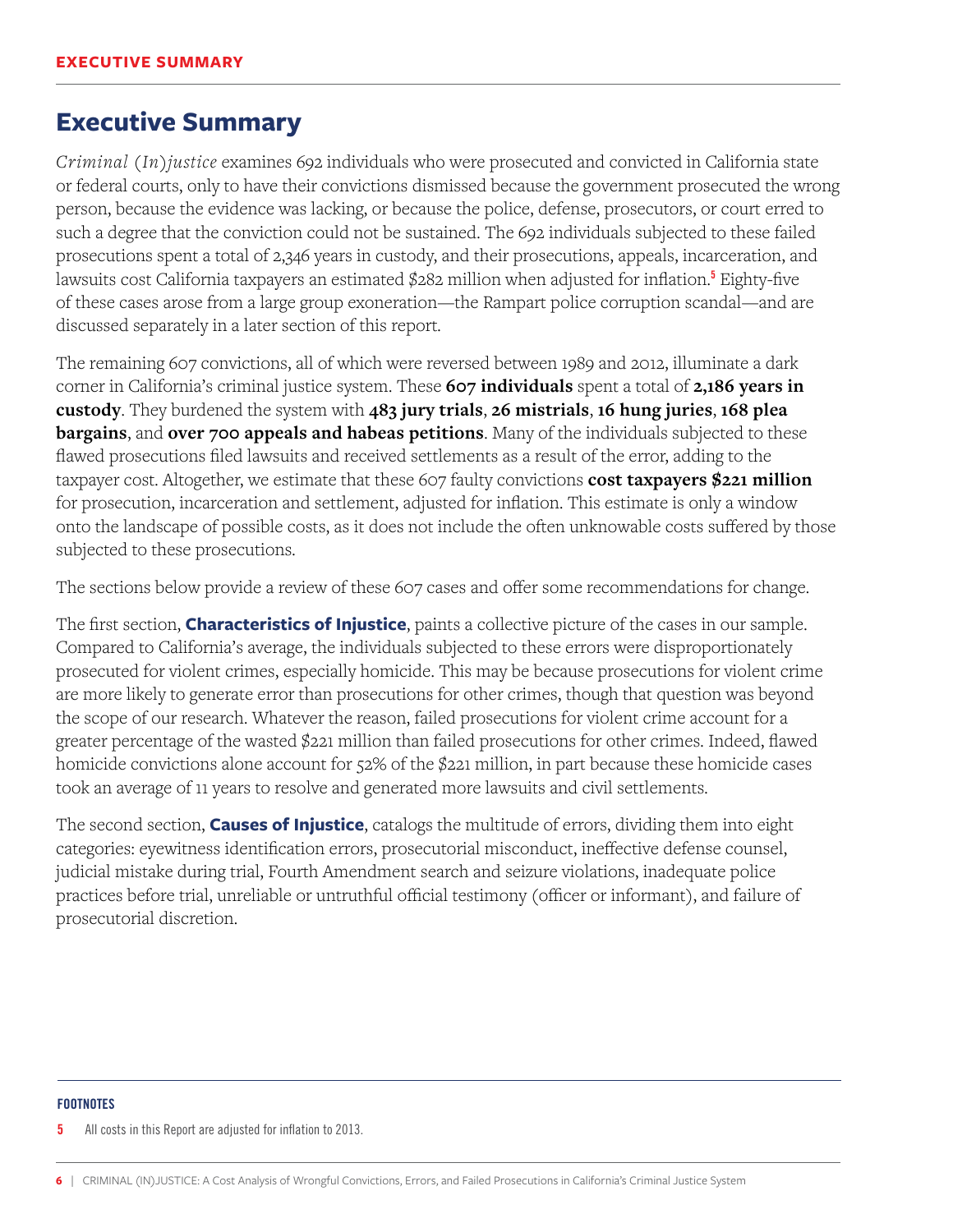Prosecutorial misconduct and eyewitness identification were the most common errors in the flawed homicide prosecutions. When broken down by type of error, prosecutorial misconduct accounted for more of the cost in our sample than any other type of error. By contrast, the most common errors in our sample were Fourth Amendment search and seizure errors, and judicial mistake. These errors were resolved relatively quickly, however, and resulted in relatively little cost.

The third section, **Costs of Injustice**, walks through the cost analysis. It documents the many hurdles raised by the California Victims Compensation and Government Claims Board. This section also identifies many of the additional costs not captured by our methodology, including costs arising from wrongful misdemeanor convictions, flawed juvenile convictions, and cases that resolved prior to conviction, among others. These unaccounted costs highlight the fact that this report documents only a portion of the vast unknown waste in California's criminal justice system—but it is at least a beginning.

*Criminal (In)justice* ends with a section on **Next Steps and Recommendations**. The problems presented in this report are undoubtedly complex, and each of them individually could be subject to its own investigation. This report does not attempt to comprehensively define the universe of best practices that will solve all of the issues raised. Instead, it identifies promising avenues for reform and highlights practices and jurisdictions that are leading the way. In particular, in 2006 the California Commission on the Fair Administration of Justice issued a report containing detailed recommendations regarding eyewitness identification, false confessions, informant testimony, problems with scientific evidence, and accountability for prosecutors and defense attorneys. The recommendations represent the unanimous views of a diverse group of prosecutors, defense attorneys, judges, law enforcement, and other stakeholders. To date, however, many of the substantive reforms have not been adopted, compromising public safety and leaving our criminal justice system at risk of endlessly repeating the errors catalogued here. (The report can be found at **www.ccfaj.org**.)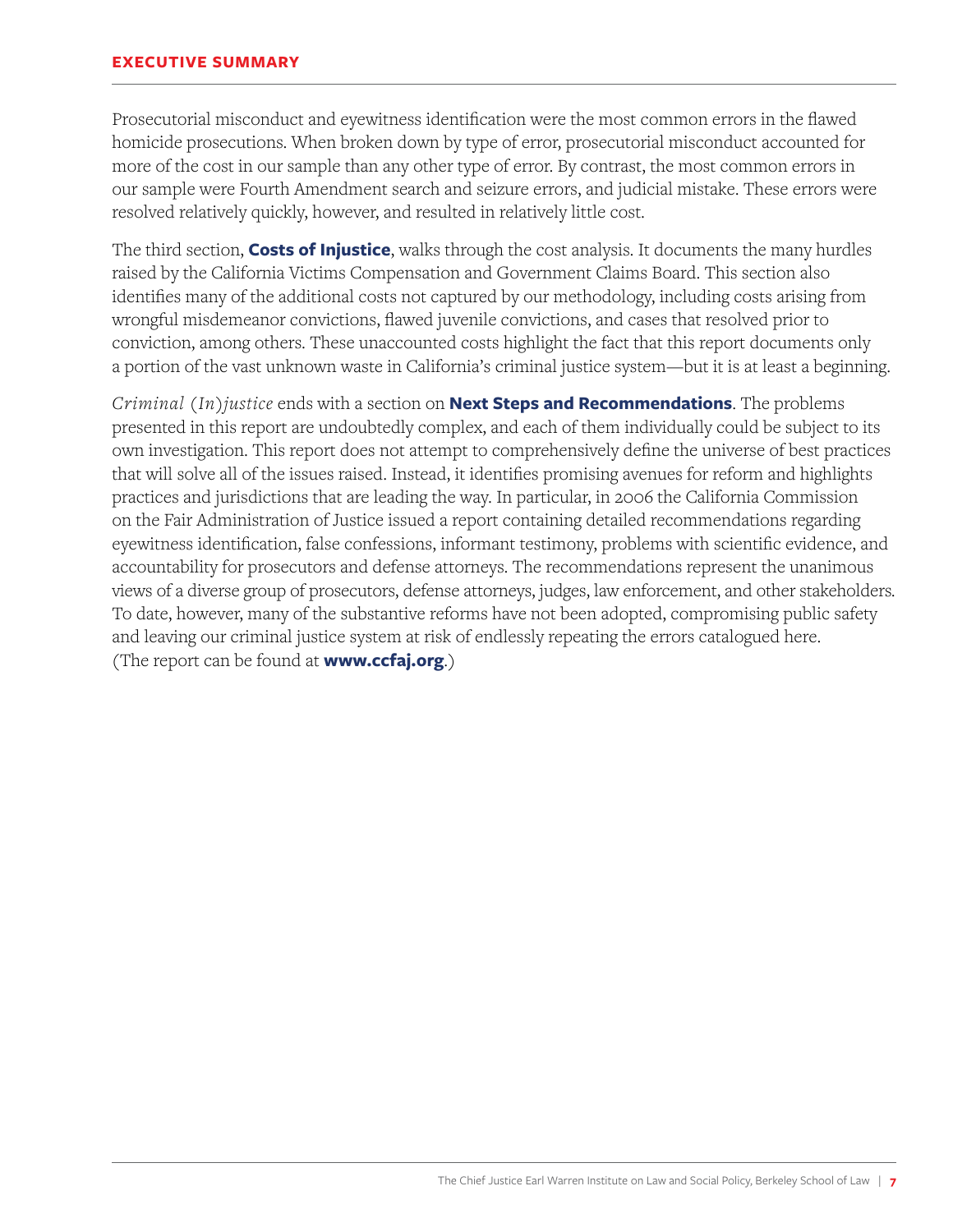## <span id="page-9-0"></span>**Overview, Definitions, and Methodology**

*Criminal (In)justice* examines 692 flawed convictions, 607 of which are discussed in the body of this report.' Cases were included if:

- The defendant was convicted of a felony,
- The conviction was reversed in full, and
- The case was subsequently dismissed, or the defendant was acquitted on retrial.<sup>8</sup>

The term "error" as used in this report means any mistake, misconduct, or illegal or incompetent act that caused the reversal of the conviction, whether such act was

- factual (e.g., the individual did not commit the crime; the evidence was inaccurate or untruthful),
- procedural (e.g., the police, prosecution, defense or court committed error ranging from inadvertent mistake to intentional misconduct), or
- legal (e.g., the defendant's rights were violated; the defendant's acts did not violate the law).

We did not include any case for which a court record could not be located confirming both the reversal of the conviction and its ultimate dismissal or acquittal. We have captured only facts and legal findings reflected in official records. No errors, facts, or theories of law have been inferred or presupposed. Each error catalogued in this report has been verified by the court of record, and our coding has been limited to causes of action specifically found by the court on the record of the case. If a defendant made a particular legal argument, it was coded and captured. If the defendant did not make a particular argument, even if we believed that it might have been legally available (based, for example, on newspaper articles), it was not included. If the court rejected the defendant's argument or did not reach a decision on a particular legal allegation, it was not included.

Notably, cases were not included or excluded on grounds of innocence, and our analysis was not confined to those defendants who had been declared innocent by the court. Under our country's Constitution, a verdict of "not guilty" or the dismissal of a conviction means only that the government could not prove that the person committed the crime. That person may have been innocent, or not.<sup>9</sup> In addition, unlike some other states, California does not have an automatic or simple process by which

- **7** The remaining 85 cases arose from a group exoneration and are discussed separately in a later section of the report.
- We also include a small number of cases where the defendant's most serious conviction or convictions were reversed, but the defendant remained convicted of a less serious crime. These cases were included only when we could irrefutably establish that the individual was imprisoned for at least a year longer than he would have been, if he had been convicted of only the lesser crime from the beginning.
- 9 "Under the American system of justice, the high degree of certainty required in a criminal case, proof beyond a reasonable doubt, can sometimes result in the guilty going free. While this allows the presumption of innocence to prevail, it does not mean that the trier of fact has concluded the defendant is factually innocent. It does mean that guilt has not been proved by the standard required...Thus, under our system of justice, the guilty can go free in order to ensure as much as possible that the innocent are not convicted. This is an accepted consequence of a system of justice that places a high price on freedom—a system of justice for which this country has fought on numerous fronts and offered up innumerable lives to preserve and defend." In re Sodersten, 146 Cal. App. 4th 1163, 1170 (2007).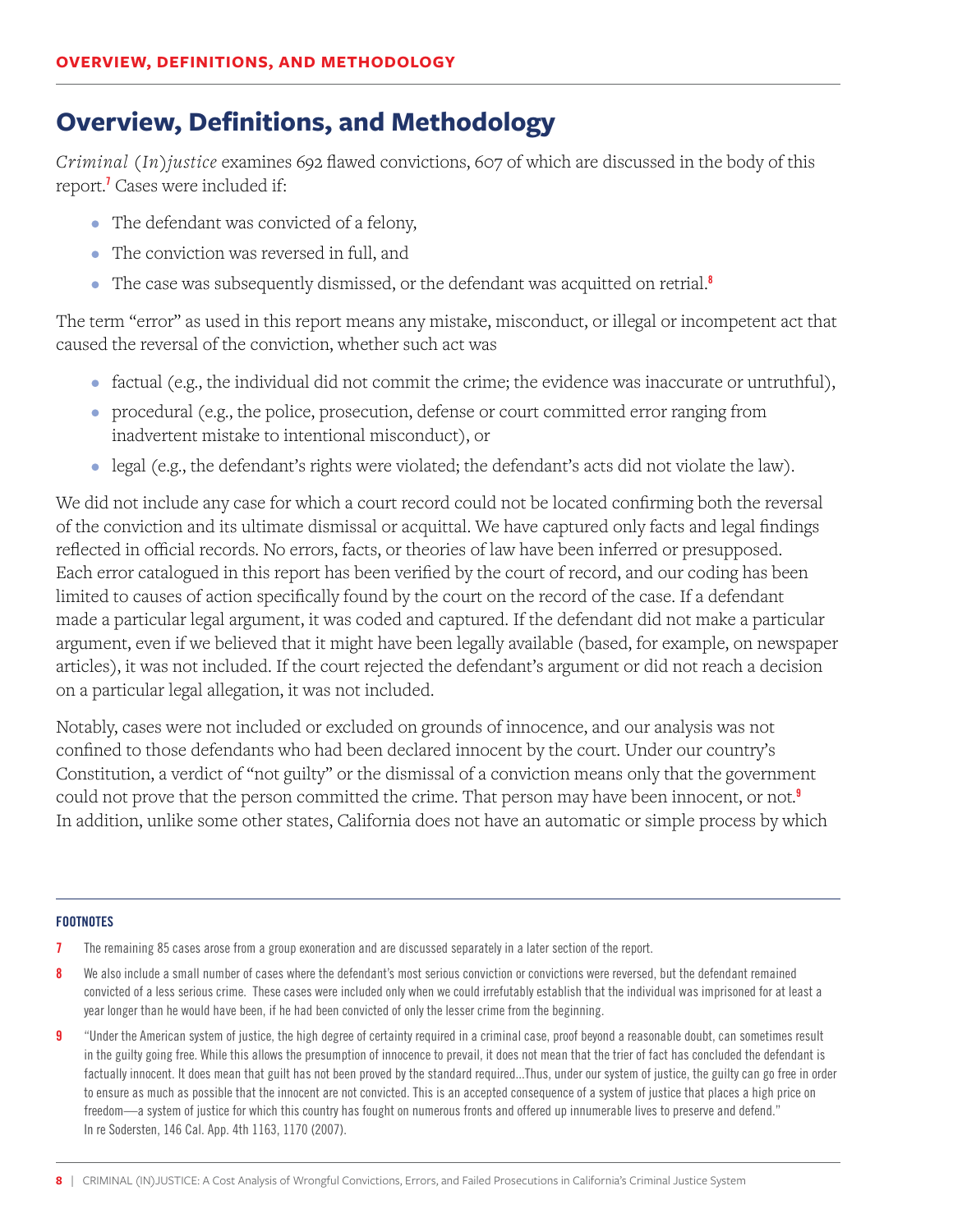an individual can seek a declaration of innocence. The best option is a Petition for Finding of Factual Innocence filed under California Penal Code Section 851.8, but these petitions are cumbersome and rare, rendering these petitions a poor arbiter of innocence.<sup>10</sup> Moreover, but for those few individuals who endure the arduous process of seeking a judicial declaration of innocence, an individual's innocence may continue to be the subject of police, prosecution, or media speculation even after the defendant has returned home and the conviction has been fully dismissed.

In 1992, 15-year old Francisco Carrillo<sup>11</sup> was convicted of murder in Los Angeles County; the conviction was based on eyewitness testimony of six eyewitnesses, all of whom knew each other. After the conviction, a witness was located who said that Mr. Carrillo was not at the scene, and all of the eyewitnesses subsequently recanted their testimony. One eyewitness later testified that the police had pointed Mr. Carrillo out during the identification process, and another eyewitness admitted that he could not have seen the shooter from where he had been standing. In 2011, after twenty years in custody, Mr. Carrillo was released. On the issue of innocence, Mr. Carrillo stated, "There are some people I'm sure I will never convince of my innocence, but I'm OK with it…There's something that kind of takes you over when you know it wasn't you."<sup>12</sup>

Our own sample demonstrates the limitations inherent in using innocence as a criterion for inclusion. In our sample of 607 people, 131 (22%) argued to the court at some point in their proceedings that they were factually innocent but only 28 (5%) subsequently obtained a Penal Code Section 851.8 declaration of innocence. We include five cases where the state awarded compensation as a result of the wrongful conviction, but there was never an 851.8<sup>13</sup> declaration of innocence. And, we include four cases where state compensation was denied despite the prior finding of innocence under 851.8. In our cases where DNA helped clear the individual, only 64% (9 out of 14) had successful 851.8 petitions.

- 10 In an 851.8 petition, the individual must demonstrate that no reasonable cause exists to believe that he or she committed the alleged crime. The "no reasonable cause" standard that must be met by the petitioner is much higher than the "beyond a reasonable doubt" standard used to assess a person's guilt at trial, and the burden of proof is on the individual seeking the declaration, not on the government. There is no right to court-appointed counsel for this type of petition, so the individual seeking the declaration of innocence must pay the often considerable costs of an attorney to litigate on his or her behalf. The prosecution can contest the petition, meaning that a prosecutor could concede that a conviction should be dismissed, then argue that the defendant should not receive a declaration of innocence. The entire process can take years.
- 11 In this report, we use a person's full name if they are included in the National Registry of Exonerations or another public innocence website such as the Northern California Innocence Project, or if the person's situation has been subject to press coverage that continues to be publicly available. If we became aware of the person solely from court records or there is no indication that the person agreed to publicize their story, we use first name and last initial.
- 12 "Francisco Carrillo, quoted in Jack Leonard, "Man goes free after murder conviction is overturned, *Los Angeles Times*, March 17, 2011, http://articles.latimes.com/2011/mar/17/local/la-me-carrillo-20110317.
- 13 The law regulating the California's compensation board was amended in 2013 to prohibit the board from denying compensation if another court has declared the petitioner innocent.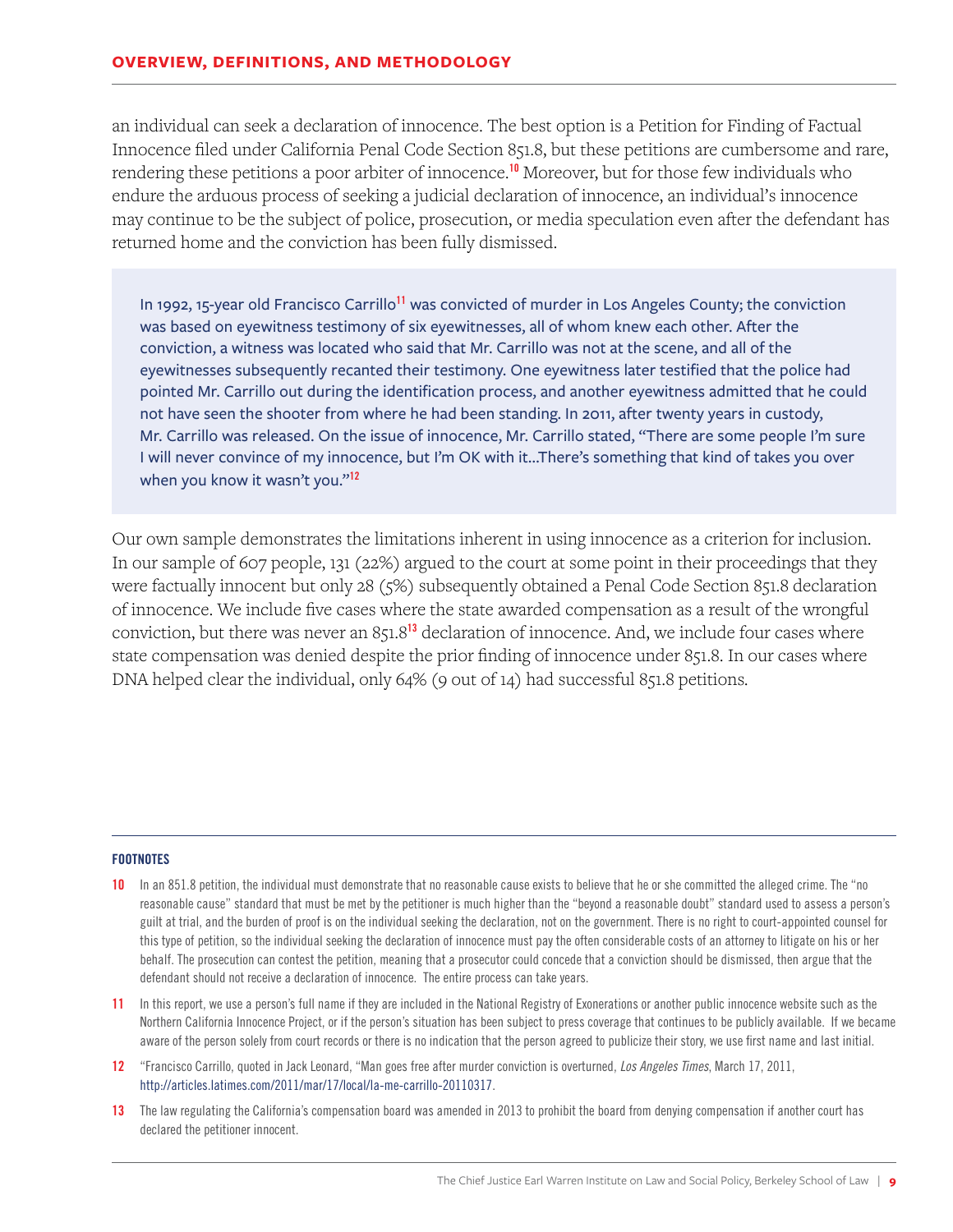These cases demonstrate that judicial declarations under 851.8 are poor arbiters of innocence. For this reason, and because without such a petition an individual's claim of innocence could be subject to dispute, we have not attempted subjective determinations about who was "innocent enough" to be included in our analysis. Rather, we eliminated innocence entirely as a criterion for inclusion, focusing instead on felony convictions that were reversed and ultimately dismissed. Of course, many individuals in our sample were innocent, including those who appear in the National Registry of Exonerations. We take our investigation further than the National Registry, however, and include both innocent people who were tried, convicted, and imprisoned as well as those who may or may not have committed the crime for which they were prosecuted. These other cases represent a different but equally valuable point of discussion, since releasing a guilty person can be just as problematic as convicting an innocent one. By discussing all of these cases in terms of systemic error and costs, rather than in terms of unknowable guilt or innocence, we hope to inspire a more thorough and thoughtful review of potential improvements to our administration of criminal justice.

#### METHODOLOGY

California has no systematic way to effectively and comprehensively locate failed prosecutions such as those examined here, which makes a true audit impossible. The cases studied in this report represent only a subset of the unknown number of actual cases, and we have surely missed a number of potential cases and costs. We have nonetheless attempted to be as accurate as possible with as many cases as possible, if only to provide a window into the issues that should be subjected to further review and study.

Case selection for this report began with the California appellate courts, which provided records reflecting all appellate court reversals between 2002 and 2012. This review generated a list of over 10,000 cases that potentially fit our criteria.<sup>14</sup> Each case was then reviewed to ensure that (a) the appeal was of the conviction, not of the sentence or any other action in the case, and (b) the appeal was of the entire conviction, not just some of the counts on which the defendant had been convicted. If either criterion could not be met, the case was excluded from further review. These factors reduced our list to 980 cases.

To rely only on those appellate court records would have meant excluding hundreds of convictions that were reversed by the appellate courts prior to 2002, or that were reversed in the California trial courts, the California Supreme Court, or a federal court.<sup>15</sup> Therefore, we used the National Registry

- 14 Appellate court reversals from 2002 to 2012 were obtained from two sources: case lists maintained by five out of the six appellate defense panels in California, and case numbers provided by the Administrative Office of the Courts (AOC) in response to our request. The AOC records the case numbers for petitions filed in the California appellate courts by criminal defendants, and records when the appellate petition is granted in full. We requested the list of case numbers for successful appeals filed by the defendant and the AOC graciously provided the list.
- 15 In certain circumstances a California state conviction can be reversed by a federal court. We counted these as California state cases, because the original conviction came from a California court and the case was ultimately resolved in that same state court even if the reversal was ordered by a federal court. In addition, about 3% of the cases in our sample originated in a California-based federal court. These cases were included only if the federal court was sited in California.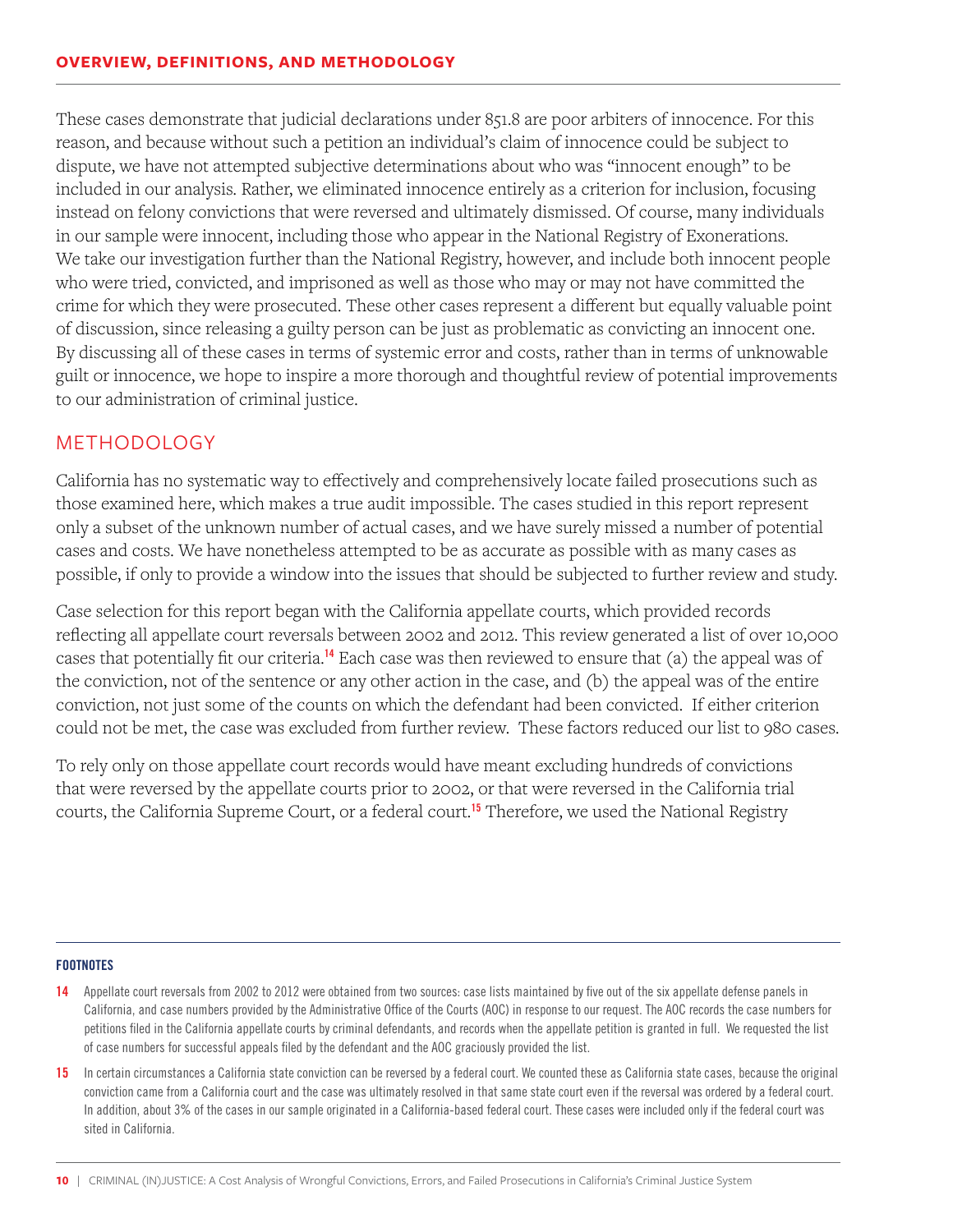of Exonerations,<sup>16</sup> newspapers, attorney outreach, and other online sources to locate an additional 454 potential cases. Cases were included if the reversal stretched back to 1989, the year that the first individual in the United States was exonerated through DNA testing. The resulting list of 1,434 cases was our starting point.

Public records from each case were collected on-site and by hand in their respective county courthouses to determine the ultimate result in the case, as many defendants are re-convicted after a reversal and we were including cases only if the convictions were ultimately dismissed.<sup>17</sup> If the ultimate result was dismissal or acquittal, the records were scanned and coded into a database. In a few counties this quest could be done online, but in most counties the courthouse had to be visited in person, the paper files had to be pulled by the court clerk, and the file in its entirety had to be reviewed by hand. This cumbersome process, which took hundreds of hours and miles of travel, varied from county to county (the difficulties encountered in obtaining these files including lost files and missing records are more fully described in Appendix D); the counties of Napa and Riverside should be commended for being more accessible, responsive and organized than most.

Almost half (692) of the 1,434 potential cases were included in our sample because the ultimate result was dismissal or acquittal on retrial, including the eighty-five group exoneration cases that are discussed separately in this report. Ninety-seven case files could not be located or the file was so incomplete that a resolution could not be determined. The remainder (645) were not appropriate for our sample because the defendant ultimately pleaded guilty or was reconvicted in a later court proceeding. In the end, not including the eighty-five group exoneration cases, 376 (62%) of the 607 cases profiled in the main body of this report were gathered through our systematic review of the appellate records, and 231 (38%) came from other sources. All have been verified through court records.

Our cost methodology is fully described in the "Costs of Injustice" section as well as in Appendices B and C. We coded each error based on the legal ground for reversal as stated by the court; the complete list of all errors for which we coded is in Appendices E and F. Some of the calculations in this report break down cost by type of error. For those individuals with more than one ground for reversal (i.e., more than one validated error), we divided the total cost by the number of grounds. So if a particular individual accounted for \$100,000 in our sample, for example, and that individual's conviction was reversed because the prosecutor failed to disclose exculpatory evidence (a *Brady* violation) and because the judge erroneously admitted evidence that should have been excluded, we assigned \$50,000 to the *Brady* category and \$50,000 to the erroneous admission of evidence category.

- 16 The National Registry of Exonerations, based at the University of Michigan Law School, was founded in 2012 in conjunction with the Center on Wrongful Convictions at Northwestern University School of Law. The Registry provides detailed information about every known exoneration in the United States since 1989, defined as cases in which a person was wrongly convicted of a crime and later cleared of all the charges based on new evidence of innocence. http://www.law.umich.edu/special/exoneration/Pages/about.aspx.
- 17 We also include a small number of cases where the defendant's most serious conviction or convictions were reversed, but the defendant remained convicted of a less serious crime. These cases were included only when we could irrefutably establish that the individual was imprisoned for at least a year longer than he would have been, if he had been convicted of only the lesser crime from the beginning.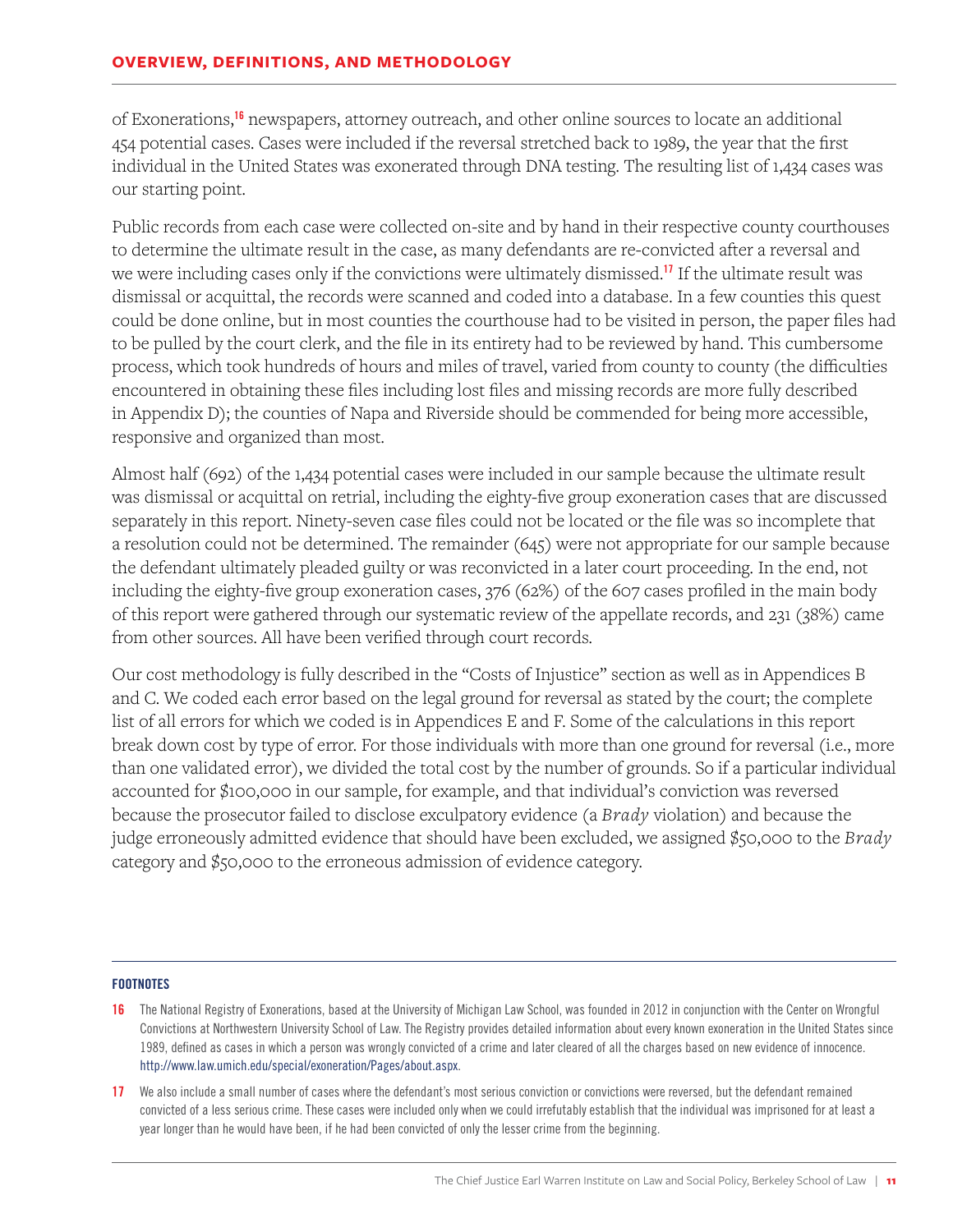#### **OVERVIEW, DEFINITIONS, AND METHODOLOGY**

We recognize the limitations of our case collection methodology in particular, as there is no way to determine whether the cases we examine are a representative sample from which generalization would be appropriate. We are certain, however, that we have not found all the cases that would have fit our criteria, and at the very least we are therefore undercounting both the numbers and the cost of errors within the California criminal justice system. We are equally certain that the failed prosecutions profiled in this report utilized significant taxpayer resources and severely affected the lives of hundreds of individuals, and that we must diligently work towards reducing these errors in the future.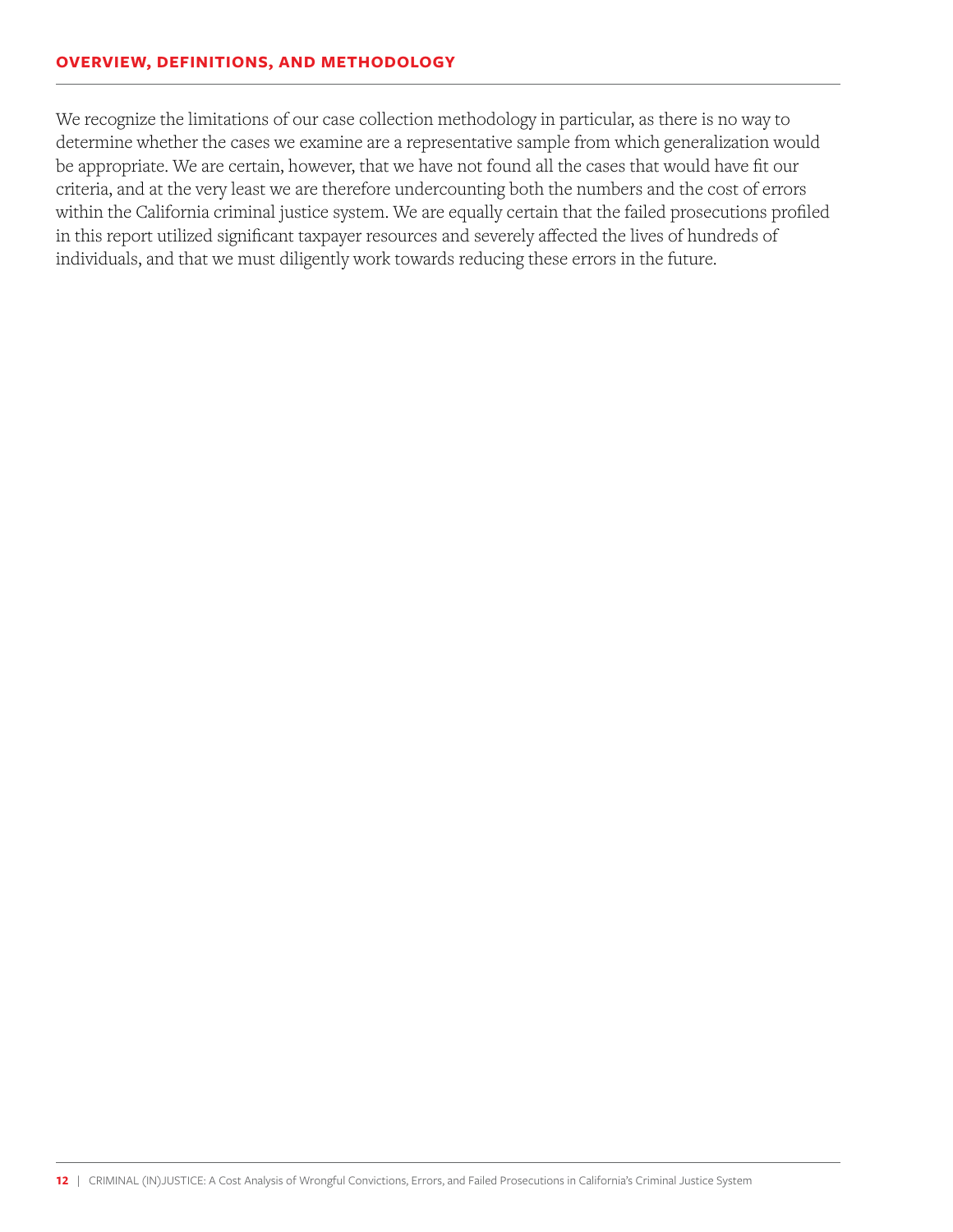SECTION 1:

## <span id="page-14-0"></span>**THE CHARACTERISTICS OF INJUSTICE**

The Chief Justice Earl Warren Institute on Law and Social Policy, Berkeley School of Law | **13**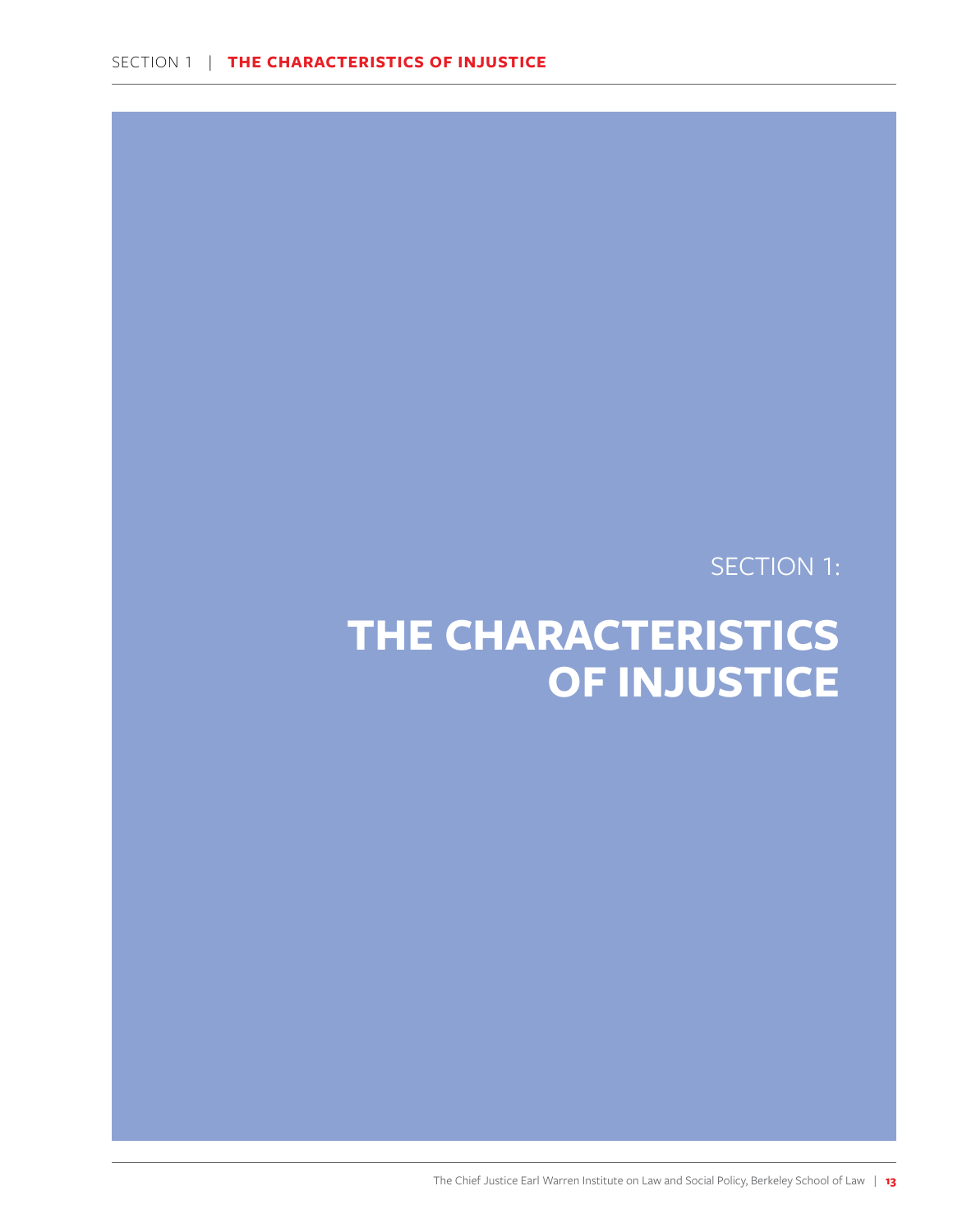<span id="page-15-0"></span>*This section provides a collective overview of all 607 cases, including the types of crimes for which these individuals were prosecuted, how long they were in custody, and how long the cases took to resolve.*<sup>18</sup>

## **Disproportionately More Errors Found in Convictions for Violent Crime as Compared to Property and Drug Crimes**

Although the faulty convictions highlighted in this report range from simple drug possession to murder, they are notable in that they do not follow the pattern set in the rest of the state. Indeed, 30% of the individuals in our sample were improperly convicted of violent crimes, including homicide, rape, assault, and robbery, while only 18% of California's felony convictions were for violent crime in 2013.<sup>19</sup> The inverse was true for property crimes: 26% of California's 2013 convictions were for property crimes, including burglary, theft, and embezzlement, $^{20}$  but only 12% of the faulty convictions in this report were for property crimes. The proportion of drug crimes in our sample mirrors that of convictions in California in 2013—31% in our sample and 30% in California (*see Figure 1*).

The faulty convictions in our sample were disproportionately convictions for violent crime.

#### **FOOTNOTES**

→

- **18** This section does not include an analysis of the race of the individuals subjected to these failed prosecutions, because accurate information is unavailable. Race is not generally recorded in public documents and, even if it were available in a court record, it is not always clear whether the notation is one that has been confirmed by the defendant, or one that was inferred by court or police staff.
- 19 Office of the California Attorney General, "Crime in California 2013," Table 40, http://oag.ca.gov/sites/all/files/agweb/pdfs/cjsc/publications/candd/cd13/ cd13.pdf?; Office of the California Attorney General, "Crime in California 2011," Table 40 (2006 through 2011), http://oag.ca.gov/sites/all/files/agweb/ pdfs/cjsc/publications/candd/cd11/cd11.pdf? Office of the Attorney General, "Crime in California 1996," Table 41 (1991 through 1996) http://ag.ca.gov/ cjsc/publications/candd/cd96/cd96obts.pdf. In 2013, from a total of 213,390 crimes, violent crimes were 38,034; drug offenses were 64,249; and property offenses were 55,342. The remaining crimes were categorized as "all other offenses." The comparisons above are not exactly alike, as the convictions in this report stretch over more than twenty years and the Attorney General's Report covers convictions in one calendar year. The distribution of convictions, however, has not changed substantially over time. Violent crime has fallen slightly over time (from 20% in 1991, to 24% in 1996, 17% in 2006, 19% in 2011, and 18% in 2013). Property crimes have also dropped (from 35% in 1991, to 30% in 1996, 27% in 2006, 26% in 2011, and 25% in 2013). Drug crimes have remained fairly consistent (27% in 1991, 30% in 1996, 28% in 2006, 28% in 2011, and 30% in 2013). The proportion of "other crimes" has risen from 17% in 1991 to 27% in 2011. This report uses the Attorney General's definitions of "violent", "property", and "drug" convictions, which in turn are derived from the California Penal Code.
- 20 In collecting data, California follows the federal FBI guidelines for Uniform Crime Report (the UCR). The UCR does not include fraud and embezzlement in its definition of "property crime" therefore fraud and embezzlement cases are not included in the state percentages. In our sample we grouped fraud and embezzlement with theft. However, most of the cases were theft cases.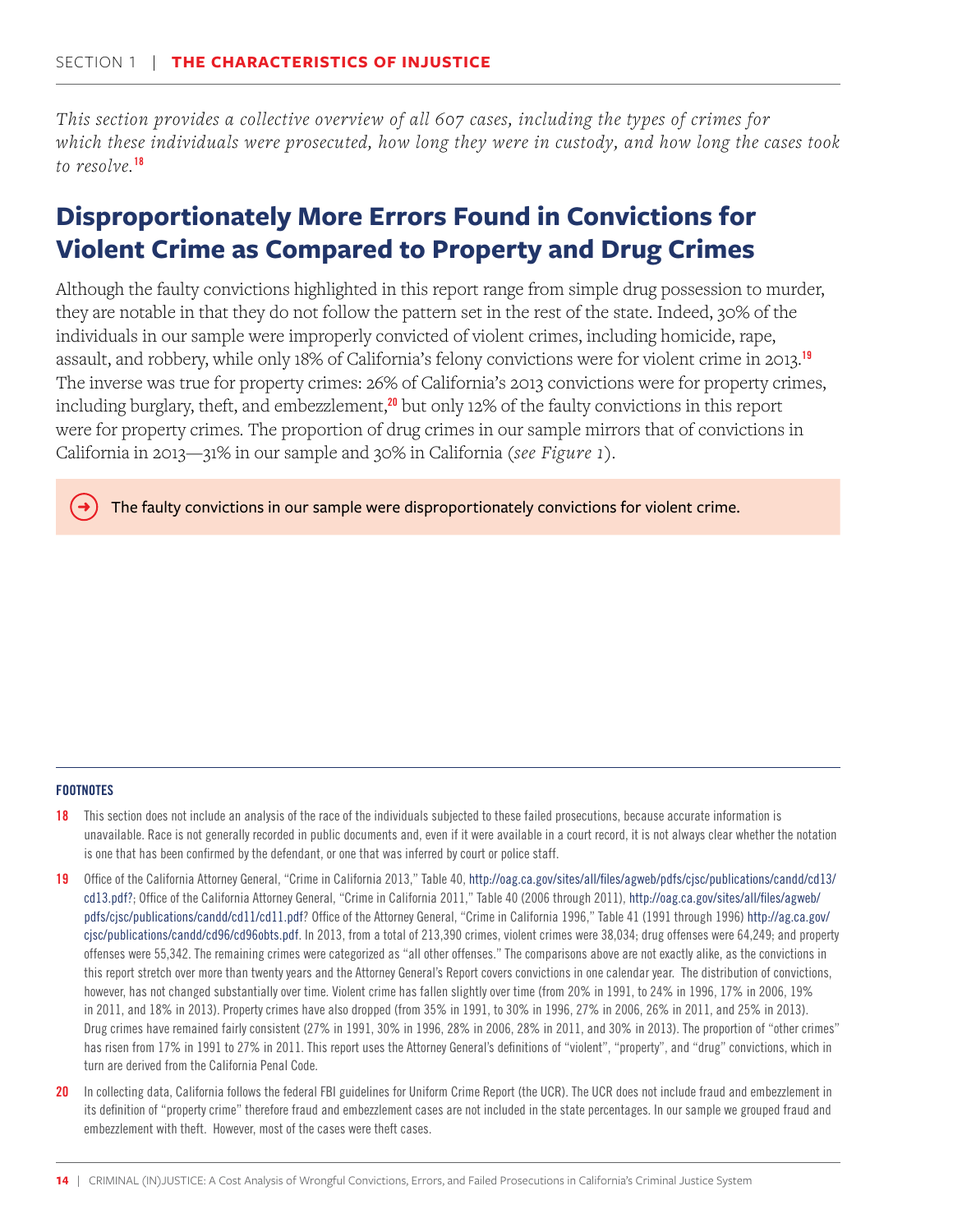



The precise reasons for this disparity are unknown. We speculate that the higher frequency of error in prosecutions for violent crime could be a reflection of increased emotion at play in those cases, or increased public pressure to achieve a conviction, or perhaps a result of the increased complexity often seen in prosecutions for violent crime. This topic is deserving of further research, as failed prosecutions for violent crime have the greatest potential impact on victims and defendants alike (*see Figure 2 for a breakdown of all reversed cases in this report, by type of crime*).



#### Figure 2: All Reversed Convictions in Report, Type of Crime

#### **FOOTNOTES**

21 Lewd Act on a Minor is the name given to California Penal Code Section 288(a), defined as an act upon a person under 14, on skin or through clothes, with the intent of sexual gratification for the perpetrator. It is a lesser crime than rape or other sexual assault crimes on minors, which are regulated by other penal code sections.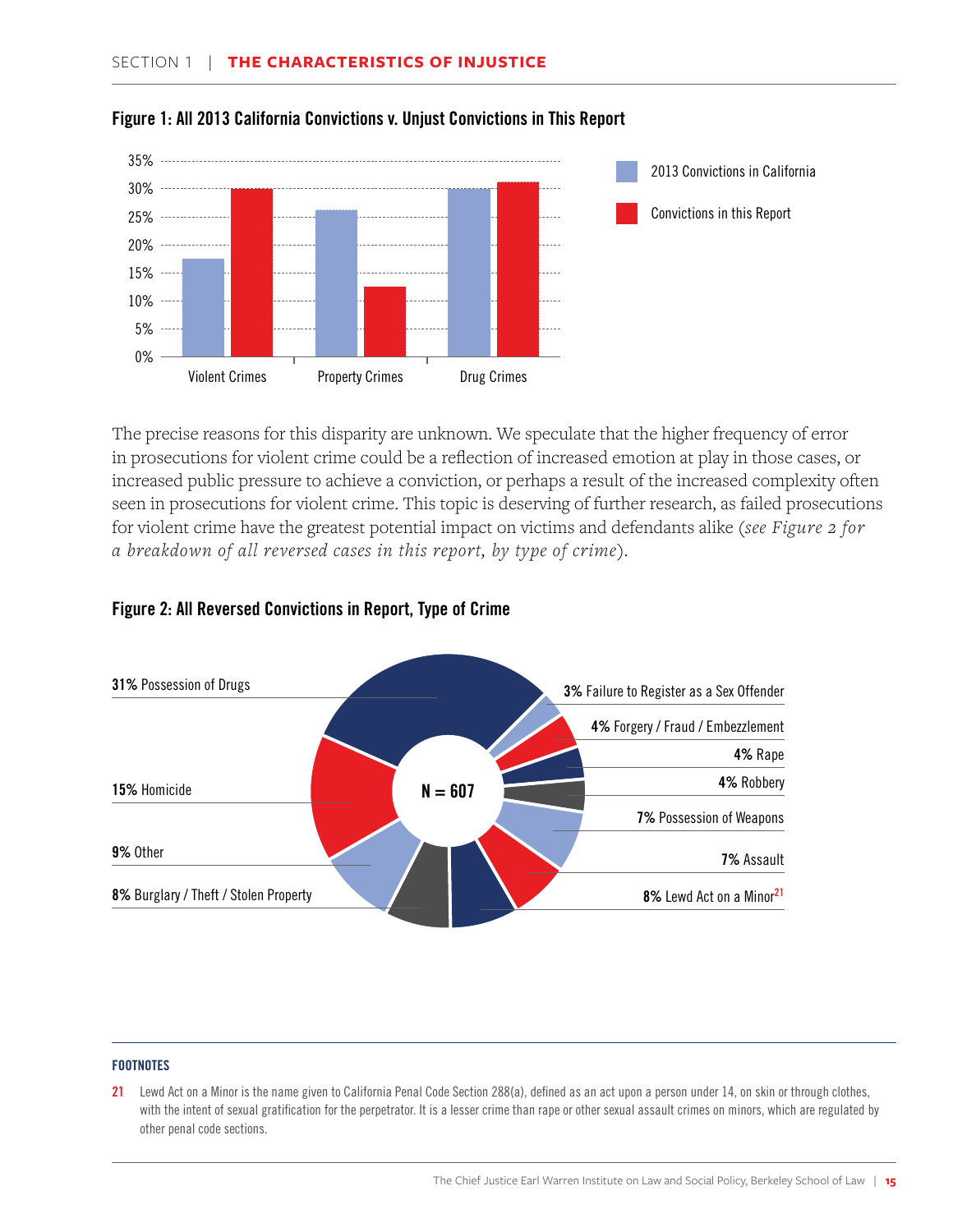## <span id="page-17-0"></span>**Taxpayers Paid for 2,186 Needless Years in Custody**

The 607 individuals in our sample spent 797,794 days—2,186 years—in prison and jail, all of which was paid for by Californians. None of this time and cost resulted in sustained convictions.<sup>22</sup> The vast majority these wasted years (78%) were in state prison, with the remainder in county jail and less than one percent in federal facilities.

#### The individuals subjected to the flawed prosecutions in this report were collectively incarcerated for 2,186 years, which was paid for by California taxpayers.

The taxpayer cost counts only a portion of the damage done by the errors catalogued here, as it cannot quantify the effect on those who were wrongfully or illegally incarcerated and their families. The individuals in this report were often incarcerated in the prime of their lives, in the time when they could have been getting an education, starting a career, and building a family.<sup>23</sup> More than half were 35 or younger at the time of their conviction, and 21% were between 15 and 24.<sup>24</sup> Their prosecutions are typically a matter of public record, leaving these future job seekers vulnerable to employer Internet searches that disclose the prosecution but not the dismissal. Their incomes are likely to decline after release from custody.<sup>25</sup> They lost their right to vote while incarcerated in prison.<sup>26</sup> Their children are stigmatized and more likely to suffer long-term emotional and behavioral challenges.<sup>27</sup> Indeed, a parent's incarceration alone increases the risk that his or her children will live in poverty or suffer household instability.<sup>28</sup>

#### **FOOTNOTES**

 $(\rightarrow)$ 

- 22 The database includes 46 cases in which the serious crimes were dismissed but one or more lesser crimes remained. These cases were included only when it could be established that the individual was incarcerated for at least one full year longer than he or she would have been, had the erroneous conviction for the more serious crime never occurred. A small percentage of the 797,794 days may have been attributed to the lesser or minor conviction that was not reversed.
- 23 "While he was in prison, Carrillo missed out on a lot. His son was born. His father died. He says it hurts him to think that his father did not live to see him free. Carrillo lost 20 years—good years, the years when most people go to college and find love and build careers," Mary Harris and Colleen Williams, "Freed after 20 years wrongly imprisoned, Franky Carillo hits the books," NBC News, March 16, 2012, http://usnews.nbcnews.com/\_news/2012/03/16/10722742-freed-after-20-years-wrongly-imprisoned-franky-carrillo-hits-the-books?lite.
- 24 Date of birth and date of conviction is known for 81% of the individuals in the database.
- 25 The National Longitudinal Youth Survey indicates that male wage earnings decrease up to 30% after incarceration. Men who were previously incarcerated contributed on average \$1,400 less to their families with small children. *See* Christopher Wildeman, and Bruce Western, "Incarceration in Fragile Families," *The Future of Children* 20.2 (2010): 157-177; *see also* Steven Raphael and Michael A. Stoll, *Do Prisons Make Us Safer? The Benefits and Costs of the Prison Boom*, (New York: Russell Sage Foundation, 2009). Family income declines by an average of \$8,726 several years following a father's release (1997 dollars); *see also* Bruce Western, *Punishment and Inequality in America* (New York: Russell Sage Foundation, 2006). Earnings drop after incarceration (2004 dollars).
- 26 People convicted of felony offenses do regain their right to vote in California once they have completed the terms of their sentence including parole. http://www.sfgov2.org/index.aspx?page=880. Federally, in March 2015, Senators Cardin and Conyers introduced the Democracy Restoration Act which seeks to restore the voting rights in federal elections to all Americans who have been released from prison, ensure that probationers never lose their right to vote in federal elections, and notify people of their right to vote upon leaving prison. As of May 2015 the Democracy Restoration Act had not been signed into law. https://www.aclu.org/sites/default/files/field\_document/dra\_-\_fact\_sheet\_114th\_congress\_3\_2015\_v2.pdf.
- 27 Nancy G. LaVigne, Elizabeth Davies, and Diana Brazzell, "Broken Bonds: Understanding and Addressing the Needs of Children with Incarcerated Parents," Urban Institute, 2008, http://www.urban.org/UploadedPDF/411616\_incarcerated\_parents.pdf.
- 28 Susan D. Phillips et al., "Disentangling the Risks: Parent Criminal Justice Involvement and Children's Exposure to Family Risks," *Criminology and Public Policy 5* (2006): 677–702, http://devepi.duhs.duke.edu/library/pdf/20970.pdf.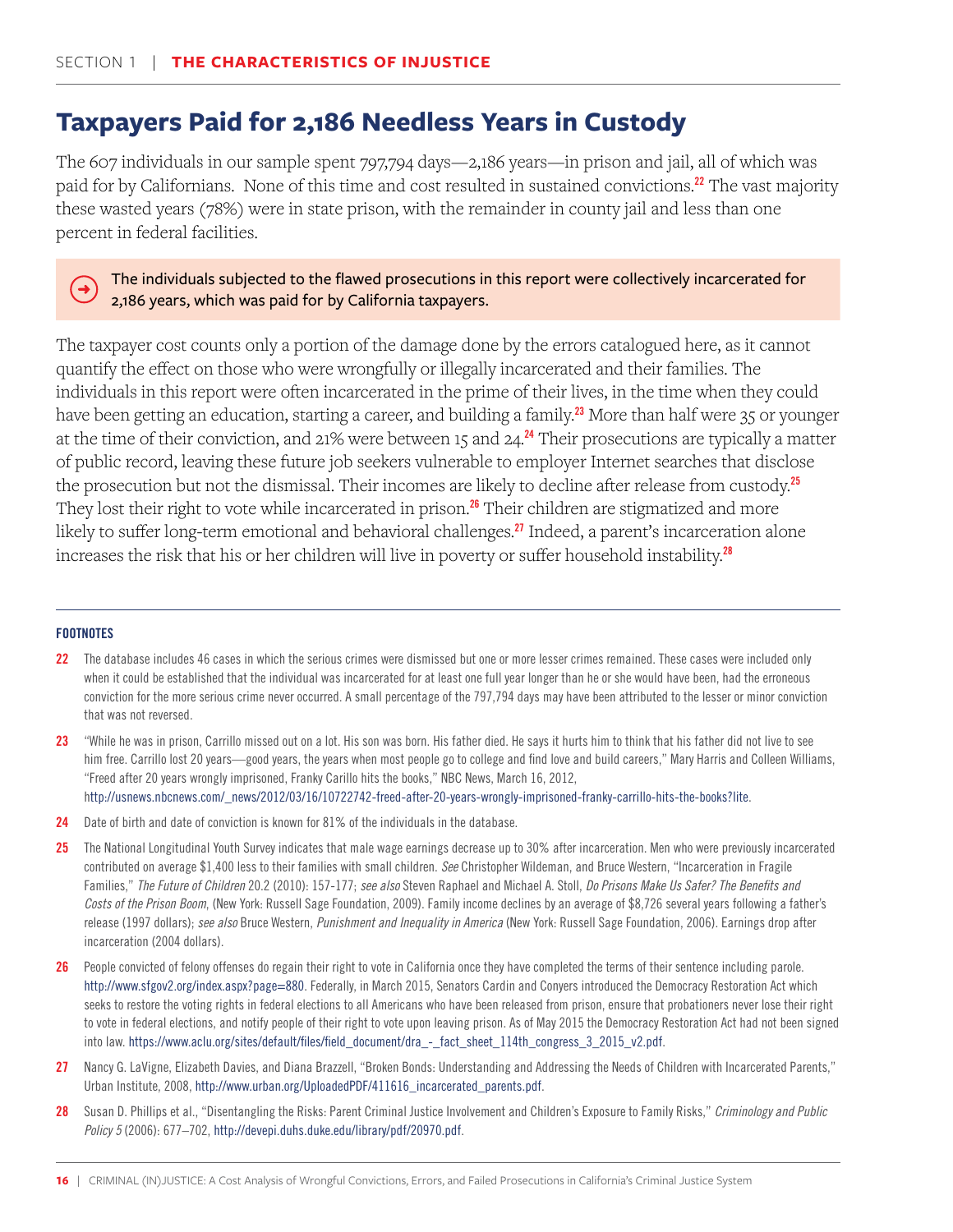<span id="page-18-0"></span>Such long-lasting effects may not always be quantifiable, $^{29}$  but they are nonetheless a rallying cry for reform.

More than half of the individuals convicted and imprisoned in these dismissed cases were 35 or  $\rightarrow$ younger when they were convicted; 21% were younger than 25.

## **Most of the Individuals Subjected to these Flawed Prosecutions Did Not Plea Bargain**

As in most jurisdictions, California overwhelmingly resolves criminal prosecutions through pleabargaining: in 2013 only two percent (2%) of criminal cases in California were resolved through a trial.<sup>30</sup> In our sample, by contrast, seventy-four percent (74%) of the individuals did not plead guilty and were instead convicted after a trial. This may be a result of the fact that these cases were problematic to begin with: many of these cases had limited or unreliable evidence against the defendant, and in that situation a defendant might rationally choose trial instead of a guilty plea.<sup>31</sup> It is also a result of the near impossibility of discovering error in a case that has been resolved by guilty plea. Additionally, many of the errors discussed in this report are errors that occurred during trial. Such errors, of course, do not occur in cases that do not go to trial.

Not only did the majority of these cases go to trial, but many of them went through multiple mistrials, hung juries, and retrials. These defendants' multiple trips through the system wasted 5,244 confirmed days of jury time.<sup>32</sup> Put differently, they required the equivalent of a full courtroom, with attorneys, judges, juries and court staff, for over twenty continuous years.

The reversed and dismissed cases in this report used 5,244 days of jury time, equating to the dedication of a full courtroom with attorneys, judges, juries, and staff for over twenty continuous years.

#### **FOOTNOTES**

 $\rightarrow$ 

- 29 Although wrongful incarceration may not always be quantifiable, in at least one case in Massachusetts the government was ordered to pay over \$100 million in damages to six defendants and their families for the defendants' wrongful conviction and incarceration. In making the order Judge Nancy Gertner said, "Now is the time to say and say without equivocation: this 'cost' to the liberty of four men, to our system of justice—is not remotely acceptable." Nancy Gertner, quoted in Robert Barnes and Paul Lewis, "FBI Must Pay \$102 Million in Mob Case," The Washington Post, July 27, 2007. http://www.washingtonpost.com/wp-dyn/content/article/2007/07/27/AR2007072700282.html. One of the defendants in the case commented, "All the money in the world wouldn't bring back my 33 years." Peter Limone, quoted in Scott Malone, "Judge awards 100 mln for unjust convictions," Reuters, July 26, 2007, http://www.reuters.com/article/2007/07/26/us-usa-fbi-murder-idUSN2643274020070726.
- 30 Judicial Council of California, "2014 Court Statistics Report: Statewide Caseload Trends 2003-2004 through 2012-2013", 2014, Figure 35, 72, http://www.courts.ca.gov/documents/2014-Court-Statistics-Report.pdf.
- 31 The vast majority of the 26% of cases in our database that were resolved by guilty plea follow the same pattern: The defendant is charged with a felony. He files a motion alleging either that the evidence against him was obtained in violation of the Fourth Amendment, or that the charges against him were filed too late and therefore violate the statute of limitations. The trial court denies the defendant's motion, so the defendant pleads guilty. The defendant then files an appeal, alleging that the trial court should have granted the motion. The appellate court agrees with the defendant, and orders that the evidence should have been suppressed or that the charges were brought too late. The government then dismisses the case.
- 32 These 5244 trial days were utilized by the 447 cases in which there were one or more trials, mistrials or hung juries.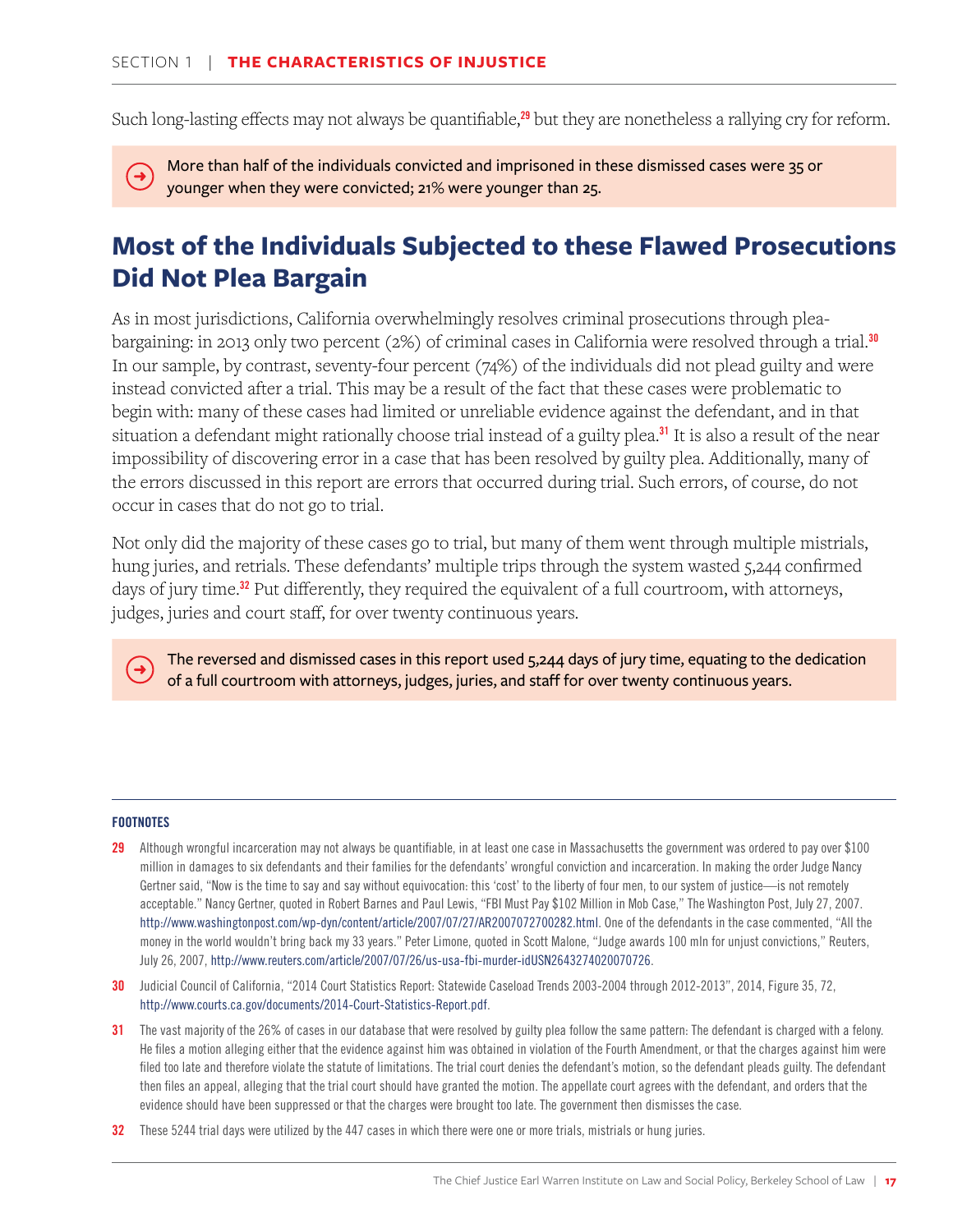On March 18, 1993, Juan Carlos C. was an 18-year-old high school student on a school bus in San Joaquin County. There were 10 to 15 other students, some of whom were opening the emergency window on the bus. The driver pulled the bus over and called her supervisor. The supervisor responded in his work van, boarded the bus, and ordered the students off the bus. When one of the students mentioned that the supervisor had left his keys in the van, Mr. C. got in the van and began driving. The supervisor ran after the van and grabbed onto the door as it was moving. He leaned in the open window and struggled for control of the van. The car veered left and was struck by an 18-wheeler truck. The supervisor was killed.

In 1994 Mr. C., who had no criminal history, was charged and convicted of felony murder, robbery and vehicle theft. He filed an appeal and in 1995, the court reversed the murder and robbery conviction for insufficient evidence. In 1996, the prosecutor brought Mr. C. to trial a second time. This time the charge was second-degree murder. Mr. C. was found guilty and sentenced to 15 years to life. He appealed and in 1999 the court reversed the conviction for failure to instruct the jury on the lesser-included crime of vehicular manslaughter. The prosecution was given the option of accepting a verdict on vehicular manslaughter or retrying the case; the prosecution elected to retry the case. The prosecution tried to bring Mr. C. to trial again in 2000, but the court dismissed the charges because they had not been brought within the required time period. In 2001, the prosecution brought Mr. C. to trial for the third time, this time for murder and hit and run. The jury could not reach a verdict and the court declared a mistrial. In 2002, almost 10 years after the incident, the prosecution brought Mr. C. to trial for a fourth time. He was convicted of second-degree murder and sentenced to 15 years to life.

In 2004, the court of appeals held that the prosecutor did not have any legal authority to proceed against Mr. C. after the verdict in the first trial was reversed for insufficient evidence. Four trials, three appeals, and over ten years later, Mr. C. was released from prison.

The fact that most of the unjust and illegal convictions in our sample came about after trial should not be used to suggest that innocent people never plead guilty to crimes they did not commit, or that errors do not occur in cases that resolve by plea bargain. Indeed, one comprehensive review of two large group exonerations—the police scandals in Tulia, Texas and in the Rampart division of the Los Angeles Police Department—documents the fact that the defendants in these scandals only rarely went to trial.<sup>33</sup> Instead, the vast majority of the Tulia and Rampart defendants entered into plea bargains before they were exonerated. The fact that these defendants had not actually committed the crimes to which they pled guilty would never have been known if the police wrongdoing had not later become public knowledge.

#### **FOOTNOTES**

33 Russell Covey. "Police Misconduct as a Cause of Wrongful Convictions" *Washington University Law Review* 90.4 (2013): 1133-1189. http://openscholarship.wustl.edu/law\_lawreview/vol90/iss4/2/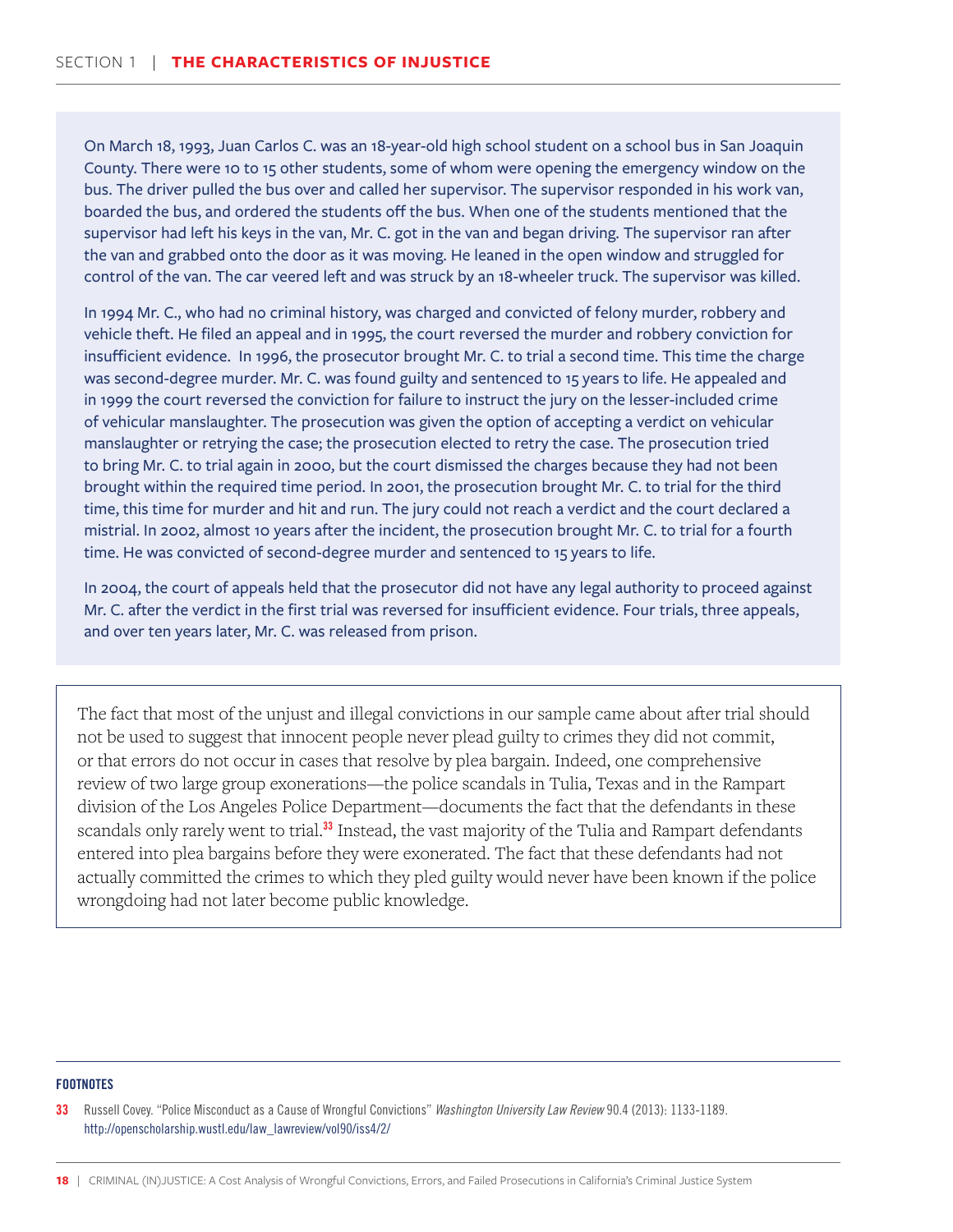Other than the subsequently-discovered police wrongdoing, the hundreds of individuals in Tulia and Los Angeles who pled guilty look no different than the thousands of individuals who plead guilty every day in our nation's courthouses. For all of them, it is next to impossible to establish a wrongful conviction after a plea without new evidence or a fortuitous change in circumstances. The guilty plea of Henry Samueli, for example, was dismissed only after his alleged co-conspirator went to trial, a rare event in a state where only about 2% of cases proceed to trial. Mr. Samueli had agreed to a deal that required him to plead guilty to making a false statement, and required that he testify against his alleged co-conspirator, in order to avoid extensive prison time. During the alleged co-conspirator's trial, after hearing Mr. Samueli's testimony, the trial judge dismissed Mr. Samueli's guilty plea and stated that the prosecutor had intimidated and improperly influenced Mr. Samueli.<sup>34</sup> "Needless to say, the government's treatment of Mr. Samueli was shameful and contrary to American values of decency and justice," the judge said.<sup>35</sup> "I have looked at the plea agreement. I have listened to your testimony and you didn't make a false material statement."<sup>36</sup>

We do not know how many Californians plead guilty due to administrative convenience, the desire to end incarceration, rational risk-balancing given the risk of a loss at trial, a need to work and support their families, or a lack of faith in the system's ability to accurately determine factual innocence. The question of how many people plead guilty even when they were innocent is still very much at issue.<sup>37</sup>

A robbery and carjacking took place in the early morning hours of May 23, 2005, near James Ochoa's home in Buena Park, California (Los Angeles County). The victims gave a description to police. One officer thought that 19-year- old Mr. Ochoa matched the description and showed Mr. Ochoa's picture to the victims, who said that Mr. Ochoa looked like the perpetrator.<sup>38</sup> Two hours later a bloodhound was brought to the scene and given a swab from a baseball cap found in the car. The dog followed the scent to Mr. Ochoa's front door. Despite several family members stating that Mr. Ochoa had been home all night, he was arrested and charged with armed robbery, carjacking, and street terrorism. Prior to trial, DNA tests were done on the interior of the car and on objects found in the car. The DNA did not match Mr. Ochoa's, but the district attorney continued pursuing him. Mr. Ochoa was presented with a plea offer but rejected it.

- 34 U.S. v. Ruehle, Reporter's Transcript December 15, 2009, Case No. SACR 08-00139-CJC http://clients.oakbridgeins.com/clients/blog/ruehletranscript.pdf
- 35 http://www.nbclosangeles.com/news/Judge-Throws-Out-Chargess-Against-Broadcom-Founder-Nicholas-79357367.html
- 36 http://www.ocregister.com/articles/samueli-223282-options-guilty.html
- 37 "Courts work hard to equalize the incoming and outgoing cases—to resolve today's crimes and infractions to make way for tomorrow's...Courts use plea bargains to help equalize inboxes and outboxes. And experts say the use of enticements to wheedle admissions of guilt out of the accused makes the plea bargain process a lodestone for wrongful convictions." David J. Krajicek, "America's Guilty Mill," *The Crime Report*, February 9, 2015, http://www.thecrimereport.org/news/inside-criminal-justice/2015-02-americas-guilt-mill.
- 38 Mr. Ochoa's age is taken from the National Registry of Exonerations and was not independently verified with court records.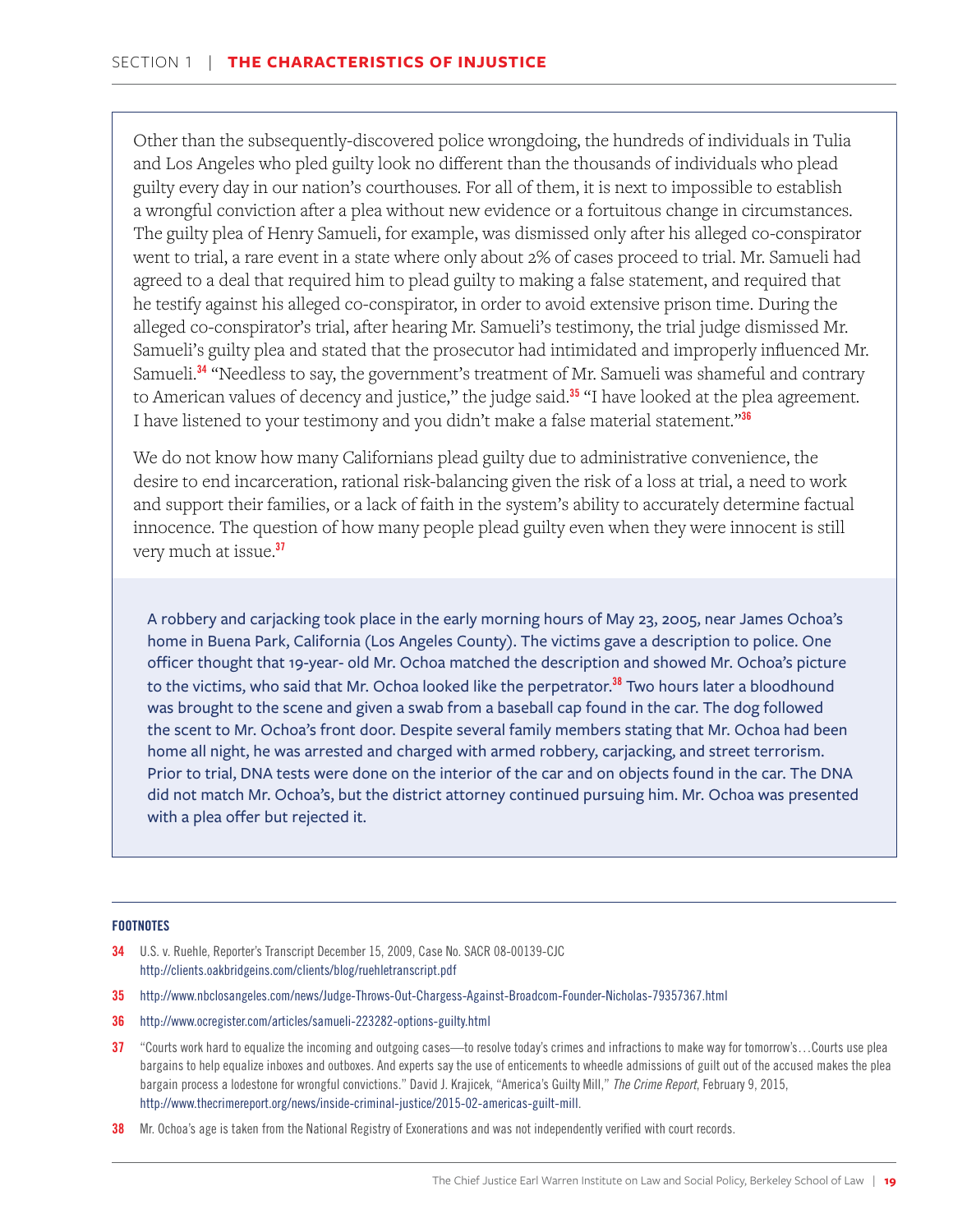<span id="page-21-0"></span>After he rejected the plea, the judge indicated that Mr. Ochoa would be given the maximum life sentence if he were found guilty. Mr. Ochoa's attorney felt that the judge was pressuring him to get Mr. Ochoa to take a plea offer.<sup>39</sup> Mr. Ochoa's jury trial began on December 7, 2005, but after three days he decided, against the advice of his attorney, to plead guilty to second degree armed robbery for a guaranteed sentence of two years state prison. Mr. Ochoa told the judge that he was innocent but that he was scared at the possibility of facing a sentence of 25 years to life in prison, especially because he had a two-year-old son. A year later, in October of 2006, another man confessed to the robbery and carjacking. This man proved to be a DNA match to the DNA found on the items in the car. The district attorney filed a petition for habeas corpus, which was granted. Mr. Ochoa was released the next day. A month later, on November 22, 2006, the court granted Mr. Ochoa's petition for a finding of factual innocence. Mr. Ochoa subsequently settled a civil lawsuit for \$550,000. The lawsuit was based in part on improper police practices used to obtain the eyewitness ID, as well as improper reliance on the dog as evidence. Mr. Ochoa also received state compensation of \$31,700 in 2008, although the state compensation board initially refused to grant him compensation because of the guilty plea.

## **The Original Sentences Imposed in these Flawed Cases Were Disproportionately Severe**

Had the errors described in this report not been uncovered and the cases dismissed, the 607 individuals in our sample would have spent an enormous additional amount of time in custody. Nineteen percent (19%) of the unjustly convicted individuals in this report were originally sentenced to imprisonment for life or life without parole, and an additional 11% were originally sentenced to more than 10 years or more than 20 years in prison (*see Figure 3*).<sup>40</sup> All of these sentences were reversed and the convictions dismissed—but if they had remained hidden, California taxpayers could have paid millions of dollars to house these individuals for the remainder of their lives, including end of life medical costs that can run into the millions of dollars.

19% of the individuals subjected to these faulty prosecutions were originally sentenced to life or life without parole.

- 39 Victims Compensation Government Claims Board Report, "In the Matter of the Claim of James Ochoa, Claim No. 565437", February 5, 2008, 64, http://www.vcgcb.ca.gov/docs/pc4900/PC-4900-Approved-Ochoa.pdf.
- 40 Those who served the longest include Kash Register (33 years, Los Angeles County), James Shortt (27 years, Los Angeles County), Frank O'Connell (27 years, Los Angeles County), Adam Miranda (27 years, Los Angeles County), Elmer Pratt (25 years, Los Angeles County), Thomas Goldstein (24 years, Los Angeles County), Bruce Lisker (24 years, Los Angeles County), Willie Green (23 years, Los Angeles County), Kenneth Marsh (20 years, San Diego County), Mark Sodersten (20 years, Tulare County), Maurice Caldwell (20 years, San Francisco County), Timothy Atkins (19 years, Los Angeles County), John Stoll (19 years, Kern County), Francisco Carrillo (18 years, Los Angeles County), and Norma Croy (17 years, Siskyou County).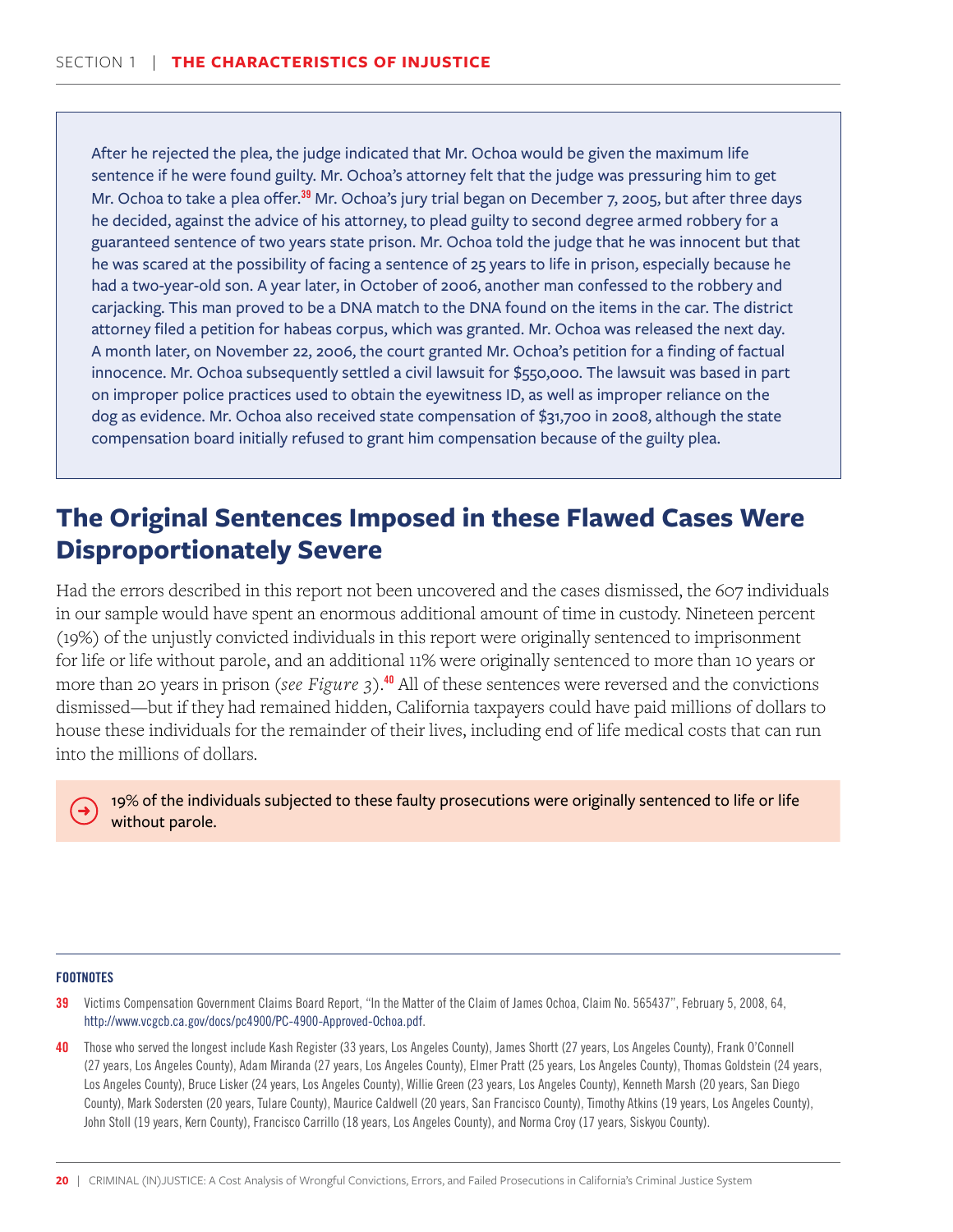

#### Figure 3: Original Sentence Imposed, Cases in this Report

Moreover, the individuals in our sample were penalized more severely than those in the system at large, which is likely a logical outcome of the fact that our sample contained more prosecutions for violent crime than the system as a whole. More than two thirds of the cases (68%) in our sample resulted in the defendant being sentenced to a term in prison, as compared to an annual California rate of about 20% prison sentences imposed for felony convictions. Similarly, only 28% of the individuals in our sample were sentenced to probation and/or less than a year in jail, while annually about 80% of all felony convictions in California receive such sentences (*see Figure 4*).41



#### Figure 4: Sentences Imposed for Felony Convictions, Annual California Proportion v. Proportion in this Report

#### **FOOTNOTES**

41 Office of the California Attorney General, "Crime in California 2011," Table 40, http://oag.ca.gov/sites/all/files/agweb/pdfs/cjsc/publications/candd/cd11/ cd11.pdf? and Office of the California Attorney General "Crime in California 1996," Table 41 (1991 through 1996). http://ag.ca.gov/cjsc/publications/ candd/cd96/cd96obts.pdf. The year 2011 is used because Public Safety Realignment changed the ways in which defendants were sentenced to prison and jail starting in October 2011. Prior to Realignment, the ratio between prison and non-prison sentences imposed in felony cases did not change significantly for over 20 years; from 1996 to 2011 about 20% of sentences imposed annually in felony cases were prison sentences. In 2011, the exact numbers were: 195,821 total felony convictions and 37,972 prison sentences (19.4%). In 1996 the exact numbers were: 197,309 felony convictions and 43,691 prison sentences (22.1%). In 1991, the exact numbers were: 195,727 felony conviction and 38763 prison sentences (19.8%). As with Figure 1, the comparison is not exact because our dataset stretches over 25 years, while the Attorney General figures cover one calendar year.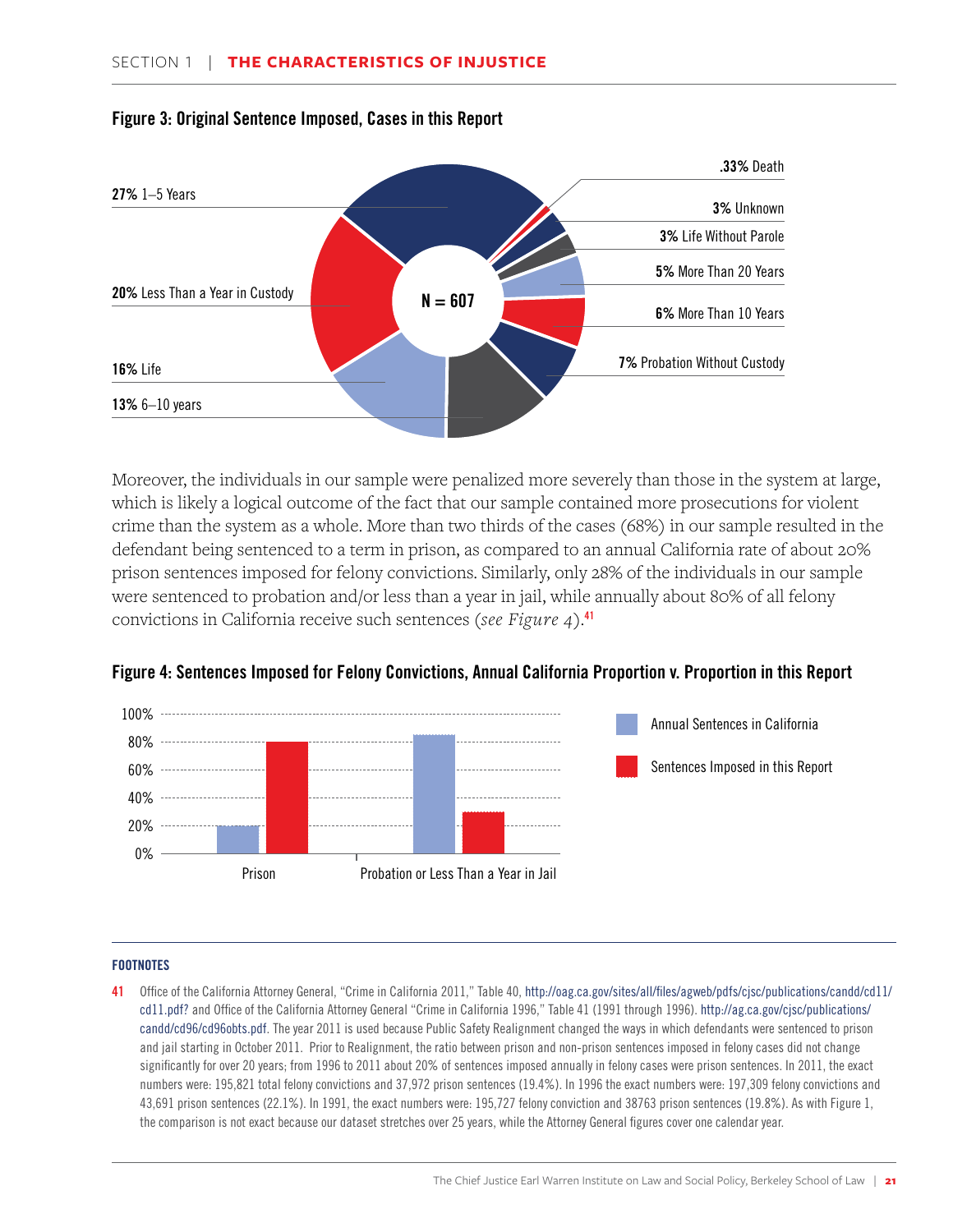## <span id="page-23-0"></span>**These Faulty Convictions Were Not Resolved Quickly**

Our criminal justice system does not acknowledge or repair its errors quickly, particularly in California.<sup>42</sup> On average, the people in our sample fought for four and a half years before their cases were ultimately dismissed.<sup>43</sup> Fifty-eight of the individuals in the sample were imprisoned for more than ten years, and eleven were in prison for more than twenty years, before their cases were ultimately reversed and dismissed. Roughly one-quarter of the cases (24%) took more than five years from initial appearance to final resolution, and one defendant, Kash Delano Register, fought for 34 years.

In April of 1979, an 18-year-old African-American teenager named Kash Register was arrested for the murder of an elderly white man in Los Angeles County. At trial, Mr. Register presented five alibi witnesses including family members, his girlfriend, and a job coach. The fingerprints found on the scene did not match Mr. Register's and no evidence specifically linking him to the crime was found in his home or on his person. The case was based primarily on the eyewitness accounts of two people. One testified before trial that she could not see the suspect very well and that she was not sure of her identification. At trial, however, she said that she had no doubt that the suspect was Kash Register. The other eyewitness had an elaborate story about chasing down the perpetrator but later stated that he did not remember any of the events on the day in question. Following a nine-day trial before an all-white jury, Mr. Register was found guilty of murder and sentenced to life in prison without the possibility of parole. The sentence was later reduced to 27 years to life in prison. Mr. Register appeared before the parole board eleven times and professed his innocence. His requests for parole were denied.

In 2012, Mr. Register filed a habeas petition alleging that the prosecution withheld evidence (including the fact that one of the eyewitnesses was on probation at the time she testified), that eyewitnesses had lied about what they saw, and that there were two additional eyewitnesses, one of whom could not identify the shooter and the other of whom would have testified that Mr. Register was not the shooter. The court held that the prosecutor had improperly withheld this exculpatory evidence. In light of the new evidence, the court also found that the main witness against Mr. Register was not credible. The case was dismissed in December 2013 and Mr. Register was released after serving 34 years in prison.<sup>44</sup>

Within these averages are large variances based on the type of prosecution: the median time from initial arrest to reversal and release in flawed homicide prosecutions was almost nine years, while the median in theft and drug cases was just about two years (*see Figure 5*).

- 42 Particularly when it comes to payment of compensation, other states have made resolution a priority in a way that California has not. New York, Ohio and Texas have all worked to speed the process by which wrongfully convicted individuals are compensated.
- 43 Date ranges in this section are from the date of arrest or first appearance in court, to the date of final dismissal. The average was 4.5 years and the median was 2.7 years.

<sup>44</sup> Mr. Register's claim for compensation had not been resolved as of the date of this report.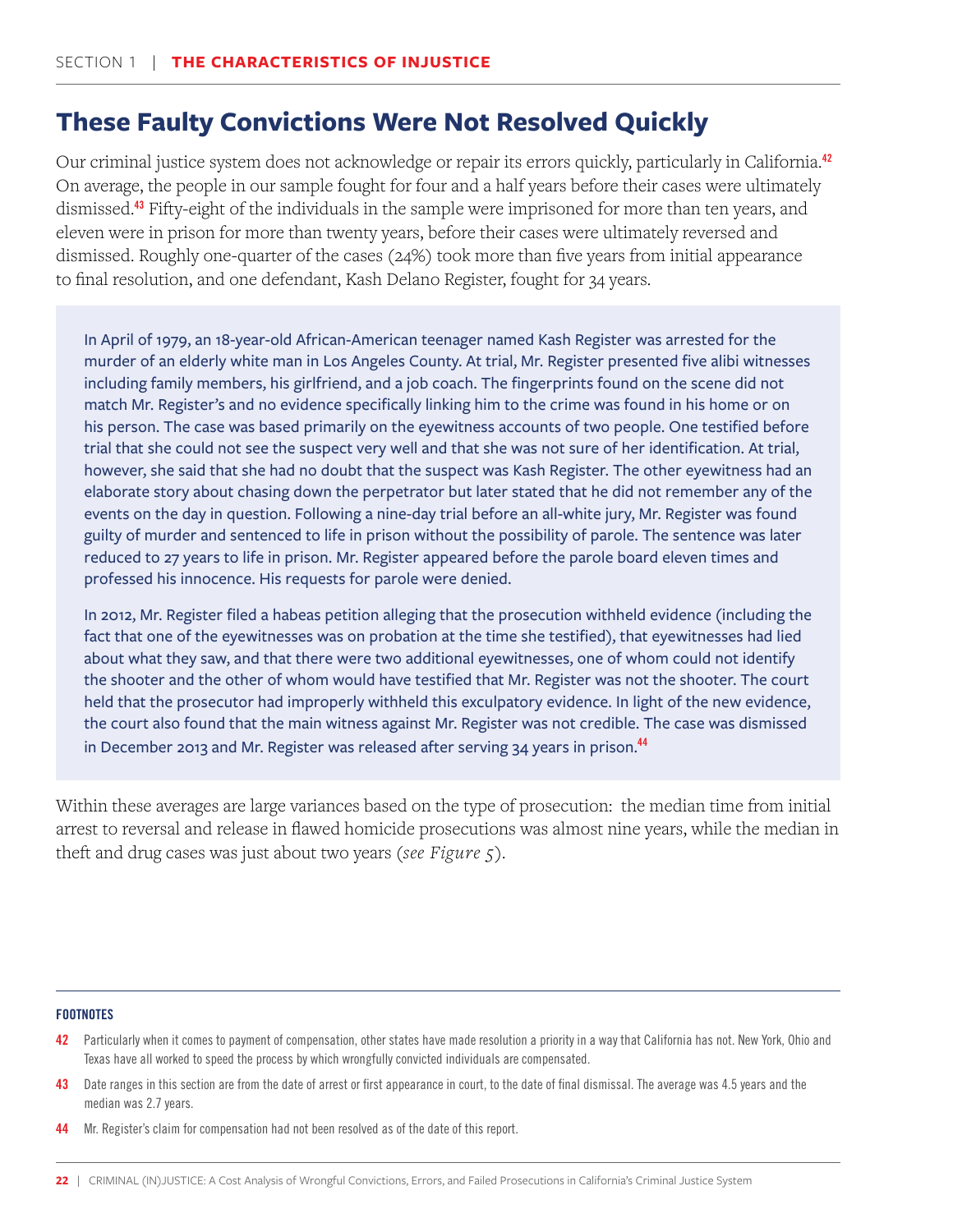

#### <span id="page-24-0"></span>Figure 5: Median Case Resolution Length (Years), By Conviction Type

## **Flawed Homicide Convictions Were the Most Expensive**

Costs associated with the 607 cases in our sample were not distributed equally among the various types of convictions. Faulty convictions with more serious charges, and particularly wrongful homicide prosecutions, were the most expensive. Indeed, the average cost of the flawed homicide prosecutions in our sample was more than twice the average cost of any other type of crime. Moreover, these failed homicide prosecutions constituted more than half (52%) of the total cost calculated for all cases in the sample. (*See Figure 6*)

The high cost for unjust homicide convictions is due in part to the fact that the individuals subjected to these prosecutions spent longer terms in prison than others in the sample. In addition, they filed more lawsuits and received more settlements than individuals prosecuted for other types of crime, all of which contributed to the total cost.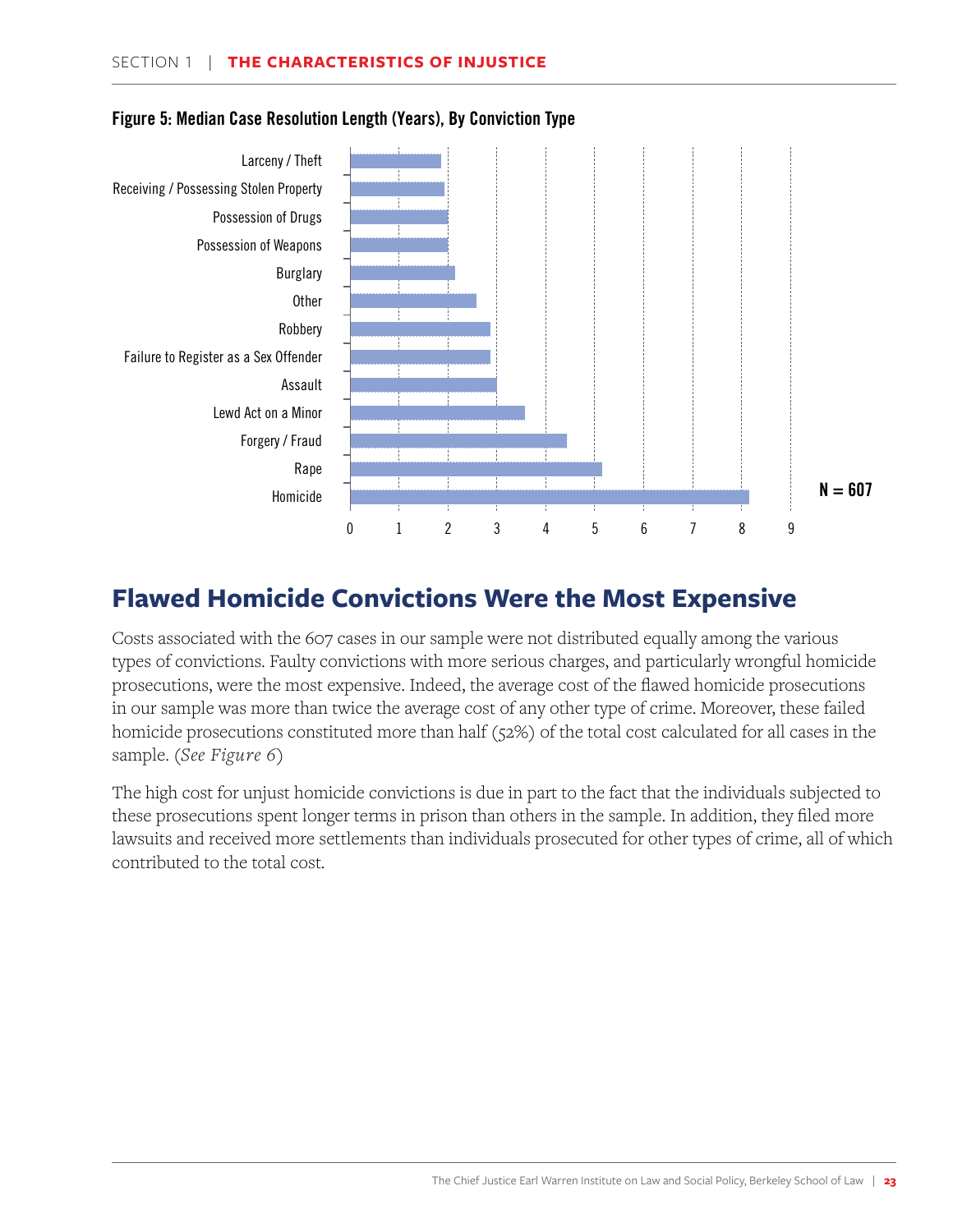#### Figure 6: Cost By Type of Crime

 $\rightarrow$ 

| <b>Crime</b>                               | <b>Sum of Total Cost</b> | % of Total Cost | # of Cases | <b>Average Cost Per Case</b> |
|--------------------------------------------|--------------------------|-----------------|------------|------------------------------|
| Homicide                                   | \$115,837,375            | 52%             | 92         | \$1,259,102                  |
| <b>Lewd Act on a Minor</b>                 | \$27,387,054             | 12%             | 47         | \$582,703                    |
| <b>Possession of Drugs</b>                 | \$19,987,150             | 9%              | 187        | \$106,883                    |
| Rape                                       | \$12,362,329             | 6%              | 21         | \$588,682                    |
| <b>Assault</b>                             | \$11,213,758             | 5%              | 40         | \$280,344                    |
| <b>Robbery</b>                             | \$9,242,437              | 4%              | 26         | \$355,478                    |
| <b>Burglary / Theft / Stolen Property</b>  | \$8,219,649              | 4%              | 74         | \$458,681                    |
| <b>Other</b>                               | \$7,994,023              | 4%              | 57         | \$140,246                    |
| <b>Possession of Weapons</b>               | \$5,760,472              | 3%              | 43         | \$133,964                    |
| <b>Failure to Register as Sex Offender</b> | \$3,597,483              | 2%              | 20         | \$179,874                    |
| <b>Grand Total</b>                         | \$221,601,730            | 100%            | 607        | \$365,077                    |

More than half of the cost associated with the reversed cases in this sample came from flawed homicide prosecutions.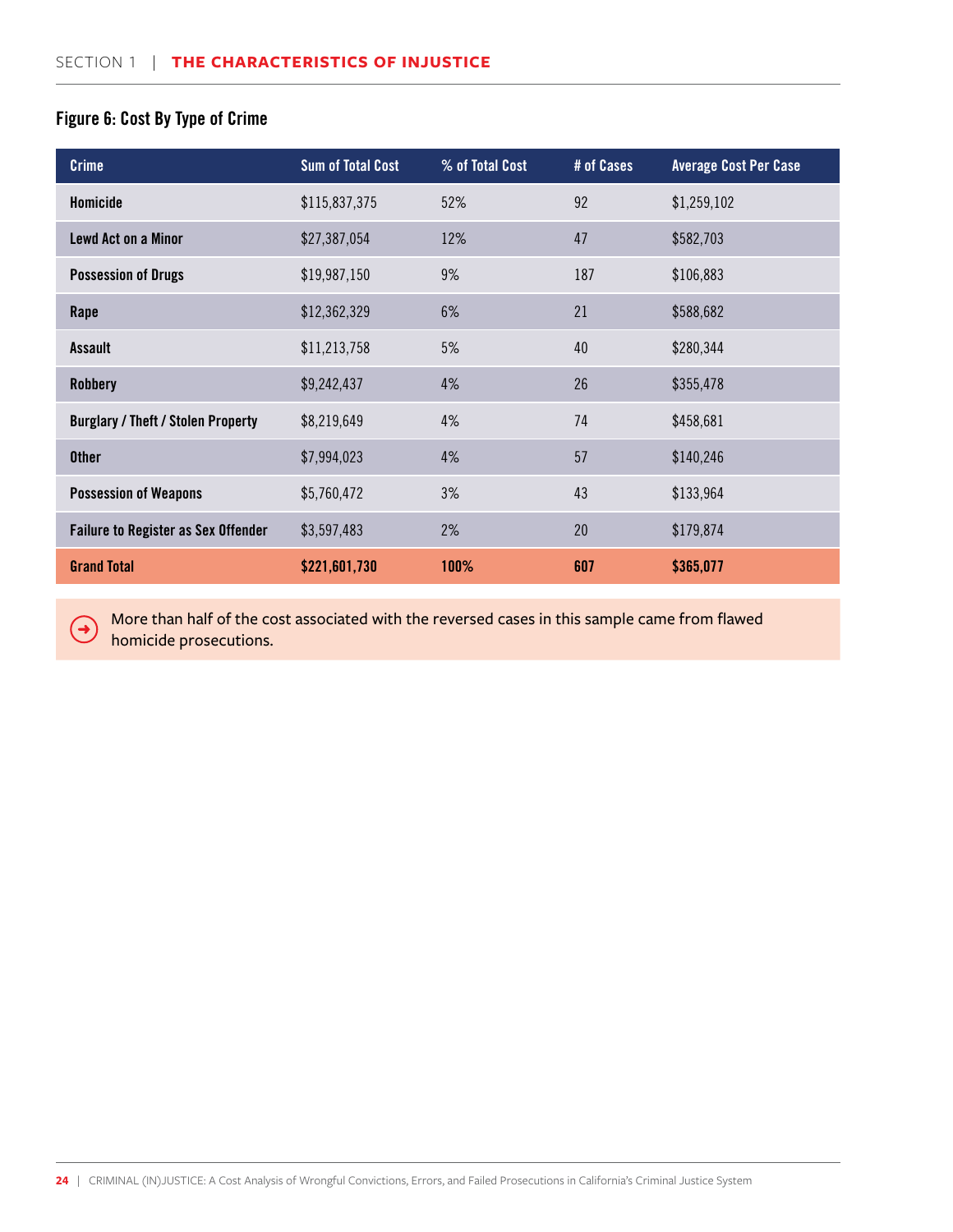## SECTION 2:

## <span id="page-26-0"></span>**THE CAUSES OF INJUSTICE**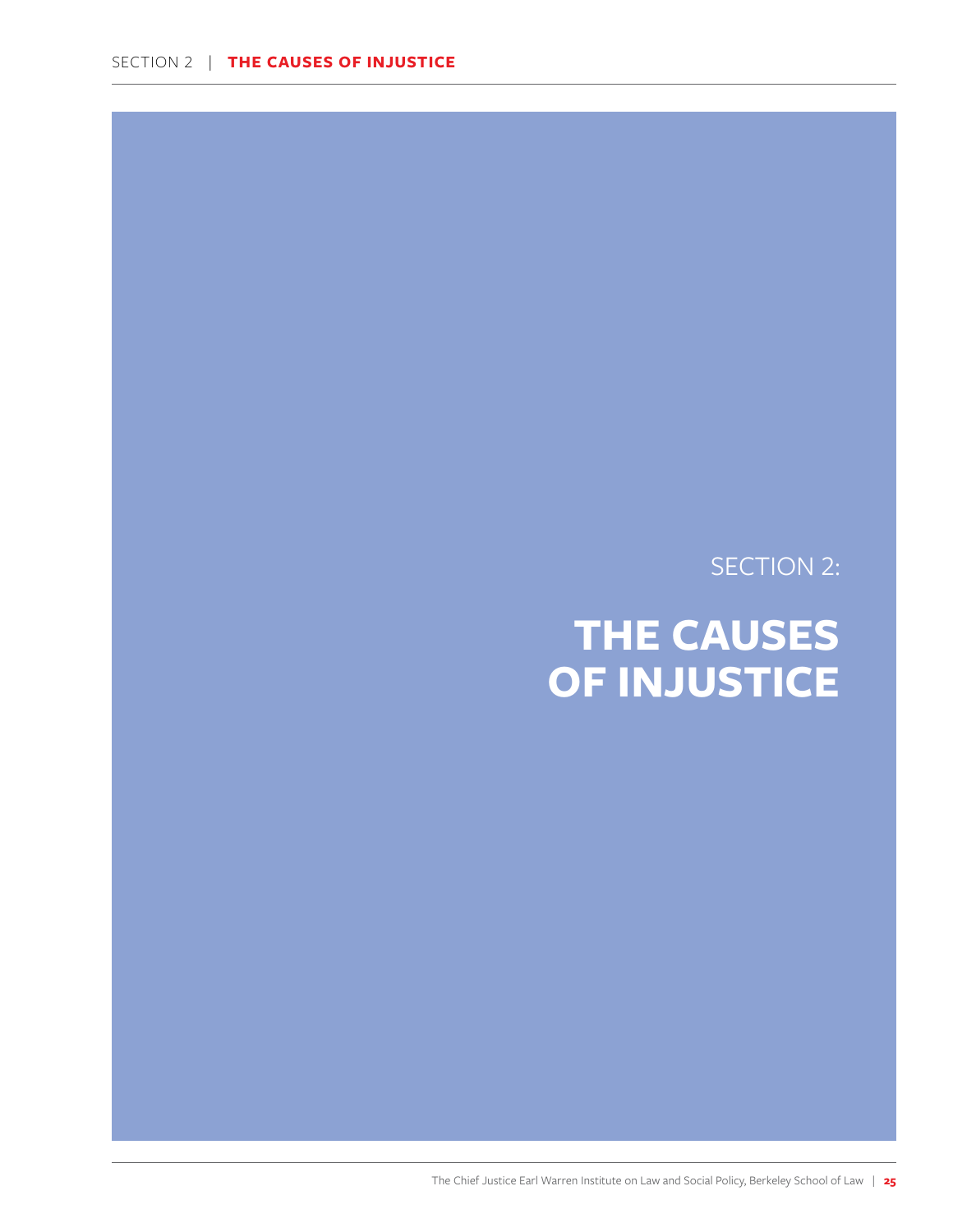#### *This section examines the errors that caused the reversal of the convictions in our sample.*

Four hundred and eighty three (483) jury trials, 26 mistrials, 16 hung juries, and 168 plea bargains were required to resolve the 607 cases profiled in this report. Something went wrong in each of these proceedings. They all contained at least one instance of misconduct, incompetence, or mistake that invalidated the conviction.

#### The 607 defendants in this report burdened the California criminal justice system with 483 jury trials, 26 mistrials, 16 hung juries, and 168 plea bargains before their cases were eventually dismissed.

In total, this report catalogues 756 confirmed errors,<sup>45</sup> each representing a finding by a California court that the particular act of misconduct, incompetence or mistake justified reversal of the conviction. We divided the errors into eight different categories; each category is discussed separately in this section (*see Figure 7*).<sup>46</sup> The eight categories are addressed in descending order of cost, from highest total cost to lowest.

#### **FOOTNOTES**

 $\rightarrow$ 

- 45 There were 693 reversed trials, mistrials, hung juries and plea bargains, but we coded 756 errors. The number of errors is larger than the number of cases or the number of defendants because courts sometimes reverse a conviction for more than one reason. If the court specified that it was reversing a conviction on two separate grounds, each ground justifying reversal was counted as a separate error.
- 46 We did not assign a source to the types of error, because most errors have multiple sources. A Fourth Amendment search and seizure error, for example, requires a mistake by the police regarding the applicable law, a mistake by the prosecution in determining that the evidence should be used, a potential mistake by the defense in not adequately objecting, and a mistake by the judge in allowing the evidence to be used for the initial conviction.
- 47 Fifty-nine miscellaneous errors make up the final 8%. Miscellaneous errors include retroactive change in the law subsequent to conviction and unknown. The full list of coding categories for all errors can be found in Appendix F.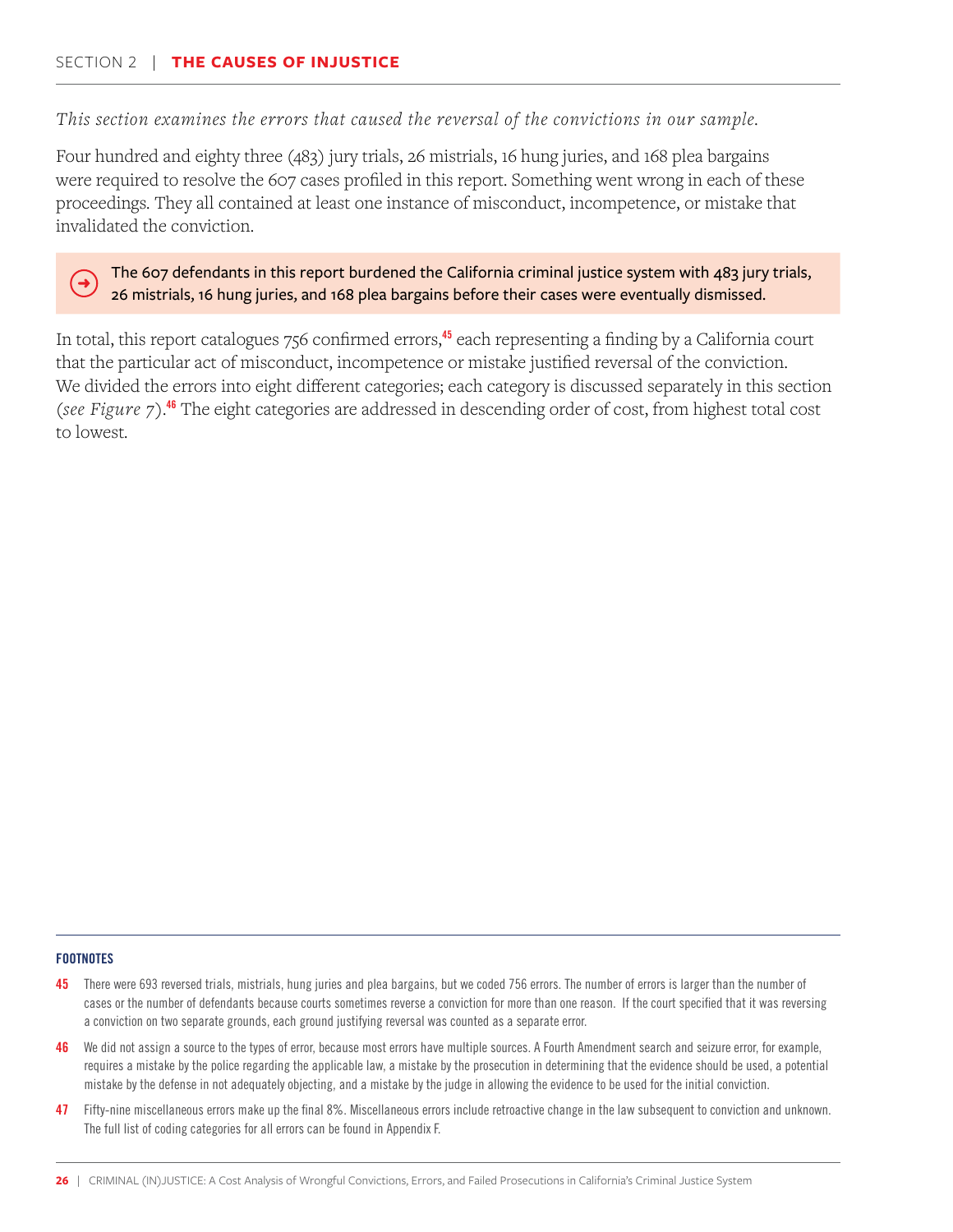

| <b>Category</b>                                  | <b>Definition</b>                                                                                                                                   |
|--------------------------------------------------|-----------------------------------------------------------------------------------------------------------------------------------------------------|
| Judicial Mistake In Trial                        | Jury instructions, erroneous admission/exclusion of evidence, Sixth Amendment<br>(confrontation, impartial jury), jury misconduct, sentencing error |
| <b>Failure of Prosecutorial Discretion</b>       | Insufficient evidence, defendant's conduct doesn't meet the legal definition of the<br>crime, statute of limitations, double jeopardy               |
| <b>Ineffective Assistance of Defense Counsel</b> | Failure to investigate, failure to adequately represent                                                                                             |
| <b>Eyewitness Misidentification</b>              | Eyewitness recanted, eyewitness unreliable or lying, mistaken eyewitness, police<br>eyewitness practices inadequate                                 |
| Inadequate Police Practices Before Trial         | New evidence found after trial, invalid confession or statement, Fifth Amendment<br>violation, inadequate police practices                          |
| <b>Fourth Amendment Violations</b>               | Improper search and seizure                                                                                                                         |
| <b>Prosecutorial Misconduct</b>                  | Prosecutorial misconduct, <i>Brady</i> violations                                                                                                   |
| Unreliable or Untruthful Official Testimony      | Unreliable/untruthful police officer testimony, confidential informant unreliable<br>or lying                                                       |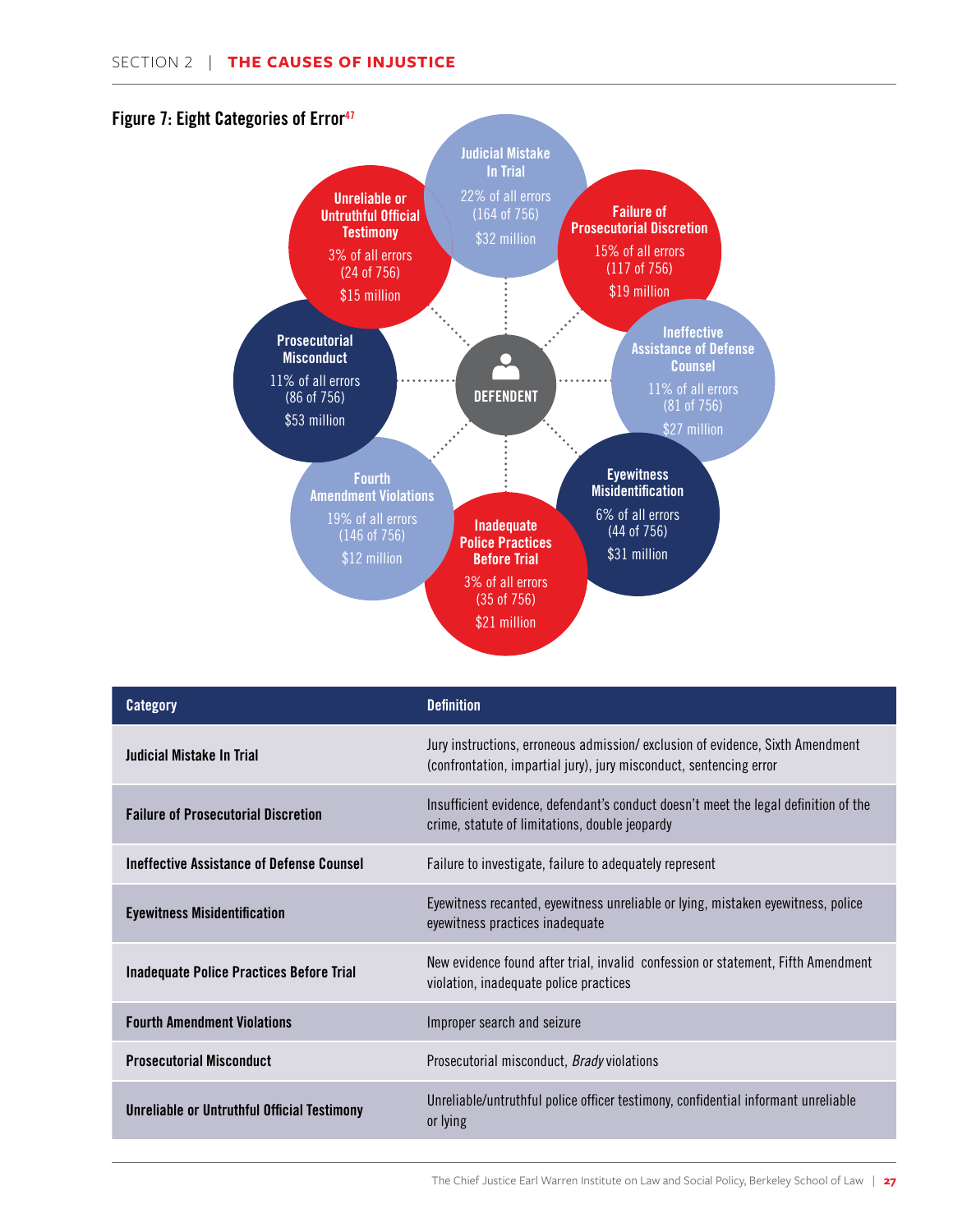#### SECTION 2 | **THE CAUSES OF INJUSTICE**

Although all these errors appear throughout the sample, certain errors were responsible for a disproportionate share of the overall cost. Prosecutorial misconduct, for example, accounted for 11% of the errors but 24% of the cost, while Fourth Amendment (search and seizure) violations accounted for 19% of the errors but only 5% of the cost (*see Figure 8*).

#### Figure 8: Cost By Type of Crime

|                                                               | <b>Type of Error</b>             | % of Error | % of Cost | <b>Average Cost Per Error</b> |
|---------------------------------------------------------------|----------------------------------|------------|-----------|-------------------------------|
| $\blacklozenge$<br><b>PROPORTIONATELY</b><br><b>MORE COST</b> | <b>Prosecutorial Misconduct</b>  | 11%        | 24%       | \$617,513                     |
|                                                               | <b>Eyewitness Identification</b> | 6%         | 14%       | \$714,172                     |
|                                                               | <b>Ineffective Assistance</b>    | 11%        | 12%       | \$327,870                     |
|                                                               | <b>Official Testimony</b>        | 3%         | 7%        | \$615,873                     |
|                                                               | <b>Police Practices</b>          | 3%         | 10%       | \$620,832                     |
| <b>PROPORTIONATELY</b><br><b>LESS COST</b>                    | <b>Judicial Mistake</b>          | 22%        | 14%       | \$194,962                     |
|                                                               | <b>Prosecutorial Discretion</b>  | 15%        | 9%        | \$165,503                     |
|                                                               | <b>Fourth Amendment</b>          | 19%        | 5%        | \$78,377                      |

Prosecutorial misconduct, inadequate eyewitness identification, unreliable official testimony, and improper pre-trial police practices appear to be more costly errors per incident than other types of errors.

Moreover, errors were not distributed evenly across the different types of prosecution (*see Figure 9*).

#### Figure 9: Most Common Error for Each Type of Prosecution

| <b>Type of Prosecution</b>                 | $%$ of<br><b>Prosecutions</b> | <b>Most Common Error</b>                                                      |
|--------------------------------------------|-------------------------------|-------------------------------------------------------------------------------|
| <b>Possession of Drugs</b>                 | 31%                           | <b>Fourth Amendment Violations</b>                                            |
| Homicide                                   | 15%                           | Prosecutorial Misconduct                                                      |
| <b>Other</b>                               | 9%                            | <b>Failure of Prosecutorial Discretion</b>                                    |
| <b>Burglary / Theft / Stolen Property</b>  | 8%                            | Failure of Prosecutorial Discretion / Judicial Mistake During Trial           |
| Lewd Act on a Minor <sup>48</sup>          | 8%                            | Judicial Mistake During Trial                                                 |
| Assault                                    | 7%                            | Judicial Mistake During Trial                                                 |
| <b>Possession of Weapons</b>               | 7%                            | <b>Fourth Amendment Violation</b>                                             |
| <b>Forgery / Fraud / Embezzlement</b>      | 4%                            | Judicial Mistake During Trial                                                 |
| Rape                                       | 4%                            | Inadequate Police Practices Before Trial / Problems With Eyewitness Testimony |
| <b>Robbery</b>                             | 4%                            | <b>IAC</b>                                                                    |
| <b>Failure to Register as Sex Offender</b> | 3%                            | <b>Failure of Prosecutorial Discretion</b>                                    |

Prosecutorial misconduct was the most common error in flawed homicide prosecutions in this sample.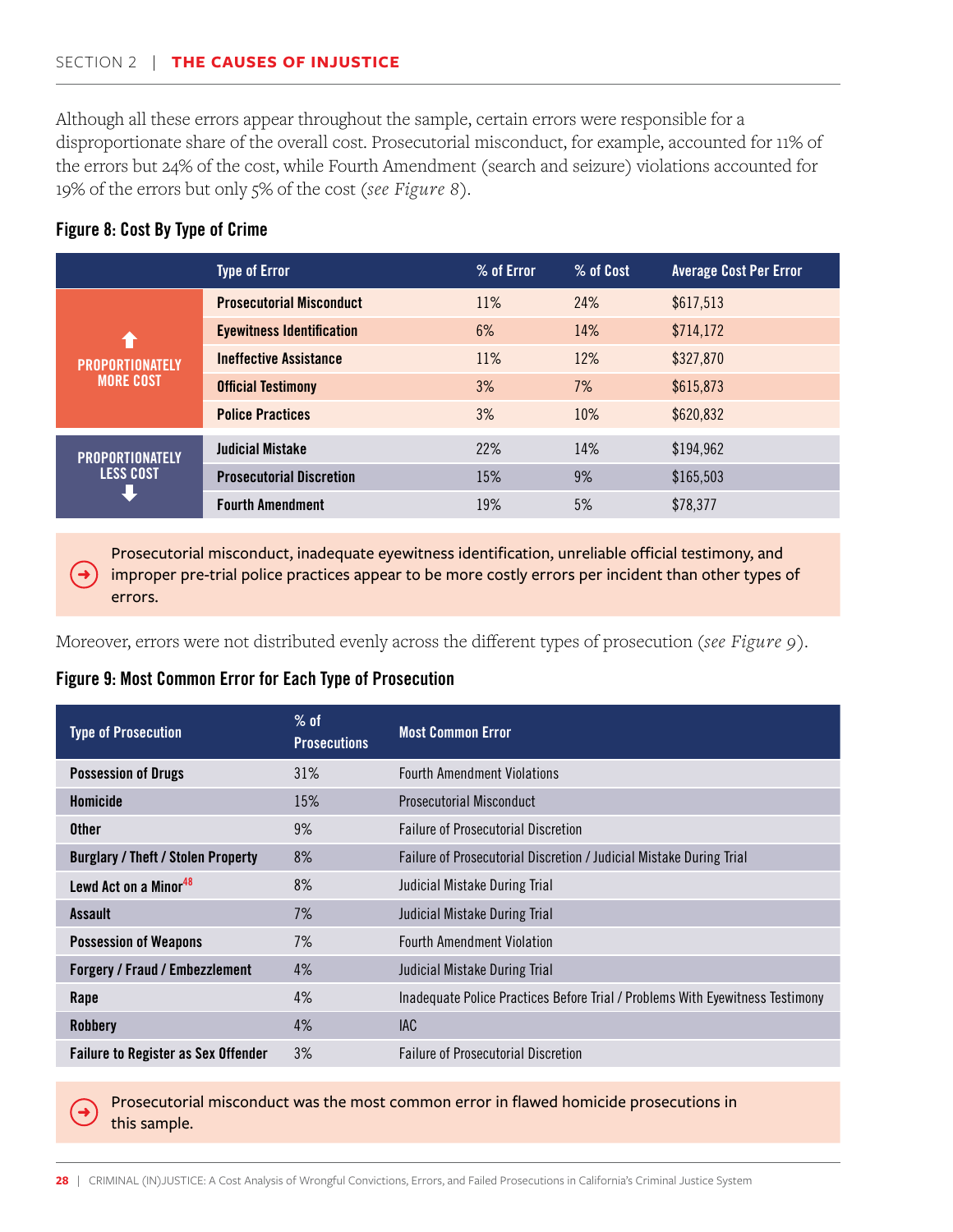## <span id="page-30-0"></span>**Prosecutorial Misconduct**

\$53 million overall (24% of the total) \$617,513 average cost per error 11% of the errors

- Prosecutorial misconduct includes **Brady<sup>49</sup> violations** (failure to meet the constitutional obligation to turn potentially exculpatory information over to the defense) and other **misconduct** (e.g., overzealous closing argument, improper admission of evidence, violation of judicial order, knowing admission of false testimony).
- Of the 86 errors in the prosecutorial misconduct category, 45 (52%) are *Brady* violations. These violations of the prosecutorial obligation to share exculpatory information account for \$44 million of the total cost.
- The largest share of the prosecutorial misconduct (44%) occurred in homicide cases, followed by prosecutions for lewd act on a minor (13%).
- Prosecutorial misconduct accounted for 11% of the errors but 24% of the total cost.
- Total sample cost associated with all prosecutorial misconduct was \$53 million.

### PROSECUTORIAL MISCONDUCT

Prosecutorial misconduct includes any act or failure to act by a prosecutor that violates a professional code of ethics. Under Federal law, a prosecutor's behavior violates the U.S. Constitution "if it is so egregious that it infects the trial with such unfairness as to make the conviction a denial of due process."<sup>50</sup> Under California state law, a prosecutor's actions constitute prosecutorial misconduct if they involve the use of deceptive or reprehensible methods to attempt to persuade either the court or the jury.<sup>51</sup> Not every act of misconduct will result in the reversal of a conviction, however, because the defendant must also show that he was prejudiced or actually harmed by the misconduct.<sup>52</sup>

Misconduct might consist of inappropriate remarks in the courtroom, presenting false or misleading evidence, tampering with evidence, or soliciting perjury or false evidence. It also might include the failure to disclose exculpatory evidence (i.e., *Brady* violations); we address these cases separately below. At the same time, misconduct can occur without any intent to create an unjust result. The federal Professional

- 48 Lewd Act on a Minor is the name given to California Penal Code Section 288(a), defined as an act upon a person under 14, on skin or through clothes, with the intent of sexual gratification for the perpetrator. It is a lesser crime than rape or other sexual assault crimes on minors, which are regulated by other penal code sections.
- 49 Brady v. Maryland, 373 U.S. 83 (1963)
- 50 People v. Harris, 47 Cal.3d 1047, 1084 (1989), citing Donnelly v. DeChristoforo, 416 U.S. 637, 642-643 (1974).
- 51 People v. Hill, 17 Cal. 4th 800, 819 (1998); People v. Pitts, 223 Cal. App.3d 606,691 (1990); People v. Strickland, 11 Cal.3d 946, 955 (1974).
- 52 Chapman v. California, 386 U.S. 18, 22-23 (1967); see also People v. Crew, 21 Cal.4th 822, 839 (2003).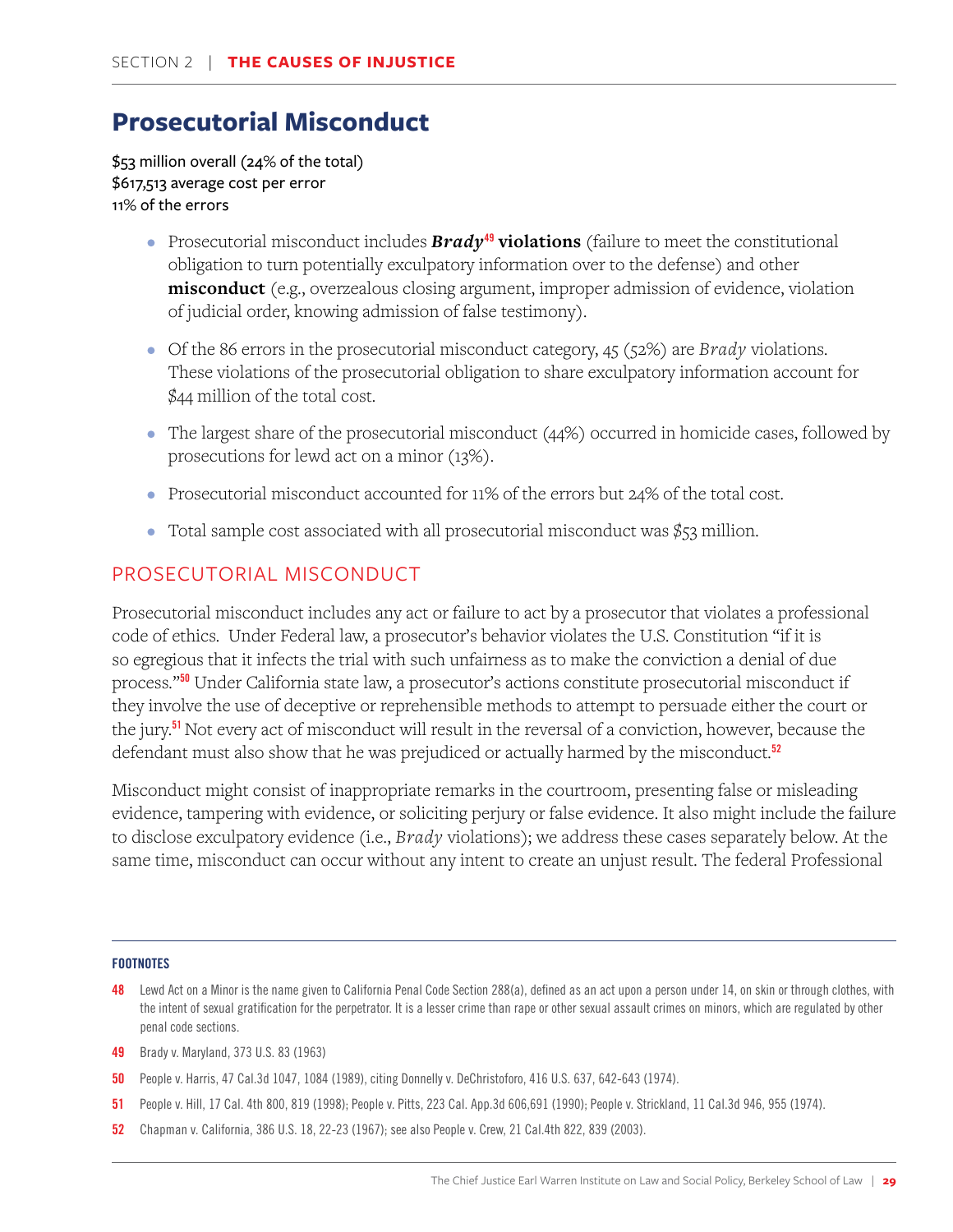Misconduct Review Unit (PMRU), for example, investigates allegations of misconduct by Department of Justice attorneys and divides misconduct into four categories: 1) intentional professional misconduct; 2) reckless professional misconduct; 3) poor judgment; and 4) excusable mistake.<sup>53</sup>

In July of 2004 in Los Angeles County, police arrested Jaime A. after a 16-year-old boy alleged that 27 year old Mr. A. stole the boy's bicycle. The main evidence against Mr. A. was the identification by the victim. Despite a lack of physical evidence linking Mr. A. to the crime, he was found guilty by a jury after a three-day trial. Because he had two prior strikes he was sentenced to 35 years to life in state prison. Two years later, the court reversed the conviction based on prosecutorial misconduct because the prosecutor had improperly vouched for the integrity of her office and stated her own personal belief that Mr. A. was guilty in closing argument. Mr. A. was retried, and in his second trial the jury deadlocked. The prosecutor sought to try him a third time, and this time the court declared a mistrial. The prosecutor sought permission to try him a fourth time, but the court found that the evidence was so weak that no reasonable jury could find Mr. A. guilty. The court finally dismissed the case over the prosecutor's objection. Mr. A. was in prison for over three years before his release.

Although our criminal justice system is an adversarial system, prosecutors are entrusted not with the burden to win their case but rather with the burden to do justice. A failure to uphold this obligation is all the more damaging given their unique role: "Prosecutorial misconduct fundamentally perverts the course of justice and costs taxpayers millions of dollars in protracted litigation. It undermines our trust in the reliability of the justice system and subverts the notion that we are a fair society."<sup>54</sup>

Although the cases in this report stretch from 1989 to 2012, prosecutorial misconduct continues to make headlines.<sup>55</sup>

In February 2015 in Riverside County, Johnny Baca was ordered to stand trial for a third time after both a jailhouse informant and the district attorney who prosecuted Mr. Baca were found to have lied under oath.<sup>56</sup> Mr. Baca was accused of killing a friend's father and the father's partner.

- 53 U.S. Attorney General Eric Holder, Memorandum for Heads of Departments (January 14, 2011), http://www.documentcloud.org/documents/26309-memoon-professional-misconduct-review-unit.html. The Professional Misconduct Review Unit will review only findings of intentional or reckless professional misconduct, but "findings of poor judgment and excusable mistake will continue to be referred to the relevant U.S. Attorneys for appropriate action. "Attorney General Creates Professional Misconduct Review Unit, Appoints Kevin Ohlson Chief" U.S. Department of Justice, press release, January 18, 2011, http://www.justice.gov/opa/pr/attorney-general-creates-professional-misconduct-review-unit-appoints-kevin-ohlson-chief.
- 54 Kathleen M. Ridolfi and Maurice Possley, "Preventable Error: A Report on Prosecutorial Misconduct in California 1997-2009," Northern California Innocence Project, Santa Clara School of Law, October 2010, 4. http://digitalcommons.law.scu.edu/cgi/viewcontent.cgi?article=1001&context=ncippubs.
- 55 This is particularly true in Orange County, which is embroiled in a misconduct scandal involving a "massive cover-up by both law enforcement and prosecutors." https://www.washingtonpost.com/news/the-watch/wp/2015/07/13/the-jaw-dropping-policeprosecutor-scandal-in-orange-county-calif/.
- 56 Unless noted otherwise, case summaries in this report are based on court records. Mr. Baca's summary is based on newspaper accounts instead of court records and he is not included in our sample because his case was not final as of May 2015. *See*, Sarah Burge, "Riverside County: Prosecutor accused of lying in murder trial," The Press Enterprise, February 23, 2015, http://www.pe.com/articles/baca-760956-attorney-case.html?page=1. *See* also Maura Dolan, "U.S. judges see 'epidemic' of prosecutorial misconduct in state," Los Angeles Times, January 31, 2015, http://www.latimes.com/local/politics/la-me-lying-prosecutors-20150201-story.html#page=1.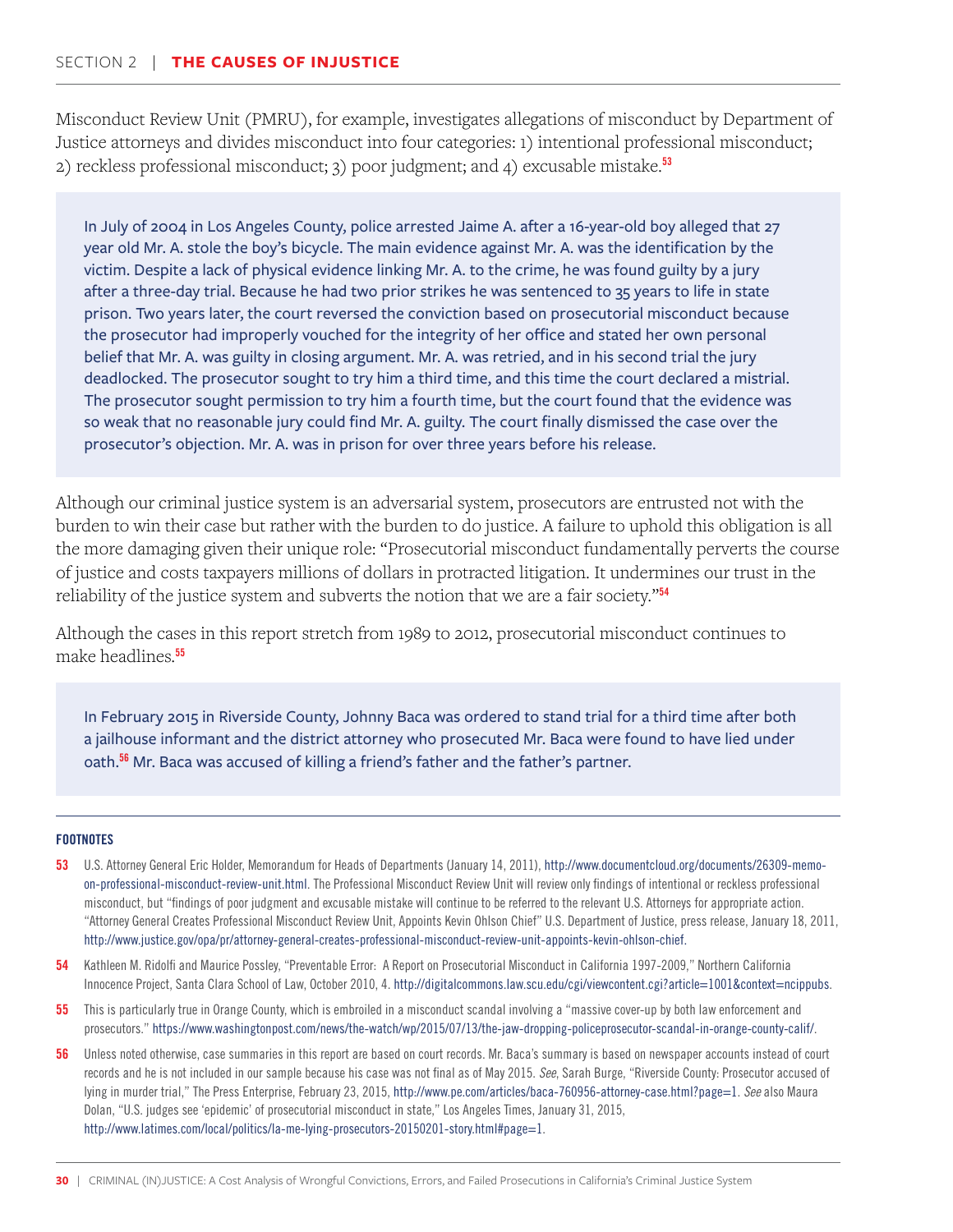His original 1995 conviction was based in part on testimony from the jailhouse informant, who claimed that the then-twenty-four-year-old Mr. Baca had confessed to him. The informant stated under oath that he received no deal from the prosecution in return for his favorable testimony. The first conviction was reversed for ineffective assistance of defense counsel. In Mr. Baca's second trial, the district attorney took the stand and testified under oath that the informant had received no deal in return for his testimony. In fact, the informant had received a lower sentence in exchange for his testimony against Mr. Baca. Mr. Baca appealed to the state appellate court and although the state court found that the informant and the district attorney had both lied on the stand, the conviction was affirmed. Mr. Baca then filed a federal Petition for Habeas Corpus, which was ultimately heard by the Ninth Circuit Court of Appeals. The Ninth Circuit oral arguments took place on January 8, 2015. During oral argument, the judges demanded to know why the informant and prosecutor had not been charged with perjury, and expressed frustration about the fact that the prosecutor had never been referred to the State Bar for investigation. One of the judges asked if Attorney General Kamala Harris was aware of the misconduct and called on the district attorney to make the Attorney General aware of the prosecutor's lying in the next 48 hours.

The Attorney General then withdrew its opposition to Mr. Baca's habeas petition, and on January 30th, 2015, the 9th Circuit granted the petition, vacating the conviction. The District Attorney's Office, however, decided shortly thereafter to proceed with a third trial against Mr. Baca. Mr. Baca was still awaiting his third trial as of June 2015.

#### BRADY VIOLATIONS

In *Brady v. Maryland*, 373 U.S. 83 (1963), the United States Supreme Court articulated the prosecutor's Constitutional duty to turn over to the defense any material evidence that is favorable to the defendant. The prosecutor's duty extends to evidence that is held by law enforcement.

"A robust and rigorously enforced *Brady* rule is imperative because all the incentives prosecutors confront encourage them not to discover or disclose exculpatory evidence. Due to the nature of a *Brady* violation, it's highly unlikely wrongdoing will ever come to light in the first place. This creates a serious moral hazard for those prosecutors who are more interested in winning a conviction than serving justice. In the rare event that the suppressed evidence does surface, the consequences usually leave the prosecution no worse than had it complied with *Brady* from the outset. Professional discipline is rare, and violations seldom give rise to liability for money damages."<sup>57</sup>

<sup>57</sup> U.S. v. Olsen, Case No. 10-36063, 11 (9th Cir. 2013) (Kozinski dissenting), http://cdn.ca9.uscourts.gov/datastore/opinions/2013/12/10/ 10-36063%20web.pdf. In that same opinion, Justice Kozinski stated "There is an epidemic of Brady violations abroad in the land. Only judges can put a stop to it." US v. Olsen at 2.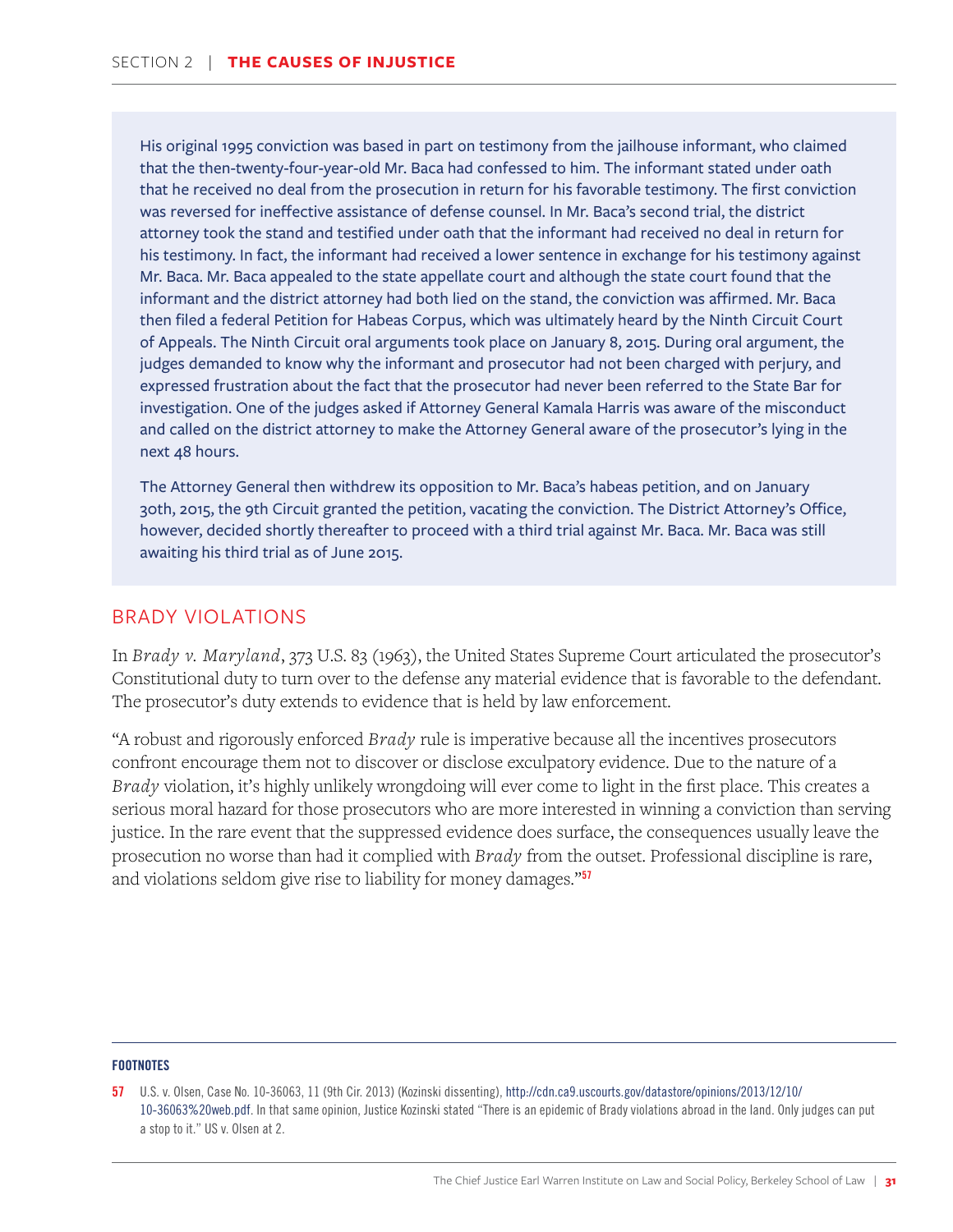On November 2, 1984, a mother was found beaten, burned and dead in her apartment in Tulare County. Her two children were covered in soot but otherwise unharmed. The three-year-old girl stated that "Mark did it," identified Mark Dare in a lineup, and indicated that Mark Dare was her little brother's father. Mark Dare, who was her brother's father, had an alibi. The little girl later changed her story and said that there was a good Mark and a bad Mark and that the bad Mark was Mark Sodersten. Police later found a fingerprint at the scene that belonged to the victim's neighbor, Lester Williams. Mr. Williams denied any knowledge of the murder in two interviews, but in his third interview he said he had been there and that Mark Sodersten had fought with the victim and murdered her. Two other witnesses placed Mark Sodersten with the victim, but there was no physical evidence that linked Mr. Sodersten to the crime. At trial, the little girl's father testified that he thought the government investigator switched around the photos of Mark Dare and Mark Sodersten so many times that the girl got confused. Both he and the victim's mother testified that they had seen the victim fighting with Mark Dare, not Mark Sodersten, days prior to the murder. In May of 1986, Mr. Sodersten, at age 28, was convicted by jury of murder and sentenced to life without the possibility of parole. He unsuccessfully appealed. Mr. Sodersten later learned that the prosecutors and the police had withheld a series of exculpatory tapes. The tapes included recordings of interviews with the little girl, demonstrating her confusion between the two Marks. Also on the tapes, Lester Williams repeatedly told police that he was high and did not remember the night in question, until police threatened to charge him with murder and seek the death penalty, after which he changed his story. Another tape revealed a conversation between Mr. Williams and Mr. Sodersten, in which Mr. Williams told Mr. Sodersten that he lied to police when he implicated Mr. Sodersten because he thought that Mr. Sodersten had implicated him in the murder. Mark Sodersten challenged his conviction in light of these newly discovered tapes, but he died in prison at age 48 before the case was resolved. Despite Mark Sodersten's death, the court held that the prosecutor had committed a serious *Brady* violation and that it was reasonably probable that Mr. Sodersten would not have been convicted had the prosecutor complied with his Constitutional obligations.

**California is the only state in the nation that has failed to adopt some version of American Bar Association Model Rule 3.8**, <sup>58</sup> which is broader than the Federal *Brady* standard because it requires that prosecutors "make timely disclosure to the defense of all evidence or information known to the prosecutor that tends to negate the guilt of the accused or mitigates the offense."<sup>59</sup> Unlike *Brady,* Rule 3.8 does not require prosecutors to make a determination as to the credibility of the evidence and therefore leaves less discretion in the hands of prosecutors. Outside of the standard oath that all attorneys

- 58 Laurie Levenson and Barry Scheck, "California is overdue in adopting rule on exculpatory evidence," *Los Angeles Times*, December 15, 2014, http://www.latimes.com/opinion/op-ed/la-oe-1216-levenson-prosecutorial-misconduct-20141216-story.html.
- 59 American Bar Association, *Model Rules of Professional Conduct* (Chicago: ABA Publishing, 2014), Model Rule 3.8(d), http://www.americanbar.org/groups/professional\_responsibility/publications/model\_rules\_of\_professional\_conduct/rule\_3\_8\_special\_responsibilities\_ of\_a\_prosecutor.html. *See* American Bar Association, *ABA Standards for Criminal Justice: Prosecution and Defense Function*, 3d ed., 1993, http://www.americanbar.org/content/dam/aba/publications/criminal\_justice\_standards/prosecution\_defense\_function.authcheckdam.pdf, (outlining the special standards and duties for prosecutors).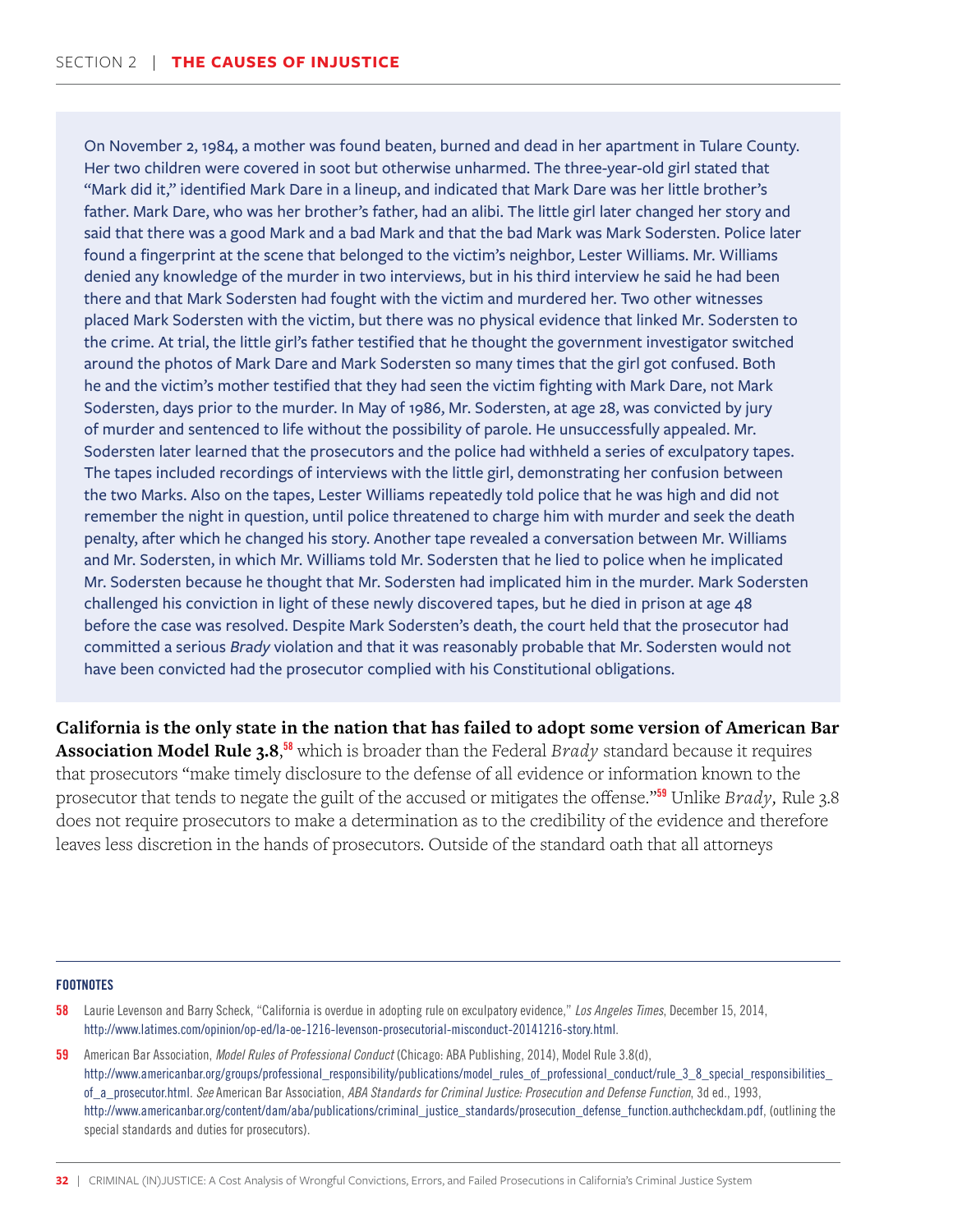practicing in California are required to take to uphold the U.S. and California State Constitutions,<sup>60</sup> the California Bar Association provides very little guidance on the specific ethical duties of prosecutors.<sup>61</sup> Although the vast majority of prosecutors comply with their *Brady* obligations, the failure to vigorously and fully enforce *Brady* obligations has enormous ramifications: "When a public official behaves with such casual disregard for his constitutional obligations and the rights of the accused, it erodes the public's trust in our justice system, and chips away at the foundational premises of the rule of law. When such transgressions are acknowledged yet forgiven by the courts, we endorse and invite their repetition."<sup>62</sup>

Two cases, 35 years apart, demonstrate how the same *Brady* violations that were taking place over forty years ago continue today.

On July 28, 1972, 21-year-old, Elmer "Geronimo" Pratt was convicted of murder, robbery, and assault with intent to commit murder in Los Angeles. He was sentenced to life in prison. Mr. Pratt was a member of the Black Panther Party (BPP). He did not become a suspect until a letter indicating that he had confessed to the murders was delivered to the police. Thereafter, two eyewitnesses in a photo lineup identified Mr. Pratt and the police connected him to the gun and the getaway car. The defense presented evidence that Mr. Pratt was at a BPP meeting in Oakland at the time of the murders, that the car at the crime scene was often used by other BPP members, and that the gun was found inside a residence where it was available to numerous people. Mr. Pratt was convicted after a thirty-one day jury trial.

The letter that incriminated Mr. Pratt was given to police by a man named Julius Butler, a former Los Angeles Sheriff's Deputy turned Black Panther. After the trial, it was discovered that Mr. Butler had been an FBI informant. Information regarding Mr. Butler being an informant had been withheld from the defense at trial. On the stand during trial, Mr. Butler had denied that he was an informant for the FBI.

Mr. Pratt filed an unsuccessful direct appeal and several unsuccessful habeas petitions. In 1997, after Mr. Pratt had been incarcerated for 27 years, the conviction was finally overturned because the government had violated its *Brady* obligation by failing to turn over evidence to the defense. Among other things, the court found that Mr. Butler had been an FBI informant for at least three years prior to the trial, that Mr. Butler had provided information to the FBI on at least 30 occasions, and that Mr. Butler had also been an informant for the Los Angeles Police Department.

- 60 California Business and Professions Code Section 6068, "Duties of Attorneys," https://www.calbarxap.com/applications/CalBar/PDFs/code\_section\_6068. pdf. See also California Rules of Court, Rule 9.4, http://www.courts.ca.gov/cms/rules/index.cfm?title=nine&linkid=rule9\_4. "In addition to the language required by Business and Professions Code section 6067, the oath to be taken by every person on admission to practice law is to conclude with the following: 'As an officer of the court, I will strive to conduct myself at all times with dignity, courtesy and integrity.'" Judges also take a similar oath to support and defend the Constitution of the United States and the Constitution of California. California Constitution, *See* Article 20, Sec. 3
- 61 The California Bar Association has drafted some proposed rules using the relevant language from Model Rules 3.8, but they have yet to go before the California Supreme Court. Supreme Court approval is required before the rules become binding. *See* The California Bar Association, Proposed Rules of Professional Conduct, 2010, http://ethics.calbar.ca.gov/Portals/9/documents/CRRPC/RRC%20Final%20Docs/Proposed%20Rules%20of%20 Professional%20Conduct%20v.24%20%287-21-14%29.pdf.
- 62 U.S. v. Olsen, (Judge Kozinski dissenting) at 15.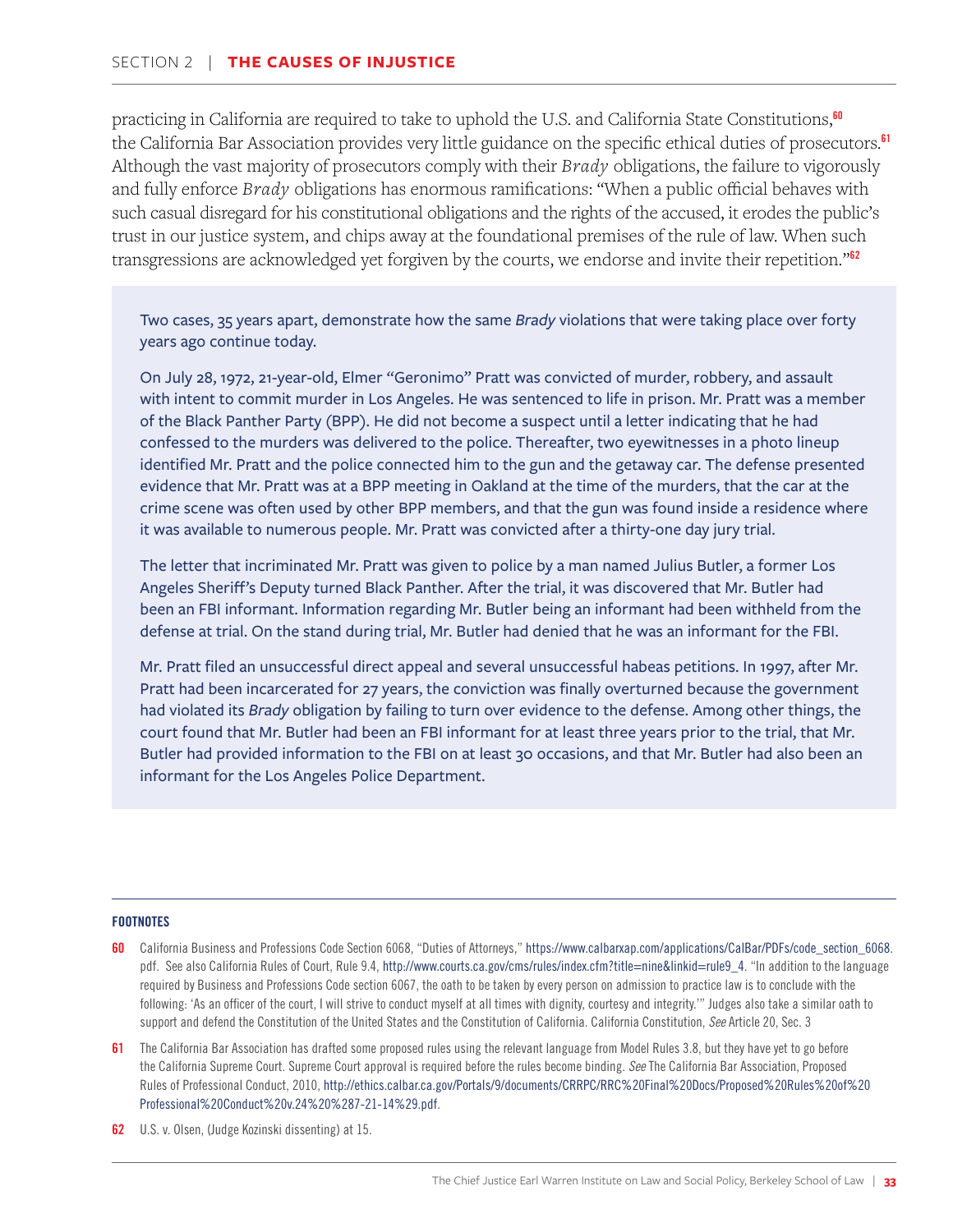Mr. Pratt also presented evidence that the FBI knew that he was not in the LA area at the time of the crime and was in fact at the BPP meeting in Oakland. The evidence included a declaration by a 25 year FBI veteran who had heard another agent state that Mr. Pratt had been in Oakland at the time of the murders. Evidence later surfaced that wiretaps installed in both the LA and Oakland Black Panther hangouts confirmed Mr. Pratt's presence in Oakland. The police had originally claimed that the information from the wiretaps had been destroyed. $63$  None of this information had been turned over to the defense prior to trial.

Ten years after Mr. Pratt's release, in Sacramento County, another man was wrongfully convicted due to the withholding of *Brady* information connected to an FBI informant.<sup>64</sup> Eric McDavid had been arrested on charges that he and two others conspired to build bombs to destroy the Sacramento Nimbus Dam, a U.S. Forest Services Lab, and cellphone towers. No attacks took place. In 2007, at age 29, he was convicted and sentenced to 20 years in prison.<sup>65</sup>

In November 2014, in response to a Freedom of Information Act request filed by Mr. McDavid, the government provided a series of emails to Mr. McDavid's defense attorneys. The emails related to communications between Mr. McDavid and a key witness in the government's case who had been an FBI informant. In the emails, the informant promised a romantic relationship with Mr. McDavid once a series of attacks against government targets were carried out. She urged Mr. McDavid to attack the targets with promises of a sexual relationship. She also provided money, food, and shelter over an 18-month period while she was influencing Mr. McDavid to plan the attacks. The emails had been found in files in the FBI's Sacramento Office and the prosecutors claimed that they knew nothing of the letters at the time of the trial.

Mr. McDavid's conviction was reversed due to the *Brady* violation. He subsequently agreed to plead guilty to a lesser charge of conspiring to attack a government facility in exchange for a five year prison sentence. He also promised not to appeal or sue the government. He was released in January of 2015 because he had already served nine years.

- 63 Kate Coleman, "Elmer 'Geronimo' Pratt: The Untold Story of the Black Panther Leader, Dead at 63," *The New Republic*, June 27, 2011, http://www.newrepublic.com/article/politics/90735/black-panther-geronimo-pratt-murder-conviction-prison-huey-newton.
- Mr. McDavid is not in our database, and the errors and costs in his case are not reflected in our totals, because his exoneration came after we had stopped collecting cases. Summary of the proceedings against Mr. McDavid are based on newspaper accounts and online sources. *See* Danny Walsh and Sam Stanton, "Convicted 'eco-terrorist' freed amidst claims FBI hid evidence," *The Sacramento Bee*, January 8, 2015, http://www.sacbee.com/news/local/crime/article5641188.html; "Convicted 'eco-terrorist' freed amid evidence dispute," *USA Today*, January 9, 2015, http://www.usatoday.com/story/news/nation/2015/01/09/eco-terrorist-freed/21528535/; Wikipedia, accessed March 26, 2015, http://en.wikipedia.org/wiki/Eric\_McDavid.
- 65 Age calculated from http://www.sacbee.com/news/local/crime/article5641188.html.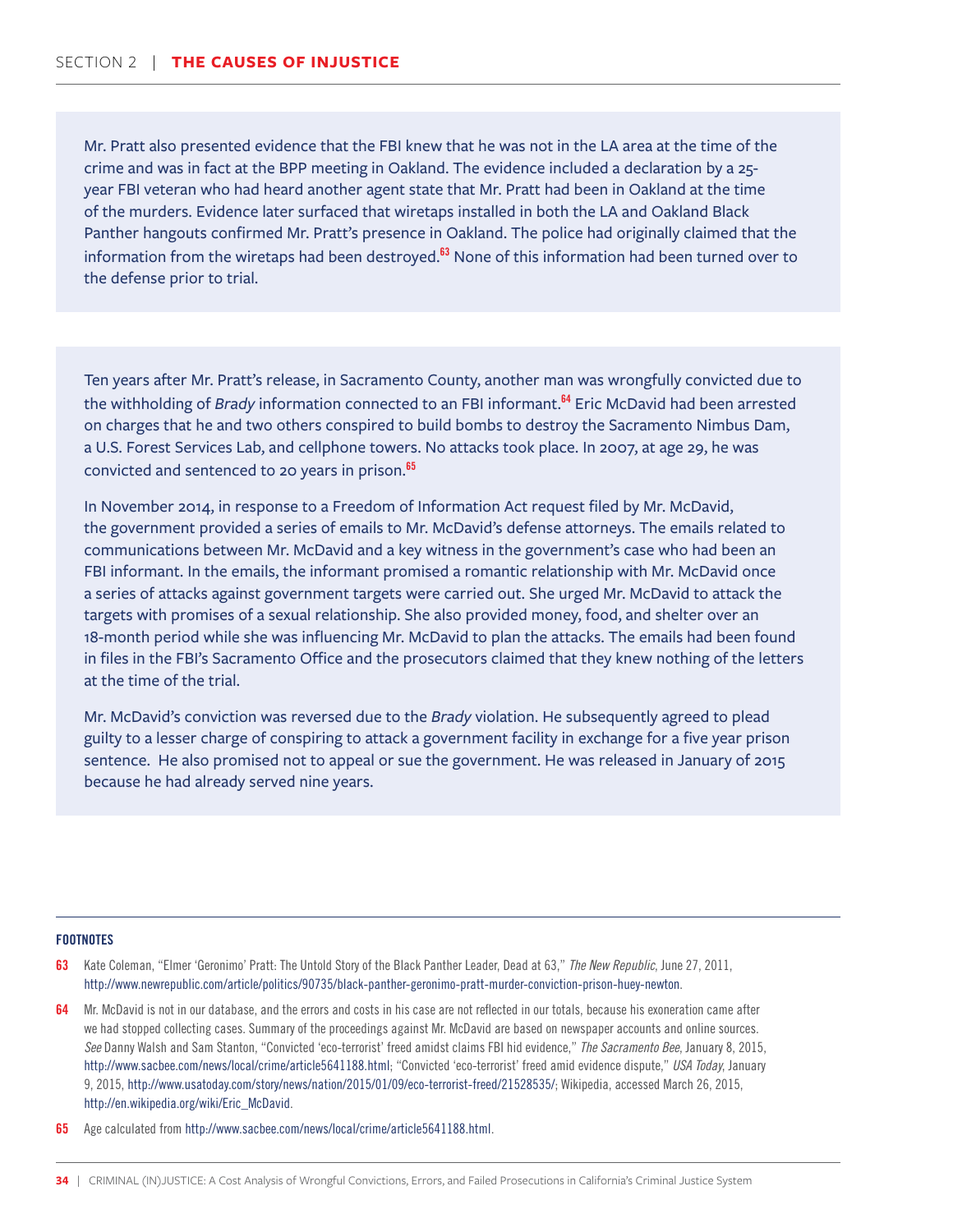The topic of prosecutorial immunity from liability is closely connected with *Brady* and prosecutorial misconduct. Prosecutors are absolutely immune from civil lawsuits, meaning that they cannot be held liable for their conduct as prosecutors even if they act knowingly and intentionally, and even if their intentional acts result in the deliberate conviction of an innocent person. We are not aware of any other profession—including police officers—that receives such immunity from intentional wrongdoing that gravely injures another.

While prosecutors have strongly advocated to keep their immunity, the existence of absolute immunity raises many concerns and the lack of accountability seems likely to contribute to the prevalence of prosecutorial misconduct. It has been argued that "[t]he main problem with absolute immunity for prosecutors is the incentives it creates. The problems with shielding a public servant in whom we grant the enormous powers granted to prosecutors should be pretty self-evident. Now consider that nearly every professional incentive (reelection, promotions, election to higher office, high-paying jobs at whiteshoe law firms) points prosecutors toward procuring as many convictions as possible, and that courts and bar organizations are notoriously lax at sanctioning misconduct. You get a system that not only fails to sanction bad behavior, but also often rewards it."<sup>66</sup>

In 2014, the California legislature introduced California State Assembly Bill 885 (AB 885). The bill addressed only prosecutorial misconduct that was (a) revealed during trial (a substantial minority of all known *Brady* violations) and (b) determined by a judge to be intentional. Its remedy was measured: the judge was permitted, but not required, to inform the jury of the prosecutor's intentional misconduct, and further could inform the jury that it was free to consider that fact in its assessment of the defendant's innocence or guilt. AB 885 passed both houses of the California legislature but was vetoed by Governor Brown because "judges have an array of remedies at their disposal if a discovery violation comes to light during trial."<sup>67</sup> The veto has been sharply criticized.<sup>68</sup> While the need for prosecutors to have the freedom to pursue their cases in good faith without fear of civil liability is plain, it is troubling that such a modest and carefully tailored remedy for intentional acts of misconduct is not the law in California.<sup>69</sup>

- 66 Radley Balko, "7th Circuit Pokes a Hole In Prosecutorial Immunity," *The Washington Post*, January 30, 2014, http://www.washingtonpost.com/news/opinions/wp/2014/01/30/7th-circuit-pokes-a-hole-in-prosecutorial-immunity/.
- 67 Text of the veto message can be found at: http://gov.ca.gov/docs/AB\_885\_Veto\_Message.pdf.
- 68 Radley Balko, "Jerry Brown Vetoes Bill Aimed At Holding Prosecutors More Accountable, *The Washington Post,* October 1, 2014, http://www.washingtonpost.com/news/the-watch/wp/2014/10/01/jerry-brown-vetoes-bill-aimed-at-holding-prosecutors-more-accountable/.
- 69 Texas is the first state in the nation that has sent a prosecutor to jail for his part in a wrongful conviction. *See* Mark Godsey, "For the First Time Ever a Prosecutor Will Go to Jail for Wrongfully Convicting an Innocent Man," *The Huffington Post,* November 8, 2013, http://www.huffingtonpost.com/mark-godsey/for-the-first-time-ever-a\_b\_4221000.html.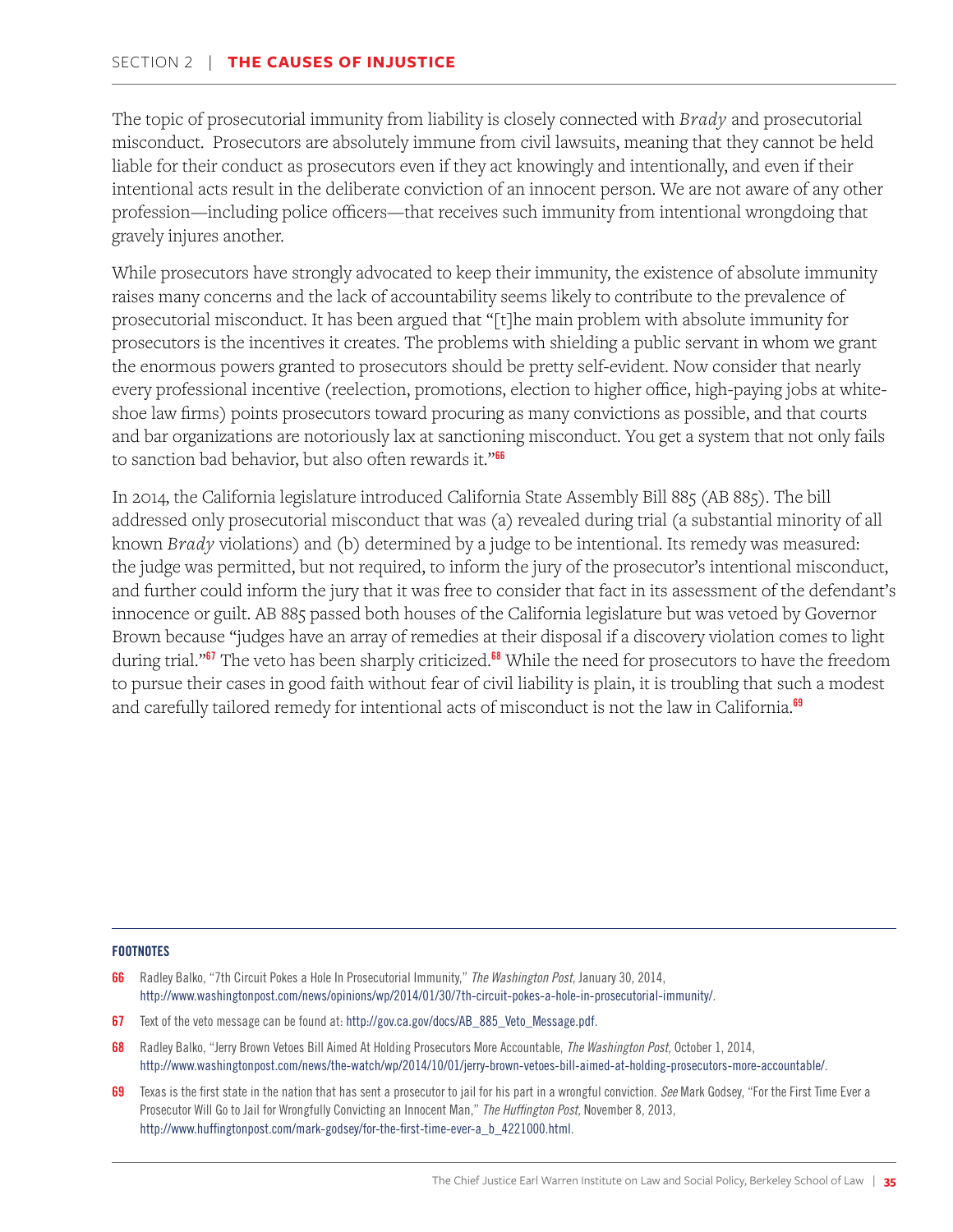# **Judicial Mistake During Trial**

\$32 million overall (14% of the total cost) \$194,962 average cost per error 22% of the errors

- Judicial mistakes during trial include **jury misconduct, improper jury instructions, erroneous admission or exclusion of evidence, and Sixth Amendment violations such as witness confrontations, failure to seat an impartial jury, and denial of the right to self-representation**.
- Judicial mistakes were distributed evenly across types of crimes, with 16% in drug cases, 13% in prosecutions for lewd act on a minor, 12% in homicide cases, and 11% in assault causes.
- Judicial mistakes accounted for 22% of the errors but only 14% of the total cost.
- The total cost associated with judicial mistakes was \$32 million.

### JURY MISCONDUCT

Jury misconduct includes any improper act by a juror, including the failure to be forthcoming during jury selection or discussing the case with non-jury members during deliberations. Jury misconduct is one of many errors that can hide other types of error, mistake and misconduct.<sup>70</sup>

On January 9, 1997, a man was killed at a party in Marin County. Police suspected that the victim was shot in retaliation for an earlier altercation between the victim and another man about drugs. The police questioned Darrell Hunter because he had been associated with the other man involved in the altercation, but Mr. Hunter denied being at the party. Despite his denials, 23-year-old Mr. Hunter was charged with murder, burglary, false imprisonment, assault with a deadly weapon, and possession of a firearm. During the trial several witnesses identified Mr. Hunter as being at the party. He testified that he was with the man involved in the earlier altercation on the night of the party, but that he did not enter the party and remained outside. On February 2, 2000, Mr. Hunter was convicted of murder and sentenced to life in prison without the possibility of parole. Shortly thereafter, Mr. Hunter's attorney learned that one of the jurors did not answer truthfully and withheld information when questioned during jury selection. The court agreed that there had been juror misconduct and reversed the conviction.

### **FOOTNOTES**

70 Judicial error, and the case of Mr. Hunter, illustrates why some of the numbers in this report may differ from the National Registry of Exonerations. Although the actual ground for reversal of Mr. Hunter's conviction was the juror misconduct, the NRE categorizes Mr. Hunter's exoneration as eyewitness mistake. Although there was eyewitness error, we have categorized the error as juror misconduct because that is the basis on which the court reversed the conviction.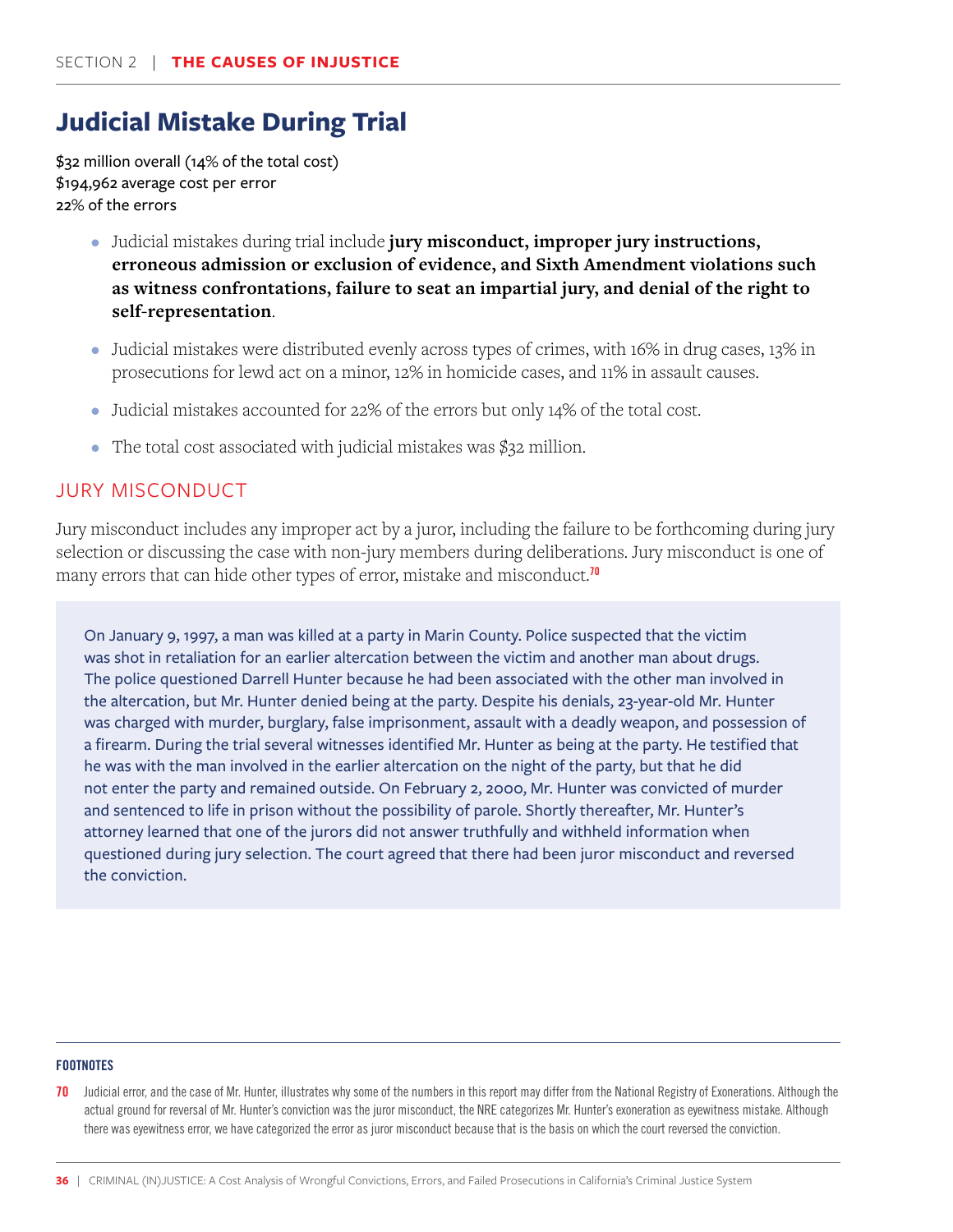Mr. Hunter was retried in January of 2008. He had a different attorney who presented some new evidence, including the fact that witnesses said the shooter held the gun in his right hand but that Mr. Hunter was left handed, and the fact that the gun found at the scene had someone else's palm print on it. In addition, counsel argued that police lineup procedures were improper because Mr. Hunter was in prison clothes when others in the lineup were not. The jury returned a verdict of not guilty, and Mr. Hunter was released on April 30, 2008, after 10 years in prison.

### FAULTY JURY INSTRUCTIONS

Jury instruction errors vary, but examples include misstating the applicable law, failing to provide information about lesser-included offenses, and instructing the jury in a manner that improperly sways the jury's opinion or decision-making process.

Lisa Pineda and her co-defendant were involved in an intimate abusive relationship in Los Angeles County. In 2004, the co-defendant shot and killed someone in a gang-related shooting. A few days earlier, the co-defendant had beaten Ms. Pineda because she had asked him to move out, and during that altercation he had told her that he had a gun. On the day of the shooting, he made Ms. Pineda drive him to the store even though she told him that she was not feeling well. He then insisted that she drive him to a particular house. Fearing more abuse, she agreed. While in the car, he suddenly shot the victim, who was outside the house. Ms. Pineda testified that she did not know he had a gun in the car and did not know that he was planning to shoot anyone. The government later charged Ms. Pineda, age 26 and the co-defendant with murder, and both were convicted.<sup>71</sup> Ms. Pineda received a sentence of forty years to life. The appeals court reversed her conviction because the trial judge had given incorrect jury instructions, failing to instruct the jury on the lesser-included offense of involuntary manslaughter.

Ms. Pineda was retried. On retrial, after hearing evidence of the abuse that had not been presented in the first trial, she was found not guilty of murder and the jury was unable to reach a decision on involuntary manslaughter. A mistrial was declared on the involuntary manslaughter charge and the government dismissed the case.

#### **FOOTNOTES**

71 Ms. Pineda's age was obtained from the National Registry of Exonerations.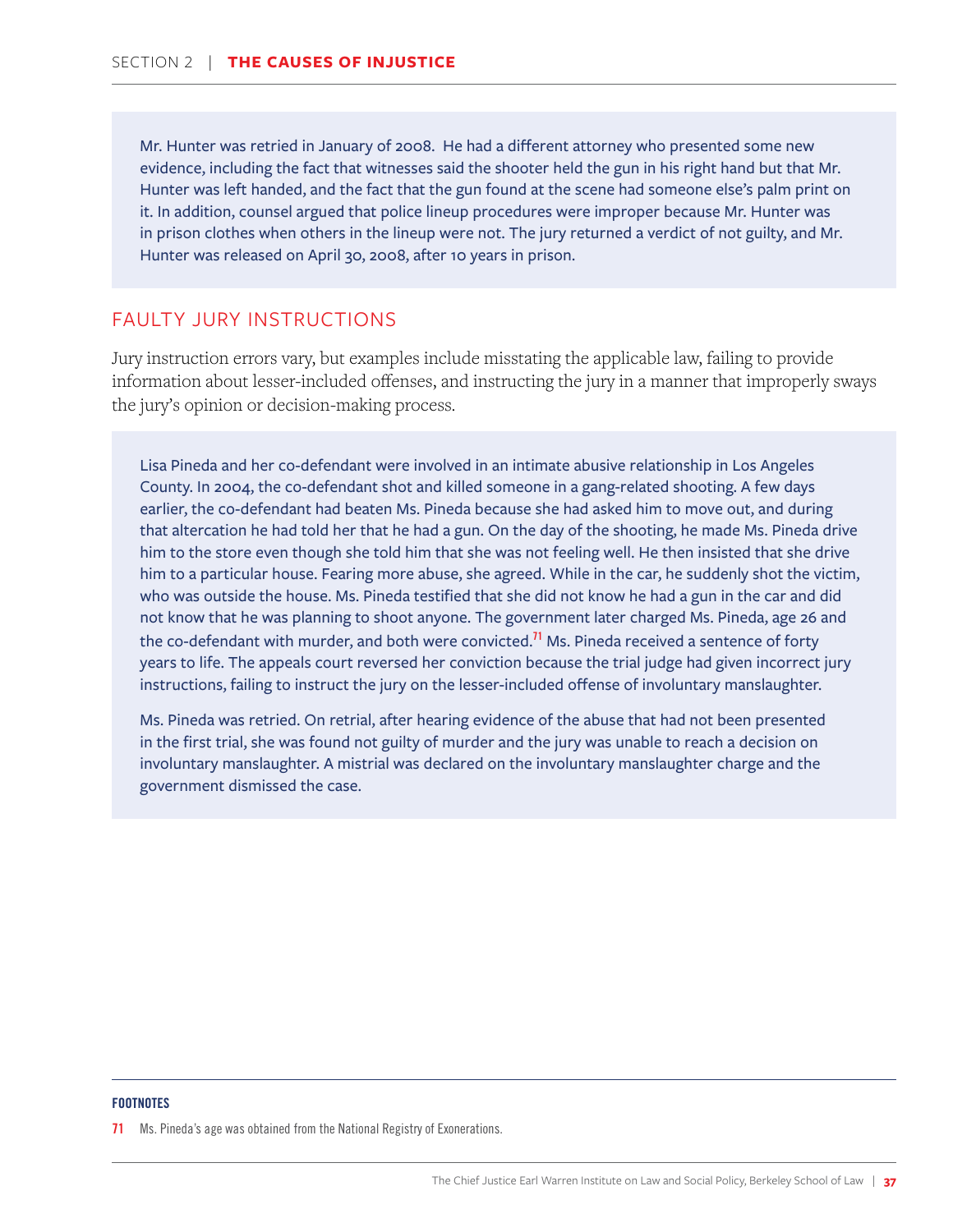### EXCLUSION OR INCLUSION OF EVIDENCE

Juries in criminal trials can consider evidence only if it has been admitted by the court; the prosecution and the defense must present their proposed evidence to the judge before trial so that the judge can decide what will be admitted and what will be excluded. When the judge excludes or admits evidence improperly, the result can be an unfair trial and an unjust conviction. A judge might, for example, improperly refuse to admit evidence that impeaches a witness' credibility. Or the judge might improperly admit unsubstantiated scientific evidence (such as lie detector results or testimony derived from hypnosis) or permit an expert witness to overstate the certainty of conclusions drawn from scientific evidence. Although we have called this judicial error because the judge makes the ultimate decision about what evidence is permitted, these errors can often also be attributed to inadequate representation on the part of the defense attorney, or inadequate training and experience on the part of the prosecutor. The judge, however, remains the final arbiter.

In 1997, a 14-year old girl told her drug counselor that her boyfriend had raped her nine months earlier while at a resort with her family in Lake County. When the counselor informed her that they had to report the rape to authorities, the girl changed her story and said that Brendan Loftus and his friend had raped her. She described being tied to a bedpost by the friend and cut with a knife. Both Mr. Loftus, age 23, and his friend were arrested and charged with rape.<sup>72</sup> Mr. Loftus testified that he had been at the resort and had seen his friend with the girl, but that he had been at the pool during the alleged attack. Two witnesses testified that they saw him at the pool, and 15 character witnesses testified on Mr. Loftus' behalf. Other evidence included the facts that there were no bedposts on the bed, that the victim had given several conflicting reports, and that Mr. Loftus weighed140 pounds and would not have been able to restrain the 200-pound victim.

The victim's diary was made available to the defense. After reporting the rape, the victim had ripped the pages from her diary that corresponded to the time of the alleged attack. She said she did so because she was angry that her counselor had read them, but the counselor stated that she never read the diary. In addition, eight months after the alleged rape, the victim had written a diary entry about having sex for the first time with another man. The defense sought to have the diary introduced into evidence, but the judge refused. Mr. Loftus was convicted of rape in 1997 and sentenced to five years in state prison.

After Mr. Loftus filed an appeal, the court held a hearing and heard testimony from the man referred to in the diary entry. The man testified about his belief that the victim had been a virgin when he had sex with her, eight months after the alleged rape. In 2000, the California Court of Appeal vacated Mr. Loftus' conviction. The court held that, given the inconsistent testimony of the victim, the introduction of the diary into evidence could have raised a reasonable doubt as to Mr. Loftus' guilt or innocence. Mr. Loftus' case was finally dismissed in 2000.

#### **FOOTNOTES**

#### 72 Mr. Loftus' age was obtained from the National Registry of Exonerations.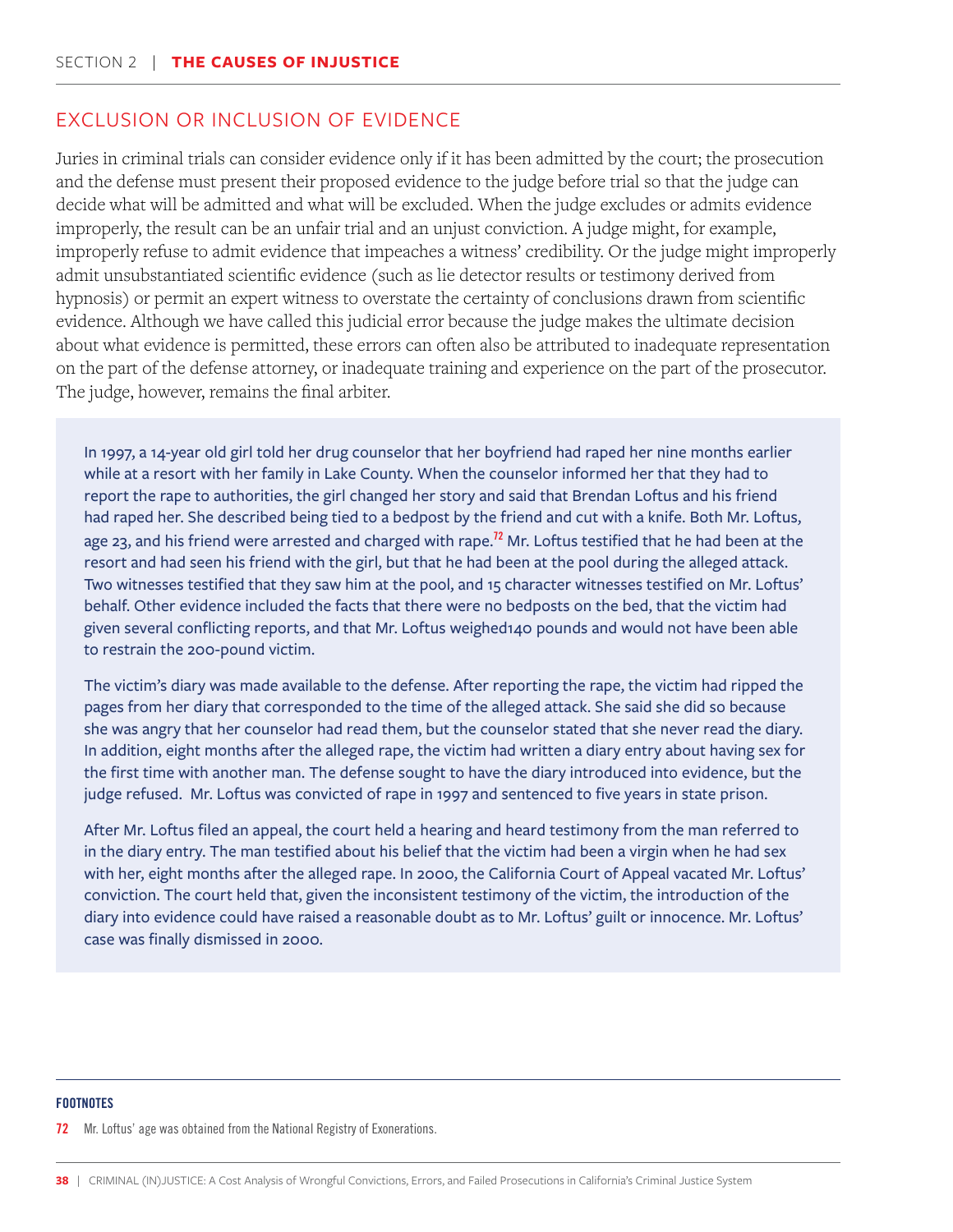# **Problems with Eyewitness Testimony**

\$31 million overall (14% of the total cost) \$714,172 average cost per error 6% of the errors

- Problems with eyewitness testimony include **eyewitnesses who retract their testimony, eyewitnesses who are found to be unreliable or lying, eyewitnesses who are mistaken in their identifications, and police eyewitness identification practices that are improper or inadequate and result in mistaken or false identifications**.
- Eyewitness identification problems occurred most often when the individual was erroneously convicted of homicide (41%), followed by cases in which the individual was erroneously convicted of lewd act on a minor (25%) and rape (16%).
- Eyewitness identification accounted for 6% of the errors, but 14% of the cost.
- Total cost associated with eyewitness identification was \$31 million.

Mistaken eyewitness identifications plague our criminal justice system, and yet eyewitness testimony continues to be heavily relied upon by courts, prosecutors, and juries. In several of the cases we reviewed, eyewitness testimony was the only evidence linking the individual to the crime. Misidentifications are one of the most common types of error found in convictions of the innocent, $^{\text{73}}$ and a growing body of research continues to document concerns and flaws.<sup>74</sup>

In 1979, Kevin Lee Green was a 21-year old corporal in the United States Marine Corps, living in Orange County with his 20-year old pregnant wife. On the morning of September 30, 1979, Mr. Green drove to Jack in the Box. When he arrived home he found his wife unconscious in their bedroom. She had been raped, strangled, and hit in the head. Mr. Green called the police and an ambulance. His wife eventually woke up but she had no memory of the event, had forgotten how to speak, and needed constant care. The baby was stillborn. The police focused on Mr. Green as a suspect. Mr. Green and his wife had had a tumultuous marriage and the police had been called to their home on several occasions. Although Mr. Green reported to police that he had seen another man loitering in the apartment complex when he left to get food that day, their attention remained on Mr. Green. In 1980 he was arrested and tried for murder. At trial, despite her memory loss, his wife testified that the couple had quarreled about having sex and that Mr. Green had beaten and raped her. The cashier at the Jack in the Box provided an alibi for Mr. Green and the police report confirmed that the hamburgers were still warm when the first responders arrived on the scene. Mr. Green was sentenced to 15 years to life for the murder of their unborn

### **FOOTNOTES**

73 "Eyewitness Misidentification," The Innocence Project, accessed December 19, 2014, http://www.innocenceproject.org/understand/Eyewitness-Misidentification.php.

74 The National Academy of Science, "Identifying the Culprit: Assessing Eyewitness Identification," (Washington D.C.: National Academies Press, 2014).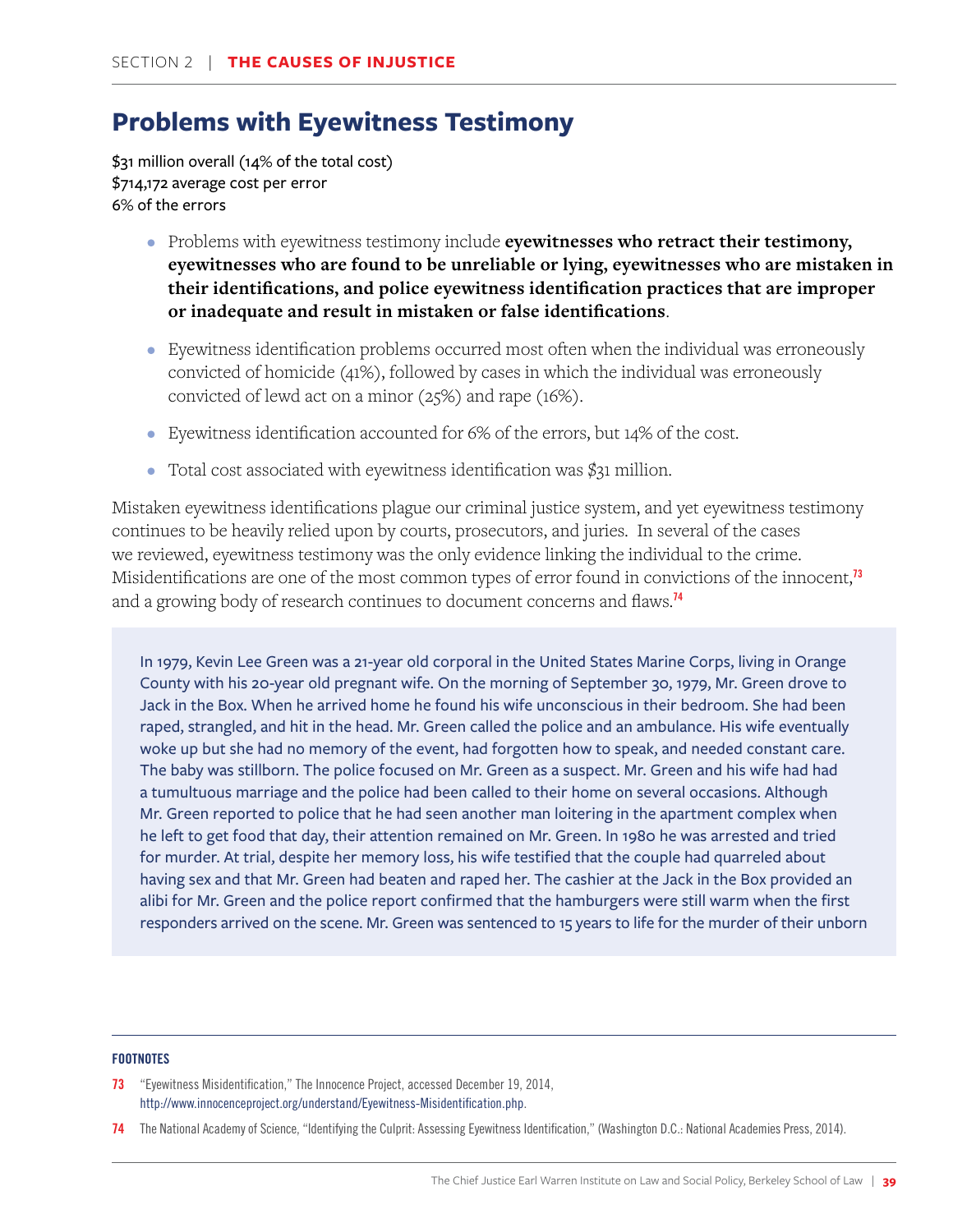child, assault with a deadly weapon, and the attempted murder of his wife. The only evidence against him was his wife's testimony. Mr. Green maintained his innocence throughout his entire time in prison. He petitioned the California Supreme Court but the trial court decision was affirmed in 1982.

After the California DNA database was established, it was discovered that the DNA found at the scene matched that of a serial killer. In 1996, the true perpetrator confessed to the wife's attack as well as to five other murders. The district attorney brought a petition for habeas corpus in the trial court based on the newly discovered DNA evidence. Mr. Green was released after serving 16 years in prison. He was awarded \$620,000 by the State of California for his wrongful conviction in 1999.

In 2014, the National Academy of Science released a seminal report on eyewitness identification in which the authors noted that "[T]he law enforcement community, while operating under considerable pressure and resource constraints, is working to improve the accuracy of eyewitness identifications. These efforts, however, have not been uniform and often fall short as a result of insufficient training, the absence of standard operating procedures, and the continuing presence of actions and statements at the crime scene and elsewhere that may intentionally or unintentionally influence eyewitness' identifications."<sup>75</sup> The report identified a number of promising and research-based practices that have been found to reduce inaccurate or erroneous identifications, often referred to as "false positive" identifications, including:

- The use of blind procedures in lineups (i.e., administration of the photographs by an officer who does not know who the suspect is, or whether the suspect is in the lineup);
- Ensuring that other people in the lineup resemble the suspect so that the suspect does not stand out for any particular reason;
- Instructing the witness that the suspect may or may not be in the lineup and that the witness should not look to the administrator for guidance;
- Telling the witness that the investigation will continue regardless of whether an identification is made;
- Having the witness write a statement indicating the level of confidence in their identification immediately following the lineup; and
- Recording the lineup to ensure that best practices are followed.<sup>76</sup>

<sup>75</sup> The National Academy of Science, "Identifying the Culprit: Assessing Eyewitness Identification," at 2. (Washington D.C.: National Academies Press, 2014).

<sup>76</sup> The National Academy of Science, "Identifying the Culprit". *See* also "Eyewitness Identification," The Innocence Project, accessed December 19, 2014, http://www.innocenceproject.org/fix/Eyewitness-Identification.php.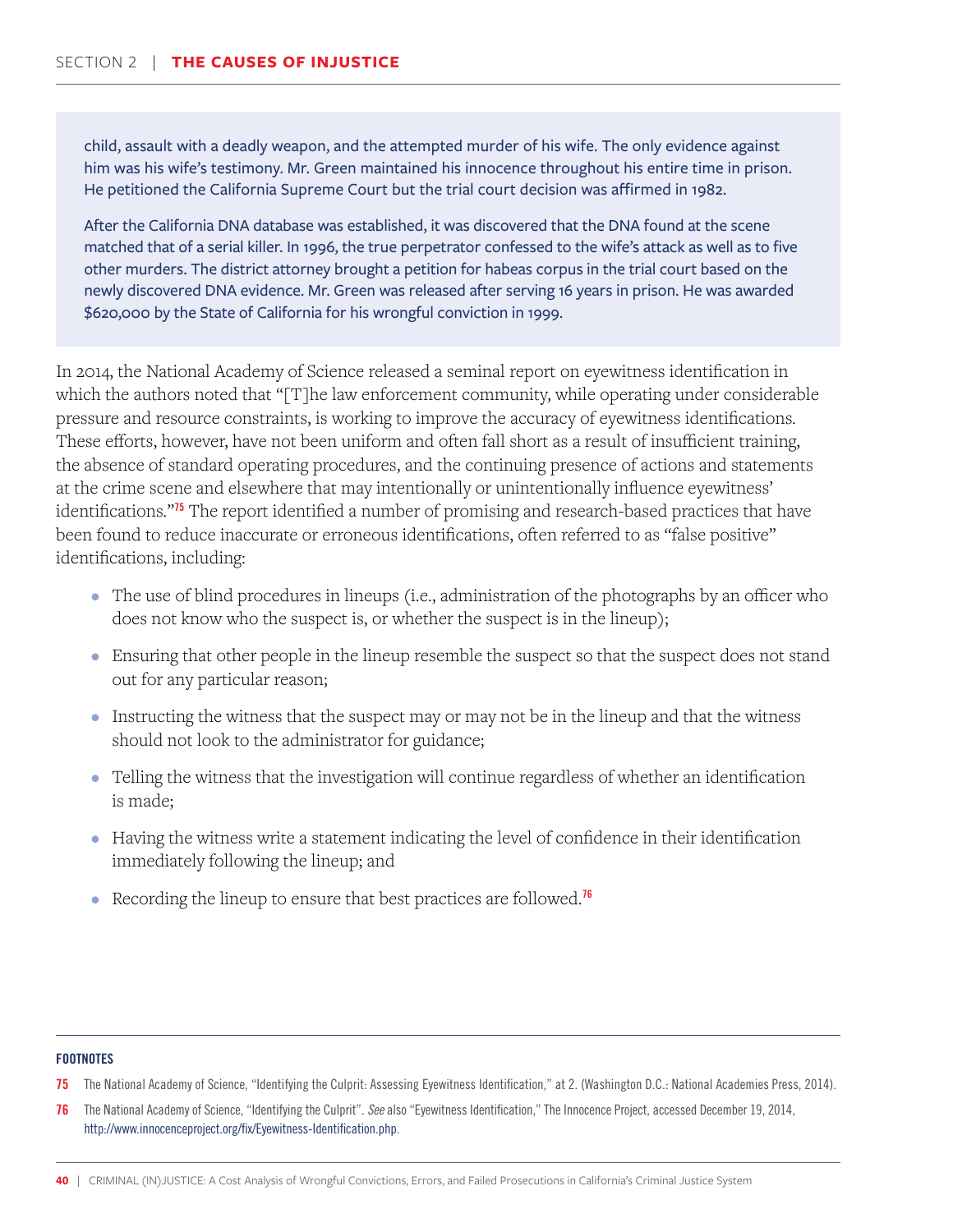Some counties in Northern California, such as Santa Clara County, are embracing these best practices, as are cities of Los Gatos and El Cerrito.<sup>17</sup> San Francisco County adopted the use of sequential lineups and photo spreads,<sup>78</sup> and Alameda County has been working to implement eyewitness best practices.<sup>78</sup>

In January of 1995, a man saw someone breaking into his truck in Santa Clara County. He shouted, and the perpetrator left the truck and got into a nearby Trans Am. The victim said that the woman driving the Trans Am had pointed a gun at him, and had then driven away in the Trans Am with the perpetrator. The police were able to trace the license plate on the Trans Am. Later that day, Kenneth Foley's wife borrowed the Trans Am from the registered owner, and let Mr. Foley drive the car. Twenty-six-year-old Mr. Foley was pulled over while driving the Trans Am. The witness identified Mr. Foley and the owner of the Trans Am as the perpetrators in photo lineups.

Mr. Foley was tried and convicted by jury for his alleged involvement in the unsuccessful theft of a car stereo. Two witnesses at Mr. Foley's trial testified that they were, in fact, the actual perpetrators of the crime and denied that Mr. Foley had any involvement. He was nonetheless convicted based almost exclusively on the testimony of the single eyewitness. Throughout this time Mr. Foley maintained his innocence.

Mr. Foley was sentenced to a "three strikes" sentence of 25-to-life in state prison. His appeals were denied. In 2006, the District Attorney's office re-opened its investigation and determined that there had been no gun, and that there was strong possibility that Mr. Foley did not commit the crime. Mr. Foley's conviction was finally vacated in 2007, after the district attorney joined in a habeas petition brought by the Northern California Innocence Project. By then Mr. Foley had been in prison for more than 11 years. His claim for compensation from the state Victim Compensation and Government Claims Board was subsequently denied because the Board found that he did not prove his innocence and did not prove that he did not intentionally contribute to his arrest or conviction.

- 77 Police Chief's Association of Santa Clara County, "Line-up Protocol for Law Enforcement, accessed March 26, 2014, http://www.ccfaj.org/documents/ reports/eyewitness/expert/Santa%20Clara%20County%20Eyewitness%20Identification%20Protocols.pdf. Also to be commended are Police Chief Greg Suhr from San Francisco, Chief Scott Seaman from Los Gatos (an Executive Fellow and Past President of the California Police Chiefs' Association) and Chief Sylvia Moir from El Cerrito.
- 78 Ari Burack, "New Police Protocols in San Francisco could help witnesses ID criminals," *The San Francisco Examiner*, November 23, 2011, http://www.sfexaminer.com/sanfrancisco/new-police-protocols-in-san-francisco-could-help-witnesses-id-criminals/Content?oid=2186742.
- 78 Mistaken eyewitness identification played a role in 56 of the National Registry of Exoneration's 154 California state cases; almost half of those 56 came from Los Angeles County.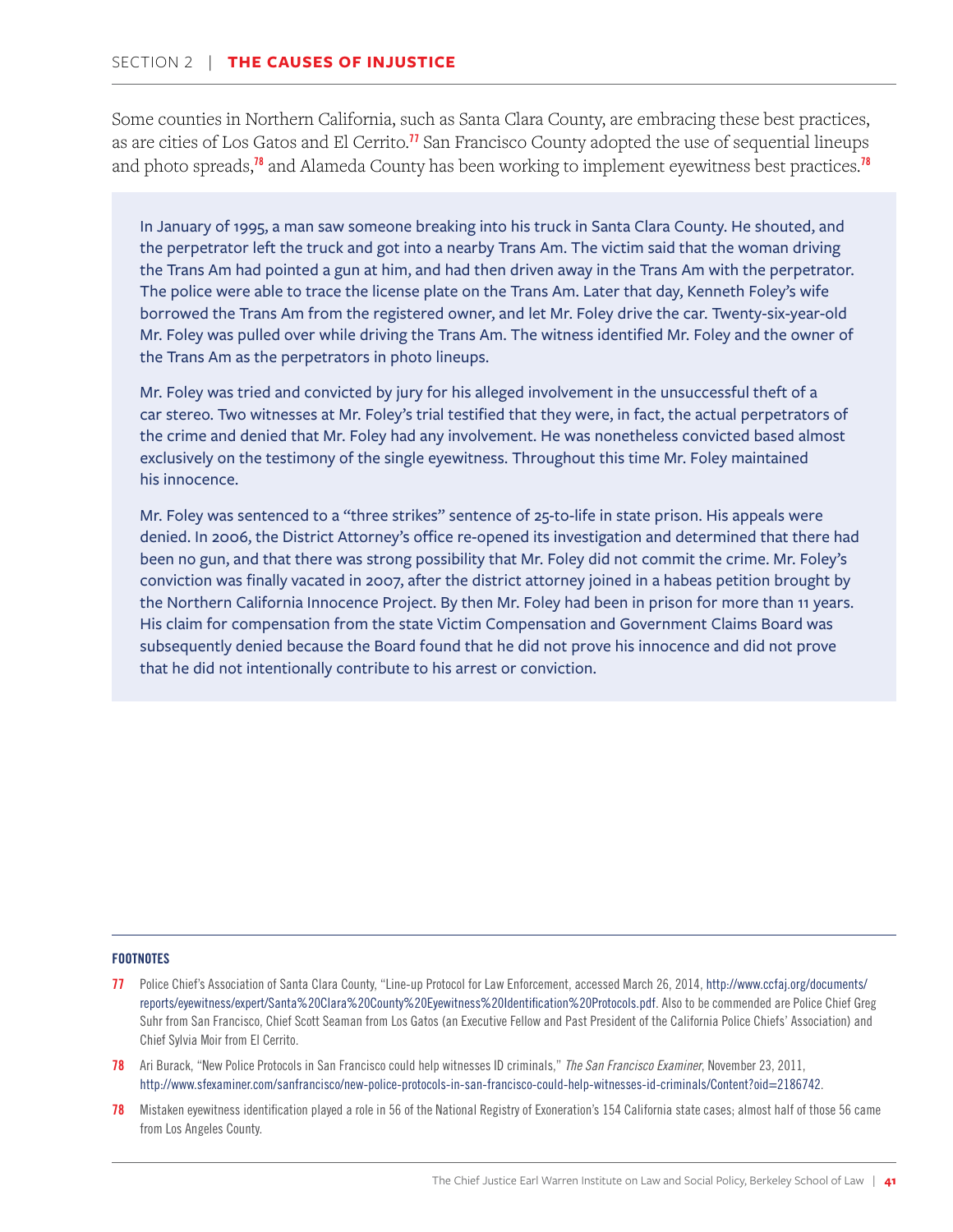# **Ineffective Assistance of Counsel (IAC)**

\$27 million overall (12% of the total cost) \$327,870 average cost per error 11% of the errors

- IAC includes **failure to adequately represent, failure to investigate, and failure to act competently on the part of defense counsel**.
- The largest share of the IAC was concentrated in homicide cases (27%), with another 19% in drug cases.
- IAC accounted for 11% of the errors and 12% of the total cost.
- Total cost associated with IAC was \$27 million.

An individual's right to effective counsel is guaranteed by the Sixth Amendment of the Constitution.<sup>80</sup> Situations in which a defendant does not receive such effective representation are referred to as Ineffective Assistance of Counsel (IAC). Just as prosecutorial misconduct includes a variety of errors attributed to prosecutors, IAC includes a variety of errors attributed to defense counsel. In order to demonstrate IAC, the defendant must show that his or her attorney's performance fell below an objective standard of reasonableness and that there is a reasonable probability that, but for counsel's deficient performance, the result of the proceeding would have been different.<sup>81</sup>

In this report we have grouped all types of ineffective assistance together and have categorized them all as error on the part of defense counsel. IAC can arise at almost any stage of an attorney's representation, and may include failing to adequately investigate a case before trial, not calling the appropriate witnesses or experts to the stand during trial, or failing to object to the introduction of improper evidence during trial, among other things.

Because claims of ineffective assistance can encompass almost anything that occurs during or before trial, our classification has the impact of attributing certain errors to defense counsel when in reality they may have been committed by more than one actor or part of the criminal justice system. For example, some of the IAC cases in this sample were caused because the defense attorney did not pursue a motion regarding a Fourth Amendment violation committed by the police. The initial mistake was made by the police, who failed to comply with the Fourth Amendment. As a matter of the judicial record, however, the proximate error justifying reversal was the ineffectiveness of defense counsel in failing to object to the erroneous search, and therefore we have classified it as ineffective assistance of counsel.

### **FOOTNOTES**

80 Gideon v. Wainwright, 372, U.S. 335 (1963); Strickland v. Washington, 466 U.S. 668 (1984).

81 Strickland v. Washington, at 669.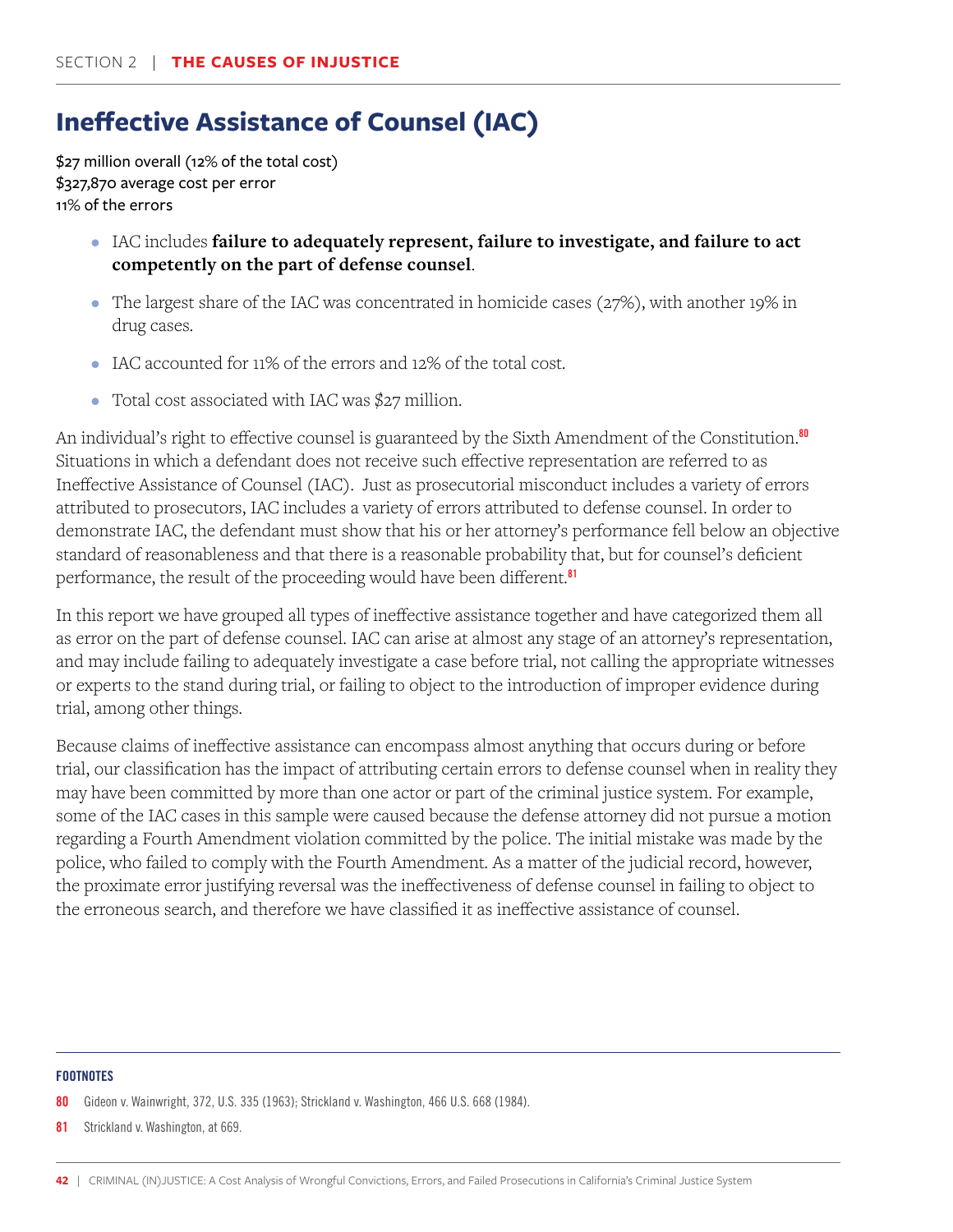On July 8, 2002, in Los Angeles County, an African-American man opened fire on two men in South Los Angeles, wounding one and killing the other. Two witnesses at a nearby liquor store identified twentyyear-old DeAndre Maurice Howard from a photographic lineup administered by the police. One of the eyewitnesses later recanted her identification. Mr. Howard pleaded not guilty and went to trial in 2003. He was found guilty of murder after a six-day trial, and sentenced to 75 years to life in state prison. Two years later, the surviving victim of the shooting gave a sworn statement that Mr. Howard was not the shooter, and stated further that had he been called at trial he would have testified that Mr. Howard was not the shooter. Mr. Howard filed numerous appeals and habeas petitions, all of which were denied until 2011, when the court held that Mr. Howard was entitled to an evidentiary hearing on his claim that his trial attorney was ineffective because he failed to interview or call the surviving victim as a witness. After listening to testimony at the hearing, the court reversed Mr. Howard's conviction and set the case for a new trial. In 2013, after a nine-day jury trial, Mr. Howard was found not guilty on all charges and released the same day. He spent 11 years in custody.

In 1990, twenty-eight-year-old Kelvin Wiley was arrested and charged with burglary and assault of his former girlfriend in San Diego County. The former girlfriend testified that Mr. Wiley entered her apartment in a rage, hit her repeatedly with a wrench and strangled her with a belt until she lost consciousness. She also said that he attacked her because she tried to break off their relationship. Mr. Wiley testified that he had been at his apartment at the time of the crime. His landlord testified that he saw Mr. Wiley's truck in front of his home and did not see Mr. Wiley enter or exit his apartment on the day in question. Mr. Wiley testified that it was he who had broken off the relationship and since that time she had been following him and harassing him. On the night before the attack he had declined a dinner invitation from her and accidentally ran into her at a restaurant while he was having dinner with a friend. He returned home to find an obscene note on his door. Based almost solely on the ex-girlfriend's testimony, Mr. Wiley was convicted of battery with serious bodily injury and sentenced to four years in prison. He subsequently alleged ineffective assistance of counsel because his attorney failed to interview several key witnesses, including neighbors who saw the ex-girlfriend leave her home in the morning and who saw another man banging on her door shouting to be let in. The court found that Mr. Wiley's counsel had been ineffective, and the case was dismissed.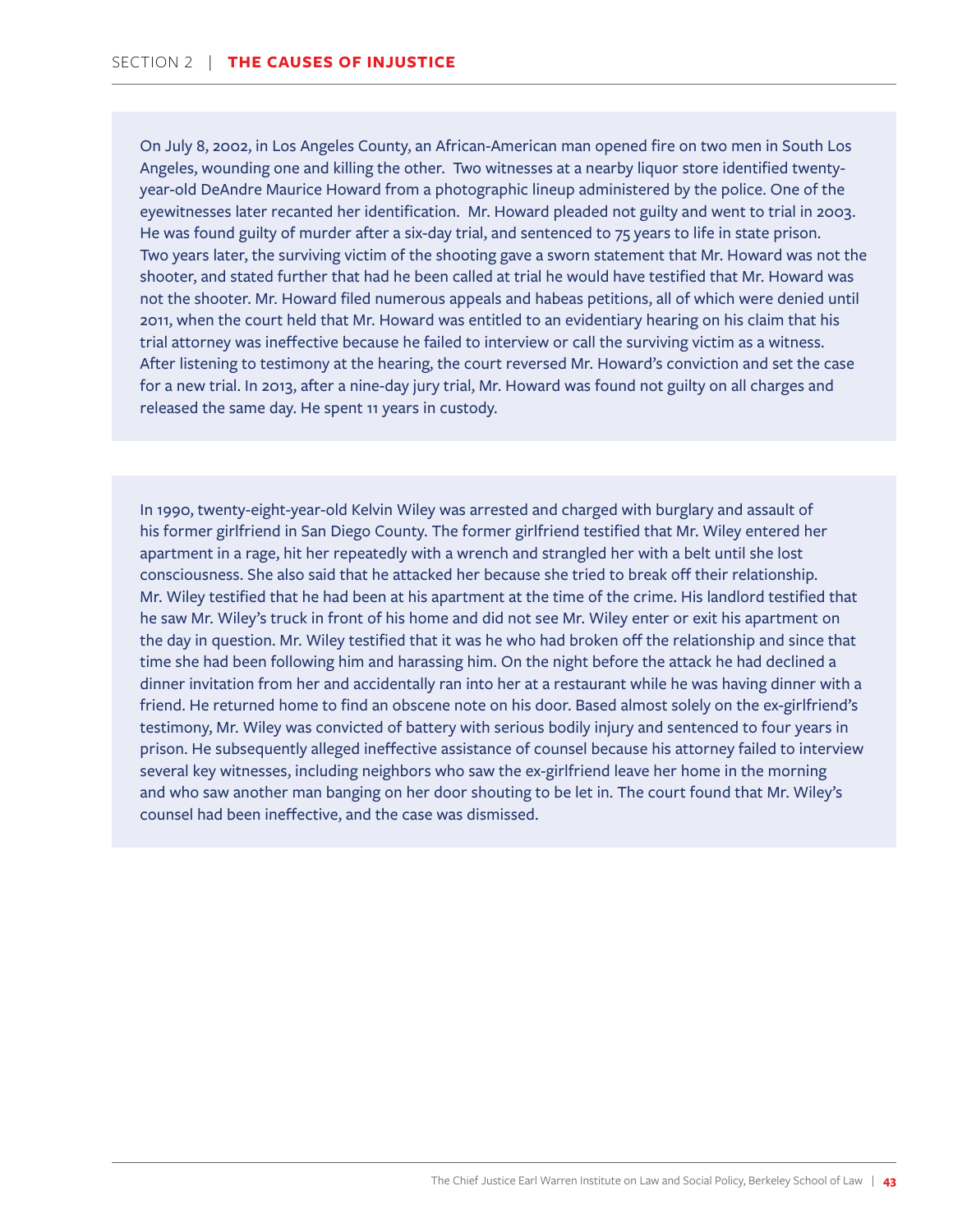Yvonne Eldridge was an experienced foster parent in Contra Costa County who was selected to participate in a fragile infant care program for babies born with grave medical problems. When two young infant girls under her care had multiple medical ailments requiring major medical interventions, she was referred to Child Protective Services and eventually was prosecuted for child abuse.

Her trial took place in May of 1996. The babies at issue included one who was born seven weeks premature to a drug-abusing mother, and a baby with a birth weight of only 1½ pounds. Both had problems feeding and breathing, and issues with their bowel movements. Both had tubes placed into their stomachs for feeding. One of the girls had 24 hospitalizations, 13 ER visits, and 200 outpatient visits. Both of the babies ended up being removed from Ms. Eldridge's care and their conditions improved over time. The prosecution argued that Ms. Eldridge had Munchausen-by-proxy syndrome whereby she would lie about the ailments of children in her care in order to get attention from doctors and medical personnel. The defense was able to exclude mention of Munchausen-by-proxy but the prosecution was still able to argue that Ms. Eldridge had manufactured her foster children's illnesses and as a result the babies endured unnecessary medical procedures. In 1996, at age 43, Ms. Eldridge was found guilty of child abuse and was sentenced to three years in state prison.

Ms. Eldridge filed a motion for a new trial, arguing that her attorney had been ineffective. Her trial attorney had failed to call witnesses who could have confirmed that the babies were genuinely ill, and had failed to call a medical expert on Ms. Eldridge's behalf although the prosecution had called two medical experts. The defense attorney had consulted with a doctor on the case, but had given the doctor only a limited portion of the medical records that had been prepared by the prosecution. The doctor was never hired as an expert witness and was not provided adequate or complete medical records to form a solid medical opinion. The doctor stated that after reviewing the complete medical files, he would have testified that there were likely medical explanations other than abuse and that the symptoms described were consistent with the medical histories of the two children. He further stated that the issues suffered by the two girls were possibly the result of side effects of medications given by the doctors and that there were several instances of medical mistake. Finally, Ms. Eldridge provided evidence that one of the prosecution's medical experts had a history of accusing women of Munchausenby-proxy, that he had made a pass at Ms. Eldridge but had been rejected, and that he had a history of making sexual advances to patients and hospital staff. Ms. Eldridge's motion was granted in 2002 and in January 2003 the district attorney chose to dismiss the case rather than proceed with a new trial.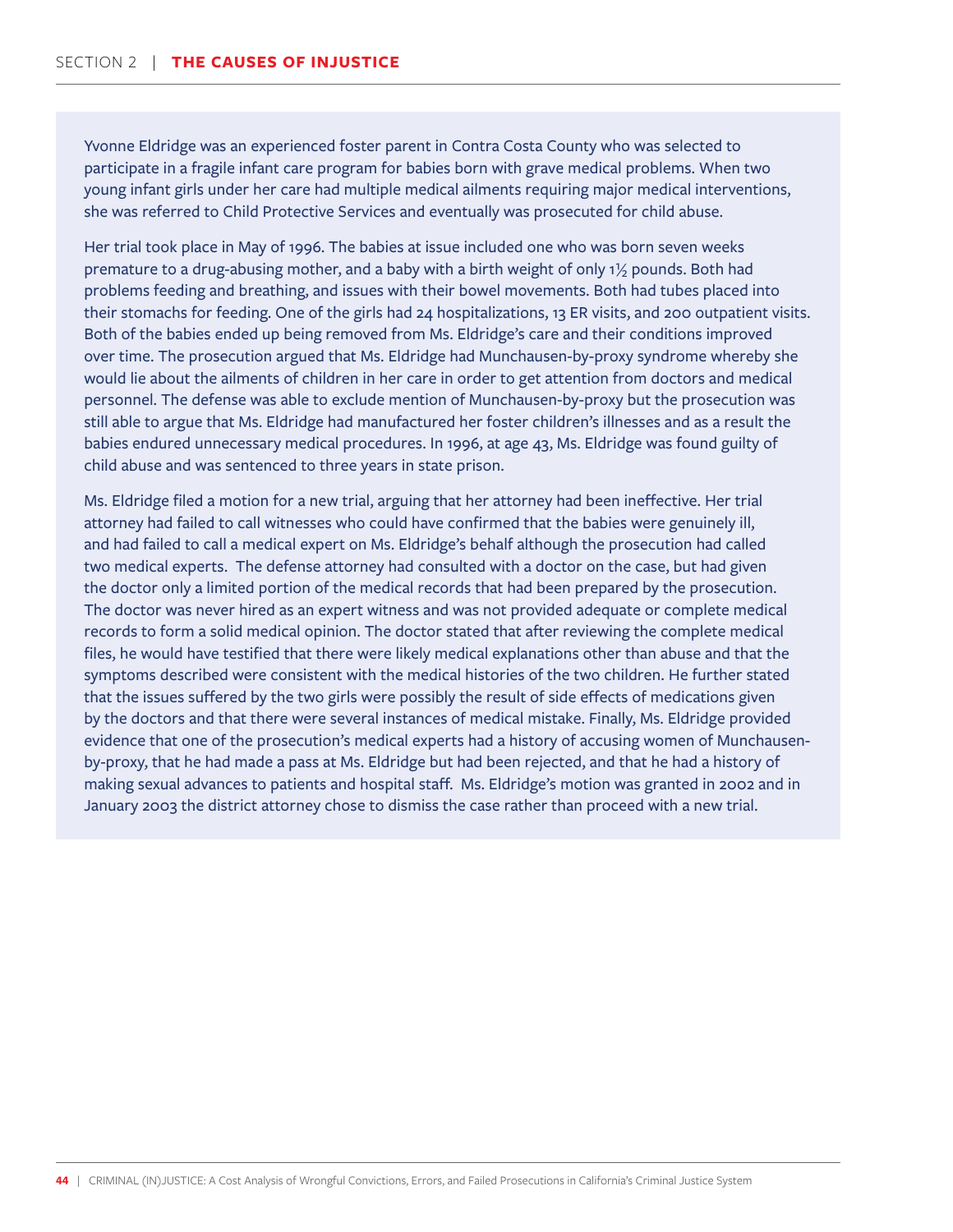# **Failure of Prosecutorial Discretion**

\$19 million overall (9% of the total cost) \$165,503 average cost per error 15% of the errors

- Failures of prosecutorial discretion include **court rulings that there was insufficient evidence to support the conviction**, a finding that **the conviction could not be upheld because the defendant's conduct did not meet the definition of the crime, or a dismissal because the prosecution violated the statute of limitations or double jeopardy**.
- These errors were distributed across all types of convictions, with the largest concentrations in drug cases (16%), prosecutions for failing to register as a sex offender (11%), fraud, forgery or embezzlement (9%), and homicide (9%).
- These errors accounted for 15% of the errors but only 9% of the cost.
- Total cost associated with failures of discretion was \$19 million.

From time to time, convictions are overturned because the conduct that has been proved does not fit the definition of the crime charged or is determined by a court not to be criminal conduct. In addition, convictions can be overturned when it is determined that the prosecution proceeded in violation of the double jeopardy clause in the Constitution or brought the case after the end of the statute of limitations. We have grouped these errors as "failures of prosecutorial discretion." They have been combined with cases in which a trial judge or an appellate court has ruled that, given the evidence presented at trial, no reasonable trier of fact could have convicted the defendant beyond a reasonable doubt.<sup>82</sup>

We group these errors and use the term "failure of discretion" because all of these errors reflect a prosecutor's decision to proceed with a case when the evidence, facts, or law do not support the prosecution. There is an obvious complexity that accompanies this sort of retrospective assessment of error, as there may well be instances where the good faith pursuit of a criminal case that ends up being unsuccessful is a reasoned and appropriate decision. At the same time, not only is it the obligation of the prosecutor to review all the evidence and proceed only when the evidence warrants it, but it is an obligation given specifically to the prosecutor in his or her sole discretion, and one with tremendous negative downstream implications for those charged whether or not the individual is ultimately exonerated.

In addition, the selection of which charges to bring for conduct that a prosecutor believes in good faith to be criminal can be a substantial and complex undertaking, and the decision regarding what to charge may be based upon information known to the prosecutor or believed to be true that is either excluded from evidence or subsequently found to be false. In such instances, the error would not be the levying of the

### **FOOTNOTES**

82 The United States Supreme Court has stated that "[t]he relevant question is whether, after viewing the evidence in the light most favorable to the prosecution, any rational trier of fact could have found the essential elements of the crime beyond a reasonable doubt." *Jackson v. Virginia*, 443 U.S. 307, 319 (1979). The California state standard is articulated in *People v. Johnson*, 26 Cal. 3d 557, 578 (1980). "[T]he court must review the whole record in the light most favorable to the judgment below to determine whether it discloses substantial evidence, that is evidence which is reasonable, credible, and of solid value such that a reasonable trier of fact could find the defendant guilty beyond a reasonable doubt."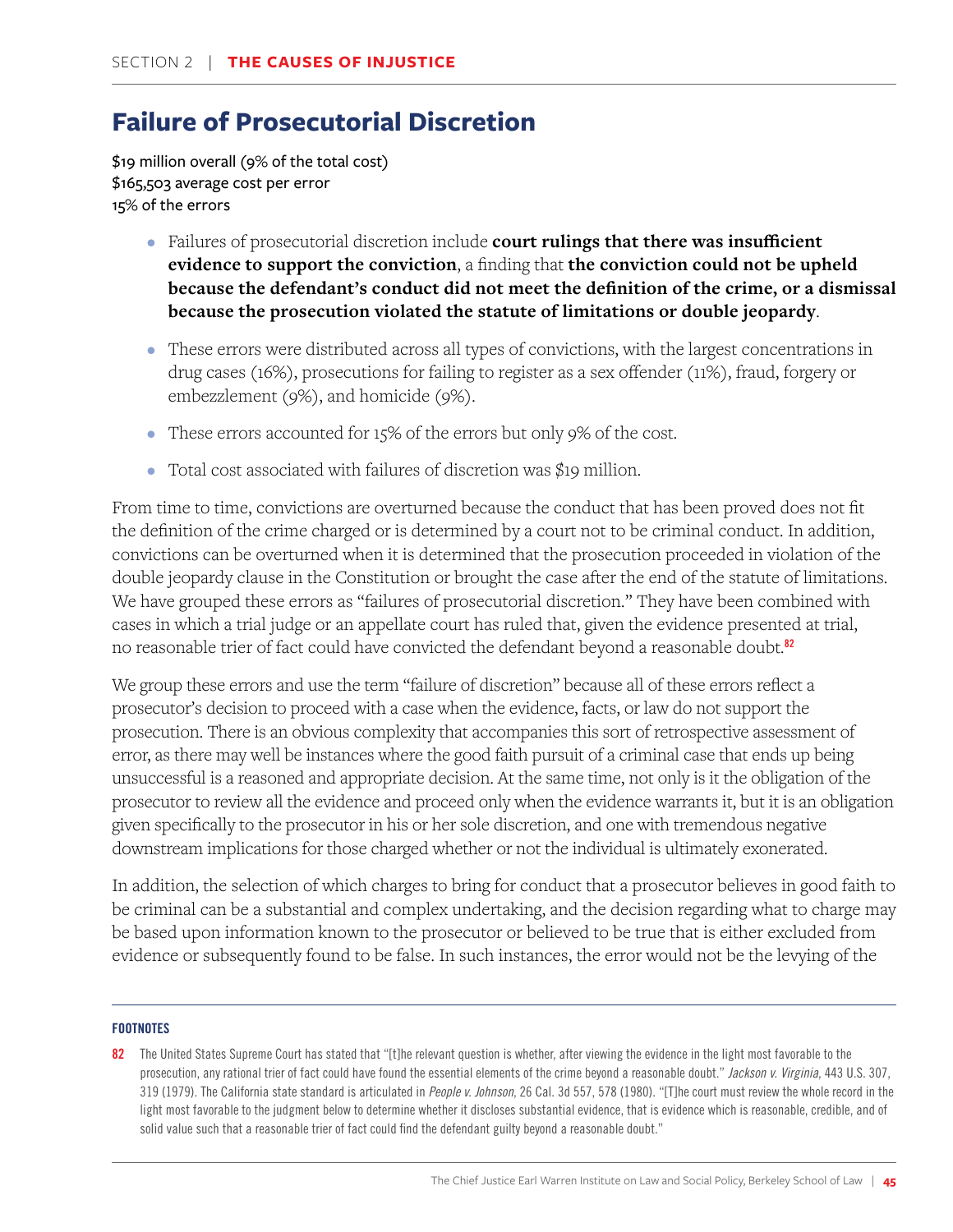### SECTION 2 | **THE CAUSES OF INJUSTICE**

initial charges, but the decision to proceed to trial with unavailable or compromised evidence. Likewise, a court finding of insufficient evidence may indicate that the prosecutor misjudged or overestimated the value and strength of the evidence against the defendant to an unreasonable extent, as subsequently determined by an objective observer (the court). These errors as a whole reflect misjudgment or overzealousness by the prosecution and are therefore grouped as "failure of discretion."

In 1980 a Los Angles man was found dead in the basement of his fix-it shop. Next to his body were three different size posts that were part of a turnstile unit typically found in grocery or retail stores. It was believed that the murder weapon was the three-foot post. In 1985, five years after the murder, the police matched some fingerprints on the alleged murder weapon to 25-year-old Melvin Mikes. Although no other prints were found in the shop and there was no evidence that placed Mr. Mikes at the shop on the day of the crime, Mr. Mikes was charged with first-degree murder and robbery. He pleaded not guilty and went to trial.

The fingerprints found on the post were the only piece of evidence linking Mr. Mikes to the crime. There were a total of 46 prints on the post, of which only sixteen were identifiable. Of those sixteen, six belonged to Mr. Mikes. None of Mr. Mikes' prints were found anywhere else in the fix-it shop, including the area where jewelry boxes were found strewn about. There was an alibi witness who would have testified that Mr. Mikes was elsewhere at the time of the murder, but the defense never called her to the stand.

Mr. Mikes was convicted of first-degree murder and sentenced to 25 years to life. Six years later, in 1991, the court found that there was insufficient evidence to convict Mr. Mikes of murder since the prints could have been made prior to the crime and there was no other evidence connecting him to the murder. Mr. Mikes was released in 1992, after seven years of incarceration.

Prabhat Goyal, the Chief Financial Officer of Network Associates Inc., (NAI) formerly MacAfee, was charged in federal court with one count of securities fraud, six counts of making material false statements to auditors, and six counts of making false filings with the Securities and Exchange Commission. The prosecution challenged the accounting method used by NAI under Mr. Goyal's supervision, and alleged that NAI was overstating its revenue.

Mr. Goyal was convicted at trial in 2007. On appeal, the court found no evidence that a crime had been committed, and held that the government did not prove that any technical accounting violations materially affected the revenue reported by the company. Further, the government did not prove that Mr. Goyal knowingly made false statements. The case was overturned in 2010. Judge Kozinski, in a concurring opinion, wrote, "This is just one of a string of recent cases in which courts have found that federal prosecutors overreached by trying to stretch criminal law beyond its proper bounds."<sup>83</sup>

#### **FOOTNOTES**

#### 83 U.S. v. Goyal, 629 F.3d 912 (2010), (Kozinski concurring)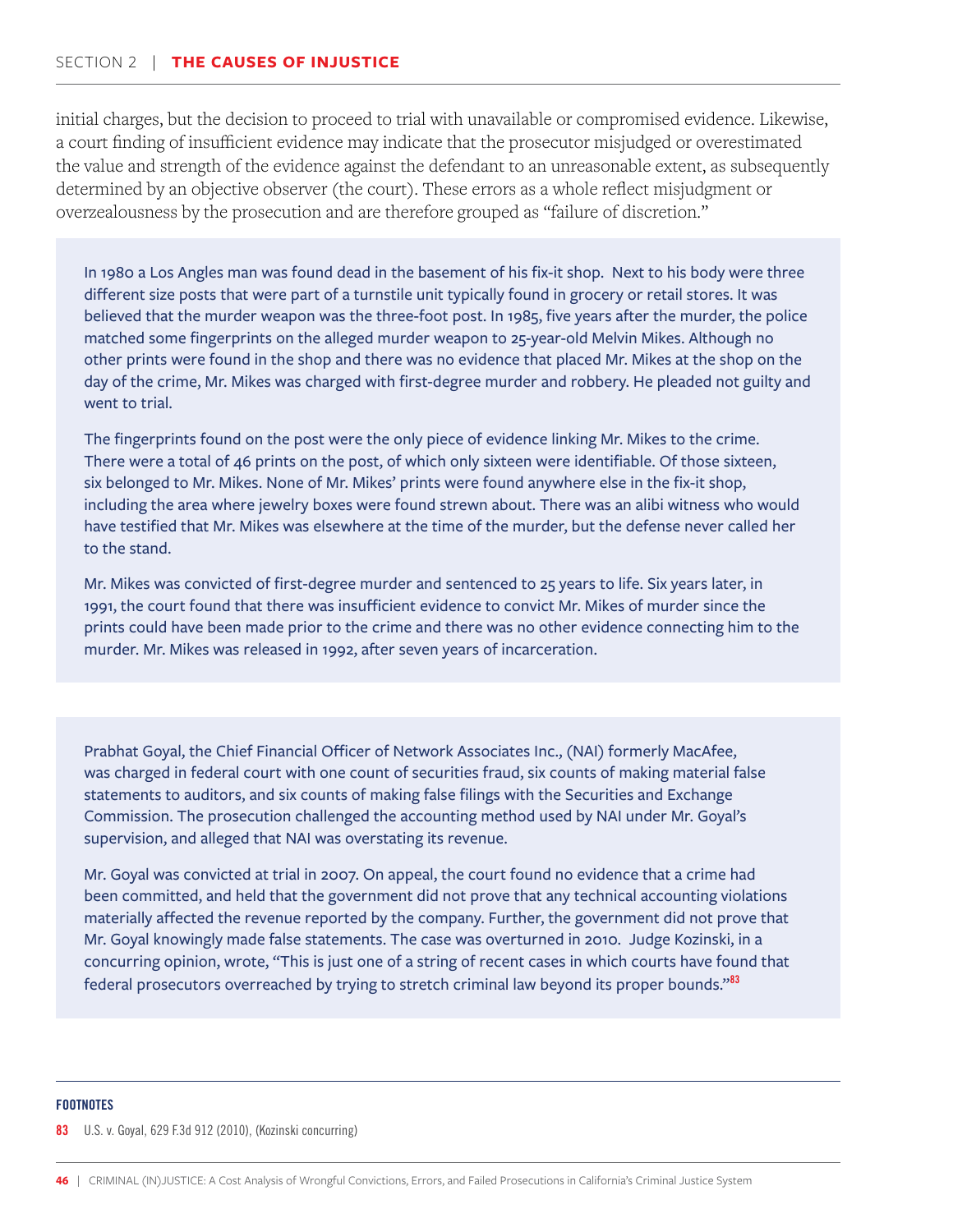# **Unreliable or Untruthful Official Testimony**

\$15 million overall (7% of the total cost) \$615,873 average cost per error 3% of the errors

- Unreliable or untruthful official testimony includes **testimony from police officers, confidential informants, and jailhouse informants**.
- Official testimony problems occurred most often in homicide cases (50%), followed by drug cases (46%).
- Unreliable or untruthful official testimony accounted for 3% of the errors, but 7% of the cost.
- Total cost associated with official testimony was \$15 million.

Unreliable or untruthful testimony, whether by police officers or by government-sponsored confidential informants, reflects a problem with the investigative arm of the prosecution. Although the sources of error are different (officer testimony or informant testimony), the structural reasons behind the errors are similar in that each may be the result of institutional pressure to obtain a conviction against a particular defendant.<sup>84</sup> Such errors are often multi-stakeholder errors—law enforcement has generated the error during its investigation; the prosecutor has failed to identify the unreliability or lack of truthfulness in his or her assessment of how to bring the case to trial; and the defense counsel, judge, and jury are unaware of the lack of truthfulness or credibility and are thus unable to serve in their intended "check and balance" roles.

In 1978, a man was shot and killed at a bathhouse in Los Angeles County. Several months after the murder, a man contacted police and implicated Oscar Lee Morris in the murder. The man had known Mr. Morris since childhood but they had recently had a falling out. The case was mistakenly closed in 1979 but in 1982, after being arrested for auto theft, the man again told police that Mr. Morris had committed the murder. Mr. Morris was serving an unrelated eight-year prison sentence at the time. At trial the witness testified that he drove Mr. Morris to the bathhouse and gave him the murder weapon. The witness stated that Mr. Morris had told him that he had to kill a homosexual. The witness also testified that he had received nothing in return for his testimony. After a five-day jury trial, thirty-seven-year-old Mr. Morris was found guilty of both the murder and robbery. He was sentenced to death in 1983.

It was later discovered that the witness had received considerable leniency for testifying: His auto theft charge had been reduced, his sentence for a parole violation had been terminated, and the prosecutor had written two letters on his behalf asking a fellow prosecutor and the parole board to grant him leniency

<sup>84</sup> In August of 2011, California Governor Jerry Brown signed SB 687, which requires that informant testimony be corroborated by other evidence. With the passage of SB 687 defendants can no longer be convicted solely on the basis of informant testimony. *See*, "Unreliable Witness," Editorial, *Los Angeles Times*, August 11, 2011, http://articles.latimes.com/2011/aug/11/opinion/la-ed-informants-20110811.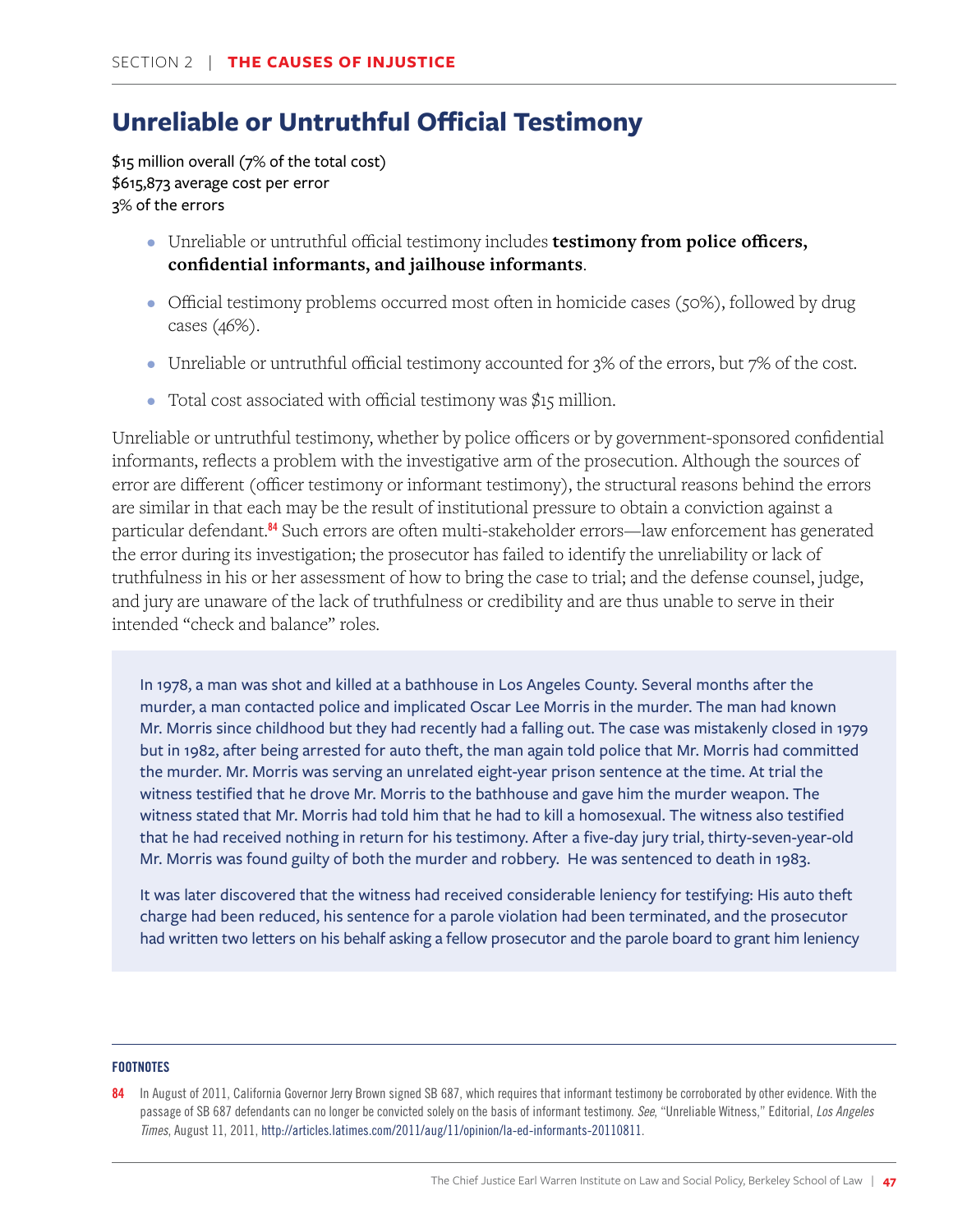in reward for his testimony against Mr. Morris. None of this information was made available to the defense. Mr. Morris appealed his conviction and sentence on multiple grounds, including the withheld information about the informant. The robbery conviction and death sentence were reversed, but the murder conviction remained. The court acknowledged that the prosecutor violated Mr. Morris' Constitutional rights when he withheld information regarding the leniency given to the witness, but decided that the violation was harmless. The case was remanded for resentencing and Mr. Morris was resentenced to life plus two years.

In 1997, the witness against Mr. Morris recanted his testimony and stated that he had fabricated the entire story. Mr. Morris then filed a habeas petition and his conviction was reversed based on the false testimony. The district attorney chose not to retry Mr. Morris and he was released in 2000 after spending sixteen years in prison, six of them on death row.

In 1979 a man was killed in Long Beach, Los Angeles County. One of the witnesses was shown a picture of Thomas Lee Goldstein and identified him as the potential shooter but noted that he was not certain. Mr. Goldstein did not match the witness's description of the perpetrator. Despite the lack of evidence, 29 year-old Mr. Goldstein was arrested and placed with a jailhouse informant named Eddy Fink, who later told police that Mr. Goldstein had confessed. There was no physical evidence that tied Mr. Goldstein to the crime. Mr. Goldstein went to trial. The informant testified against Mr. Goldstein, and testified that he (the informant) received no benefit for his testimony and that he had never received benefits from cooperating with the police. In 1980 a jury found Mr. Goldstein guilty of the murder and he was sentenced to 27 years to life in state prison. Mr. Goldstein filed numerous unsuccessful appeals.

In 1990 a Grand Jury investigation found that the Los Angeles District Attorney's Office had regularly presented false testimony by jailhouse informants from 1979 to 1990. In 1998 Mr. Goldstein filed a federal habeas petition claiming that the prosecution withheld *Brady* evidence by failing to reveal that the jailhouse informant received benefits in exchange for his testimony. Mr. Goldstein also argued that there was *Brady* evidence related to the eyewitness identification of Mr. Goldstein, because the police had coached the witness by pointing out Mr. Goldstein in the photo spread during the identification. Mr. Goldstein also alleged that his attorney had been ineffective.

In 2000, the eyewitness recanted his testimony. He stated that he did not initially recognize anyone in the lineup but police coached him into pointing out Mr. Goldstein. In 2002 the court agreed with Mr. Goldstein and ordered him released or retried. The district attorney initially filed new charges and Mr. Goldstein remained in custody, but the district attorney eventually decided to dismiss the charges. Mr. Goldstein was released after serving 24 years in prison.

Mr. Goldstein filed a civil suit against the city and county, the police department, the district attorney and his chief deputy. The California Supreme Court ruled that the district attorney and his chief deputy had absolute immunity and could not be sued, but Mr. Goldstein settled with the city of Long Beach for almost \$8 million.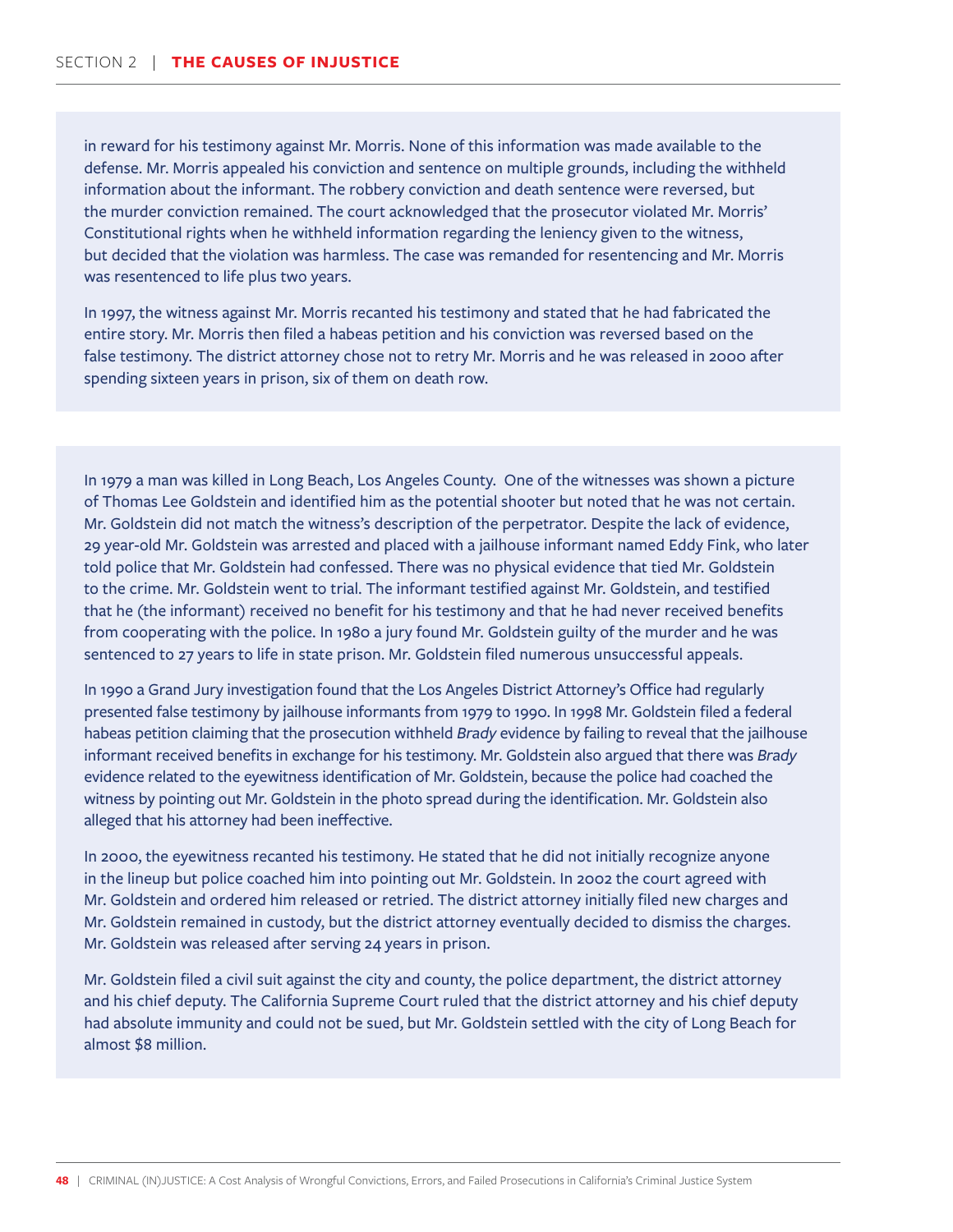# **Fourth Amendment Violations**

\$12 million overall (5% of the total cost) \$78,377 average cost per error 19% of the errors

- Fourth Amendment violations occur when the police violate the defendant's Constitutional right to be free from unreasonable **search or seizure**, such as when the police search without a warrant.
- Fourth Amendment violations occurred overwhelmingly in drug cases (73%), with a smaller number in weapons cases (16%).
- Fourth Amendment violations accounted for 19% of the errors in our sample, but only 5% of the total cost.
- The total cost associated with Fourth Amendment violations was \$12 million.

The Fourth Amendment of the United States Constitution protects individuals against unreasonable searches and seizures. When the police violate a person's Fourth Amendment rights, the court prohibits the government from using the illegally obtained evidence against that person even if the person committed the crime. This often results in dismissal of the case. Dismissals due to Fourth Amendment violations have been called "technicalities,"<sup>85</sup> but framing the debate in this manner focuses on the costs of the remedy (the exclusion of illegally obtained evidence) as opposed to its benefits (the protection of each American's right of privacy).<sup>86</sup> Moreover, "if a rule is even subconsciously viewed as merely a technicality, the courts will far more easily let it bend to countervailing concerns and will defer to other legal actors' judgments about whether the rule has been met or requires an exception. To avoid that result in the area of search and seizure law, a substantive vision of the Fourth Amendment's value to our republic must replace the near-sighted view of mere technicalities."<sup>87</sup>

Whether one values Constitutional enforcement or bemoans the suppression of evidence in these situations, a more productive conversation centers on error prevention. The question is not how we should or should not enforce Constitutional rights, but rather how we can ensure that police are properly trained and supervised so that future violations do not occur. Doing so will actually aid the purposes of law enforcement and ensure that individuals in possession of illegal materials are appropriately held accountable for their acts, and that valuable police and prosecutorial resources are not spent on cases tainted from the outset.

- 85 Andrew E. Taslitz, "Respect and the Fourth Amendment," *94 Journal of Criminal. Law. & Criminology* 15 (Fall 2003): 28-29.
- 86 Andrew E. Taslitz, "Respect and the Fourth Amendment," *94 Journal of Criminal. Law. & Criminology* 15 (Fall 2003): 23-24.
- 87 Andrew E. Taslitz, "Respect and the Fourth Amendment," *94 Journal of Criminal. Law. & Criminology* 15 (Fall 2003): 29.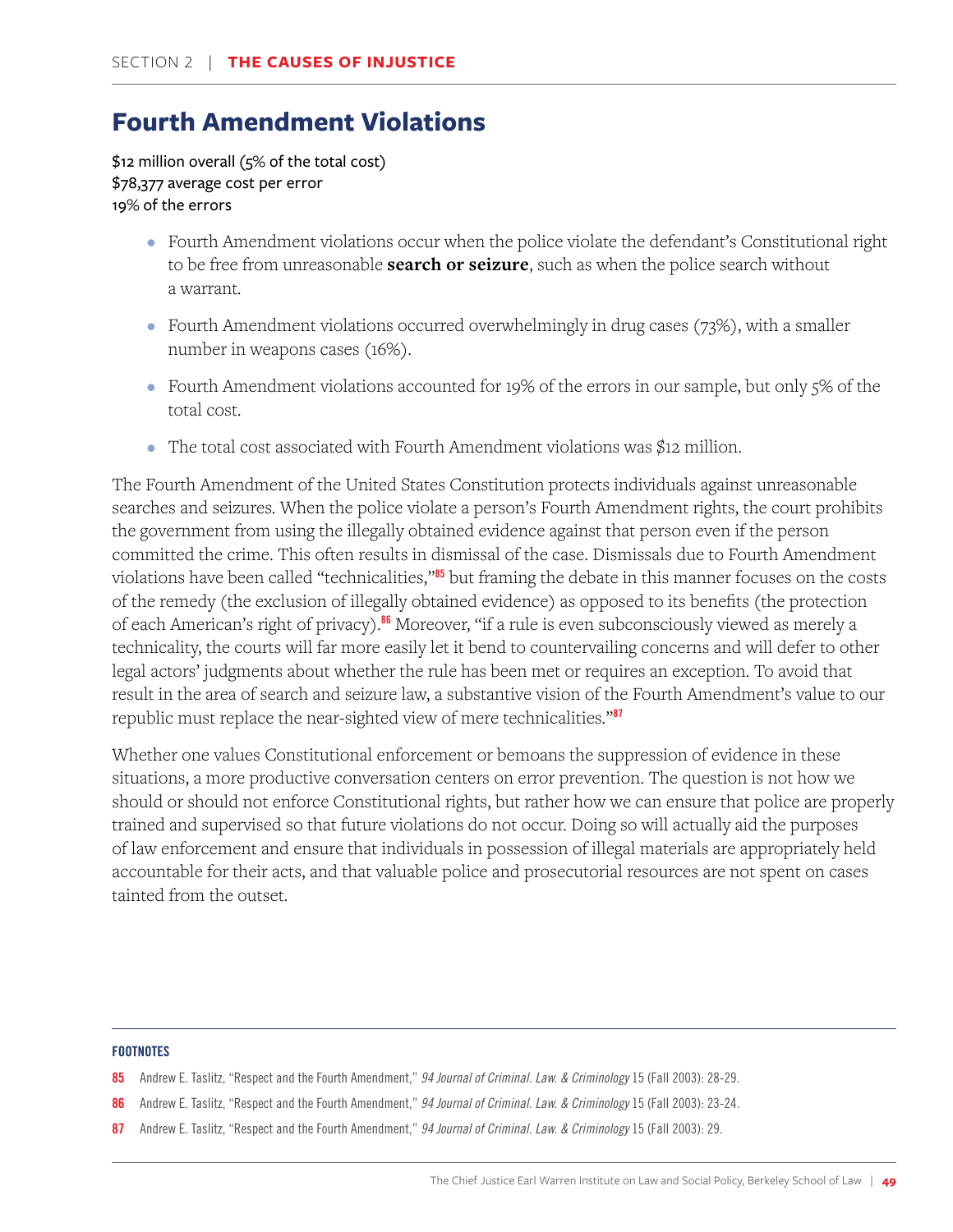Heriberto F. was stopped by police in Los Angeles County during the day on May 3rd, 2006, when officers saw him riding his bicycle on the sidewalk and in the street against the flow of traffic. The officers asked him to get off his bicycle and began a pat down search, a permissible activity only if there is reasonable suspicion to believe that an individual is armed, dangerous, or committing a crime. After the pat down, the officers asked Mr. F. if he had any weapons or needles; 29 year-old Mr. F. volunteered that he had a knife in his jacket pocket that was draped over the handlebars of the bike. The officers arrested Mr. F., then performed a full search which uncovered several small baggies of methamphetamine and drug related paraphernalia. Mr. F. told the officers that he carried the knife for protection and that he sold some of the drugs to his friend. Mr. F. was charged with possession of methamphetamine for sale. He pleaded no contest and was sentenced to 180 days in jail and three years' probation.

Mr. F. appealed and the court reversed his conviction. The court found that the officers violated Mr. F.'s Fourth Amendment rights because they lacked reasonable suspicion to conduct the initial pat down search. There was nothing about Mr. F.'s actions or behavior that gave rise to a reasonable suspicion that he was armed or dangerous, and he should not have been searched simply for riding his bicycle on the sidewalk. On June 18, 2007, the trial court dismissed the case after the prosecution announced that it was unable to proceed because the evidence was suppressed.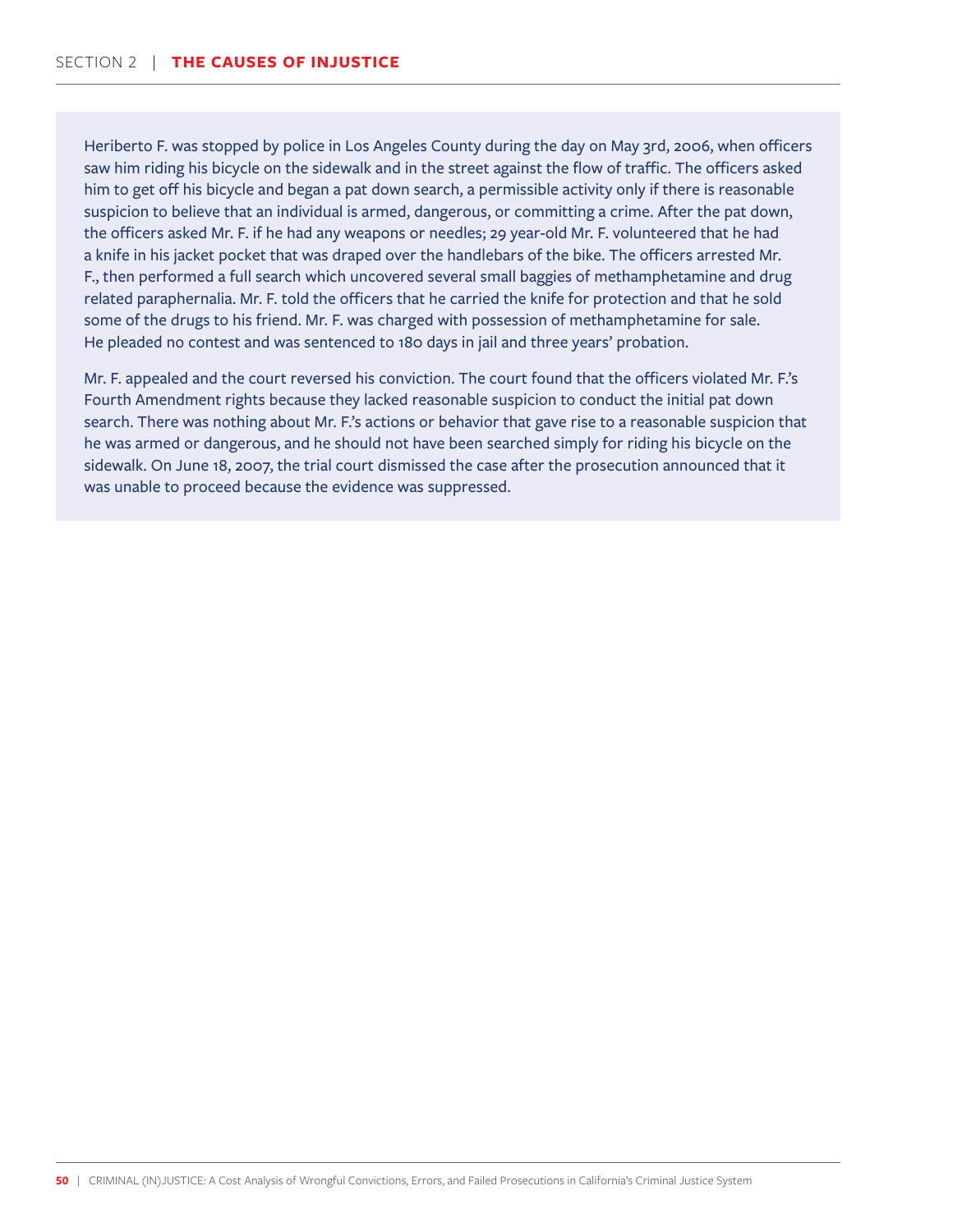### **Ruse Reports**

Ruse reports are fake reports—that is, false reports generated by law enforcement—that are sometimes used in police investigations to obtain confessions from suspects. In this legally sanctioned procedure, police will create a report demonstrating that the person being questioned has been implicated in the crime, then show the report to the suspect in an attempt to trick the suspect into confessing his or her participation in the crime. Ruse reports might state that fingerprints were found, that DNA was a match, or that other scientific findings point to the suspect. Although ruse reports are permissible, their ability to increase the potential for error, mistake, and false confessions is obvious.

In the case of fifty-four year old Michael Kerkeles in Santa Clara County, a ruse report caused serious harm when the investigator gave a ruse report to the prosecuting attorney along with the rest of a case file. A 22-year-old developmentally delayed woman had accused Mr. Kerkeles of rape. The woman stated that the assault took place on a pink and peach colored blanket but investigators were unable to obtain a coherent timeline from her. Her mother indicated that she was mentally only seven years old. Prior to trial, the prosecution held a preliminary hearing where the judge was called upon to determine whether there was sufficient evidence to proceed against Mr. Kerkeles. The prosecution lost two preliminary hearings because the court found that there was insufficient evidence to hold Mr. Kerkeles for trial.

At the third preliminary hearing, the district attorney introduced the ruse report into evidence. The ruse report indicated that there was semen on the blanket where the alleged assault took place. In fact there was no semen on the blanket, only some blood. After the third preliminary hearing, the defense attorney noticed that he had two different crime lab reports and learned that the analyst whose name was on one of the reports did not in fact exist. Faced with the falsified report, the district attorney initially sought to enter into a plea deal with Mr. Kerkeles. Mr. Kerkeles refused and the case was eventually dismissed prior to trial. Mr. Kerkeles filed a civil law suit and, in 2013, he won a settlement of \$150,000 plus legal fees. Mr. Kerkeles filed a petition of factual innocence but the District Attorney opposed the petition and the petition was denied.<sup>88</sup>

### **FOOTNOTES**

88 Information on this case was gathered from the following sources: Kerkeles v. City of San Jose, 199 Cal. App. 4th 1001 (2011); Leslie Griffy, "Sex case hinged on phony lab report," *The San Jose Mercury News*, December 16, 2007, http://www.mercurynews.com/politics/ci\_7736235?nclick\_ check=1.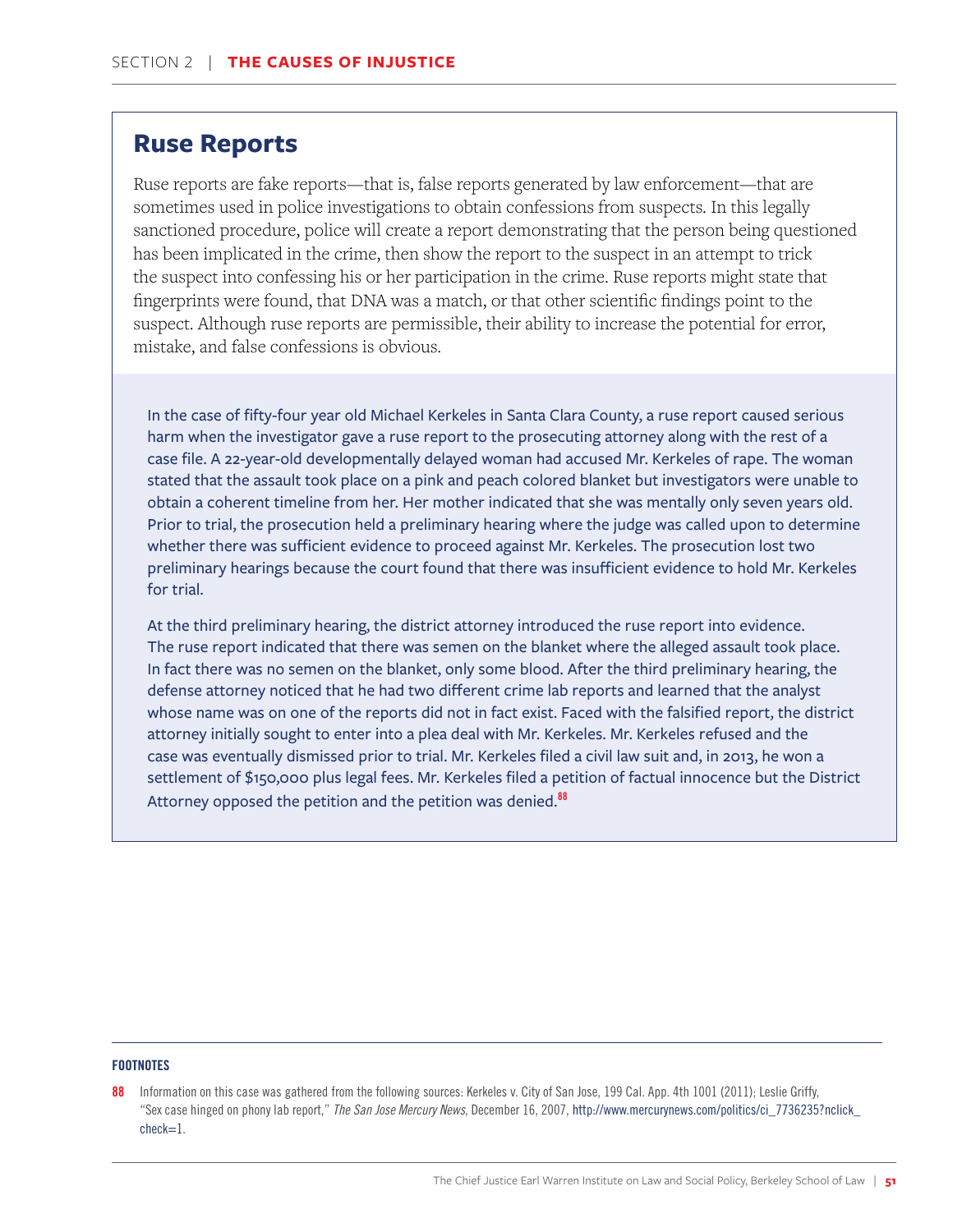# **Inadequate Police Practices Before Trial**

\$21 million overall (10% of the total cost) \$620,832 average cost per error 3% of the errors

- Inadequate police practices before trial include **obtaining confessions or statements in violation of the Fifth Amendment, cases in which new evidence was discovered after trial, and other inadequate or improper police practices**.
- Pretrial inadequate police practices accounted for  $3\%$  of the errors, but 10% of the cost.
- Total cost associated with inadequate police practices was \$21 million.

### FIFTH AMENDMENT VIOLATIONS

The Fifth Amendment to the United States Constitution protects defendants from self-incrimination, among other things. A violation of the Fifth Amendment is often referred to as a *Miranda* violation from the Supreme Court case, *Miranda v. Arizona* 384 U.S. 436 (1966), which held that statements made by a defendant in custody can be used against the defendant only if the police have previously warned the defendant that he or she has a right to remain silent, that anything he or she says might be used against him or her in court, and that he or she has a right to an attorney. Fifth Amendment violations include the failure to give timely *Miranda* warnings, as well as the improper use of coercive interrogation tactics to obtain a confession.

On December 25, 2007, in Los Angeles County, a security guard saw two people rummaging in debris inside the perimeter of a fence near a partially demolished building. The security guard called the police. An officer arrived and saw, but then lost sight of, Arturo M. Officers later found Mr. M. in a nearby pool hall, handcuffed him, and told him that he was not under arrest. They then asked him what he had been doing at the building. After further questioning, Mr. M. stated that he went into the building to get some wire.

Mr. M., age 40, was found guilty by a jury of burglary and sentenced to 16 months in state prison. On appeal, Mr. M. argued that the trial court erred in admitting his statements at trial because his questioning constituted a custodial interrogation and therefore he should not have been questioned without being advised of his Fifth Amendment *Miranda* rights. The court found that a reasonable person in Mr. M.'s position would have concluded that he was not free to leave after being placed in handcuffs. The appellate court reversed the conviction based on the erroneous admission of Mr. M.'s statements in violation of his *Miranda* rights. On July 31, 2009, the trial court dismissed the case.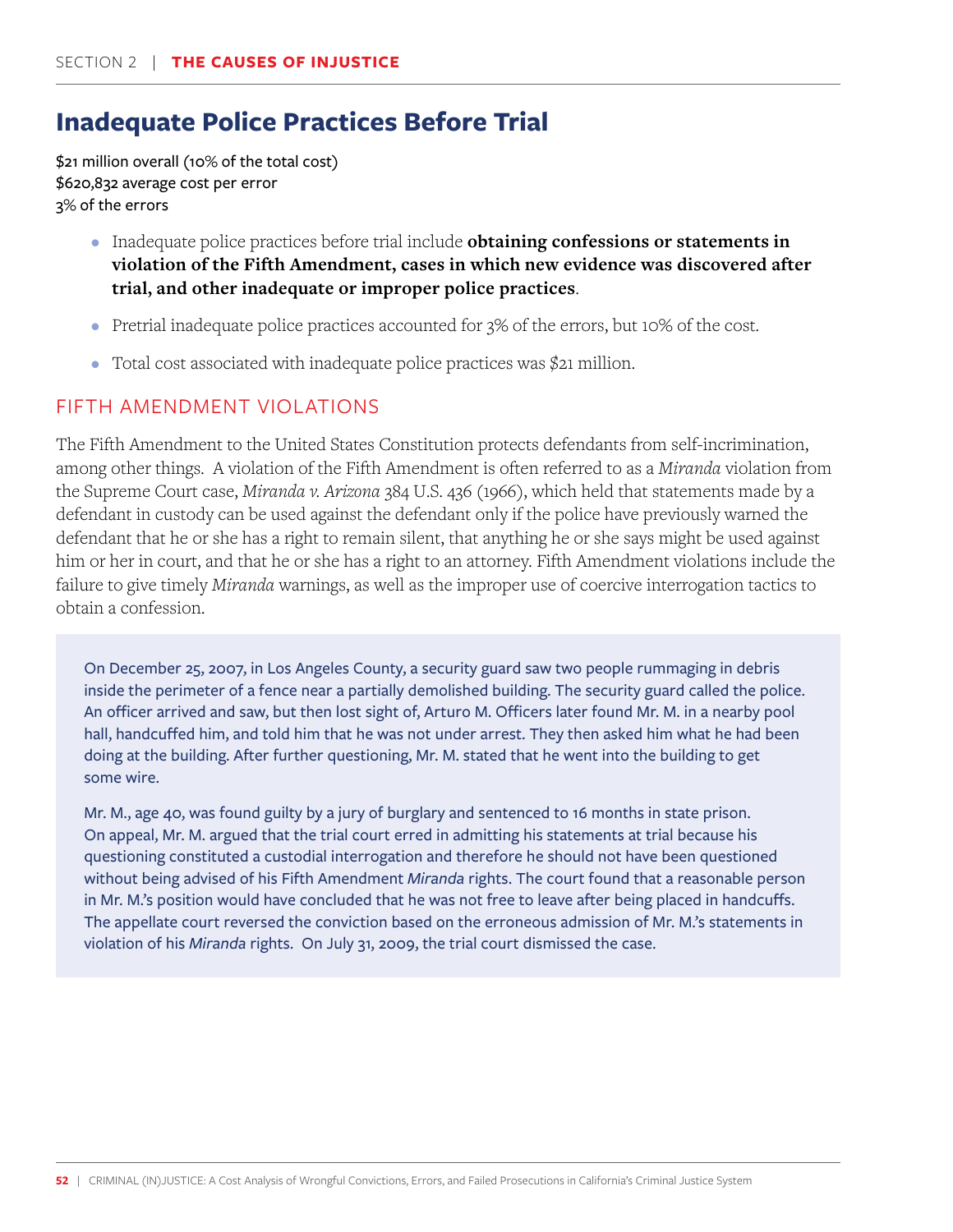Convictions based upon a false confession are often reversed not because of a Fifth Amendment violation, but rather because of other fortuitous errors that bring the false confession to light. Without other evidence demonstrating that the confession is false or the conviction is illegal, a defendant's contention that his confession was false will generally not be sufficient to reverse his conviction. As with plea bargains, therefore, it is impossible to know how often defendants confess to crimes they did not commit. This is troubling given the fact that juries continue to give great weight to confessions, despite a growing awareness that false confessions happen across a wide variety of cases.

In 1992, police in Los Angeles County found the dead bodies of four women believed to be prostitutes. In January of 1993, police interviewed David Allen Jones about the murders. Mr. Jones, a thirty-two-yearold developmentally disabled man with an IQ of 62, confessed to the murders under police questioning and was charged with four murders and a rape. There were no eyewitnesses, and Mr. Jones' blood type did not match the biological material found at the scene. Nonetheless, in 1995 a jury convicted him of one count of murder, one count of rape and two counts of the lesser-included offense of voluntary manslaughter (he was acquitted on one of the murder counts). He was sentenced to 36 years to life in prison. After his conviction, more murders of women occurred in a similar area of Los Angeles. DNA testing was done on two of the four rape kits in Mr. Jones' case and the DNA matched another man who was a serial murderer already in prison.

In 2004, the district attorney filed a habeas petition on Mr. Jones' behalf, on innocence grounds. The court granted the habeas petition with respect to the murder and voluntary manslaughter charges, but could not set aside the rape charge through a habeas petition because Mr. Jones had fully served his sentence. The court later vacated the rape conviction based on a *Brady* violation because the prosecution had failed to disclose the rape victim's rap sheet. In 2005, the trial court finally dismissed the case entirely, freeing Mr. Jones after 19 years in prison. In 2006, the City of Los Angeles settled with Mr. Jones for \$720,000. The state Victims Compensation Government Claims Board granted Mr. Jones' claim and awarded him an additional \$74,600.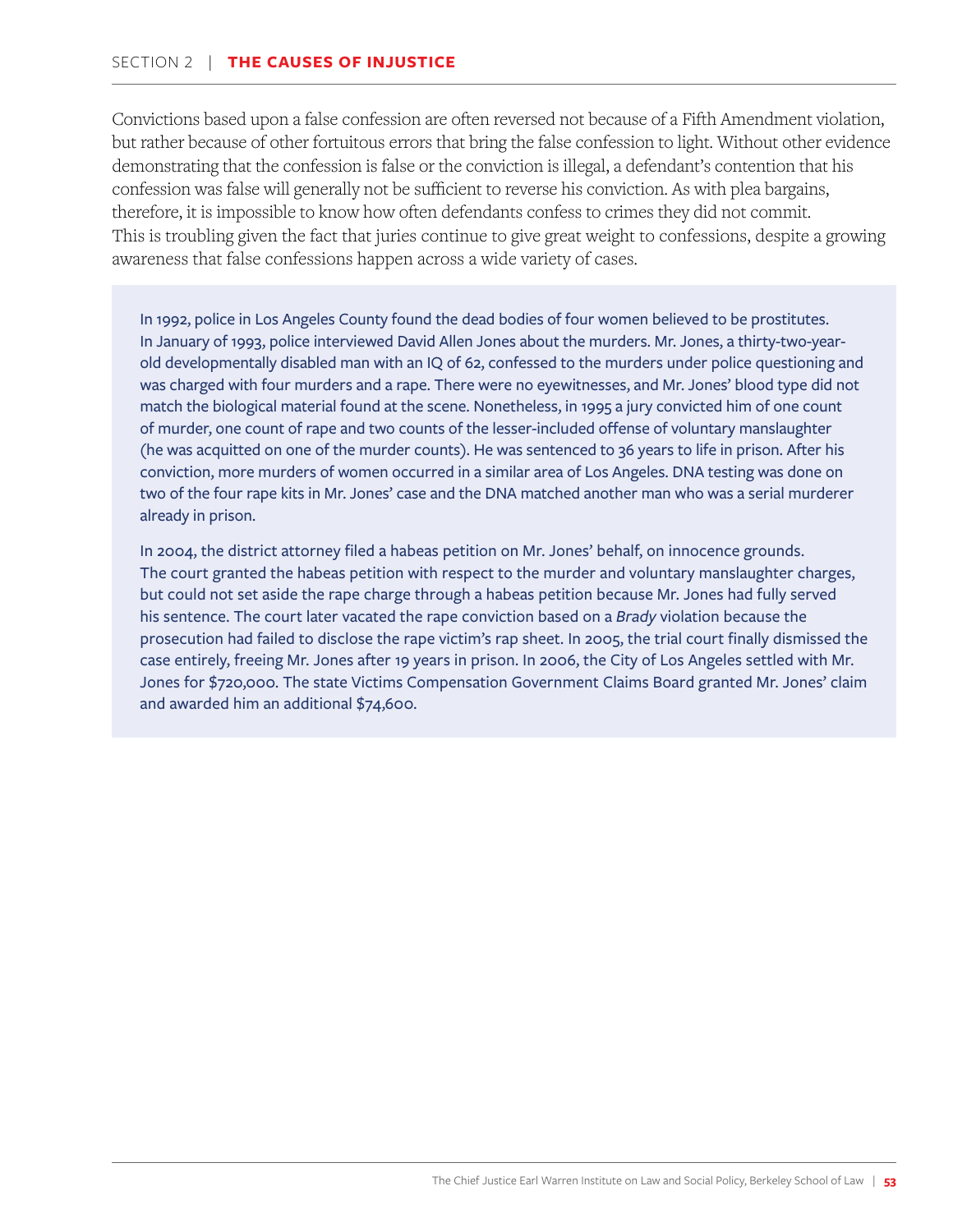### IMPROPER AND INADEQUATE POLICE PRACTICES

Improper and inadequate police practices cover a variety of investigative errors, including failing to find evidence, ignoring evidence, or failing to follow leads for other suspects.

On March 10, 1983, in Los Angeles County, Bruce Elliot Lisker went to his parents' home, looked through a window, and saw his mother lying on the floor, injured. He broke into the house and called 911. She was transported to the hospital and died there from the injuries. A police detective suspected Mr. Lisker of the crime and arrested him at the scene. Although Mr. Lisker was 17, he was tried as an adult. His first trial began in November 1984. In the middle of trial he pleaded guilty to murder as part of deal to receive a juvenile disposition, which would have had him released from custody when he turned 26. The court refused to accept the deal, and Mr. Lisker was tried as an adult in a second trial in October 1985. The evidence at trial included a bloody footprint that allegedly matched blood on Mr. Lisker's clothing, the fact that Mr. Lisker had a tumultuous relationship with his parents, and the allegation that Mr. Lisker would not have been able to see in the house through the window. The detective did not obtain an expert to examine shoe prints, did not test for fingerprints, did not obtain the telephone bill to verify phone calls, and did not preserve the bloody entry rug. The prosecution alleged the motive to be a robbery because Mr. Lisker's father had given his wife \$120 in cash the night before in their son's presence, and this cash was said to be missing from her wallet. In addition, a jailhouse informant testified that Mr. Lisker had confessed to the murder.

During the investigation, Mr. Lisker's father had mentioned to the detective that one of Mr. Lisker's friends had unexpectedly come by their home the day before the murder looking to earn some money by doing some chores. The friend had been in and out of foster homes, mental institutions, and juvenile hall. The detective looked into him but abandoned him as a suspect, and the court refused to allow the defense to admit any evidence about the friend at trial.

Mr. Lisker was found guilty of second degree murder and sentenced to 16 years to life. He filed an appeal and two state court habeas petitions, all of which were denied. In 2004, Mr. Lisker filed a federal habeas petition, and in 2005 the court held an evidentiary hearing. The lack of proper investigation was critical to the hearing. After a crime scene reconstruction, it was clear that Mr. Lisker could have seen inside the window and could have seen the body, contrary to the detective's trial testimony. A comparison of bloody footprints from the crime scene with the shoes Mr. Lisker wore that day demonstrated that the footprints were not Mr. Lisker's. The court also found that the blood on Mr. Lisker was as consistent with innocence as it was with guilt. In addition, the court heard from two officers who had responded to the scene. One stated that he probably stepped in blood and left a footprint. The other stated that it was possible that he had stepped in blood and left a footprint. Also at issue in the hearing was the fact that the detective dismissed the friend as a suspect even though the friend had lied about where he was at the time of the murder. The detective also did not discover that the friend had a significant criminal record. The court also found that the allegedly missing money had been in Mr. Lisker's mother's wallet and had never been missing. Finally, the court found that the informant was unreliable.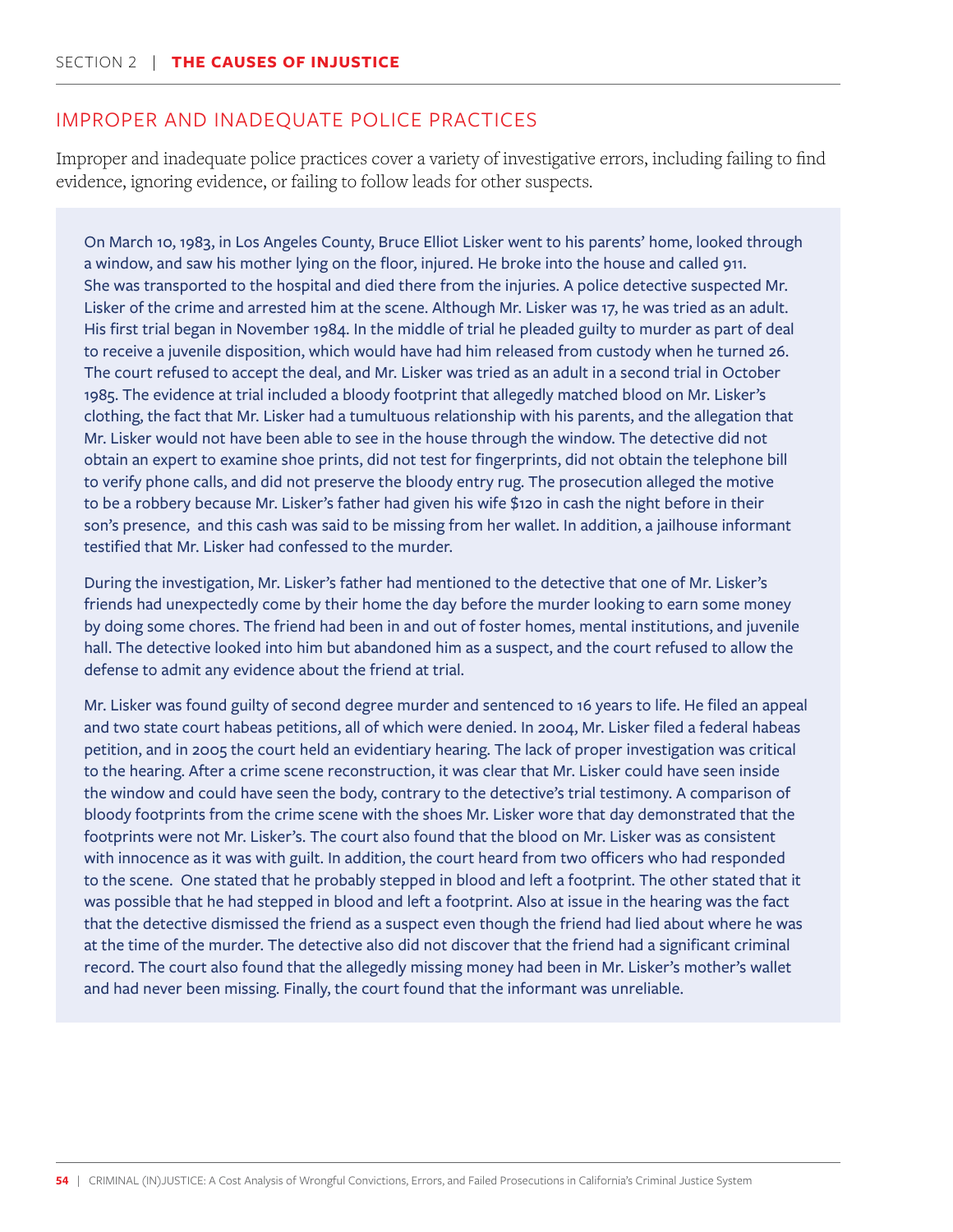The court reversed the conviction due to ineffective assistance of defense counsel, a due process violation from the use of false evidence produced by the detective, and cumulative error giving rise to a due process violation. Mr. Lisker was released after spending 26 years in prison and the court dismissed the case in September 2009.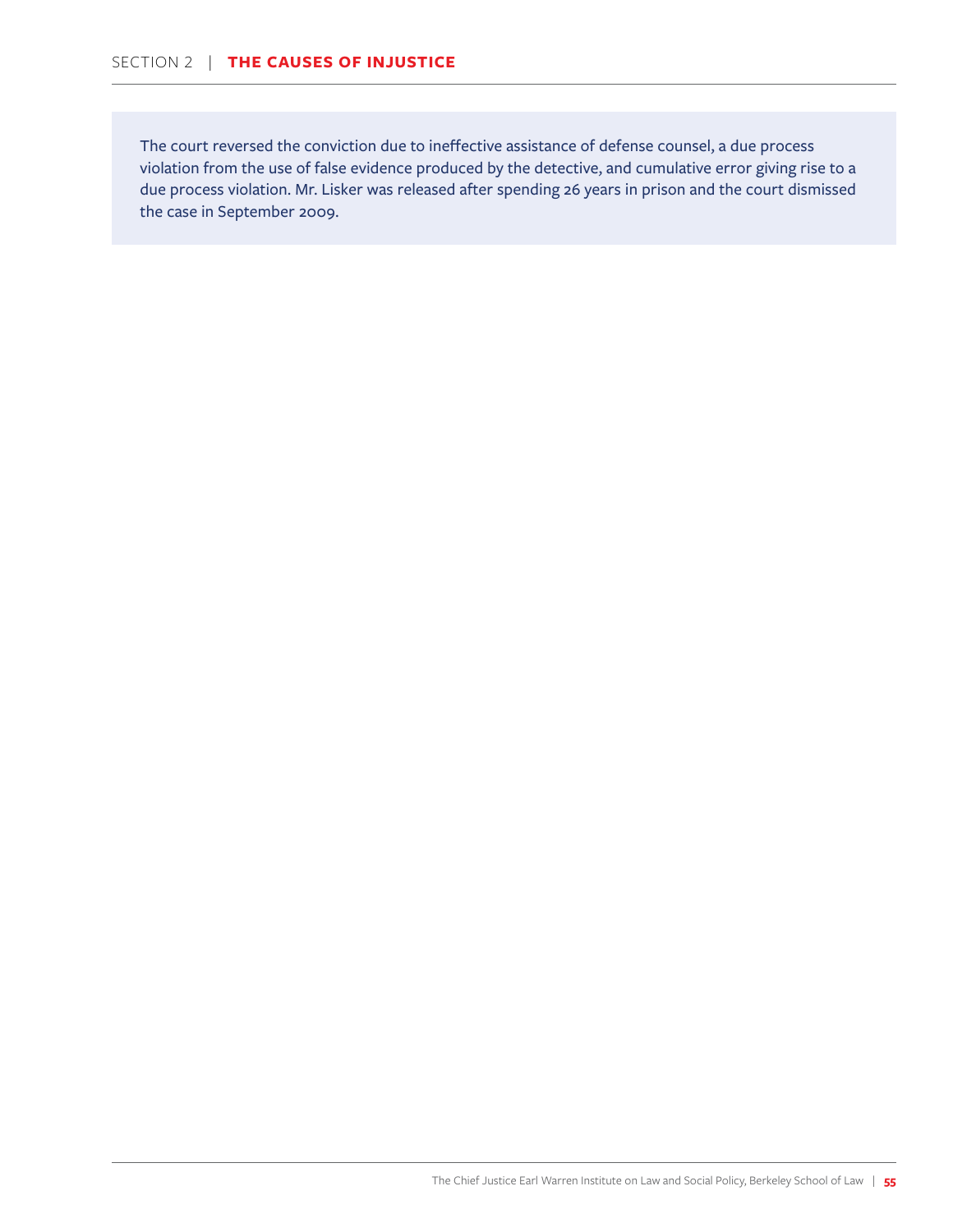### **DNA**

DNA testing has been a valuable tool in exonerating the wrongfully convicted, $\frac{89}{1}$  although common expectations about both its availability and applicability are sometimes exaggerated. Indeed, in our report DNA appears as a factor in only 14 of the 607 cases.<sup>90</sup> Of those fourteen, eleven of the defendants alleged that they were innocent, and nine of the fourteen were declared innocent by the court. Only eight of the fourteen received a civil settlement, and only five of those eight were also awarded compensation from the state Victim Compensation Government Claims Board (VCGCB). Two people received compensation from the VCGCB but no civil settlement.

DNA is not itself a cause of the wrongful conviction, because the DNA is not usually in evidence at the trial that originally results in conviction. (In fact, had the DNA evidence been introduced, the likelihood of an acquittal in these cases was presumably substantial.) Rather, the errors causing the wrongful conviction often include mistaken eyewitness identification, a failure by defense counsel to adequately represent his or her client, a failure by the police to investigate, a judicial mistake in excluding evidence, or the improper withholding of evidence by the prosecution. Subsequent to the conviction, the DNA provides objective information that assists the courts in recognizing that an error occurred.

In the DNA cases in our sample, the DNA was either unavailable or untested at the time of the original trial. In most of our cases the actual error that caused the unjust conviction was an eyewitness misidentification. This is consistent with Innocence Project data, which has found that eyewitness misidentification played a role in 72% of the convictions that were subsequently overturned as a result of DNA testing.<sup>91</sup>

- 89 There have been 321 DNA exonerations in the United States. "DNA Exonerees Case Profiles," Innocence Project, accessed December 19, 2014, http://www.innocenceproject.org/know/.
- **90** The Innocence Project does not include three people who are included in our Report.
- 91 "Eyewitness Misidentification," The Innocence Project, accessed December 19, 2014, http://www.innocenceproject.org/understand/Eyewitness-Misidentification.php.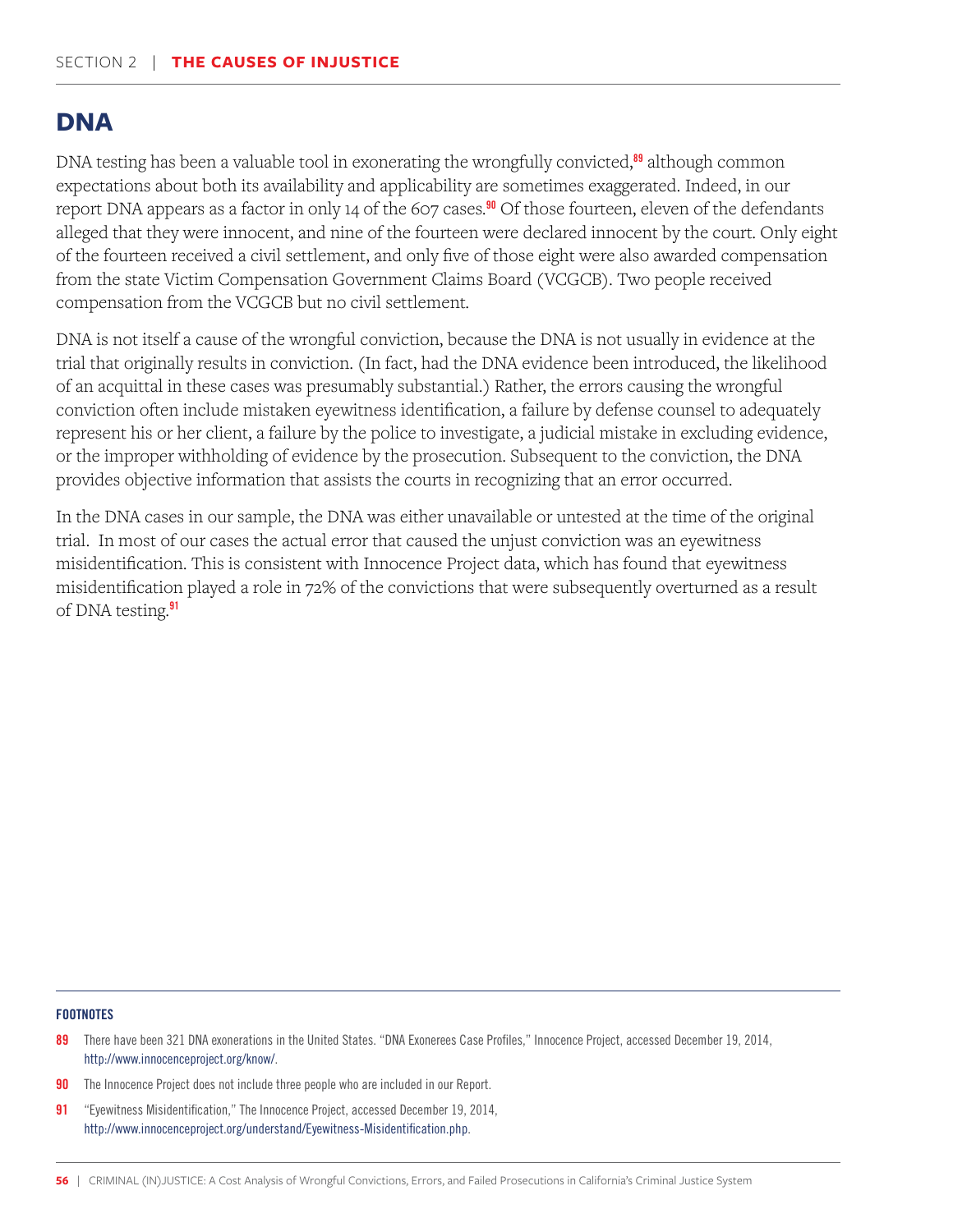On January 10, 1991, a woman was discovered murdered in the guest bedroom of her home in Santa Clara County. She had been bound and stabbed, and duct tape had been placed across her mouth. Investigators were able to obtain fingerprints from the crime scene and matched latent fingerprints from the duct tape to a drug dealer. The drug dealer was arrested on March 7, 2001. He initially denied involvement in the murder and then confessed and implicated thirty-year-old Quedillis Ricardo Walker as his co-participant. The dealer claimed that he and Mr. Walker had accompanied the victim to her house, where two armed white men jumped out of a closet and assisted Mr. Walker in the killing. The dealer claimed that he assisted Mr. Walker in the crime because Mr. Walker had threatened to kill him. During a polygraph test, the dealer changed his story about the two white men being involved and said it was just he and Mr. Walker. Mr. Walker denied any involvement and stated that he was with another woman at a motel on the night of the crime. That woman denied being with Mr. Walker that night.

Mr. Walker and the dealer began trial together in August of 1991. Three weeks into the trial the dealer struck a plea deal by testifying against Mr. Walker. Another witness testified that Mr. Walker was a violent person and that he had previously threatened her with a knife and a gun. The woman from the motel testified that she was with Mr. Walker for a three-day period including the day of the crime, but that she had earlier lied because she was married and was afraid her husband would find out that she had been with Mr. Walker. The only evidence linking Mr. Walker to the crime was his co-defendant's testimony.

The jury convicted Mr. Walker of first-degree murder and on April 3, 1992, he was sentenced to 26 years to life in prison. Mr. Walker filed several petitions for habeas corpus alleging a *Brady* violation due to the prosecutor's failure to disclose the plea agreement with his co-defendant, and ineffective assistance of counsel. All were denied. Mr. Walker and his attorneys subsequently learned that, after the trial, five people had come forward to say that another man, not Mr. Walker, had accompanied his co-defendant to the victim's home the night of the murder. They also learned that the woman who testified against Mr. Walker had made a deal with the prosecutor to reduce her drug charges in an unrelated matter in exchange for her testimony against Mr. Walker, but the prosecutor had not provided that information to Mr. Walker's attorneys at the time. And, new DNA evidence from a cigarette butt at the scene linked the cigarette butt to a different person. In June 2003, Mr. Walker filed a new petition for habeas corpus based on newly discovered evidence pointing to factual innocence. On June 16, 2003, the district attorney conceded that Mr. Walker was factually innocent, that the prosecution's key witnesses at trial had provided perjured testimony, and that the prosecution failed to inform the defense that the prosecution had promised a benefit to the witness in exchange for her testimony. The court granted the habeas corpus petition and made a judicial finding of factual innocence. Mr. Walker was released from prison after serving 12 years. He was awarded \$409,500 from the California Victim Compensation and Government Claims Board and received a \$2,058,356 civil settlement.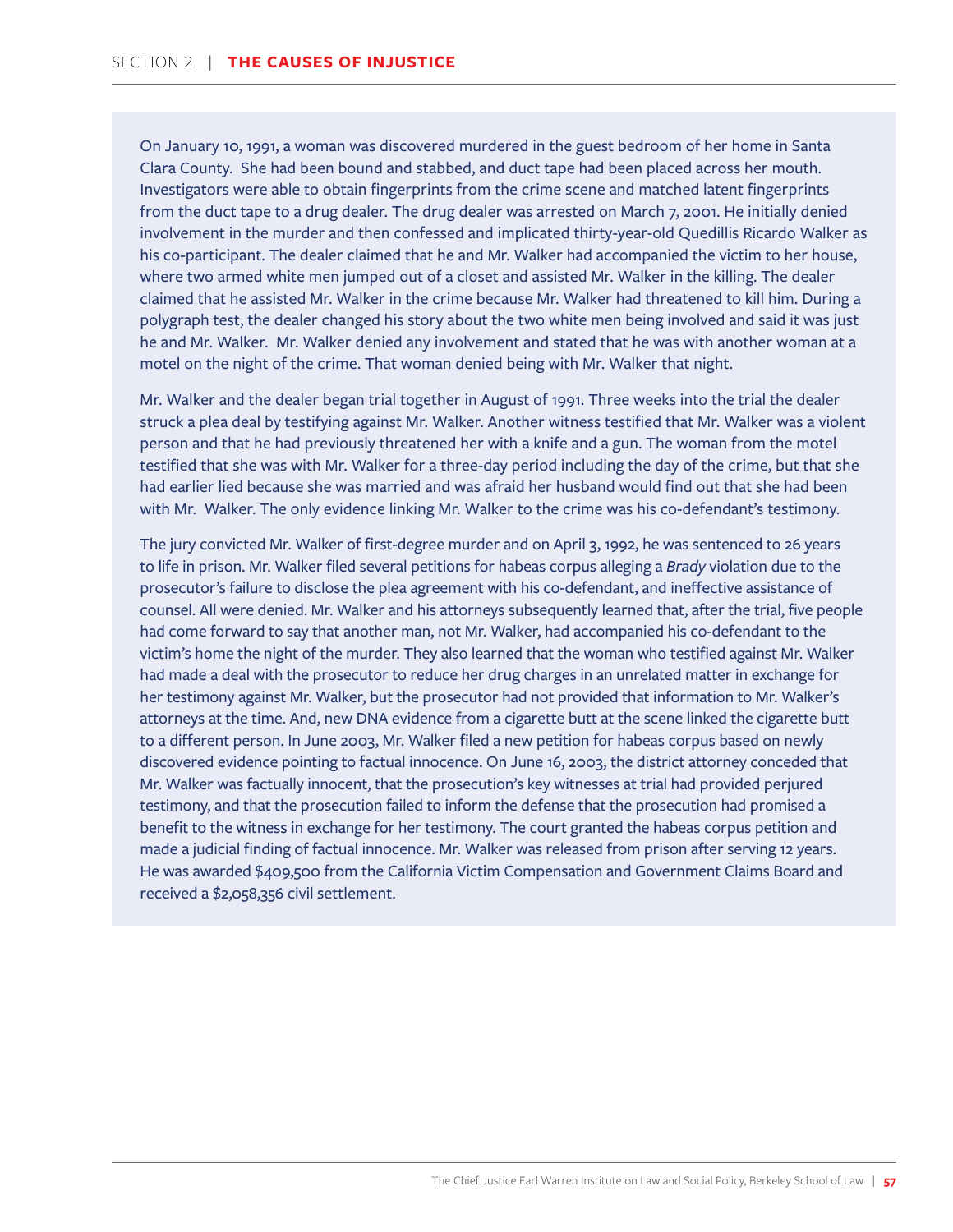## **Forensic Errors**

Although not categorized as a separate error in this report, forensic and laboratory errors can seriously compromise the integrity of a conviction. Sometimes these errors become known when science changes over time, as in the cases of George Souliotes and Cameron Todd Willingham. Mr. Souliotes was convicted of first-degree murder and arson, and subsequently sentenced to life without parole, after a 1997 apartment fire in a building he owned in California. Sixteen years later, in 2013, he was released when new evidence called into doubt the science used to argue that the fires were in fact arson. Mr. Willingham was similarly convicted of arson and murder after the deaths of his children in a house fire in 1991, in Texas. As with Mr. Souliotes, Mr. Willingham's conviction was based on scientific methodology and expert testimony that has now been largely discredited. Unlike Mr. Souliotes, Mr. Willingham was not able to fully refute the evidence in court, and he was executed in 2004. Many now believe that the State of Texas executed an innocent man.<sup>92</sup>

Forensic errors can also arise through faulty lab analysis or bad actors, as in the recent scandals involving the FBI's microscopic hair comparison unit and the San Francisco drug lab. In San Francisco, a crime lab technician admitted to stealing cocaine from the lab, causing the dismissal of hundreds of cases.<sup>93</sup> With the FBI, it was recently disclosed that the unit overstated forensic matches in favor of the prosecution in over 95% of 268 trials examined. Thirty-two of those defendants were sentenced to death, and 14 of the 32 died in prison or have already been executed. The analysis included five California cases, three of which were death penalty cases. More cases are being investigated.<sup>94</sup>

*The next section discusses the types of costs that gave rise to the cost calculations discussed earlier: incarceration, trials and attorneys and courts, claims against the state, and lawsuits and settlements.* 

- 92 "A conviction up in smoke," Mora Dolan, *Los Angeles Times*, May 31, 2010, http://articles.latimes.com/2010/may/31/local/ la-me-arson-20100531; *Trial by Fire*, The New Yorker, Sept. 7, 2009, http://www.newyorker.com/magazine/2009/09/07/trial-by-fire; *Report of the Texas Forensic Science Commission*, Willingham/Willis Investigation, April 15, 2011, http://www.fsc.state.tx.us/documents/FINAL.pdf.
- 93 "Former SF Lab Technician Sentenced for Cocaine Possession," CBS SF Bay Area, July 19, 2013, http://sanfrancisco.cbslocal.com/2013/07/19/former-sf-crime-lab-technician-sentenced-for-cocaine-possession/.
- 94 "FBI admits flaws in hair analysis over decades," Spencer S. Hsu, *The Washington Post*, April 18, 2015, http://www.washingtonpost.com/local/crime/fbioverstated-forensic-hair-matches-in-nearly-all-criminal-trials-for-decades/2015/04/18/39c8d8c6-e515-11e4-b510-962fcfabc310\_story.html.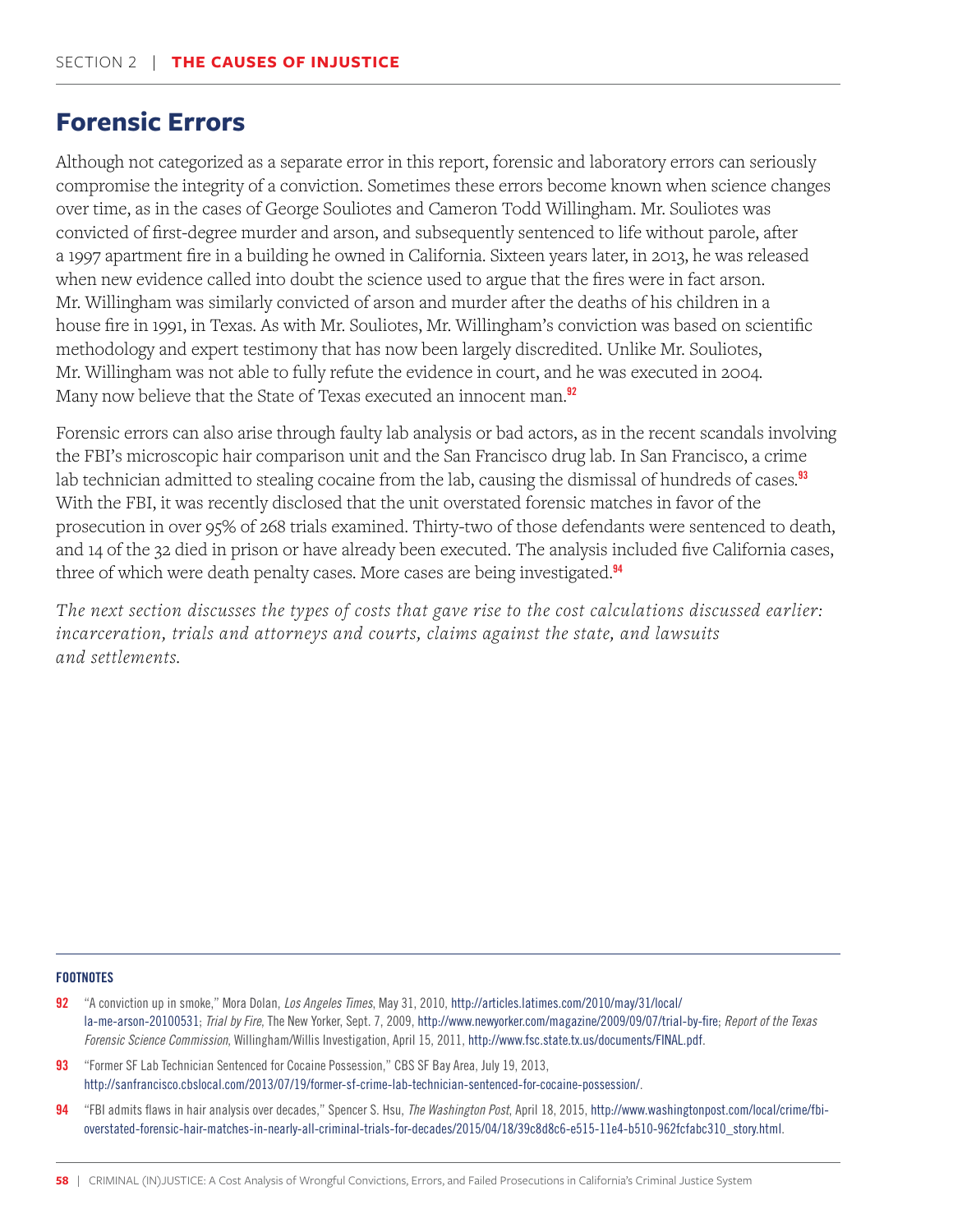SECTION 3:

# **THE COSTS OF INJUSTICE**

The Chief Justice Earl Warren Institute on Law and Social Policy, Berkeley School of Law | **59**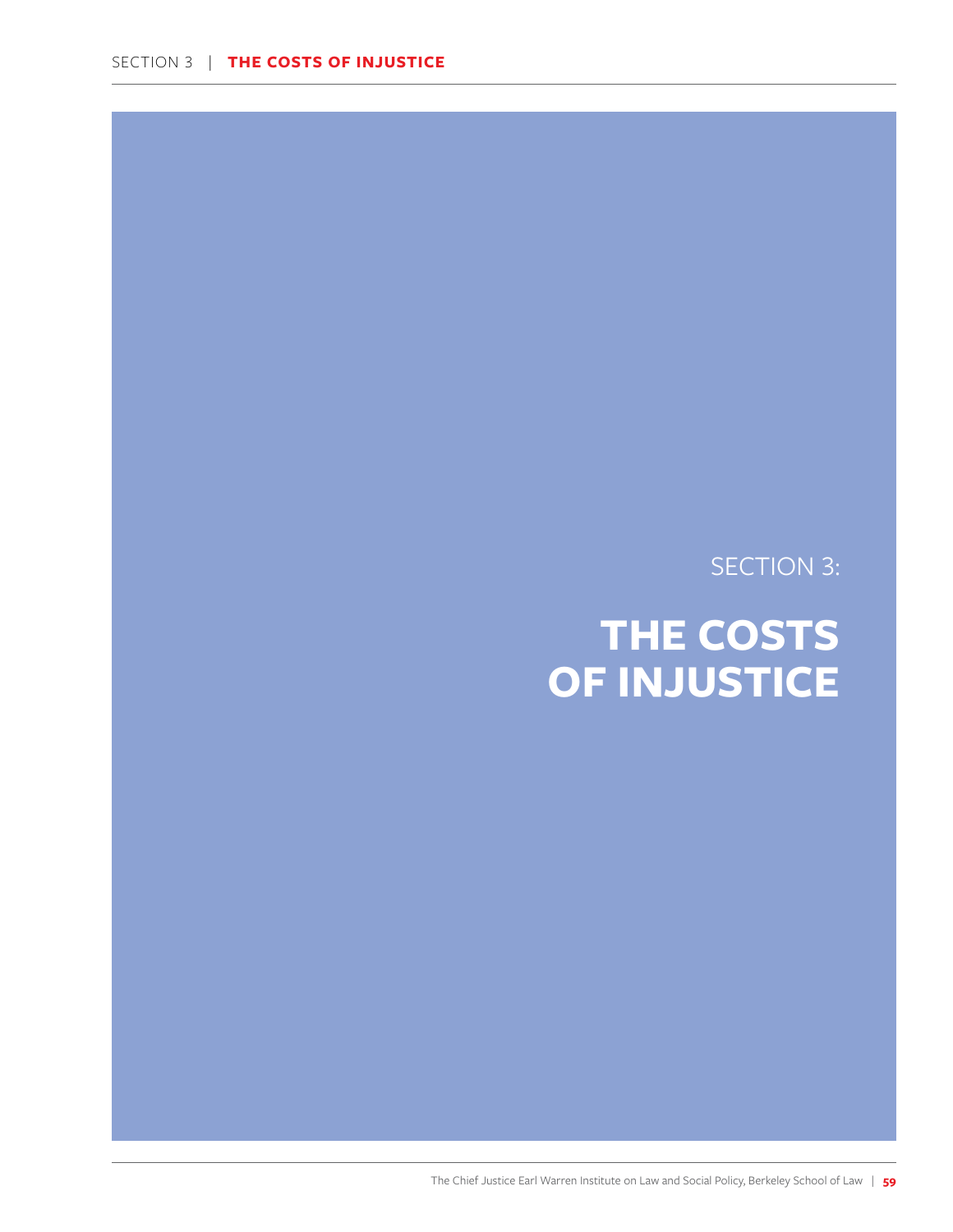*This section explains the bases for the cost calculations in this report, separating them into costs of incarceration, costs for court proceedings, costs for state compensation, and costs for lawsuits and settlements. It ends with an analysis of the potentially substantial costs that we did not include in our calculations.*

For the 607 failed prosecutions profiled in this report, taxpayers paid over \$220 million.<sup>94</sup> This money which represents only the direct costs we can definitively show—reflects the prosecution, defense, incarceration and compensation of the 607 people in our sample, including:

- \$80 million in incarceration costs for time spent in jail and prison;
- \$68 million for trials and appeals, including prosecutors, defense attorneys, judges, trial courts and appellate courts;
- \$5 million awarded by the California Victims Compensation and Government Claims Board (VCGCB) as compensation for wrongful imprisonment; and
- \$68 million to settle lawsuits brought by these individuals against California counties and cities.



### Figure 10: Failed Prosecutions Profiled in this Report

### **FOOTNOTES**

\$221,601,730, adjusted for inflation to 2013 dollars.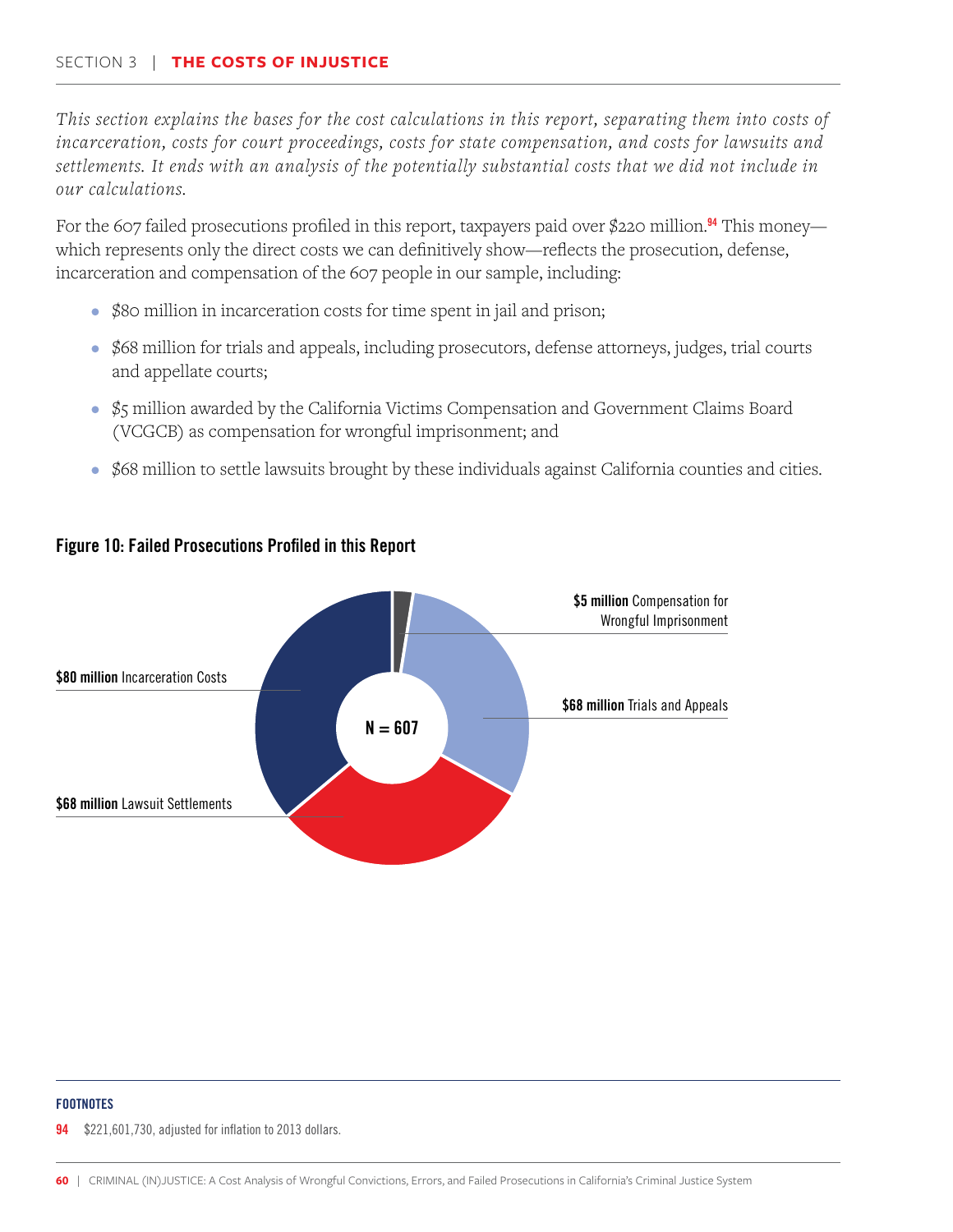At its most basic level, this equates to over \$360,000 for each of the 607 people in our sample, although the actual estimated costs arising from each faulty conviction range from \$4,000 to over \$10 million per person.

For perspective, if California and its cities and counties had \$220 million today, the funds could purchase:

- A year of K-12 instruction for almost 40,000 children;<sup>96</sup>
- 117 million school lunches;<sup>97</sup>
- Testing of 214,000 rape kits; $98$
- 2,467 additional California Highway Patrol Officers;<sup>99</sup>
- 2,300 additional police officers; or
- 1,836 additional firefighters.<sup>100</sup>

The cost numbers in this report reflect only those costs we could locate and confirm; they are undoubtedly an incomplete picture. Moreover, we have not calculated additional costs such as lost wages, which would require both the knowledge of each individual's employment prior to their conviction and a model to calculate the negative impact on future earnings of the conviction. We have also not attempted to calculate the less quantifiable costs imposed on these individuals, including the impact on their families and the impact on their mental health. Although perhaps less quantifiable, these costs are substantial and ongoing, and should not be ignored.

- 96 Average current spending for instruction per pupil in California by Elementary and Secondary School Systems is \$5,595.78 (adjusted for 2013). Mark Dixon, "Public Education Finances 2012," United States Census Bureau, 22 May 2014, Table 8, http://www2.census.gov/govs/school/12f33pub.pdf.
- 97 Average cost per school lunch is \$1.89. California Department of Education, "Food Programs," March 2014, School Nutrition Program (SNP) 2012-2013 County Profile, Table Lunch 12-13, http://www.cde.ca.gov/ds/sh/sn/#annual.
- 98 Average cost for processing a rape kit is \$1,035.65 (adjusted for 2013). Susan Price, "Rape Kits Testing, Backlogs, and Model Statutes," Office of Legislative Research, September 1, 2011, http://www.cga.ct.gov/2011/rpt/2011-R-0260.htm.
- 99 California Highway Patrol employee's average wage was \$89,825 in 2013. California State Controller's Office, "Government Compensation in California: Highway Patrol 2013," July 14, 2014, http://www.publicpay.ca.gov/Reports/State/StateEntity.aspx?fiscalyear=2013&entityid=3743.
- 100 California police officers made, on average, \$96,400, including overtime, incentive pay and retirement payouts during 2012, according to a *Sacramento Bee* analysis of new data from the state controller's office. Firefighters and engineers earned, on average, \$120,700. Average pay for police captains across the state was \$164,800; for fire captains, it was \$148,200. Phillip Reese, "See What California Cities Pay Police, Firefighter," *The Sacramento Bee*, October 20, 2014. http://www.sacbee.com/site-services/databases/article2573210.html.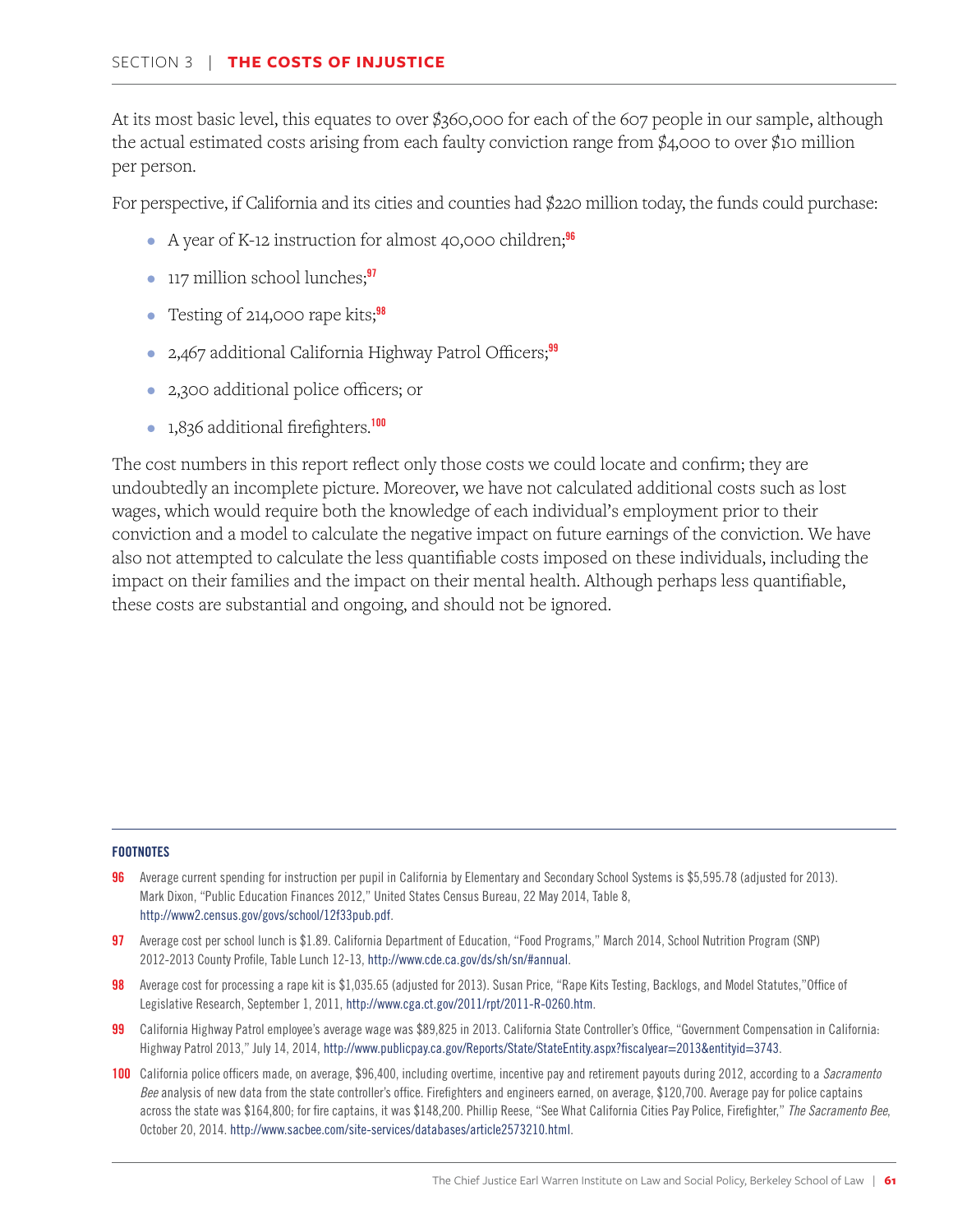# **Incarceration, Trials, and Appeals: \$148 million**

The 607 individuals in our sample spent 797,794 days (2,186 years) in prison and jail, at a cost of \$80 million dollars.<sup>101</sup> In addition, we estimate an additional \$68 million for the cost of prosecution, defense, trials, and appeals. These costs are incomplete and they are at best estimates—but when estimates rise to \$148 million, policymakers and advocates should take action.<sup>102</sup>

The \$80 million attributed to incarceration reflects the actual days in custody for each individual, calculated using court records. The number of days per year was multiplied by the cost per day, as reflected in county and state budget documents for the year in which the person was incarcerated.<sup>103</sup> Totals were then adjusted for inflation to 2013.

The \$68 million attributed to prosecution, defense, trials and appeals reflects court resources such as the judge, clerks, bailiffs, and other judicial personnel, a prosecutor and, usually, a public defender or countypaid attorney for the defense. Our methodology for these costs is fully set out in Appendix C. In brief:

• For court costs associated with trials, mistrials, hung juries and plea bargains, we used the California Administrative Office of the Courts' 2002 Judicial Workload Assessment<sup>104</sup> to ascertain the average number of court minutes by type of case (homicide, property, drug, and other) in the trial courts, both for cases that went to trial and for cases that resolved by plea prior to trial. We used the same study to determine the average cost of a court day and a court minute. The number of minutes multiplied by the cost per minute formed our estimate for trial court costs, differentiated by type of crime and whether the case went to trial or plead guilty. For cost purposes, trials, mistrials and hung juries were all considered to be trial cases despite the fact that the jury does not reach a verdict in mistrials and hung juries.

### **FOOTNOTES**

101 In many of our cases the exact date on which the person entered custody and the exact date on which they left custody were unknown. To be conservative, if the dates were unknown we used as a starting date the first court date where the defendant appeared in custody (although it is almost certain that he or she was in custody for at least a day prior to the court appearance and potentially much longer). For an ending date, we used the last entry in the court file where the defendant was in custody; this was often the date on which the court ordered dismissal of the charges (although it is almost certain that the defendant was in custody for some number of days after the court issued its order). On rare occasions we did not have a release date, and we knew that the release date occurred prior to the final court date. This was the only situation in which we would fill in the missing data. In those rare situations, we calculated the number of days left to serve after the date on which the sentence was imposed. This may over-count the actual time in custody for these defendants, as some of them will have been released prior to the calculated date due to good time credits.

102 If these 797,794 days in prison and jail had all been imposed in 2013, the custody time alone would have cost taxpayers \$120 million. The estimate of \$120 million is based on 173,065 county jail days times \$114, plus 619,240 state prison days times \$161.14. The prison calculation is based on CDCR's average cost per person per day in 2013, as determined by CDCR in its budget. The \$114 a day estimate for County Jail is taken from the Public Policy Institute of California, "Just the Facts: California's County Jails," (June 2013), http://www.ppic.org/content/pubs/jtf/JTF\_CountyJailsJTF.pdf.

103 For state prison cost, we used the average annual cost per inmate published by the California Department of Corrections and Rehabilitation (CDCR). CDCR calculates this cost by dividing total annual cost by number of inmates. Some have argued that marginal cost of an additional inmate is lower than CDCR's estimate because so many incarceration costs are set and those costs may not change with the addition or subtraction of one person. We adopt the methodology and calculations used by CDCR. The methodology by which we determined daily County Jail cost is set out in Appendix B.

104 Brian Ostrom et al "California Judicial Workload Assessment,"National Center for State Courts, May 2002, http://cdm16501.contentdm.oclc.org/cdm/ref/collection/ctadmin/id/1503.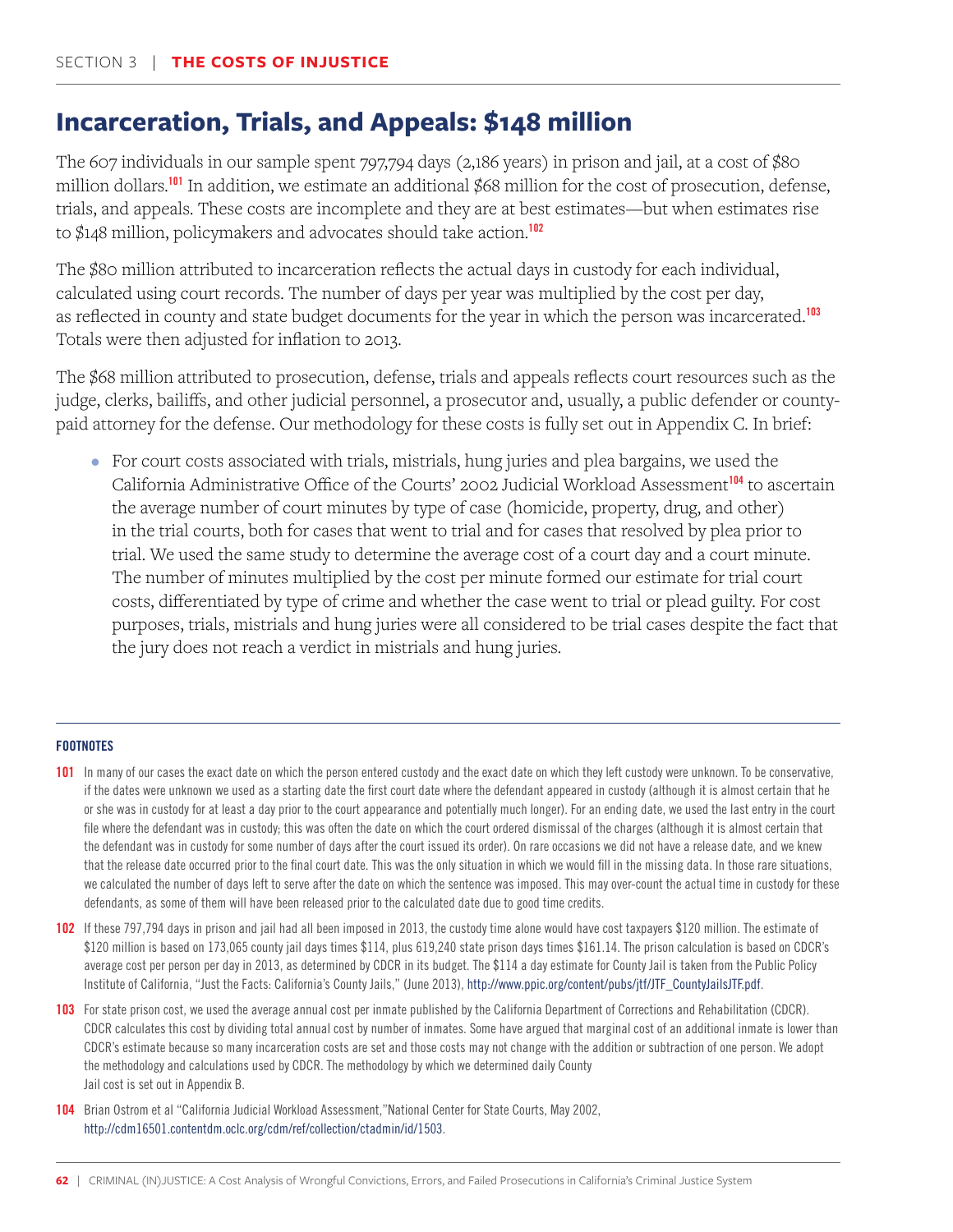- For attorney costs associated with trials, mistrials, hung juries and plea bargains, we used state budget documents to calculate the cost of a fully loaded public defender hour and the cost of a fully loaded district attorney hour. We then used a 2003 study by the San Francisco Office of the Controller to ascertain the number of out-of-court minutes spent by public defenders on the different types of cases, and assumed the same number of out-of-court minutes for district attorneys. Finally, we multiplied the number of out-of-court minutes by the hourly cost to estimate an average cost for the out-of-court work of the public defender and the district attorney, by type of crime.
- For attorney costs associated with appeals, we used a three-year per-case average cost for courtappointed appellate counsel in California, obtained from the California Administrative Office of the Courts. We assumed that same cost to estimate the prosecution side.
- We were unable to develop a methodology by which to estimate the appellate court costs for appeals and post-conviction challenges, so those costs are unaccounted for.
- All costs were adjusted for inflation to 2013 dollars.

Developing a full methodology to ascertain these costs was beyond the scope of this report, particularly because these types of estimations have not been attempted previously. As with any pioneer effort, they will undoubtedly improve over time and with scrutiny. That said, we have attempted to keep our estimates conservative at every level and we believe that we are substantially underestimating actual costs. For example, we based our estimate for the cost of appellate counsel on three years of court data demonstrating the amounts paid to court-appointed appellate counsel between 2010 and 2013. Over those three years, court-appointed appellate counsel handled over 15,000 appeals in California; the statewide average attorney cost per case was \$9,171.19 and we applied that average to every case in our sample. Court records make clear, however, that actual numbers are often far greater. In one of our cases, for example, the true cost of defense counsel alone was over one million dollars.<sup>105</sup> Due to limitations in the data accessible on these cases, no reliable case-specific calculation exists for appellate counsel and we have thus used the more conservative average per-case estimate across the board, despite the virtual certainty of a substantial underestimation of the actual costs. We have also excluded the often substantial costs of expert witnesses, as no data was available from which the costs could be estimated.<sup>106</sup>

### **FOOTNOTES**

106 In one recent case from Idaho, the expert witness charged \$6500 a day. http://www.kboi2.com/news/local/Murder-trial-costs-tallied-after-baby-sitters-acquittal-306982321.html?mobile=y

<sup>105</sup> Mr. Atkins' counsel was not court-appointed, but he sought attorneys' fees in the lawsuit that followed his wrongful conviction, and the court ordered that the county pay Mr. Atkins' attorneys \$1,368,834 in fees and costs. Atkins v. Miller, Order Granting Plaintiff's Motion For Attorneys' Fees and Costs, No. CV 01-01574 DDP, C.D. Cal., August 27, 2007.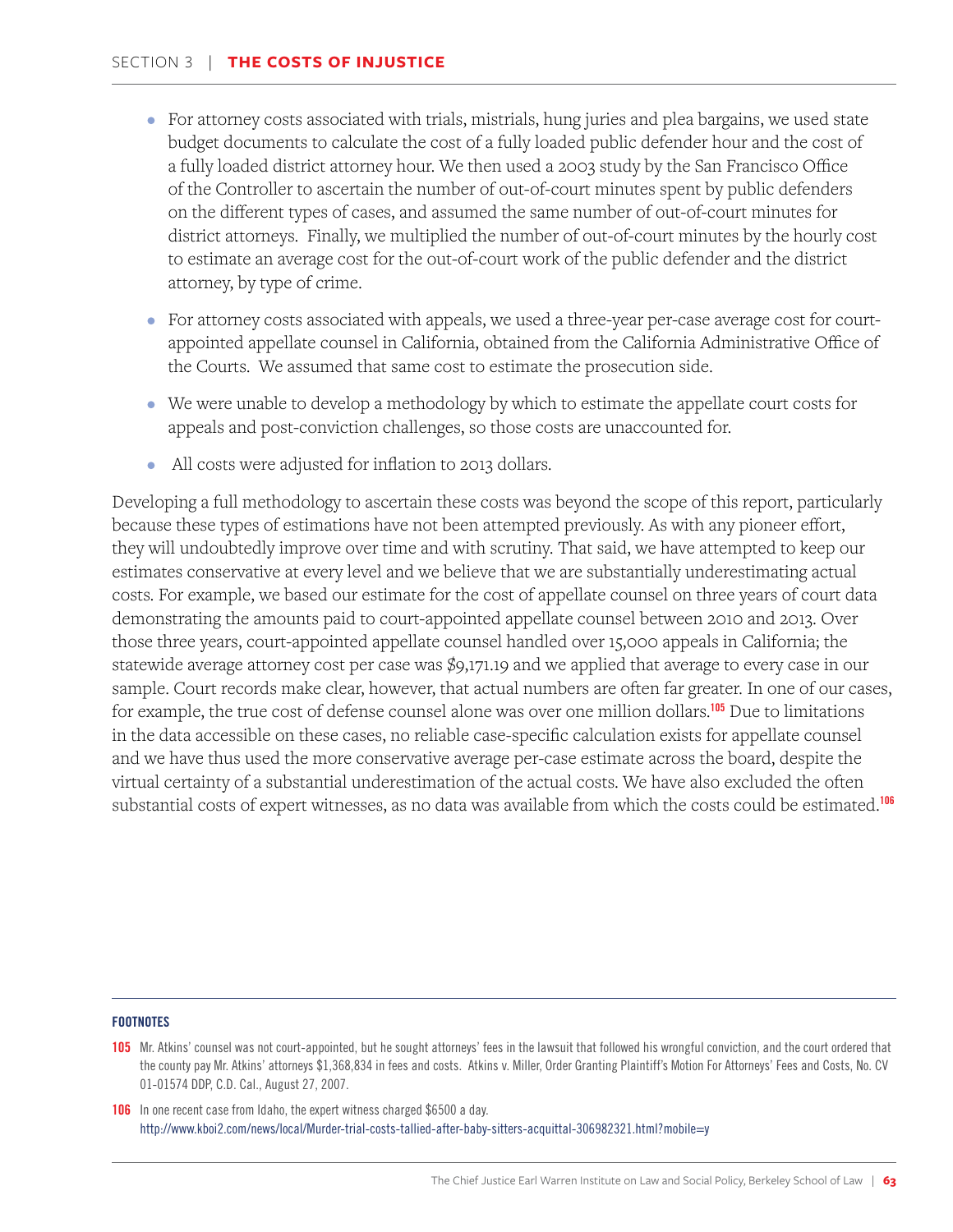# **California Victims Compensation and Government Claims Board (VCGCB): \$5 million**

Fifty-eight of the 607 individuals in our sample filed claims for compensation with the California Victims Compensation and Government Claims Board (VCGCB).<sup>107</sup> Of the 58, only fourteen (24%) were granted compensation despite the fact that many of those who sought compensation were unquestionably wrongfully convicted. Eight of the 58 claims were still pending as of February 2015, and the remaining 36 claims (62%) were denied. The money awarded to compensate those fourteen people for their wrongful convictions and incarcerations totaled over just \$5 million.

Although only 14 people in our sample received compensation from the state entity charged with providing compensation for the wrongfully convicted, 56 people in our sample successfully filed lawsuits against the counties and cities that led the wrongful prosecutions. (These lawsuits and settlement are discussed in the next section.). The remarkably low compensation rate is likely due to the substantial procedural hurdles raised by the VCGCB prior to 2013. Prior to 2013 these hurdles, combined with the discretionary power of the VCGCB hearing officers, often resulted in the denial of compensation even in cases with judicial rulings of factual innocence and clear wrongful incarceration.<sup>108</sup> For example, in four out of the 36 cases that were denied compensation in our sample, a different court had earlier ruled that the applicants were factually innocent, only to have the VCGCB reach a different result. In another nine of the denied cases, the VCGCB refused compensation because the hearing officer found that the applicant had somehow contributed to his arrest or conviction, despite the fact that the conviction had been overturned and invalidated by the court in the criminal proceedings.

California law allows anyone erroneously convicted of a felony to file a claim for government compensation if he or she was incarcerated in a state prison as a result of that erroneous conviction.<sup>109</sup> The VCGCB, originally created in 1965, handles those claims. To apply for compensation, a person must submit an application and provide information about his or her conviction and dates of imprisonment.<sup>110</sup> He or she must provide facts that show that the crime charged was either not committed at all or was not committed by the applicant. Each applicant must also provide a pecuniary injury statement that demonstrates financial loss as a result of the erroneous conviction and imprisonment.<sup>111</sup>

### **FOOTNOTES**

- 107 VCGCB compensation is only available for an individual incarcerated in a state prison, not for exonerated individuals who were prosecuted and incarcerated by the federal government.
- 108 Although difficulties in compensation are not unique to California, the state's compensation system falls behind states like Texas, that have sought to improve both the speed and the quality of their compensation programs. http://www.latimes.com/nation/la-na-exoneree-national-20141220-story.html#page=3; http://spreadsheets.latimes.com/texas-compensation-payments/.

109 California Penal Code Section 4900 *et seq.*

- 110 "Erroneously Convicted Person Claim Form," California Victims Compensation and Government Claims Board, accessed December 19, 2014, http://www.vcgcb.ca.gov/docs/forms/claims/PC4900ClaimForm.pdf.
- 111 Erroneously Convicted Person Claim Form.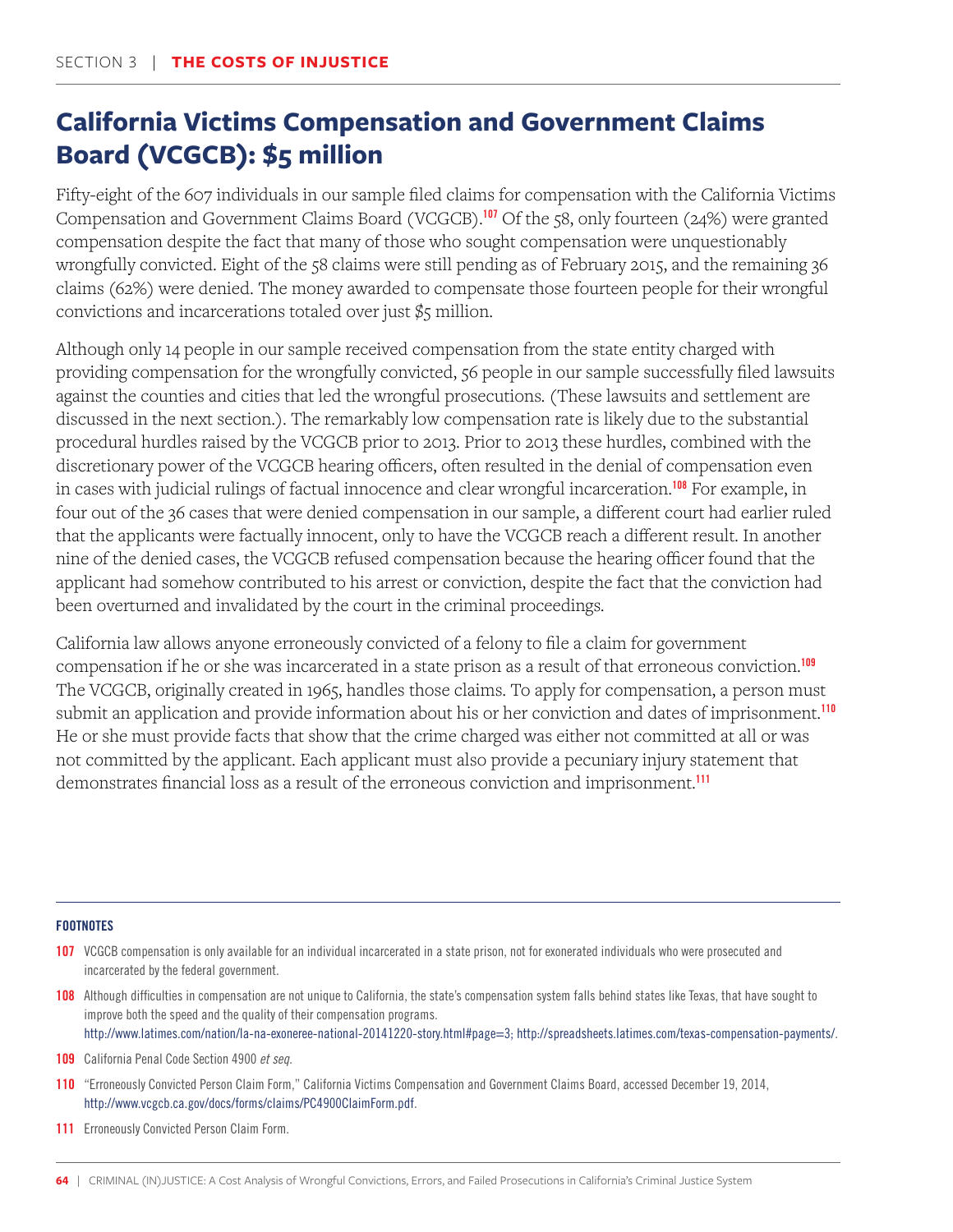California Penal Code Section 4900 originally capped the amount of any claim at \$10,000 per person. As a practical matter, this acted as a substantial disincentive to file a claim since the maximum reward was less than the likely legal costs needed to pursue the claim. In 2000, Governor Gray Davis signed a bill amending the compensation scheme to allow compensation of \$100 per day for incarceration in state prison. Even after the 2000 amendment, however, substantial hurdles remained. Claimants were subject to a two-year statute of limitations after release to file a claim for wrongful incarceration, and the law limited compensation to only time spent in state prison, leaving aside the often substantial time spent in county jail awaiting the resolution of the case. For example, if a wrongfully convicted person spent two years in county jail awaiting the resolution of his case, and two years in state prison before the wrongful conviction was overturned, he could be compensated only for the two years in state prison. The VCGCB also had complete discretion to decide whether someone was eligible for compensation, regardless of any earlier court ruling. This meant that VCGCB hearing officers were permitted to ignore the original triers of fact (court and jury), disregard court findings of factual innocence, and make their own credibility determinations. The law also allowed the VCGCB to deny compensation if it found that the claimant had contributed to his or her arrest or conviction in any way.<sup>112</sup>

On July 26, 1978, nineteen-year-old Longino Acero was convicted in Santa Clara County of committing a lewd act in public with an adult woman, a violation of California penal code section 647(a). A clerical error was then made in his file and his crime was listed as penal code 647a (child molestation) instead of 647(a) (lewd act in public). The crime for which Mr. Acero was convicted does not require sex offender registration, but the crime that was incorrectly recorded does. In 1978, Mr. Acero was incorrectly told that he was required to register as a sex offender. He registered in 1978, but in 1994, 2001, 2002, and 2003 he did not register and, as a result, he was charged with the crime of failing to register and imprisoned for 465 days. He was repeatedly told by his public defenders and by government officials that he was required to register, and on that basis he pled no contest to the felony of failing to register. Finally, in 2005, he received a letter from the Santa Clara Police Department informing him that he was not required to register as a sex offender. On March 28, 2006, with the support of the district attorney, the court made a finding of factual innocence regarding the crime of failure to register. Mr. Acero filed a claim before the VCGCB to receive compensation for the 465 days he spent in prison. The VCGCB denied compensation because it found that Mr. Acero had contributed to his incarceration by pleading no contest to the crime. Mr. Acero argued that he believed he had to register because his attorneys and the court told him so, and therefore he had pleaded no contest. The Board denied him any compensation and stated that it did not find his testimony credible, despite the fact that the Police Department and the district attorney acknowledged telling him that he had to register, and despite the fact that the court subsequently found him factually innocent of the crime.

### **FOOTNOTES**

112 The VCGCB generally used this provision to exclude anyone who had pled guilty, even if the guilty plea had been vacated and the conviction overturned. A plea of guilty was considered a way in which the defendant contributed to his conviction and incarceration.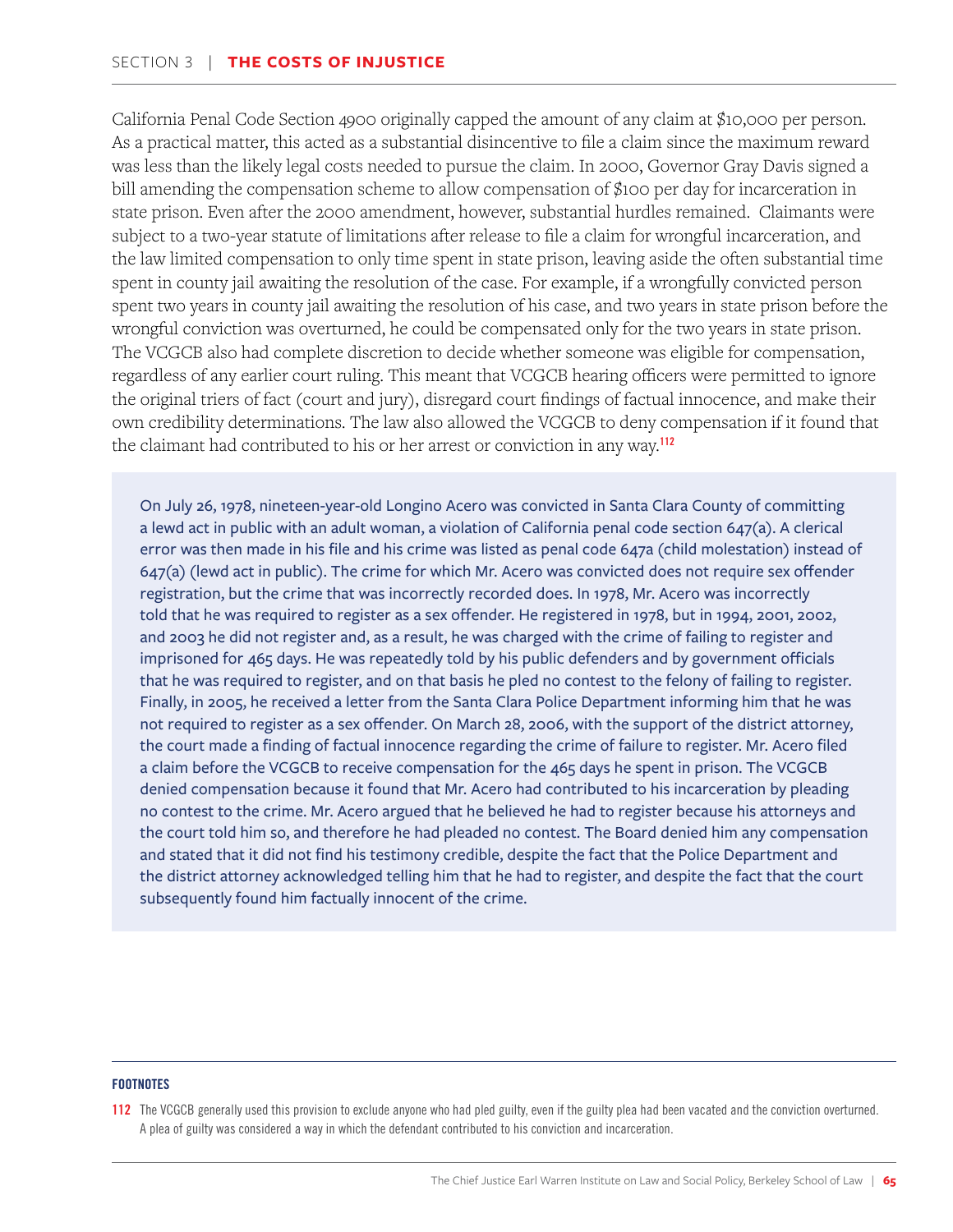On October 13, 2013, Governor Jerry Brown signed California Senate Bill 618, which attempted to address many of these concerns.<sup>113</sup> Under the new law, applicants can be compensated for time spent wrongfully incarcerated in county jail as well as time in state prison. Factual findings and credibility determinations made by a different court are now binding on the VCGCB, and a finding that new evidence points unerringly towards innocence will likewise be binding on the VCGCB. In such cases the VCGCB will be required to recommend compensation without holding its own separate hearing. The new law also removes the requirement that applicants prove that they did not intentionally contribute to their arrest or conviction.<sup>114</sup> This means that people who pled guilty at some point in their case are not disqualified from receiving compensation. The new law also places some parameters on the Board to ensure that decisions are made in a reasonable time frame. Governor Brown continued on the path toward reform in 2015, when he signed SB 635 and raised the compensation rate for the wrongfully convicted to \$140 a day.

The cases in our sample were all decided under the old law, although eight individuals from our sample had pending claims before the VCGCB at the time of this report's writing. The impact of the new law remains unclear, though its passing sends a hopeful signal that fair compensation will be provided to those individuals that the State of California has wrongfully convicted and incarcerated.

# **Settlements: \$68 million**

Cities and counties in California spent an additional \$68 million (adjusted for inflation) to settle lawsuits brought by the individuals in our sample as a result of their unjust and illegal convictions, and many of the individuals in our sample have unresolved lawsuits that are expected to settle for many millions of dollars.

Jeffrey Deskovic, who was awarded over \$13 million after 16 years in prison in New York for a rape and murder that he did not commit, said "I would be willing to not only give the money back, I'd be willing to go into debt for that amount of money, maybe even double it, to have had my years back and had a normal life."<sup>115</sup> This sentiment was mirrored by Obie Anthony, who was wrongfully convicted of murder in Los Angeles County and who received an \$8.3 million settlement. "The money will never make up for it," said Anthony, who was only 19 when he was convicted.<sup>116</sup>

- 113 California State Senate Bill 618. Approved by Governor, October 13, 2013. http://leginfo.legislature.ca.gov/faces/billNavClient.xhtml?bill\_id=201320140SB618.
- 114 As of June 2015, however, the application forms available on the VCGCB website continue to require the applicant to affirm that he or she did not contribute to his arrest or conviction. "Erroneously Convicted Person Claim Form," http://www.vcgcb.ca.gov/docs/forms/claims/PC4900ClaimForm.pdf.
- 115 Jeffrey Deskovic, quoted in Saski De Melker, "Four wrongfully convicted men, four very different outcomes," PBS NewsHour, November 9, 2014, http://www.pbs.org/newshour/updates/life-exoneration/.
- 116 http://abc7.com/news/la-to-pay-\$83-million-settlement-to-wrongly-convicted-man/656569/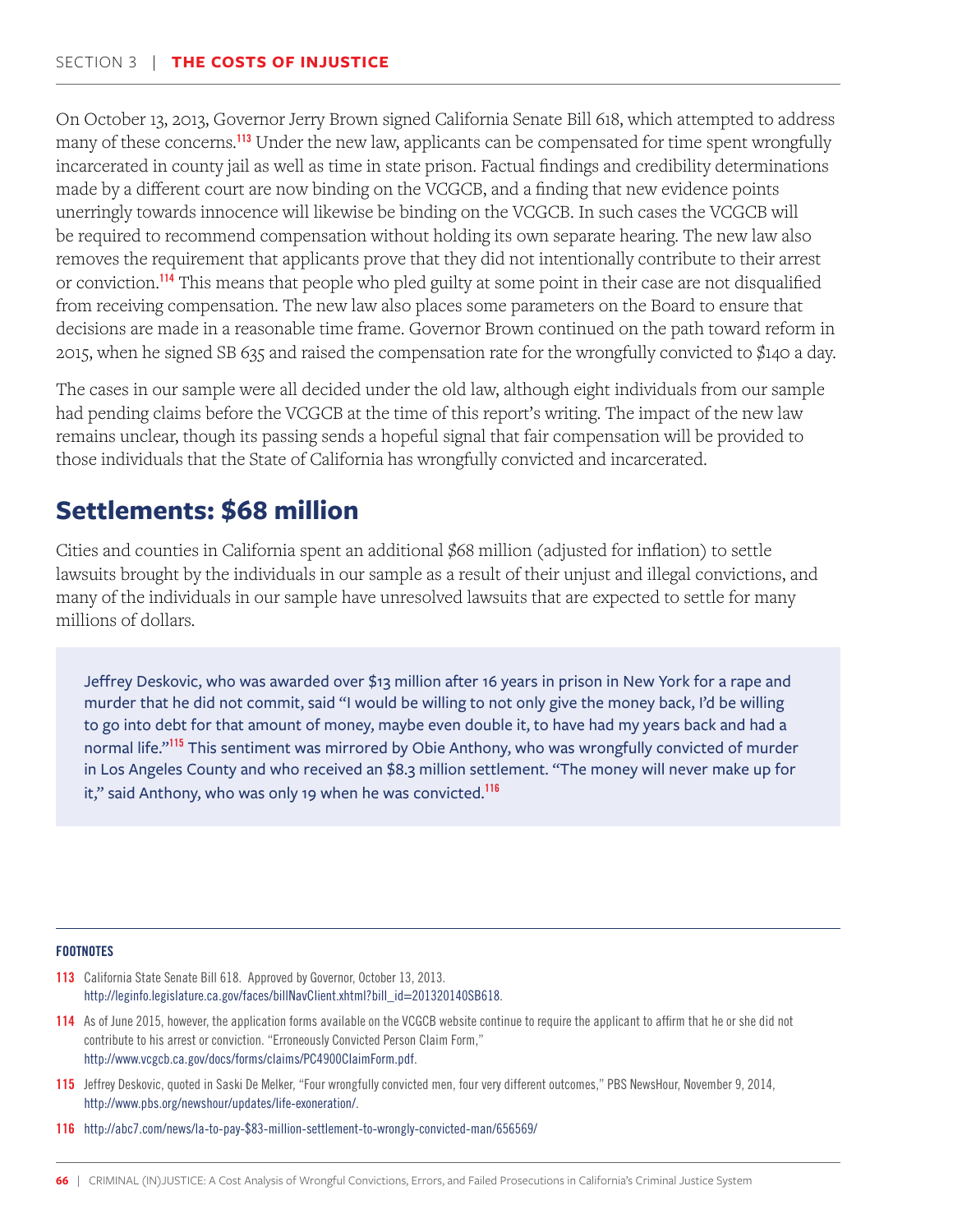Of the 607 cases examined, 56 led to lawsuits and settlements. Certain types of convictions were more likely to lead to lawsuits and settlements. Faulty homicide convictions, for example, represent only 15% of the cases in our sample but account for 41% of the settlements. In contrast, drug cases represent 30% of our sample, but only 16% of the settlements went to those individuals (*see Figure 11*).<sup>117</sup> The reasons for this disproportionality are unknown, but may be related to the types of error seen in the faulty homicide convictions. It may also be because the true perpetrator can sometimes be found after a faulty homicide conviction, thus eliminating doubt about whether the conviction was wrongful and strengthening the claim of the falsely convicted individual.



### Figure 11: Distribution of Settlements

### **FOOTNOTES**

117 These numbers could change if, for example, a large number of defendants had their convictions overturned due to a lab scandal.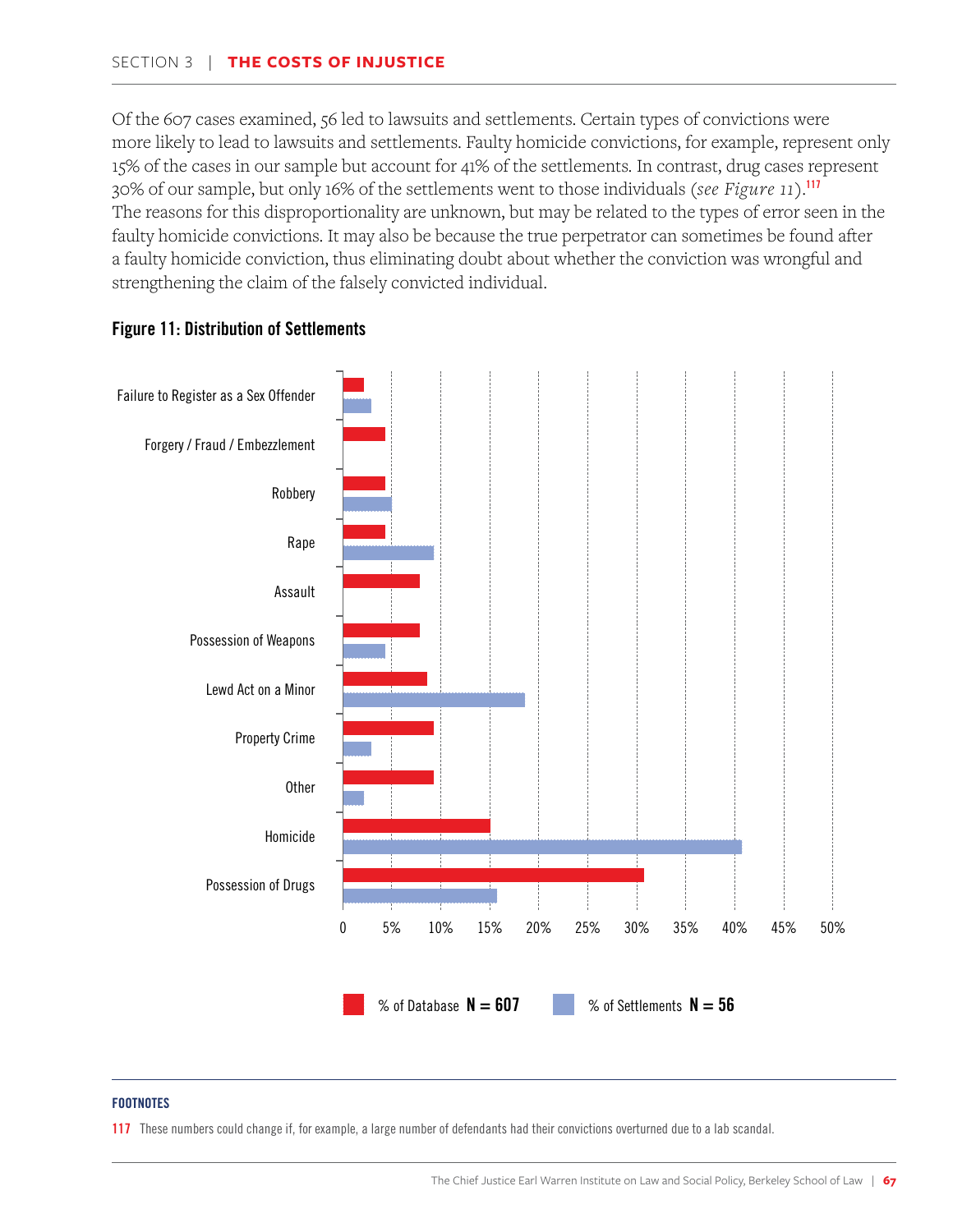# **Costs and Cases Not Captured in this Report**

Our methodology excluded an unknown—and potentially enormous—number of errors and resulting costs because we included only felonies, and then only those felonies in which (a) the defendant was convicted of the felony, (b) the conviction was reversed, and (c) the case was ultimately dismissed or the defendant was acquitted on retrial.<sup>118</sup> This section identifies some of the areas that were beyond the scope of this report, including:

- Cases that never reached conviction;
- Errors and reversals that were followed by a guilty plea;
- Errors that were found to be legally harmless;
- Misdemeanors; and
- Juveniles.

Each of these areas represents an additional potential well of injustice, with costs for taxpayers, victims, and the individuals caught up in the failures of our criminal justice system.<sup>119</sup>

### CASES THAT NEVER REACHED CONVICTION

Each year, tens of thousands of people are arrested and prosecuted, but released before trial or acquitted at trial. Californians pay millions of dollars to incarcerate these individuals, none of whom are ever convicted of a crime.

Almost 15% of California's annual felony prosecutions are dismissed before trial or result in acquittal. Put differently, roughly 37,000 Californians each year are caught up in the criminal justice system but

- 118 As noted earlier, we included a small number of cases in which the defendant took a plea deal on remand, but only if the defendant had already been in custody for at least a year longer than the amount of time negotiated in the deal and only if the plea was to a lesser crime. For example, one defendant in our database was in custody for almost ten years for serious felony convictions relating to a shooting, and after those convictions were dismissed he took a deal for a one-year misdemeanor sentence. There are 46 such cases.
- 119 This report does not specifically focus on the death penalty, but the presence of so many different errors highlights the problematic nature of having a system that imposes death sentences. University of Michigan Law Professor Samuel Gross believes that over four percent of people sentenced to death in the United States are probably innocent, while nationwide 117 people have been exonerated after being sentenced to death. (Michael McLaughlin, "Shocking Numbers of People Sentenced to Death Study Finds," *The Huffington Post*, April 28, 2014, http://www.huffingtonpost.com/2014/04/28/ innocent-death-penalty-study\_n\_5228854.html.) Governor Wolf of Pennsylvania cited these numbers when announcing a moratorium on the death penalty in February 2015. ("Governor Tom Wolf Announces a Moratorium on the Death Penalty in Pennsylvania," Pennsylvania Office of the Governor, press release, February 13, 2015, http://www.prnewswire.com/news-releases/governor-tom-wolf-announces-a-moratorium-on-the-death-penalty-inpennsylvania-300035913.html.) A 2011 report found that the death penalty cost California over \$4 billion dollars since 1978 and had resulted in only thirteen individuals being executed, suggesting a substantial cost for little to no potential deterrent effect. (Arthur L. Alarcon & Paula M. Mitchell, *Executing the Will of Voters? A Roadmap to Mend or End the California Legislature's Multi-Billion Dollar Death Penalty Debacle*, Loyola of Los Angeles Law Review 44 (2011): S41-S224, http://digitalcommons.lmu.edu/cgi/viewcontent.cgi?article=1030&context=llr.) A follow up study found that maintaining the death penalty in California through 2050 will cost taxpayers \$5.4 to \$7.7 billion more than it would cost to impose life without parole. (Arthur L Alcaron & Paula M. Mitchell, *Costs of Capital Punishment in California: Will Voters Choose Reform in November?*, Loyola of Los Angeles Law Review 46 (2012): S1-S34, http://digitalcommons.lmu.edu/cgi/viewcontent.cgi?article=2803&context=llr.)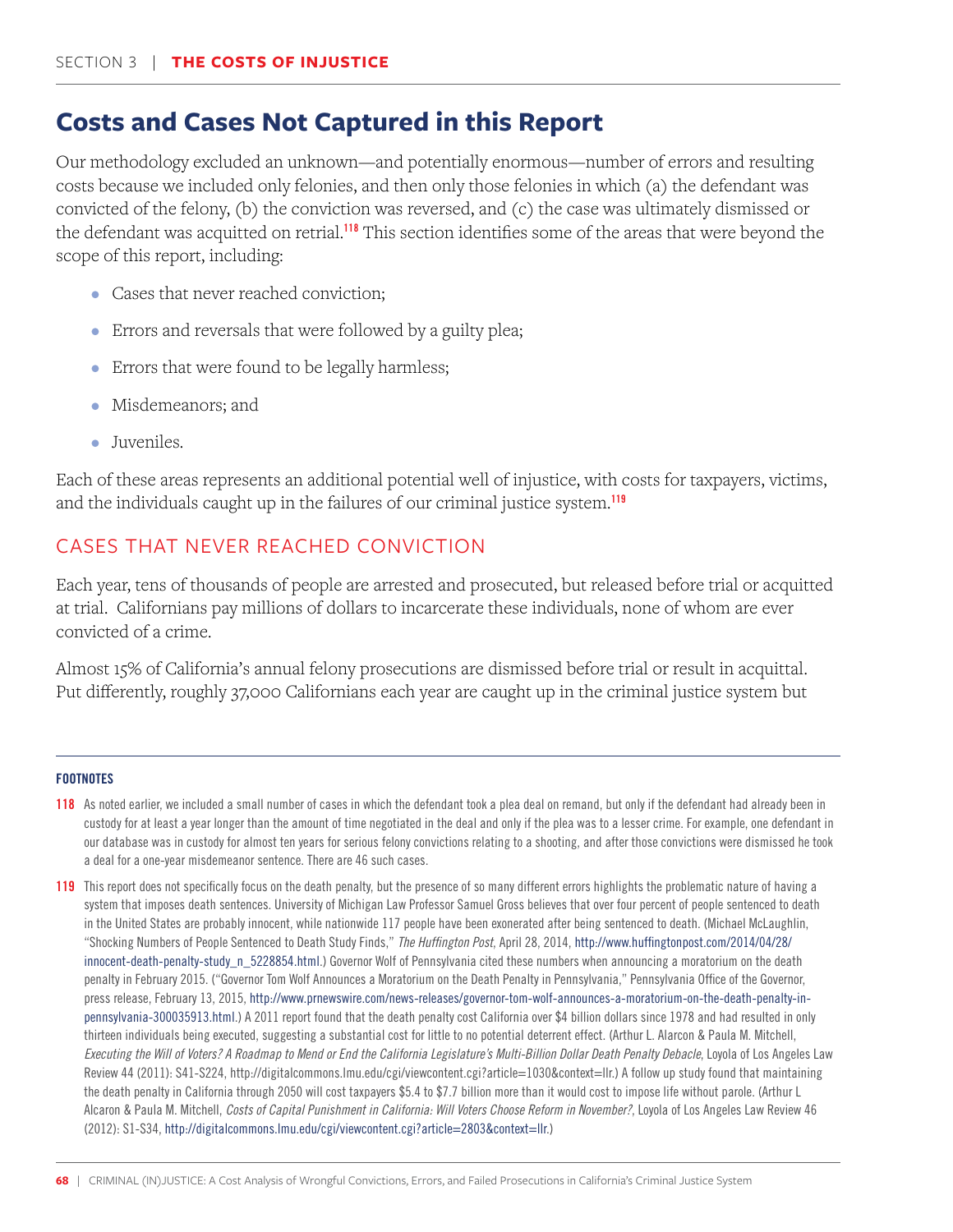never convicted of anything.<sup>120</sup> It is not known how much time each of these individuals spent in custody prior to the dismissal or acquittal, but even if each of them spent only five days in custody a number that seems quite low—these individuals would cost the state over \$20 million dollars annually for incarceration alone. It is more likely that many of them spent far more than five days in jail before their cases were dismissed or they were acquitted, since between 2006 and 2012 the average length of stay in a California jail for individuals who were not sentenced was about 17 days.<sup>121</sup> If each of these 37,000 individuals is spending 17 days in custody each year, the total cost to California taxpayers for their incarceration is over *\$70 million a year*. 122

Each year, approximately 37,000 Californians are arrested and prosecuted, but released before any conviction. If each of them is spending only 17 days in custody, Californians are paying \$70 million a year for their incarceration.

In 2005, twenty-four-year-old Edmond Ovasapyan was arrested for murder in Los Angeles County. The mother of the victim said that Mr. Ovasapyan was not one of the perpetrators but that he did look like one of them. After Mr. Ovasapyan had been in jail for 8 months, detectives collected DNA evidence that led to another suspect and Mr. Ovasapyan was released. In 2008, Mr. Ovasapyan filed a civil rights lawsuit against the city. The jury found that the officers unlawfully arrested and caused the malicious prosecution of Mr. Ovasapyan. It also found that the officers lacked probable cause to arrest, misled the district attorney, and withheld exculpatory information. In 2009 the jury awarded Mr. Ovasapyan \$1.31 million dollars.<sup>123</sup>

In August 2005, Michael Walker was arrested for robbery of a Los Angeles County convenience store. He was detained for 27 months because two police detectives withheld evidence of Mr. Walker's innocence. The charges were dismissed when the deception came to light, and a judge later found Mr. Walker to be innocent. A jury subsequently awarded him \$106,000 and the award was upheld by the United States Supreme Court in May 2015.124

- 120 California Attorney General, "Crime in California 2013," Tables 38 A and 38B. The six-year average of dismissal and acquittals from 2008 through 2013 was 36,657 a year. An average of \$114 a day is used for jail costs. Public Policy Institute of California, "Just the Facts: California's County Jails," June 2013, http://www.ppic.org/main/publication\_show.asp?i=1061.
- 121 Board of State and Community Corrections, Jail Dashboard Average Length of Stay, https://public.tableausoftware.com/profile/kstevens#!/vizhome/ACJROctober2013/About.
- 122 Calculated based on PPIC's 2013 average cost of \$114 a day for county jail in California. http://www.ppic.org/main/publication\_show.asp?i=1061.
- 123 Melanie Hicken, "Glendale Will Pay Man Who Was Wrongly Detained In Murder Probe," *Los Angeles Times*, January 18, 2011, http://articles.latimes.com/2011/jan/18/local/la-me-glendale-settlement-20110118; http://justicedenied.org/issue/issue\_42/1.3\_Million\_jd42.pdf
- 124 "Supreme Court permits LAPD to be sued for concealing evidence," David G. Savage, *Los Angeles Times*, May 18, 2015, http://www.latimes.com/nation/la-na-supreme-court-lapd-suit-20150518-story.html.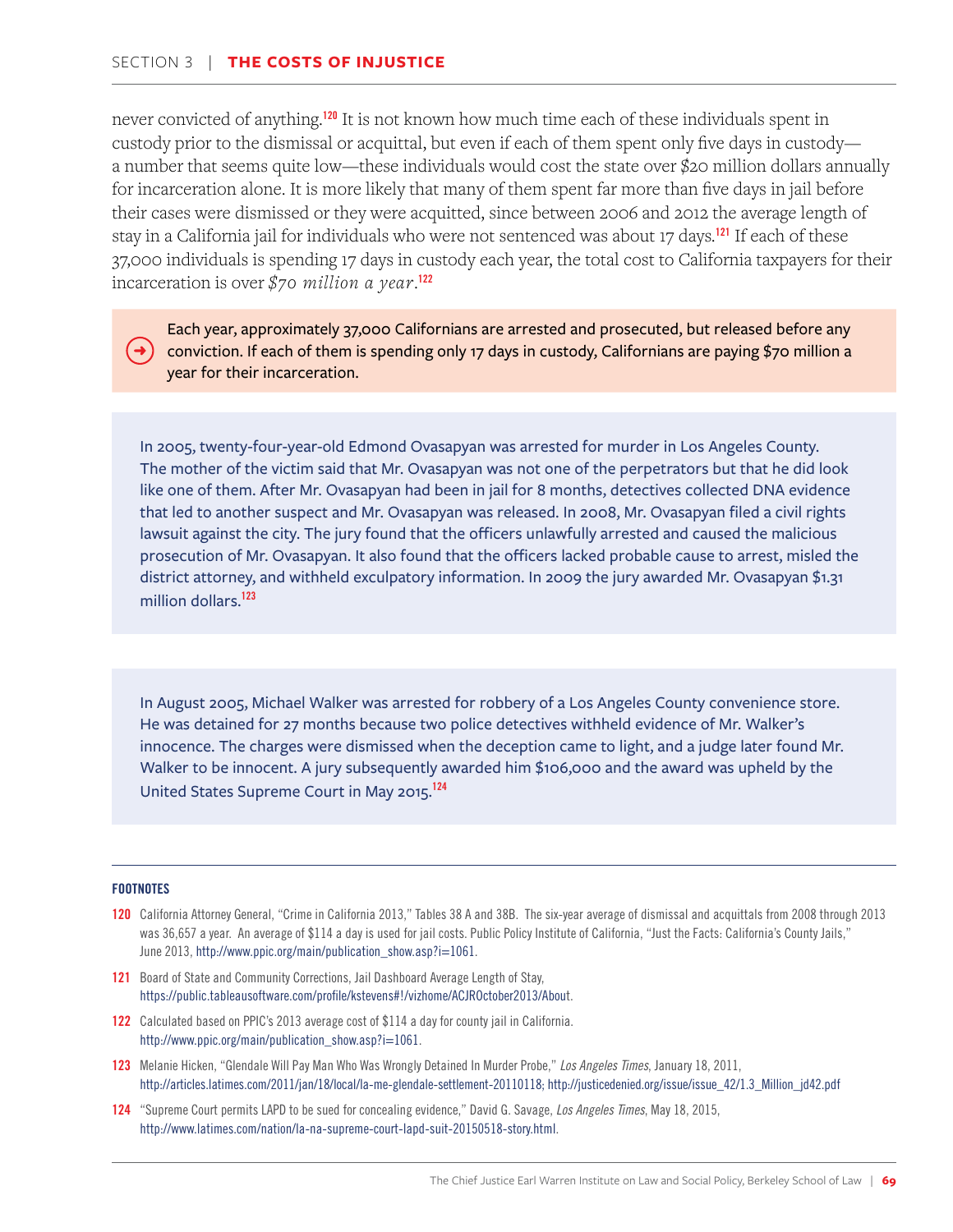In an attempt to gather further information about systemic criminal justice costs for cases that do not include conviction and reversal, we submitted requests under the California Public Records Act to each of the 58 counties in California and to the thirteen largest cities in the state, seeking information on all payments made to any individual who alleged wrongful arrest, prosecution, or conviction based on events occurring between January 1, 1989 and 2013.<sup>125</sup> We received information on 1,916 settlement or payments, the vast majority of which were made between 2000 and 2012.<sup>126</sup> Of the 1,916 settlements disclosed as a result of our Public Records Act request, ninety-six were already in our sample set. However, 1,820 of them were cases that we had not identified, potentially because those 1,820 cases never reached conviction. According to the documents provided by the counties and cities, these 1,820 cases cost taxpayers an additional \$135 million for civil settlement and legal fees paid to settle claims of wrongful arrest, incarceration or prosecution.<sup>127</sup> (Responses to the PRA request are more fully detailed in Appendix G.)

### GUILTY PLEAS ON REMAND

Of the over 1400 cases that we examined for potential inclusion, 645 were excluded because the defendant pled guilty on remand and stayed in custody as part of the plea deal. In 177 of those cases, we were able to locate information about the original sentence and the sentence imposed as part of the plea bargain after reversal. The facts of these 177 cases indicate potential injustices worthy of further study.<sup>128</sup>

In 68 of the 177 cases that we excluded because the defendant pled guilty on remand, the defendant had originally been sentenced to life in prison. In 40 of those 68 (60%), after the conviction was reversed and the defendant entered into a plea bargain, the defendant no longer had a life sentence. This includes seven cases where the original sentence was life without the possibility of parole. In one example, the original sentence of life without possibility of parole was reduced to just eleven years after the reversal. In another, a sentence of 88 years to life was reduced to 20 years, and in another a sentence of 100 years to life was reduced to six years.

In 82 of the 177 cases that were excluded because the defendant pled guilty on remand, the defendant was originally sentenced to prison or jail for a term less than life. The average reduction in those 82 cases

- 125 The methodology by which the responses were reviewed and our estimate reached is described in Appendix G. The PRA request sought: "(1) All documents that indicate or authorize payment by [respondent] to any individual who alleged wrongful arrest, wrongful prosecution, and/or wrongful conviction based on events occurring any time between January 1, 1989 and the present day. This request includes document in the possession of [respondent] that reflect the full name(s) of each person receiving such compensation; the alleged factual basis for the claim; the identifying court case number and jurisdiction, if a court case was associated with the request for compensation; copies of any court order(s) requiring that the County provide compensation; and minutes of any meeting at which one or more employees, agents or representatives of the County approved payment of the financial compensation referenced above. (2) All documents that reflect payment by [respondent] to outside legal counsel or for other professional services engaged to defend [respondent] against claims raised in paragraph (1); and/or (3) All documents that display payment of monetary compensation to any individual between January 1, 1989 and the present, in response to the individual's allegation of wrongful arrest, imprisonment, or prosecution or related police misconduct."
- 126 As with our unjust conviction review, our inquiry into wrongful arrests and prosecutions sought information dating back to 1989. As a practical matter, we received almost no information on settlements paid prior to 2000, and in most cases the response was even more limited due to the record retention and analysis capabilities of the responding counties and cities.
- 127 The total for all 1,916 was \$217 million.
- 128 There are undoubtedly far more than 177 cases in which a conviction was overturned and the defendant plead guilty on remand, but this data was not easily accessible without accessing each file and reviewing it by hand, which would have been cost prohibitive. The examples presented here are merely a sample of the potential injustices that a more complete study would likely uncover.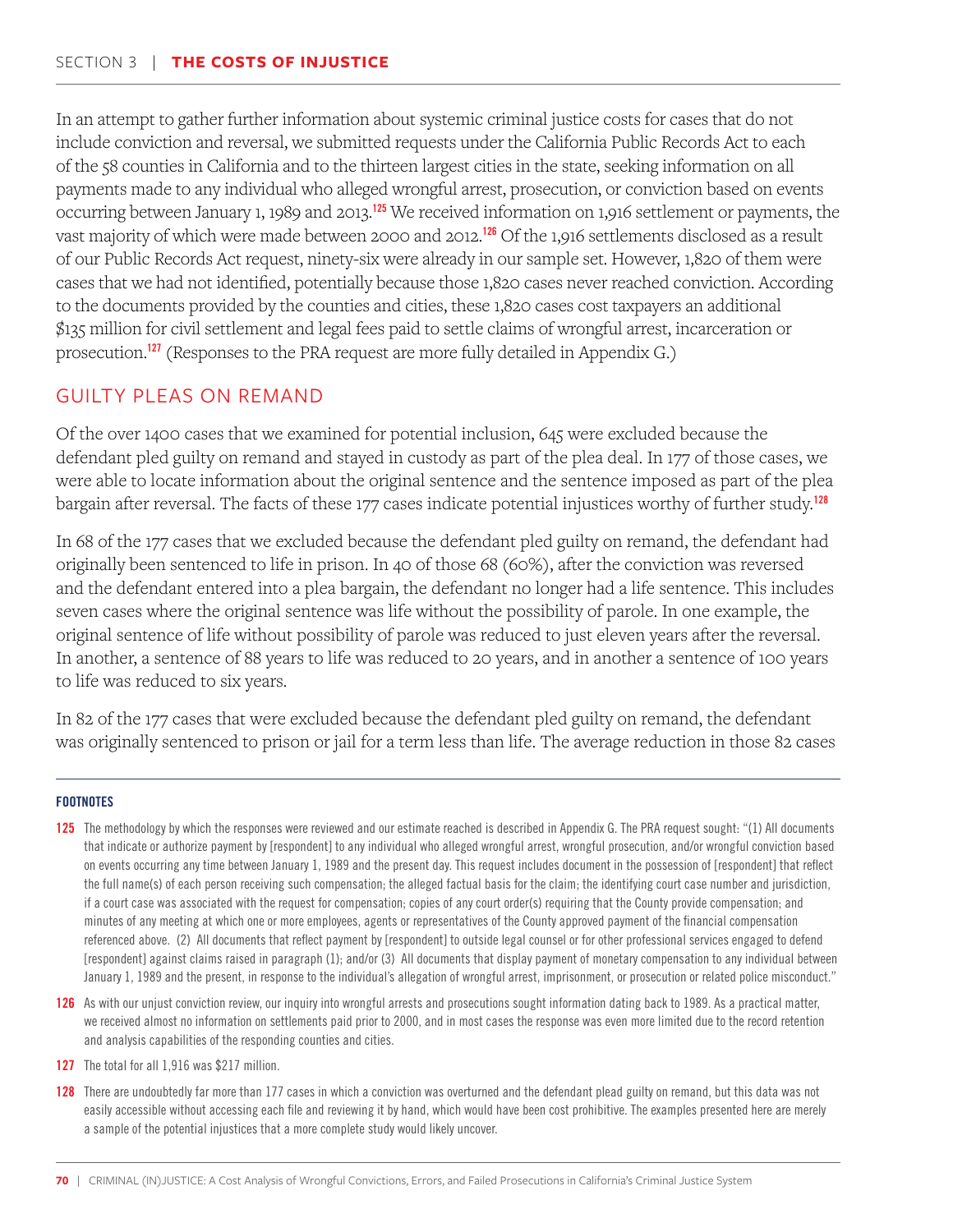was just under five years per case, but the total sum of years reduced in those 82 cases was 3,925 years. In one example, the defendant was originally sentenced to 36 years and the sentence was reduced to six years. In another, an 18-year sentence was reduced to four years.

In 2006 in Riverside County, a woman told officers that her bicycle had been taken; officers found the bicycle sitting on the lawn of a nearby house where two men were sitting in a car. Carl Lee Mallet was one of the men in the car. The woman identified him as the bicycle thief from at least 60 feet away with a flashlight shining on him. Later, she was shown a picture of Mr. Mallet and said he did not look like the thief. Then, she denied that he was the thief. At trial she testified that she had wrongly identified Mr. Mallett because the lighting was poor and she was far away; she also stated that it was her ex-boyfriend who had stolen the bike and that she was afraid of him because he had threatened to kill her. The jury was unable to reach a decision, but returned to deliberations after the judge said "[Y]ou've got to understand that it would be a real shame for the County of Riverside and you to pay for another trial just because you did not put in enough effort."<sup>129</sup> When the jurors returned they indicated that they would like more time, but because of scheduling difficulties the Judge excused two jurors and inserted two alternates. Only fifteen minutes after the two alternates were sworn, the jury found Mr. Mallett guilty of second degree burglary. The court sentenced him to 12 years in state prison. In 2009, the appellate court reversed the conviction because of judicial misconduct, and in 2010 Mr. Mallett was released from custody. The district attorney decided to refile the charges but offered Mr. Mallett a sentence of four years, which meant he would not have to return to custody if he plead guilty. Mr. Mallett took the deal.

On September 24, 1997 in Los Angeles County, seven-year-old Eric O. was abducted from his elementary school and molested. He told police that the perpetrator was an African-American man wearing a red, white, and blue shirt. He described the home where he had been taken as an empty red and white house, and his brother also said the man had been African-American. The police went to a red and white house where they found Myron Howard, a forty-two year old man who said he was homeless and that he had arrived at the house a few minutes earlier. Eric identified Mr. Howard, but his brother did not. Mr. Howard's defense attorney said that neither of the boys could identify anyone from the lineup, and that it was only after some words were exchanged in Spanish between the detective and the boys that eventually Eric said that one person looked familiar. After a nine-day jury trial, the jury found Mr. Howard guilty and in 1999 the court sentenced him to 85 years to life. Six years later, in 2003, DNA testing excluded Mr. Howard as a source of the DNA. The judge vacated Mr. Howard's conviction, but ordered that Mr. Howard remain in custody so that he could be tried again on the same charges despite the DNA evidence. In November of 2004, after spending more than seven years in prison, Mr. Howard accepted an offer by the prosecutor for a sentence of six years in prison and immediate release to his family. Mr. Howard says that he pleaded guilty because he was told he could get out of prison if he did so.

#### **FOOTNOTES**

129 People v. Mallett, 2009 WL 1879251, 2 (Cal. App. 4 Dist.) (unpublished). Mr. Mallett's age at the time of arrest or conviction could not be determined.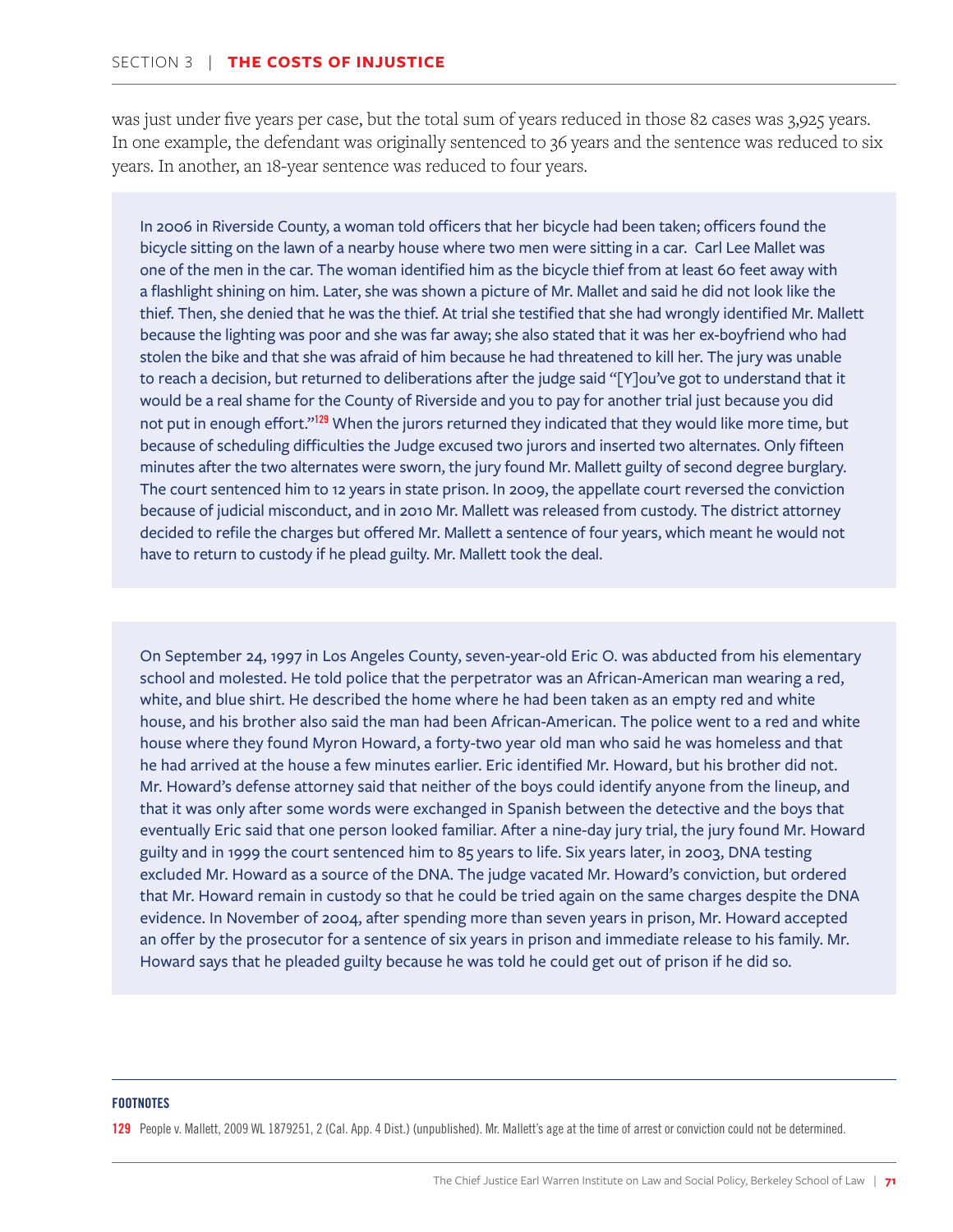It is worth questioning a system where the same case can be worth life in prison without the possibility of parole at the original sentencing, only to be decreased to 11 years in a plea deal after the original conviction is overturned.<sup>130</sup> The "black-box" of plea-bargaining, however, makes analyzing this issue and constructing a thoughtful policy response a nearly impossible task.<sup>131</sup>

## HARMLESS ERROR

The legal doctrine of "harmless error" allows appellate courts to reject a defendant's appeal even when error is present, on the basis that the error would not have changed the outcome of the case.<sup>132</sup> To some degree our system needs the harmless error doctrine because "[i]f every error was 'reversible error,' an extraordinary percentage of trial judgments would be reversed" and the system could not function.<sup>133</sup> At the same time, however, the harmless error doctrine allows error and misconduct to fester unnoticed. Judges "send a message through our criminal justice system each time we reverse or remand a conviction on the grounds that the police or prosecutors have violated a defendant's individual rights. Upon receiving such a message, the criminal justice process corrects itself accordingly. Thus, when we shrink from our duty to overturn convictions in individual cases, we accomplish nothing less than a subversion of the rules that we have devised to protect our shared values."<sup>134</sup>

Criminal defendants in California file about 5,000 appeals a year, and approximately 95% of those appeals are denied.<sup>135</sup> Some of those denials are because the defendant did not demonstrate that an error occurred. Others, however, are denied despite an acknowledgement that the error occurred, because the error was deemed to be harmless. And while that error may be legally "harmless," it still has an economic

#### **FOOTNOTES**

- 130 Concerns about the great discretion of prosecutors, particularly as it relates to plea bargains, are not new. *See The Economist*, "The Kings of the Courtroom." Oct. 4, 2014, http://www.economist.com/news/united-states/21621799-how-prosecutors-came-dominate-criminal-justice-system-kingscourtroom; Bibas, Stephanos, "Plea Bargaining Outside the Shadow of Trial" (2004). Faculty Scholarship. Paper 924, http://scholarship.law.upenn.edu/faculty\_scholarship/924.
- 131 The case of Weldon Angelos from Utah exemplifies some of the potential problems in our plea bargaining system: "The ability to procure a sentence that's far longer than necessary is a well-used item in some prosecutors' tool kits. A case in point is the 55-year sentence a judge was forced to impose on a man named Weldon Angelos, charged with marijuana trafficking and weapon possession. The government had offered him a 16-year sentence if he pleaded guilty. When he refused, the prosecutor charged him in such a way that had he been convicted of every charge, he would have been sentenced to 105 years in prison. [. . .] Clearly, the government believed that the goals of punishment would have been fulfilled by a 16-year sentence. The additional 89 years it sought? Punishment for going to trial, plain and simple." Mary Price "Wanting A Trial By Jury Is Not A Crime. So Why Do We Treat It Like One?," *Forbes Magazine*, September 24, 2014,

http://www.forbes.com/sites/realspin/2014/09/24/wanting-a-trial-by-jury-is-not-a-crime-so-why-do-we-treat-it-like-one/.

- 132 People v. Watson, 46 Cal. 2d 818 (1956), Chapman v. California, 386 U.S. 18 (1967). In California, a conviction can be upheld notwithstanding a substantive or procedural error if a judge determines that "it is reasonably probable that a result more favorable to the appealing party would have been reached in the absence of the error." People v. Watson, at 836. This is a much broader standard than that required in federal cases, where a judge can reverse the conviction only if he or she determines that the error was harmless beyond a reasonable doubt. Chapman v. California at 24. The impact of both of these doctrines is the same, however: many defendants who have been subjected to illegal proceedings are not able to reverse their convictions because the error is found to be legally "harmless."
- 133 Harry T. Edwards, *A Conversation with Judge Harry T. Edwards*, Washington University Journal of Law & Policy 16 (2004): 61, 71
- 134 Harry T. Edwards, *To Err is Human, But Not Always Harmless: When Should Legal Error Be Tolerated?*, N.Y.U. L. Rev. 70 (1995): 1167, 1198-99.
- 135 Judicial Council of California, "2013 Court Statistics Report: Statewide Caseload Trends 2003-2004 through 2011-2012,," 69, http://www.courts.ca.gov/documents/2013-Court-Statistics-Report.pdf.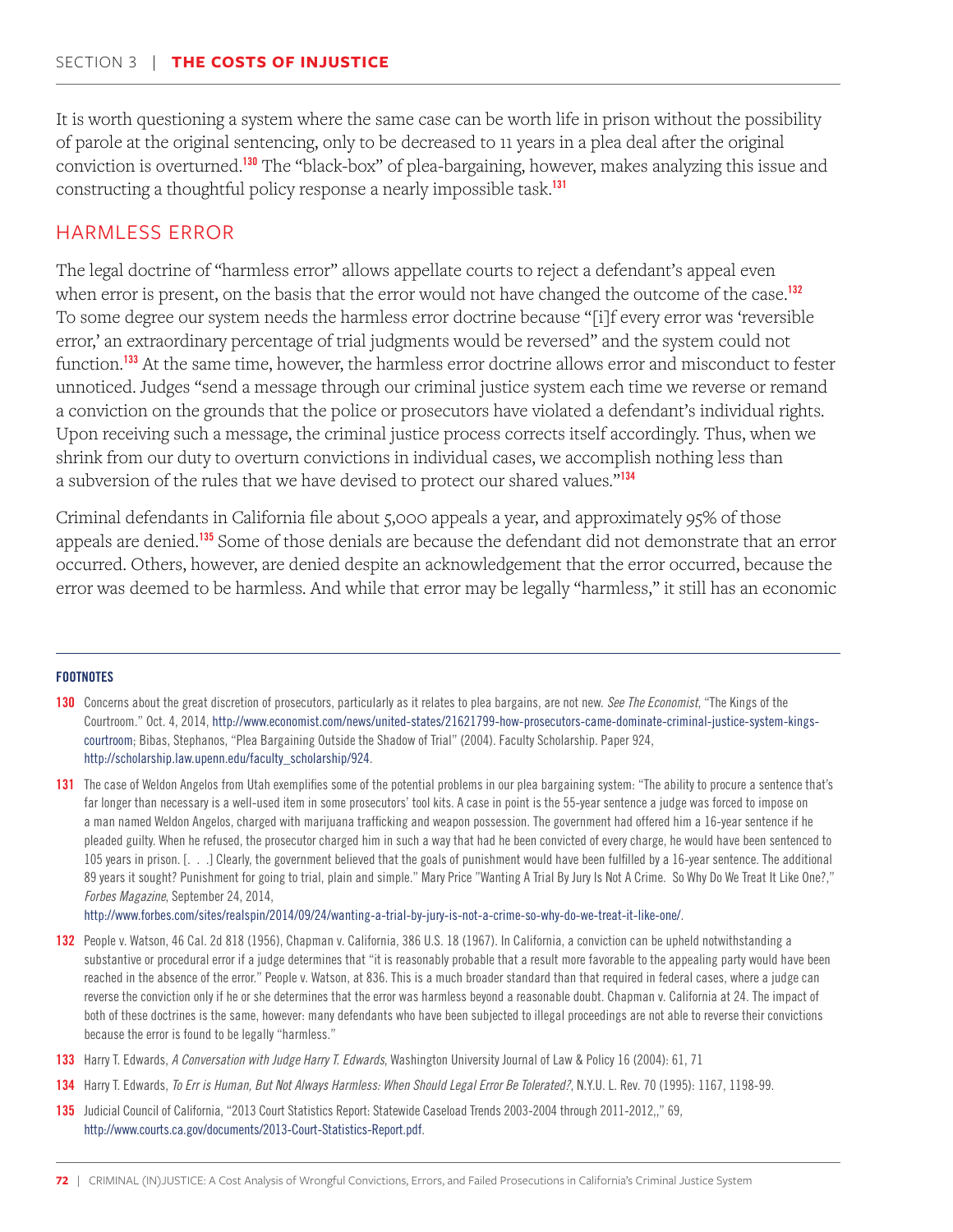cost in time and money since, had the mistake or misconduct not existed, there would have been no grounds for appeal, saving appellate court and attorney resources for more substantive matters.

There is no way to determine how many wrongful and faulty convictions are upheld under the harmless error doctrine. One potential proxy is "Preventable Error: Prosecutorial Misconduct in California, 1997- 2009" published in 2010 by the Veritas Initiative at Santa Clara University School of Law. The report examined 707 substantiated findings of prosecutorial misconduct in California. In 548 (77%) of those cases, the court determined that the misconduct was "harmless." Only 159 of the 707 were deemed to have overcome the harmless error standard.<sup>136</sup> In other words, almost 80% of the cases of misconduct were hidden by the harmless error doctrine. It is unknown whether this rate applies to other types of error, but the matter remains nonetheless worthy of further study.

# MISDEMEANORS

In general, about 80% of all criminal filings are misdemeanors, while only about 20% are felonies.<sup>137</sup> The maximum sentence for a misdemeanor is one year in jail, and many misdemeanors are relatively minor crimes which are resolved by probation or other non-custodial alternative sentences. Given the potentially enormous pool of misdemeanors, and the difficulties in locating cases that are reversed and dismissed after conviction, we could not include misdemeanors in our methodology. Yet, a faulty misdemeanor conviction can often impact an individual's life and clog our courts just as much as a faulty felony conviction. The potential universe of injustice within misdemeanor convictions is worth examining.

# JUVENILES

By law, juvenile court files are not available to the public, preventing their inclusion in our analysis. There is no reason to believe, however, that the errors discussed in this report do not apply to juvenile prosecutions in all the same ways that they apply to those of adults. If anything, inflicting these injustices on juveniles should give rise to a louder call for reform. These failed prosecutions and faulty convictions have the potential for an even greater negative impact on the defendant's life, since these individuals are torn from their families and communities even before they have reached adulthood.

A small window into these potential cases exists when juveniles are prosecuted as adults, because the files then become public. Eight of the defendants in our sample were arrested and incarcerated as juveniles, but tried as adults.

- 136 Kathleen M. Ridolfi and Maurice Possley, "Preventable Error: A Report on Prosecutorial Misconduct in California 1997-2009," Northern California Innocence Project, Santa Clara School of Law, October 2010, 3, http://digitalcommons.law.scu.edu/cgi/viewcontent. cgi?article=1001&context=ncippubs.
- 137 These totals do not include infractions, which are far greater than either misdemeanors or felonies but which do not implicate potential jail or prison time. Judicial Council of California, "2013 Court Statistics Report:" http://www.courts.ca.gov/documents/2013-Court-Statistics-Report.pdf.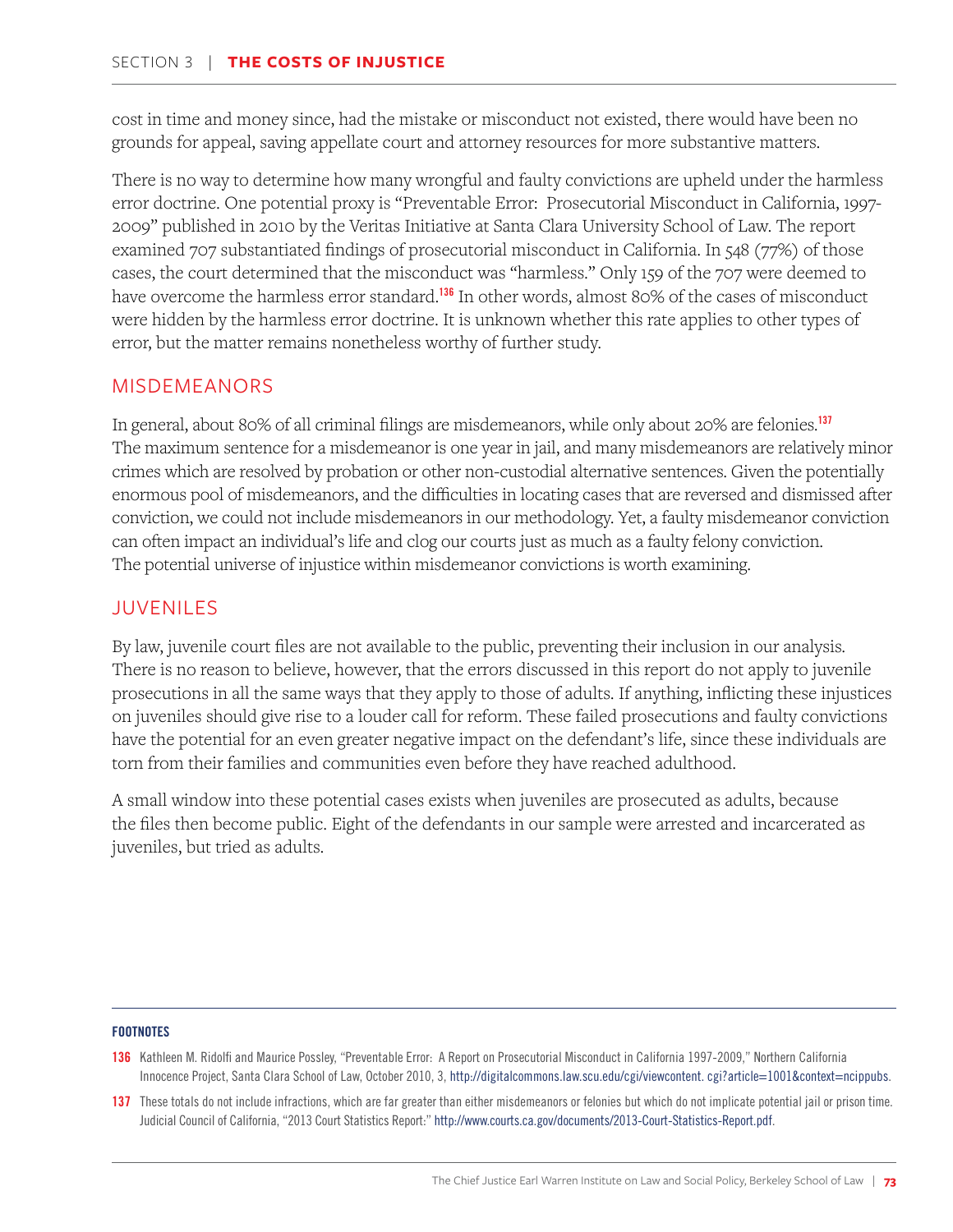In July of 2002 in Los Angeles County, Brian Banks was accused of raping his classmate. Mr. Banks was a 16-year-old rising football star; he and the girl had had a consensual sexual encounter not involving intercourse before she accused him of rape. In 2003, at the age of 17, he was charged as an adult. The only evidence against him was the preliminary hearing testimony of the girl. Her testimony was inconsistent with her prior report to police, no sperm was found on her body and no male DNA was detected on her clothing. Faced with the prospect of a harsh sentence of 41 years to life in prison, in 2003 Mr. Banks decided to plead no contest in return for a 6 year sentence and the requirement that he register as a sex offender for the rest of his life.

In 2006, Mr. Banks filed a writ of habeas corpus alleging inadequate legal counsel and alleging that there was no evidence of rape. The court denied his petition, and Mr. Banks was released on parole after serving five years in state prison. In 2011, the girl contacted Mr. Banks and recanted her story, acknowledging that she lied because she did not want her mother to find out that she was sexually active. She had been reticent to come forward sooner because she had sued the Long Beach Unified School District alleging inadequate security and received a \$1.5 million settlement. Armed with her recantation, Mr. Banks filed another habeas corpus petition. The case was dismissed in May of 2012 without any objection from the district attorney.

In 2015, Mr. Banks received \$142,200 from the VCGCB. He had not yet settled his lawsuit as of the time of this report.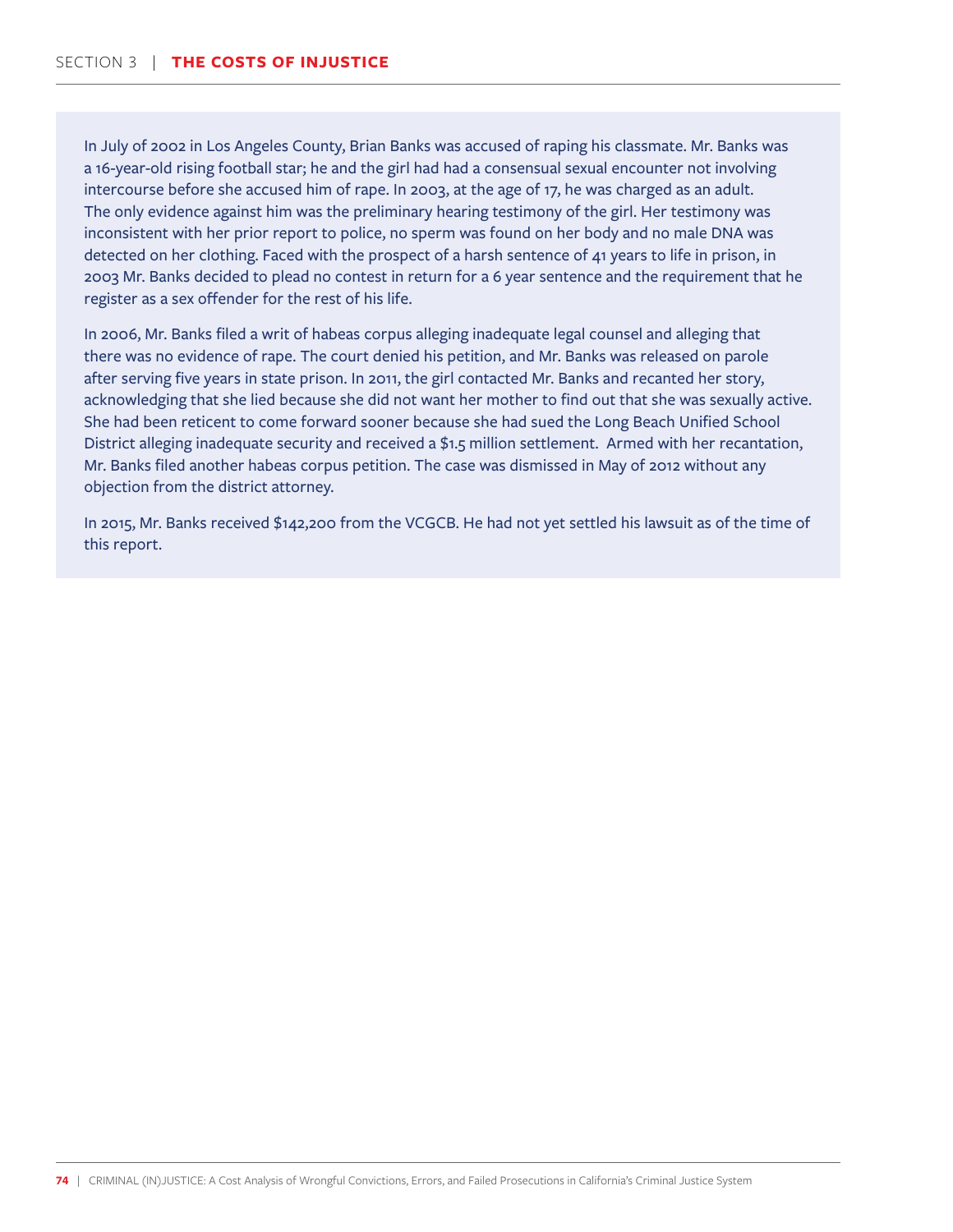SECTION 4:

# **A NOTE ON GROUP EXONERATIONS**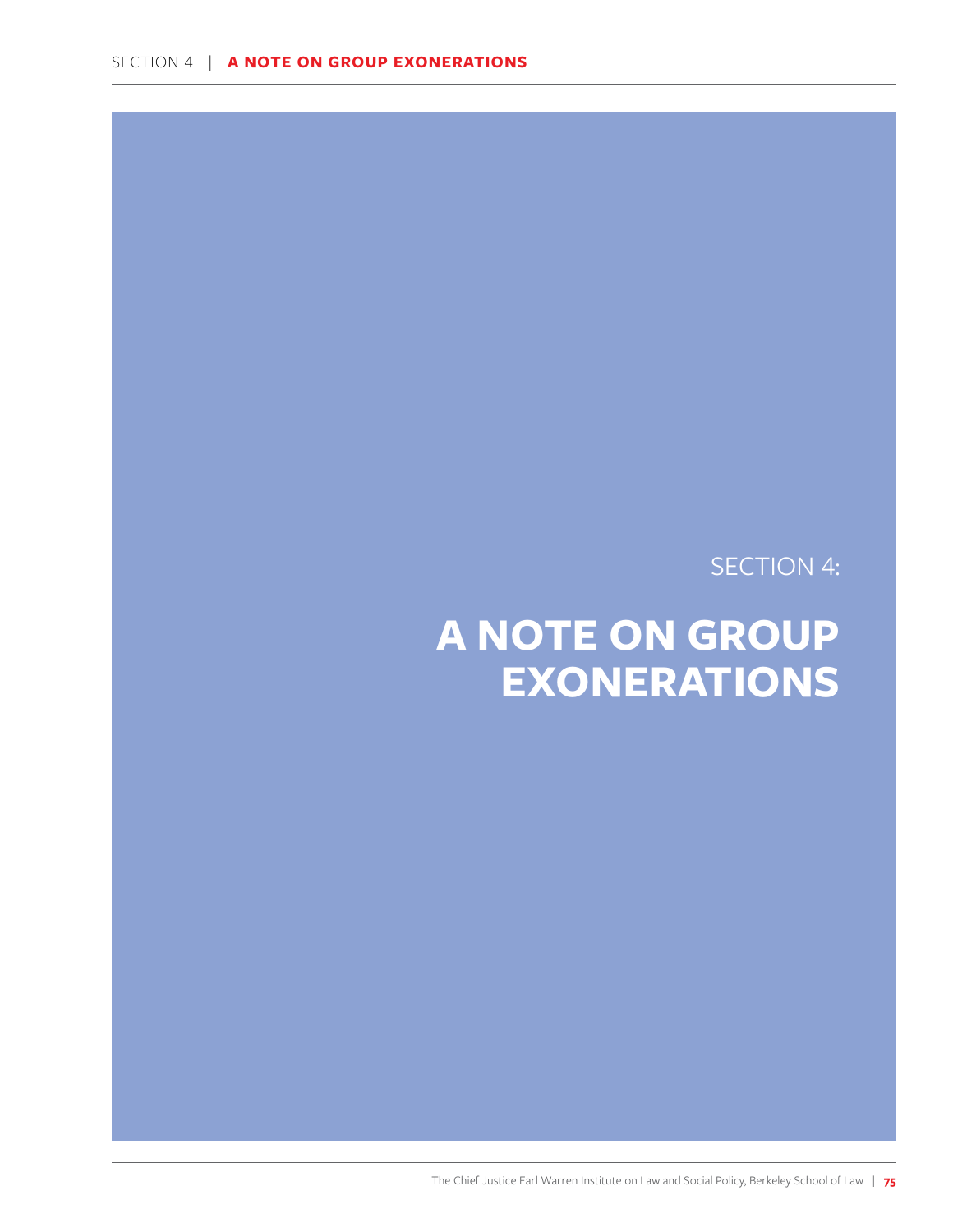The 607 unjust convictions profiled in this report thus far reflect individual, unrelated instances of errors in the criminal justice system. There are other situations in which multiple individuals are arrested, charged, or convicted through a systematic and related set of facts; 85 cases fitting that criteria are included in our database. We refer to these interconnected injustices as "group exonerations."

We are aware of several group exonerations that have occurred in California, involving allegations of systematic police corruption and crimes against a substantial number of people whose arrests and convictions were ultimately dismissed. The most prominent of these was the 2002 Rampart police scandal in Los Angeles, in which a group of Los Angeles police officers admitted to falsely arresting or accusing hundreds of mostly Latino residents. Two hundred and twenty-eight individuals received civil settlements for the corrupt misconduct of the Rampart officers, while a report released by the City of Los Angeles pointed to 156 felony convictions and 15 misdemeanor convictions overturned.<sup>138</sup> Los Angeles paid more than \$78 million in verdicts and settlements related to the scandal, and total costs related to the scandal and its review have ranged from \$125 million<sup>139</sup> to upwards of \$1 billion dollars.<sup>140</sup> The scandal caused the Los Angeles Public Defender to review upwards of 8000 cases for error, a herculean task required above and beyond their regular caseload.<sup>141</sup> And, in an ironic twist, the settlement costs included three \$5 million payouts to officers of the LAPD who were wrongly enmeshed in the scandal and lost their jobs, showing that substantial errors can occur even in the investigation of other errors.

Only slightly less prominent was the Riders scandal in Oakland, which led the City of Oakland to settle over 119 cases of police misconduct for \$10.9 million. While Rampart and Riders received the most publicity, other group exonerations have happened in California amidst lesser fanfare. For example, the District Attorney in Sacramento was forced to dismiss 79 criminal cases in 2010, most of them DUI convictions, after it was discovered that the arresting officer had falsified his reports, offered perjured testimony, and committed other errors.<sup>142</sup> And in 2010, the San Francisco Police Department was forced to temporarily close its crime lab after it was revealed that a technician had been taking drugs captured by police and supplied to the lab for evidentiary testing. As a result, the San Francisco District Attorney was forced to review over one thousand drug convictions, ultimately dismissing 701 cases.<sup>143</sup>

- 138 "Rampart Reconsidered: The Search for Real Reform Seven Years Later," Appendix C, Rampart CRASH Scandal Scorecard, p. 1
- 139 Young, Rick, "Frontline: The Outcome of the Rampart Scandal Investigations," available online at http://www.pbs.org/wgbh/pages/frontline/shows/lapd/later/outcome.html.
- 140 Kaplan, Paul J., "Looking Through the Gaps: A Critical Approach to the LAPD's Rampart Scandal," Social Justice, Vol. 36, No. 1 (115), at 61 (citing Pomerantz, Dorothy, "Final Cost of Rampart: \$1 Billion," Los Angeles Business Journal, February 28, 2000.
- 141 Young, Rick, above at n. 138.
- 142 "Sacramento County DA Cites Cop Misconduct in Dismissing 79 Cases," Kim Minugh, *Sacramento Bee*, available at http://blogs.sacbee.com/crime/ archives/2010/09/sacramento-coun-34.html; "Sacramento Police Officer Brandon Mullock charged with 34 Counts of Perjury, Falsifying Police Reports," Kim Minugh, *Sacramento Bee*, republished at http://exceptionalcrimes.com/2011/05/19/officer-brandon-mullock/, accessed April 2, 2015.
- 143 "Mistrial Declared for Woman At Center of SFPD Crime Lab Scandal," ABC7 News, October 3, 2012, available online at http://exceptionalcrimes.com/ 2011/05/19/officer-brandon-mullock/; Marina Neil, "Judge Asks DA to Drop Hundreds of Drug Cases, Says Gov't Didn't Check for Witness Issues," ABA Journal, April 16, 2010, available at http://exceptionalcrimes.com/2011/05/19/officer-brandon-mullock/, accessed April 2, 2015; communication with the San Francisco Office of the Public Defender October 1, 2015.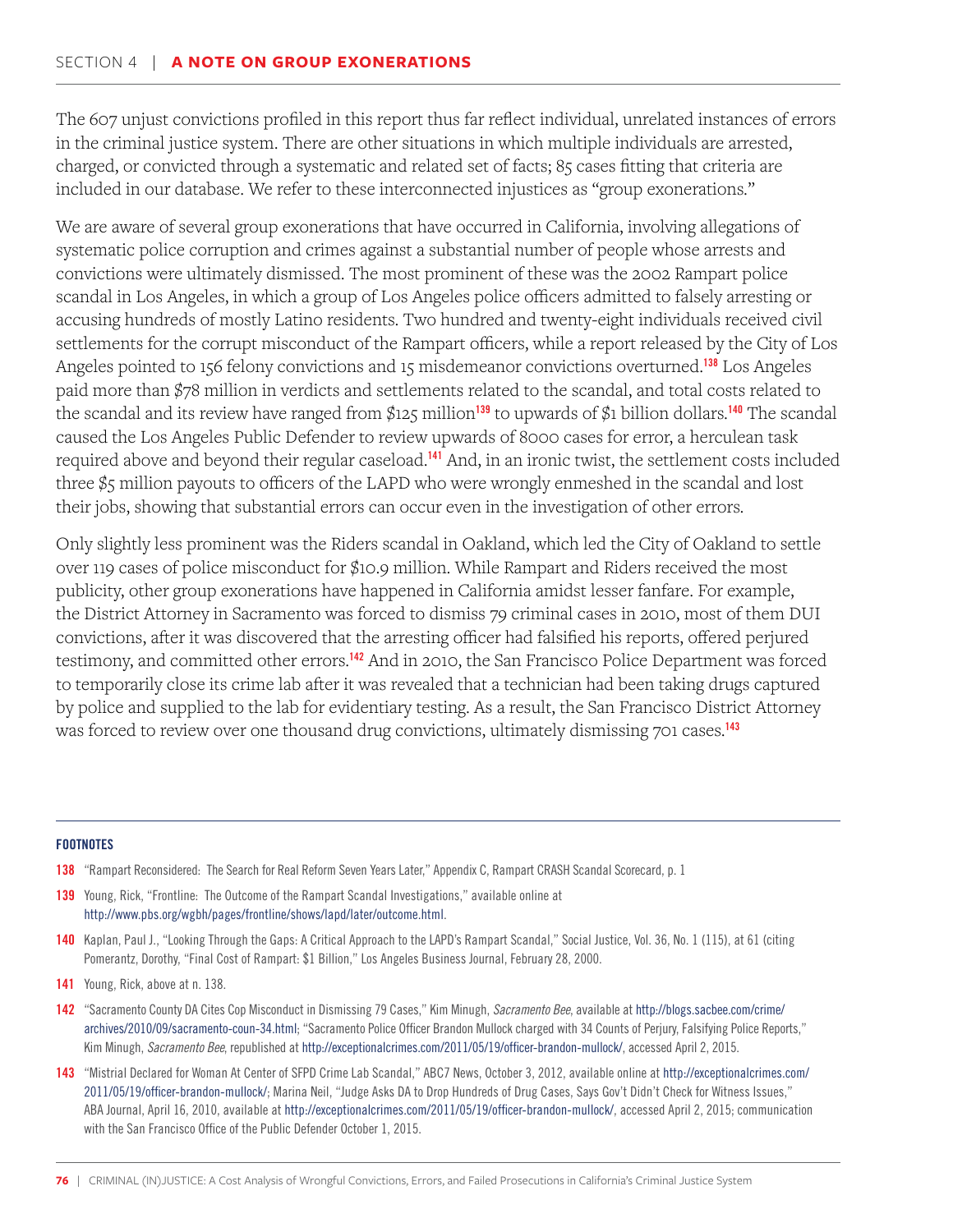Although we collected group exoneration cases as we were building our database, we have not included information on these individuals in the calculations made up to this point in the report.<sup>144</sup> This is in keeping with other observers of unjust outcomes in criminal cases. Moreover, including a large number of similarly-situated police misconduct errors in our data and analysis would likely skew the remaining data, as the characteristics of group exonerations, including Rampart, Riders, and the Tulia police scandal in Texas, tend to be different than those of the 607 individual exonerations.<sup>145</sup> For example:

|                                                   | 85 Rampart Cases | <b>607 Individual Cases</b> |
|---------------------------------------------------|------------------|-----------------------------|
| Average time from initial appearance to dismissal | 3 years          | 4.5 years                   |
| % of violent crimes                               |                  | 30                          |
| % of drug crimes                                  | 67               | 31                          |
| % of cases with paid civil settlement             | 75               | 9                           |
| Settlement as % of total cost                     | 89               | 33                          |

### Figure 12: Comparison of 85 Rampart Cases with 607 Cases in Report

In addition, with the Rampart scandal in particular it proved impossible to obtain accurate data. While it has been published that as many as 228 people have received civil settlements from Los Angeles in compensation for the violation of their rights related to the Rampart scandal, and there were additional convictions overturned for individuals who did not sue the City of Los Angeles, we were ultimately able to identify and confirm only 85 reversed convictions that met our criteria for inclusion in this report. In attempting to get a precise count, we reviewed: (1) Russell Covey's law review article, which provided a list of Rampart exonerations and settlement payments based on the author's primary review of Rampart documents provided by the Los Angeles District Attorney's Office;<sup>146</sup> (2) a series of articles published in *The Los Angeles Times* by Matt Lait and others, who observed court proceedings related to Rampart and published roughly contemporaneous lists of individuals whose arrests or convictions were set aside; and (3) information provided in response to a Public Records Request Act in which we sought amounts paid in settlement of claims related to wrongful arrest, prosecution or conviction. There was variation across all sources both in the names of those receiving payments and in the amount of payments that they received. Across all sources of data, we identified 228 names and settlements totaling \$79.8 million. Once we went to the courts, however, we could locate only 85 court files corresponding to the names and cases, with civil settlements totaling \$54 million. The reasons for this are unknown. Deficient recordkeeping by the Los Angeles Courts played a role, as the County was unable to locate other requested case

#### **FOOTNOTES**

145 Russell Covey, *Police Misconduct as a Cause of Wrongful Convictions*, Georgia State Law Review, 26 (2013).

<sup>144</sup> We have included in our group of 607 several individuals whose convictions in Kern County on charges stemming from a supposed child sex abuse scandal were ultimately reversed as individual convictions, rather than as a mass exoneration. For a detailed assessment of child sex cases in Kern County and its effects, *see* Edward Hume, "Mean Justice: A Town's Terror, A Prosecutor's Power, A Betrayal of Innocence," Simon & Schuster, 2012.

<sup>146</sup> Russell Covey, Police Misconduct as a Cause of Wrongful Convictions, Georgia State Law Review, 26 (2013).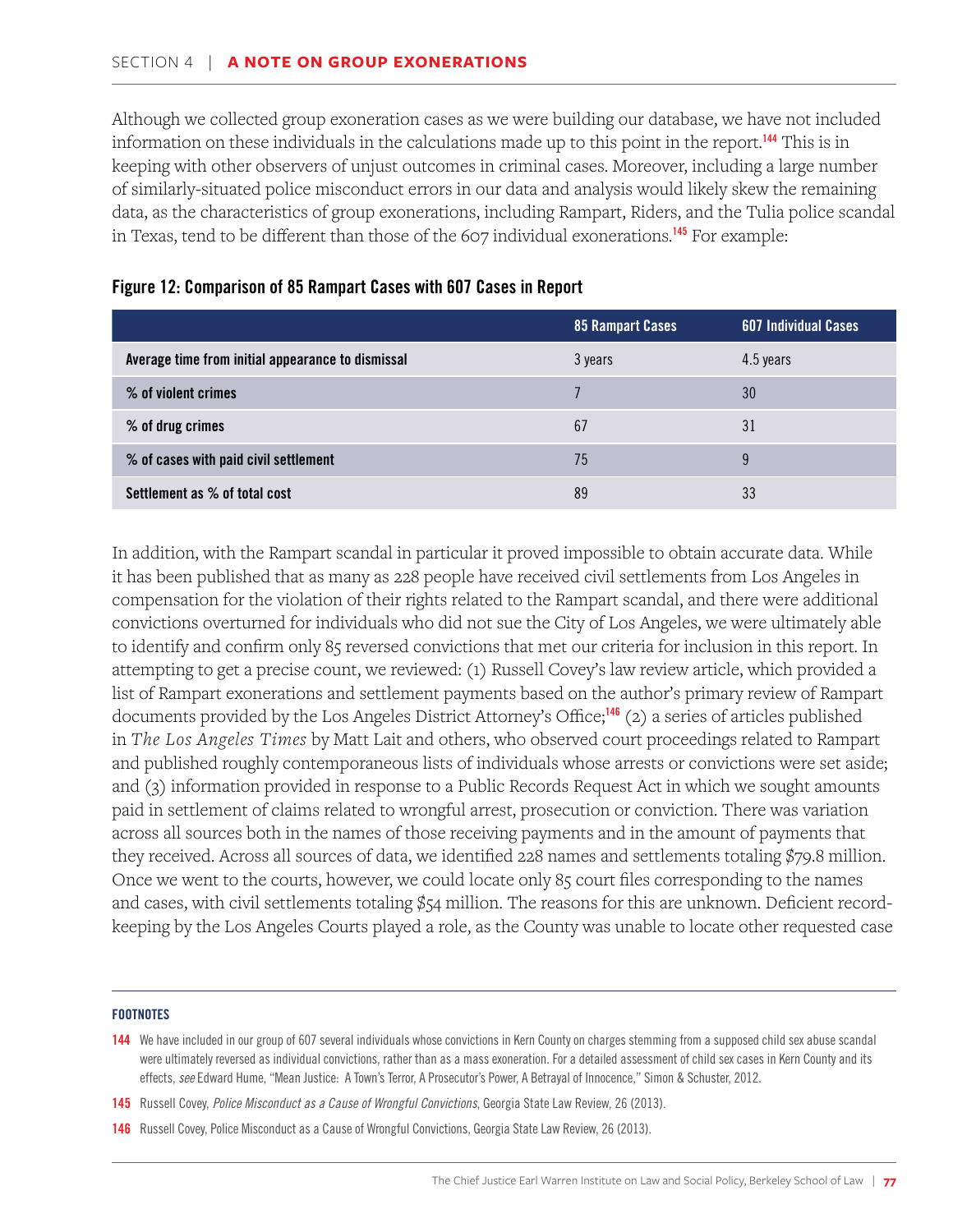files in addition to the Rampart cases. In addition, some of the 228 settlements were paid to juveniles, and those files are not available to the public. Other settlements were paid to people who were harmed by the Rampart unit but never convicted of a crime due to the unit's malfeasance, so they would not have had a file in the criminal courts.

Ultimately, it is not the precise dollar amount paid or the number of cases confirmed, but rather the inability to identify the costs and cases that is the problem. It is clear that the costs of the police misconduct involved are huge, and that even a small number of corrupt police can have a massive direct and indirect economic impact on the criminal justice system. It is equally clear, and perhaps equally troubling, that after multiple internal and external investigations, we cannot quantify those costs with any certainty. Without information systems that can link criminal court records to civil settlements and records from specific compensation funds, it is impossible to accurately measure the costs of one of the largest police scandals in the history of American law enforcement. Without such measurements, it is difficult to prioritize thoughtful reforms that will prevent the next Rampart scandal. And if a scandal of the magnitude of Rampart does not inspire such capabilities, it is difficult to envision what scandal will be required to spur change.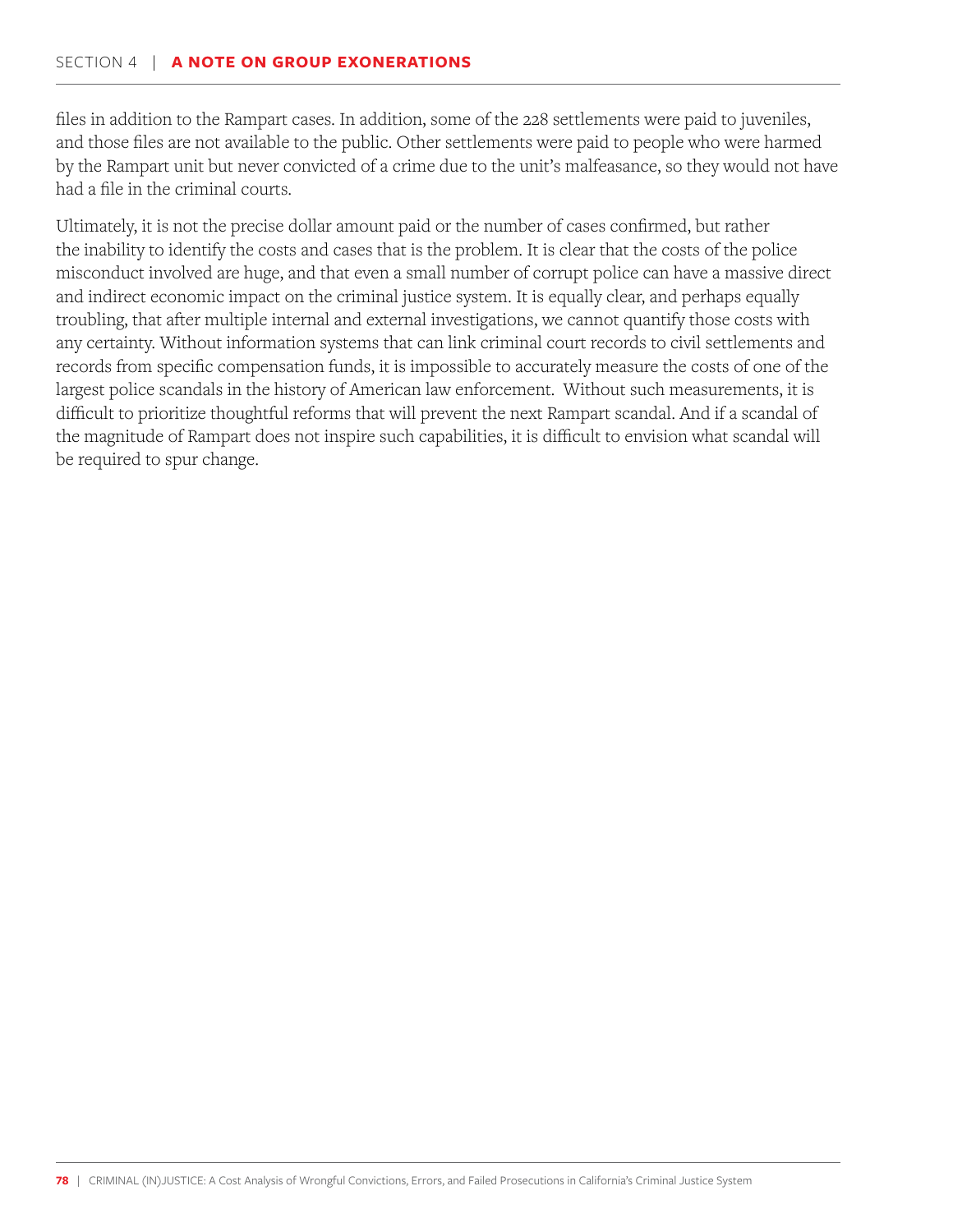SECTION 5:

# **CONCLUSION – NEXT STEPS AND RECOMMENDATIONS**

The Chief Justice Earl Warren Institute on Law and Social Policy, Berkeley School of Law | **79**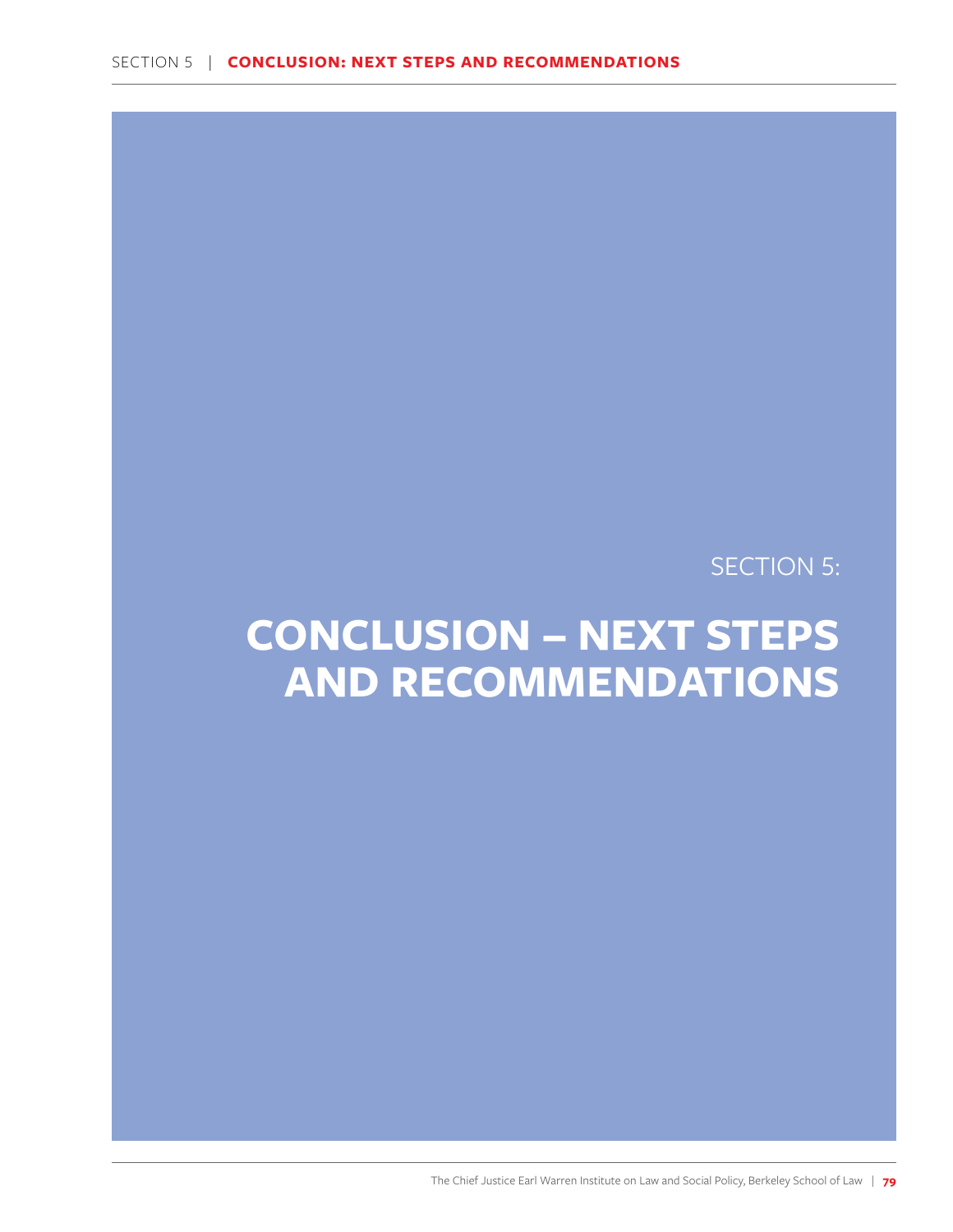This report covers a number of errors and flaws in California's criminal justice system, each of which could give rise to its own set of recommendations. We do not attempt to comprehensively evaluate all possible reforms here. Instead, we call upon legislators, advocates, academics, and policy makers to look to existing recommendations, knowing that no single reform will by itself solve everything but that positive change can be generated with each individual reform. In particular, we look to the 2006 report issued by the California Commission on the Fair Administration of Justice.<sup>147</sup> The Commission, which was formed of prosecutors, law enforcement, defense attorneys, judges, and policymakers, targeted six different topics associated with wrongful convictions:

- Mistaken eyewitness identification;
- False confessions;
- Perjured informant testimony;
- Inaccurate scientific evidence;
- Prosecutorial and defense lawyer misconduct; and
- Inadequate funding for defense services.<sup>148</sup>

The Commission issued a series of unanimous recommendations in each area, some of which are highlighted below. California embarked upon follow-up outreach and meetings in 2007,<sup>149</sup> but substantive practical reform has been stymied. To date, many of the recommended reforms have not been implemented statewide.

The Commission's report provides California a rare opportunity to build upon existing consensus. Reaching agreement in any single area of criminal justice is an unusual occurrence—reaching agreement in multiple areas, and coming to the point of specific, unanimous recommendations, is virtually unheard of. We should not waste this past investment: California should not squander the opportunity to build upon the work done by the Commission.

In this final section, we focus on four potential areas of reform. Prosecutorial misconduct is highlighted because it was the most common error in flawed homicide prosecutions, which were the most expensive errors in our sample. Mistaken eyewitness identification and judicial mistake were also sources of high cost. Lastly, search and seizure (Fourth Amendment) errors affected the largest number of people, although costs were lower. These areas are addressed below.

- 148 California Commission on the Fair Administration of Justice, at 6.
- 149 California Commission on the Fair Administration of Justice, Minutes of Public Hearing, July 11, 2007, http://www.ccfaj.org/documents/reports/prosecutorial/expert/Public%20Hearing%20Meeting%20Minutes.pdf.

<sup>147</sup> California Commission on the Fair Administration of Justice, *California Commission on the Fair Administration of Justice Final Report*, 2006, http://www.ccfaj.org/documents/CCFAJFinalReport.pdf.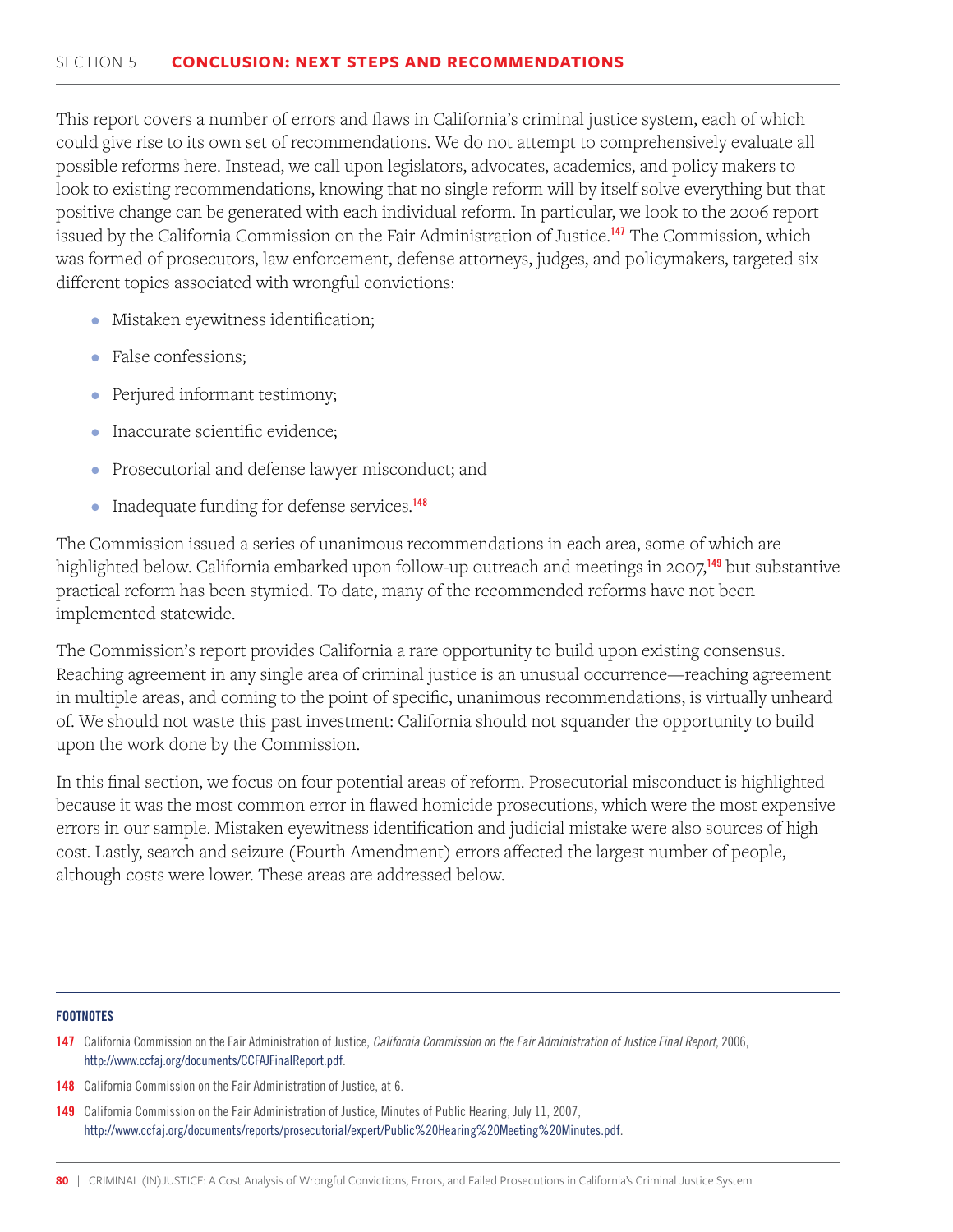# PROSECUTORIAL MISCONDUCT

Prosecutorial misconduct, and more specifically the failure of prosecutors to disclose potentially exculpatory material as required under *Brady v. Maryland*, has become a substantial focus of reform. Ample avenues for change—some minor, some expansive—have been suggested. These include:

- Creating statewide, standard practices for open file discovery, so that defense counsel have access to the prosecutor's full file while appropriately protecting information that could endanger a potential witness, based on the theory that truth is best served and *Brady* violations best avoided by sharing information;<sup>150</sup>
- Allowing civil litigation against district attorney offices that engage in misconduct, potentially by allowing lawsuits against offices that have multiple intentional or reckless *Brady* violations within an agreed-upon period of time;<sup>151</sup>
- Reducing absolute prosecutorial immunity, to provide accountability for prosecutors who intentionally manipulate or withhold evidence in order to secure a conviction they know may be false;<sup>152</sup>
- Increasing investigation and disciplinary activity from the State Bar, including mandatory reporting of certain types of prosecutorial misconduct to the Bar for potential disciplinary proceedings;<sup>153</sup>
- Creating a Commission on Prosecutorial Misconduct;<sup>154</sup>

- 150 In 2014 Texas adopted an open file policy in the Michael Morton Act, named after a man who was wrongfully convicted in the murder of his wife and spent 25 years in prison. Prior to the law, individual prosecutors made their own decisions about whether a particular document in the file should be considered exculpatory. See Terry Langford, "Costs and Questions as TX Implements New Discovery Law, The Texas Tribune, May 29, 2014, http://www.texastribune.org/2014/05/29/michael-morton-act-driving-evidence-costs-das/.
- 151 The Hyde Amendment (Pub.L. 105-119, § 617, Nov. 26, 1997, 111 Stat. 2519, codified as a note following 18 U.S.C. § 3006A) allows individuals prosecuted in federal court to recover their attorneys' fees and costs if the federal prosecutors' position was "vexatious, frivolous, or in bad faith." The Hyde Amendment does not apply to prosecutions that originated in state court, and it helps only those defendants who paid for their own counsel. In addressing a way to avoid future cases of prosecutorial misconduct, retired Associate Justice of the Supreme Court of the United States John Paul Stevens recommends borrowing from tort law and the rule of *respondeat superior*. There, employers are required to pay damages for torts committed by their employees during the normal course of business. Justice Stevens suggests a similar model for prosecutors. *See* John Paul Stevens, Letter to the Editor, *The New York Times*, February 18, 2015, http://mobile.nytimes.com/2015/02/18/opinion/prosecutors-misconduct.html?referrer=&\_r=0.
- 152 Edwin Chemerinsky, "Head In the Sand Over Prosecutorial Misconduct," The National Law Journal, April 25, 2011, available online at Lexis/Nexis.
- 153 Kathleen M. Ridolfi and Maurice Possley, "Preventable Error: A Report on Prosecutorial Misconduct 1997-2009, Northern California Innocence Project, Santa Clara School of Law, October 2010, at 4. http://digitalcommons.law.scu.edu/cgi/viewcontent.cgi?article=1001&context=ncippubs. *See also* Commission on the Fair Administration of Justice, at 79-80.
- 154 Law Professor H Mitchell Caldwell advocates creating a Commission on prosecutorial misconduct fashioned on the existing California Judicial Conduct Commission. The Commission would have the authority to investigate, conduct hearings, and issue sanctions for violations. *See* Douglas Kmiec, "Prosecutorial Misconduct and ISSI Recruiting: The Hidden Linkage," *The Huffington Post*, February 20, 2015, http://www.huffingtonpost.com/douglaskmiec/prosecutorial-misconduct-1\_b\_6704524.html. Many in New York have also been advocating for such a commission. http://observer.com/2015/06/supporters-rally-for-state-commission-on-prosecutorial-conduct-bill/.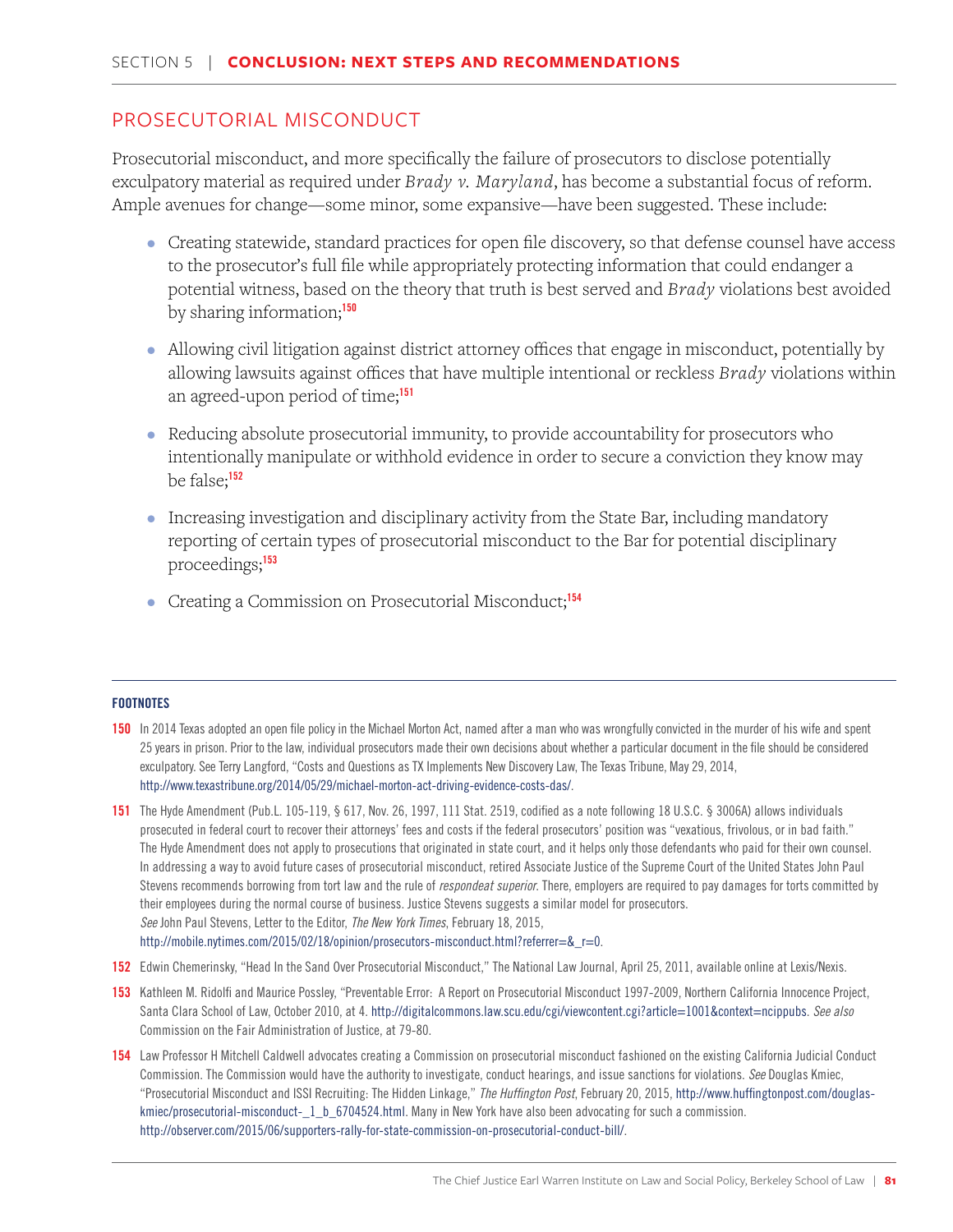- Requiring district attorney offices to formulate and disseminate written policies governing *Brady* compliance, providing for systematic collection, tracking and disclosure of the materials as soon as relevance is known and prior to any guilty plea;<sup>155</sup> and
- Address overzealous prosecutions by requiring counties to pay for every inmate they incarcerate in state prison.<sup>156</sup>

These suggestions are not particularly new, and most of them are not particularly radical. California took a significant step in the right direction when Governor Brown signed AB 1328 in October, 2015. The new law will require judges to report certain deliberate and intentional *Brady* violations to the State Bar, and in rare instances will allow judges to disqualify entire offices if there is a systemic pattern and practice of violations. It is an encouraging first step, and one that should be watched as the law is implemented.

Many of these suggestions also allow for systems change that goes beyond blaming an individual prosecutor or office. Although appropriate accountability for intentional acts is important, it is only a partial solution. We must recognize the impact of high caseloads, insufficient resources for proper investigation and prosecution, poorly trained and compensated defense attorneys, an investigator culture that may not value evidentiary disclosure, and implicit bias that can negatively affective outcomes.<sup>157</sup> By addressing all of these pressures, along with individual repercussions for intentional bad acts, we can reduce misconduct and build towards a better system.

# EYEWITNESS IDENTIFICATION

As with prosecutorial misconduct, there has been a great deal of research, evaluation, and discussion around reducing inaccurate eyewitness identifications. As a result, there is a considerable body of existing recommendations surrounding erroneous eyewitness identifications. Moreover, eyewitness identification is another area that can be viewed systematically:

*Yes, the eyewitness does have to choose the wrong man from the photo array, but before that, law enforcement officers have to decide to put him into the array, design the format of the array and choreograph its display. Forensic evidence at the crime scene could have been overlooked or—even if properly collected and then tested in the lab—distorted during the courtroom presentation. Cell phone, mass transit card data, or other alibi information could have been ignored. Tunnel vision—augmented by clearance rate and caseload pressures from above—may have overwhelmed the investigators and the prosecutors. Poorly funded* 

- **155** Commission on the Fair Administration of Justice, 90-91.
- 156 W. David Ball, "Defunding State Prisons," *Criminal Law Digital Commons, Bulletin* 50.5 (2014): 1060-1090, http://digitalcommons.law.scu.edu/cgi/ viewcontent.cgi?article=1606&context=facpubs. Ball proposes that one way to curb overzealous prosecution is to make counties pay for the men and women whom they send to state prison. Currently, the costs of state prison incarceration are borne by the state, so counties face no financial repercussions from sending larger numbers of individuals to prison rather than county jail. Ball argues that changing the funding structure to force counties to pay the costs of sending an individual to prison would improve accountability and transparency.
- 157 James M. Doyle, "Learning From Error in the Criminal Justice System: Sentinel Event Reviews," 8-9, in U.S. Department of Justice, National Institute of Justice, "Mending Justice: Sentinel Event Reviews," September 2014, https://ncjrs.gov/pdffiles1/nij/247141.pdf.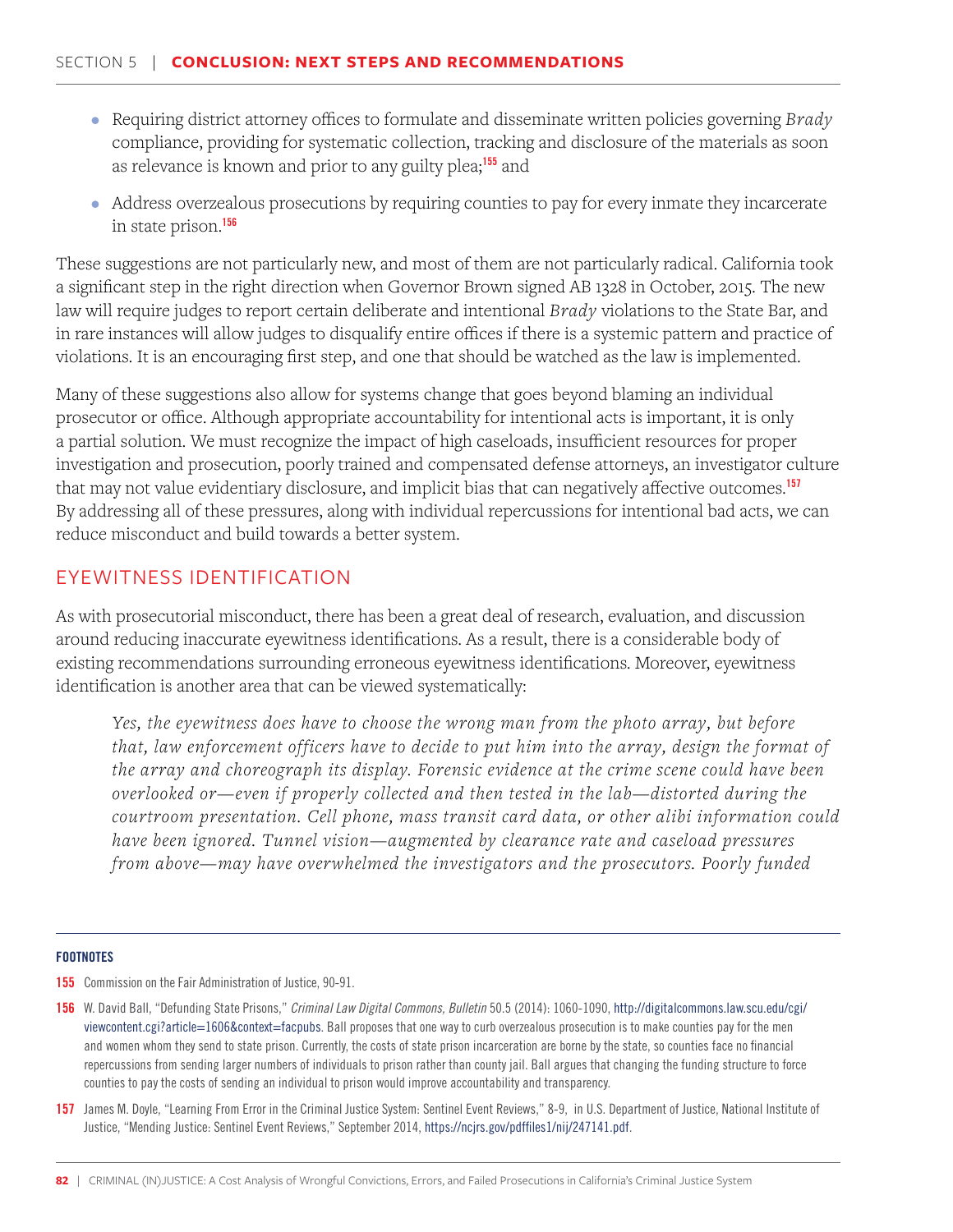#### SECTION 5 | **CONCLUSION: NEXT STEPS AND RECOMMENDATIONS**

*or untrained defense counsel may have failed to investigate alternative explanations or to execute effective cross-examination. The witness erred; the police erred; the technicians erred; the prosecutors erred; the defense erred; the judge and the jury erred; and the appellate court erred, too.*<sup>158</sup>

The National Academy of Sciences recently evaluated the research on eyewitness identification and recommended a series of focused and specific practices. Some of these recommendations target the actual moment of (mis)identification, while others seek to reduce error by viewing the identification as one moment within the larger frame of potential error. These best practices include:<sup>159</sup>

- Train all law enforcement officers on scientifically established practices that reduce the likelihood of "false positive" eyewitness identifications;
- Implement double-blind and photo array procedures;
- Use standard witness instructions;
- Document levels of witness confidence;
- Videotape the identification process;
- Conduct pretrial judicial inquiry;
- Make juries aware of prior identifications;
- Use scientific framework expert testimony; and
- Use jury instructions as an alternate means to convey information.

Other states have already begun to focus reform on eyewitness identification—Massachusetts, for example, recently created a standing committee on eyewitness identification.<sup>160</sup> New Jersey has set new standards for how judges instruct juries in the credibility of eyewitness identifications,<sup>161</sup> and Oregon has done similarly.<sup>162</sup> Although a few jurisdictions in California (e.g., Santa Clara County, Placer County, the city of El Cerrito) have been leading the way, for the most part California has not been implementing these best practices despite the fact that the 2006 Commission Report recommended similar reforms. Given the enormous potential for error, and given the clear and well-researched recommendations set out by the Commission and the National Academy of Sciences, it is time for California to act.

- 158 James M. Doyle, Learning From Error in the Criminal Justice System, 4.
- 159 National Research Council, The National Academy of Sciences (2014), "Identifying the Culprit: Assessing Eyewitness Identification http://www.nap.edu/catalog/18891/identifying-the-culprit-assessing-eyewitness-identification.
- 160 In 2015, Massachusetts created a Standing Committee on Eyewitness Identification which provides guidance to courts on the evolving law and science of eyewitness ID and designs seminars and training sessions on new eyewitness ID evidence procedures and protocols. *See* "Supreme Judicial Court Announces New Standing Committee on Eyewitness Identification," Massachusetts Court System, press release, January 12, 2015, http://www.mass.gov/courts/news-pubs/sjc/sjc-announces-new-standing-committee-on-eyewitness-identification.html.
- 161 http://www.nytimes.com/2011/08/25/nyregion/in-new-jersey-rules-changed-on-witness-ids.html?\_r=1
- 162 http://www.oregonlive.com/pacific-northwest-news/index.ssf/2012/11/oregon\_supreme\_court\_ruling\_de.html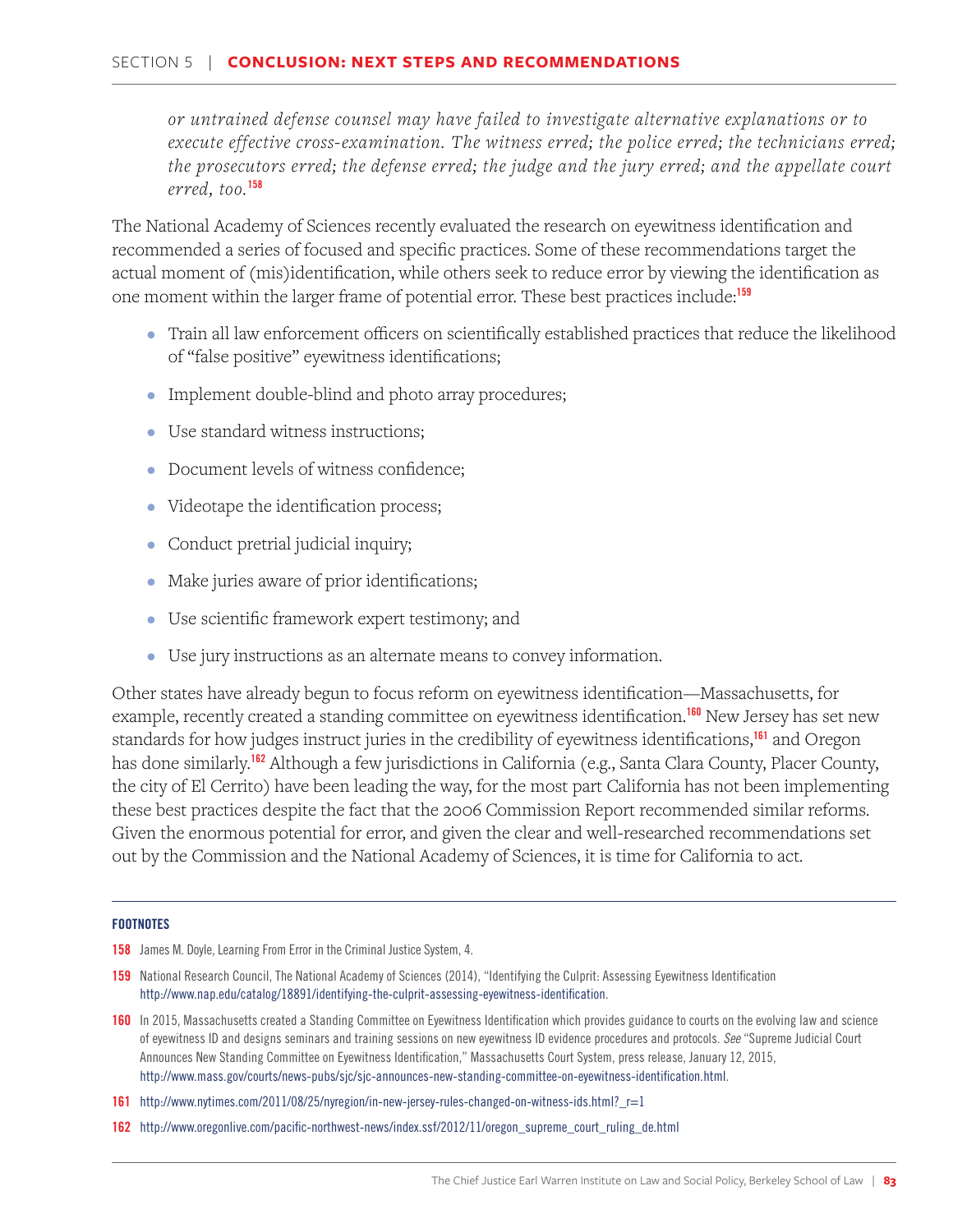### JUDICIAL MISTAKE

Judicial mistakes during trial account for almost one quarter of the errors in this report, particularly improper jury instructions and erroneous admission or exclusion of evidence. Additional training for judges is a partial solution. But, as with misconduct and eyewitness identification, what is termed "judicial mistake" in this report is more accurately viewed as a systemic problem. In our adversarial system, we depend on competent and well-trained public defenders and district attorneys, both of whom should be granted sufficient time to understand the issues and adequately brief the court. Our system relies on each side speaking up to ensure that the judge has adequate information and that a fair trial is had. A judge may act inappropriately, or even commit misconduct, but he or she is aided by a prosecutor who missed or silently endorsed the mistake, as well as a defense attorney who did not or could not respond adequately.<sup>163</sup>

Rather than address the specific jury instructions and evidentiary mistakes made by judges, this report recommends the adoption of holistic checks and balances that reduce error more systematically. Those checks and balances should ensure well-trained prosecutors and defense attorneys, with caseloads that allow for proper representation, and resources that allow for adequate investigation and representation on both sides of the aisle. The 2006 Commission Report, for example, makes explicit recommendations regarding qualifications and compensation for court-appointed defense counsel who are retained by contract with the court.<sup>164</sup> It also calls for increased funding and oversight for defender services.<sup>165</sup> On the government side, it is critical that the system encourage and implement a culture of doing justice, rather than a culture of victory.

## FOURTH AMENDMENT VIOLATIONS

Officer violations of the Constitution's Fourth Amendment protections against search and seizure were the largest category of individual error in our sample, although they were resolved relatively quickly and at relatively low monetary cost. But these errors nonetheless impact the lives of those who are subject to the illegal searches and seizures, as well as victims of crime who may not receive closure when the case against the defendant is dismissed as a result of the Constitutional violation.

Additional training is again a useful recommendation; officers who know and understand the Fourth Amendment and its application by the courts in specific circumstances are less likely to violate the law when they search or arrest a defendant. Here again, however, viewing the issues systemically provides a helpful framework. The search and seizure errors in our sample belong not only to the officer who conducted the search, but to his or her supervisor, to the prosecutor in the case who failed to detect the improper search during the investigation phase, and to the defense counsel who failed to adequately identify and object to the violation prior to or during trial. Moreover, many jurisdictions lack an

#### **FOOTNOTES**

163 Judicial misconduct and error raise the issue of whether judges should be elected, since the electorate often has little way to accurately asses the qualifications of a particular candidate. www.mercurynews.com/opinion/ci\_27778493/mercury-news-editorial-another-flawed-judge-begs-question.

- **164** Commission on the Fair Administration of Justice,  $91 100$ .
- **165** Commission on the Fair Administration of Justice,  $91 100$ .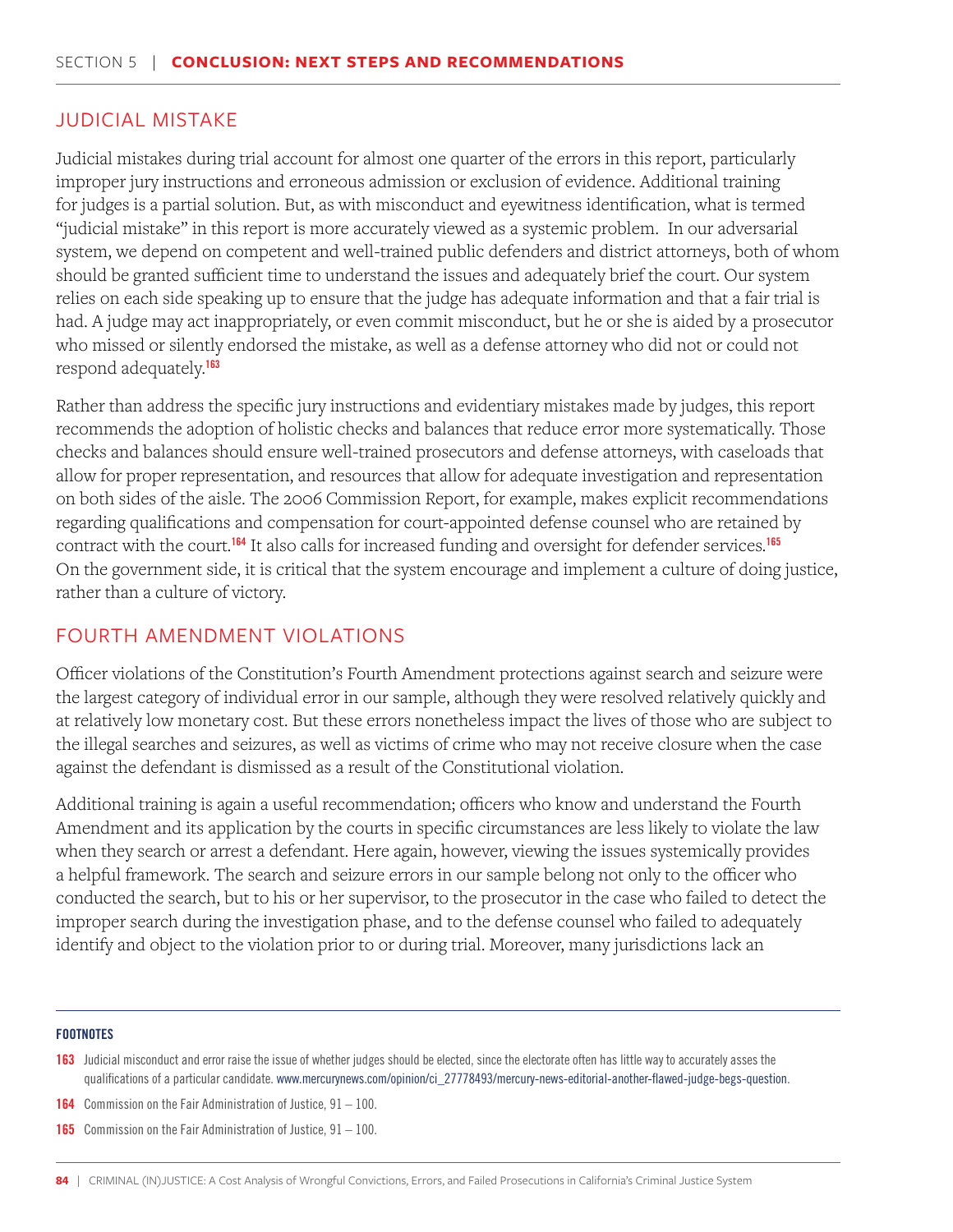automatic feedback mechanism, meaning that officers do not always know the repercussions of their errors and therefore cannot correct them:

"The police operate a 'production stage,' during which they make the cases, often with the participation of the prosecutors. Then the prosecutors, together with defense lawyers and judges, conduct an "inspection stage" that culminates in an adversary trial, at which the law enforcement team is required to account for the work it has produced. It is axiomatic in all industries that end-of-process inspection schemes, although they are necessary components of quality-control systems, are poor routes to achieving overall system quality."<sup>166</sup>

Achieving system quality in this context means reducing search and seizure errors. Although those errors were caught in the cases studied here, they were not caught until the end of the process, after the defendant had been convicted. A more efficient and effective system should strive to reduce or eliminate error before it happens, rather than catching the errors after the fact. Requiring that individual officers be informed of the court's ruling on a search or seizure in which they participated, and requiring that the court's ruling be disseminated to the rest of the office, is a first step.

# CONVICTIONS INTEGRITY UNITS

Several prosecutors' offices across the United States are establishing Convictions Integrity Units to investigate possible wrongful convictions and work toward error prevention.<sup>167</sup> Although the Dallas unit has been operating continuously since 2007,<sup>168</sup> in fact one of the first units in the country started in Santa Clara in 2002.<sup>169</sup> In addition to Dallas, the trend has been adopted in Houston, Manhattan, Denver, Baltimore, Philadelphia, Brooklyn, New York, Cleveland, New Orleans, and Portland, among others.<sup>170</sup> In September of 2014, the United States Attorney's Office in Washington D.C. established the first federal Convictions Integrity Unit.<sup>170</sup> Outside of district attorney offices, North Carolina established an Innocence Commission in 2006, tasked with providing an independent truth-seeking forum for post-conviction claims of innocence.<sup>172</sup> Most recently, in 2015, the District Attorney for Los Angeles, the County responsible for the largest share of convictions in California, announced the formation of a Convictions Integrity Unit.<sup>173</sup>

- **166** James M. Doyle, "Learning From Error in the Criminal Justice System, 8.
- 167 Center for Prosecutor Integrity, "Conviction Integrity Units: Vanguard of Criminal Justice Reform," 2014, http://www.prosecutorintegrity.org/wp-content/uploads/2014/12/Conviction-Integrity-Units.pdf.
- 168 Molly Hennessy-Fiske. "Dallas County district attorney a hero to the wrongfully convicted," *The Los Angeles Times*, May 8, 2012, http://articles.latimes.com/2012/may/08/nation/la-na-dallas-district-attorney-20120509.
- 169 The Santa Clara unit operated from 2002 to 2007, then was relatively inactive from 2007 to 2010. It was revitalized and formally identified as a Convictions Integrity Unit in 2010 by District Attorney Jeff Rosen.
- 170 http://www.prosecutorintegrity.org/wp-content/uploads/2014/12/Conviction-Integrity-Units.pdf
- 171 Spencer S. Hsu, "D.C. prosecutors create unit to find wrongful convictions," *The Washington Post*, September 11, 2014, http://www.washingtonpost.com/local/crime/dc-prosecutors-create-unit-to-find-wrongful-convictions/2014/09/11/91a3722c-39da-11e4-bdfbde4104544a37\_story.html.
- 172 The North Caroline Innocence Commission, accessed March 4, 2014, http://www.innocencecommission-nc.gov/.
- 173 http://www.latimes.com/local/lanow/la-me-ln-conviction-review-unit-20150422-story.html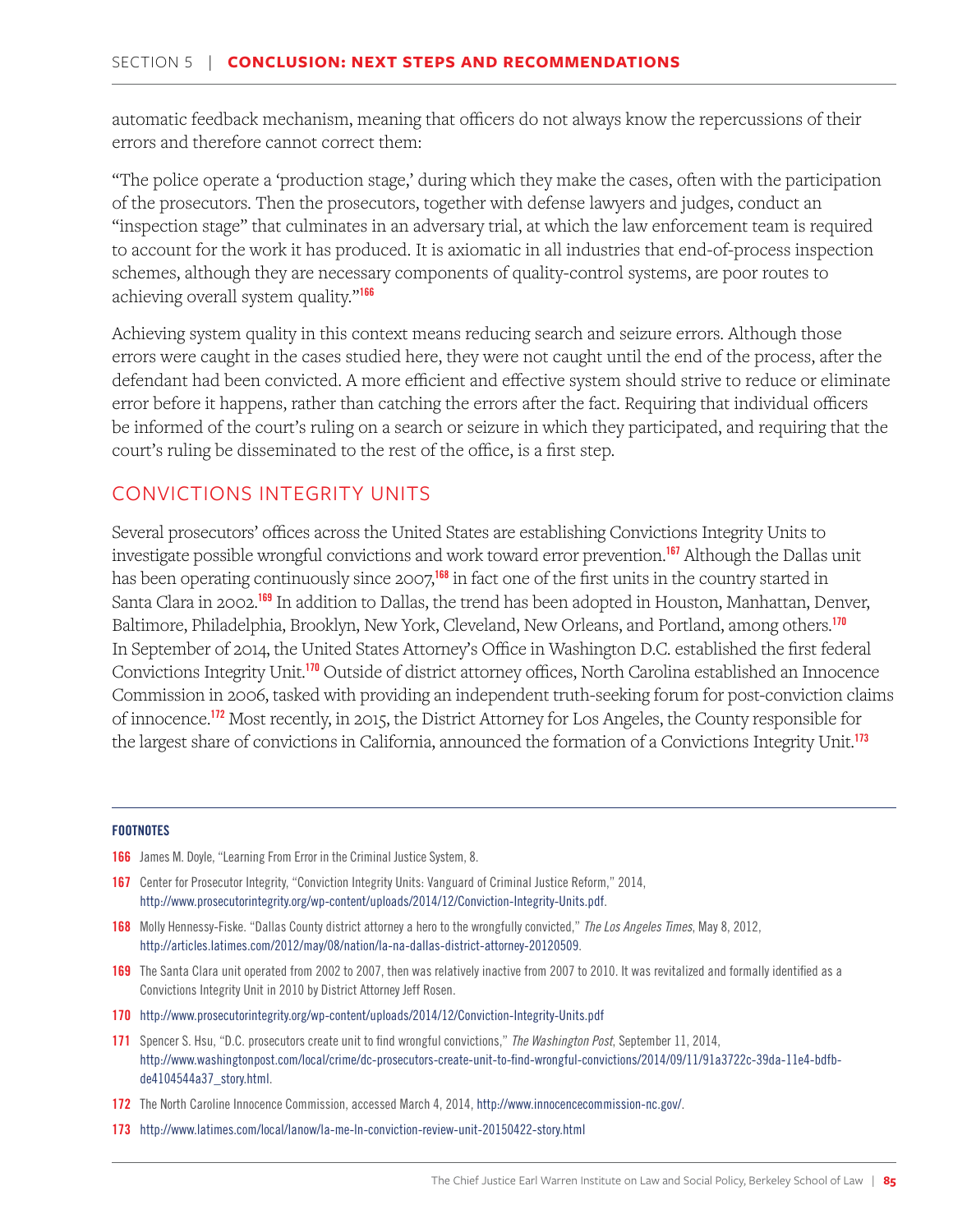Recommendations for Convictions Integrity Units tend to cover many of the subjects already addressed in this section, including *Brady* disclosures, prosecutorial misconduct, and police practices. As in other areas, best practices for these units often include rewarding prosecutors for their commitment to justice instead of their number of convictions, establishing open file discovery, working in partnership with police officers and investigators, and using best practices in eyewitness identification.<sup>174</sup> The fact that these recommendations overlap with many of the recommendations made in other contexts, including the 2006 Commission Report, highlights the need for reform.

# **CONCLUSION**

This report focuses a spotlight on 607 wrongful and invalid convictions that burdened Californians with 483 jury trials, 26 mistrials, 16 hung juries, 168 plea bargains, over 700 appeals and habeas petitions, more than 50 lawsuits and settlements and 2,186 years in prison and jail, for a taxpayer cost of \$221 million. California can do better.

The urgency of our call to action is grounded not only in the costs documented here, but also in the unknown costs omitted by our methodology. We have surely not captured all of the flawed felony convictions that could have been included in this report, nor have we quantified the often immense emotional harm done to those subjected to these flawed proceedings and their families. We have not included the untold costs that result from wrongful juvenile convictions, wrongful misdemeanor convictions, and prosecutions that do not result in conviction, among other things. The costs documented in this report are thus only a window onto the myriad ways in which our system fails citizens, victims and defendants.

At most, examining 607 cases as we have done here is the start of a conversation, and the suggested next steps and recommendations in this concluding section are only the first step. There are still many unanswered questions: how many more people are not being served by our criminal justice system? What are the true costs? Why does California seem to fall behind other states? Who will take the lead on solving these problems?

The answer to at least the final question is that it will take all of us. All Californians should care about our criminal justice system, and we all must make it a priority. The professionals who administer California's criminal justice system surely share our goal of a system without unjust arrests, and with convictions that are fair and free from error, mistake and misconduct. Our communities, our legislators, our citizens, and our criminal justice professionals themselves—police, prosecutors, defense counsel, judges, and juries—overwhelmingly believe in and seek to serve in a fair and just criminal justice system. Achieving this standard requires both an understanding about how and where we are not succeeding and the willingness to openly discuss areas for improvement. These discussions should include all participants across agency and adversarial lines, so that we can prioritize and promote improvements to the system. The real cases highlighted in this report can be the starting point for those conversations.

<sup>174</sup> *Establishing Convictions Integrity Units in Prosecutors' Offices*, A Report of the Center on the Administration of Criminal Law's Conviction Integrity Project, 9, accessed March 30, 2015, http://www.law.nyu.edu/sites/default/files/upload\_documents/Establishing\_Conviction\_Integrity\_Programs\_FinalReport\_ecm\_ pro\_073583.pdf.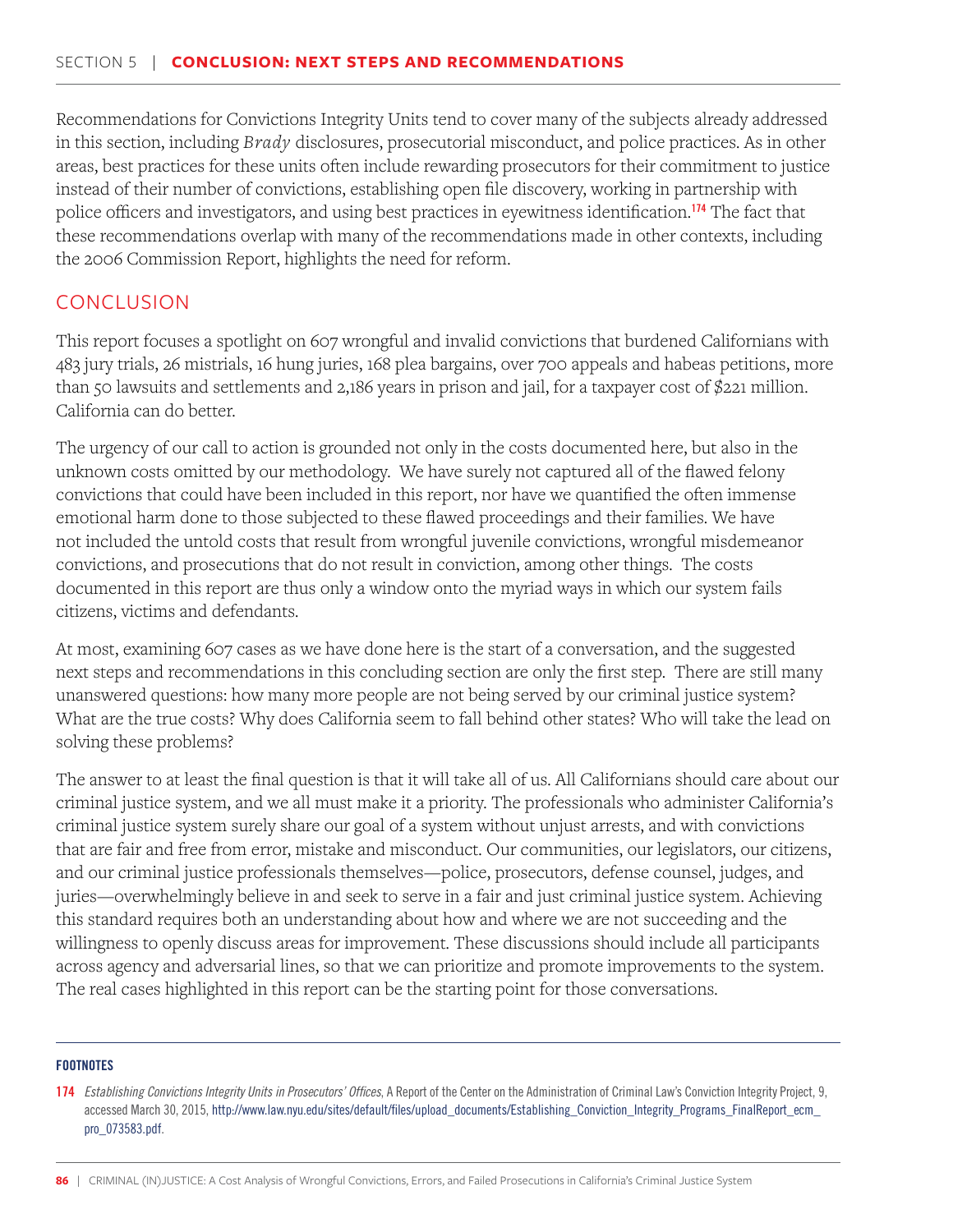SECTION 6 | **APPENDICES**

# SECTION 6:

# **APPENDICES**

The Chief Justice Earl Warren Institute on Law and Social Policy, Berkeley School of Law | **87**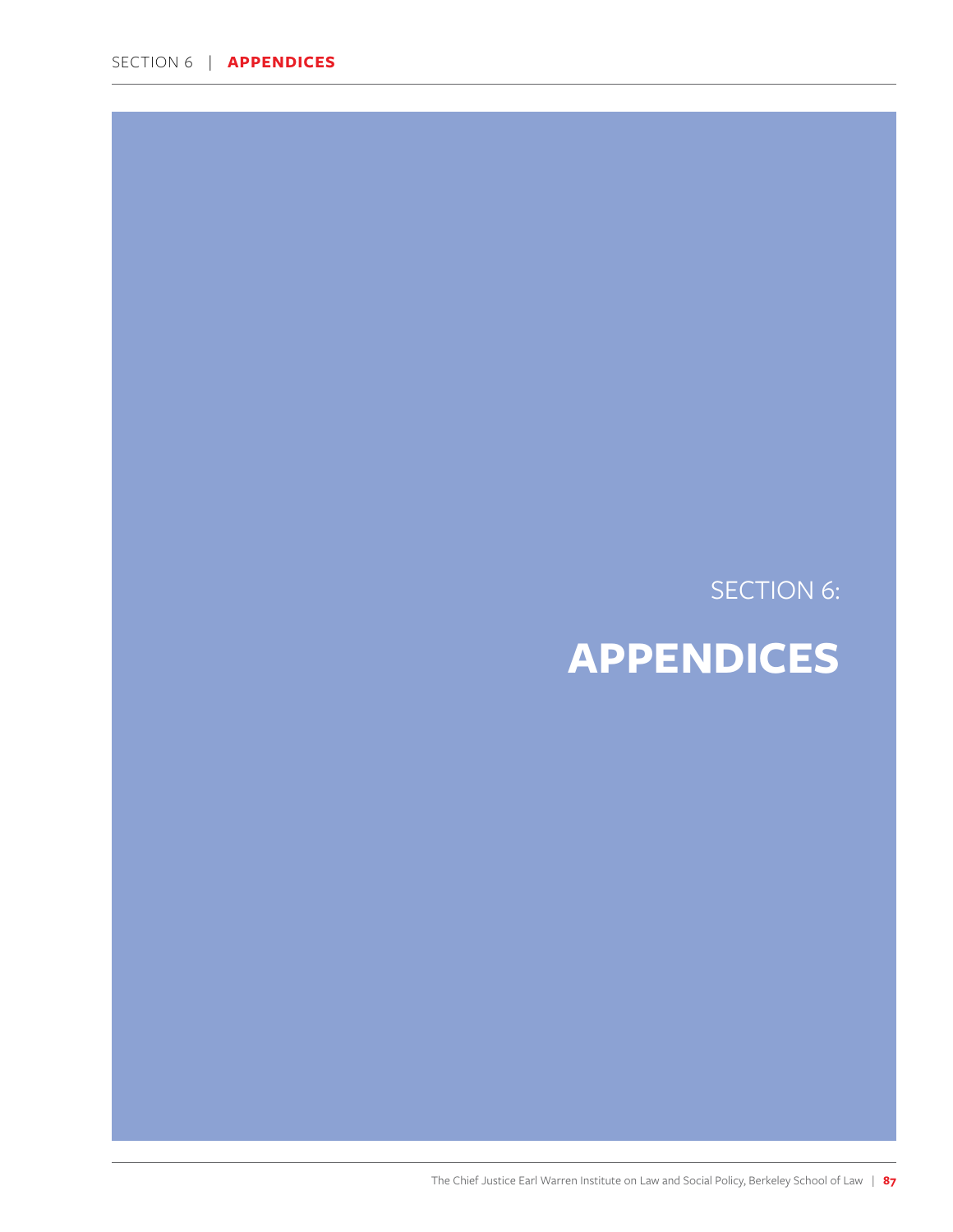# **APPENDIX A – County Comparisons**

It is not possible to generalize about individual counties based on the cases in this report. While there are variances among the reversals and wrongful convictions from county to county, limitations on data availability preclude any certainty regarding whether one county is "better" or "worse" than another in this regard. One county may appear to have more wrongful convictions than another, but that may be because, for example, an investigative journalist in that county published information about the reversed and dismissed cases, or because there is a local Innocence Project. Likewise, a particular county's lack of sample cases in this report may simply be a result of poor record-keeping and barriers to access. That said, the comparison below between the number of cases in our sample, and the number of felony jury trials in each county, may provide a starting point for a conversation about the need for additional data and review. This information is not intended to be a report card for any county, but rather to demonstrate the need for additional data collection and transparency.<sup>175</sup> (*See Figure 13*)

| <b>County</b>    | <b>Total Number of</b><br><b>Felony Jury Trials</b><br>$2002 - 2012$ <sup>176</sup> | Average # of<br><b>Felony Jury</b><br><b>Trials Per Year</b><br>$2002 - 2012$ <sup>177</sup> | <b>Total Cases</b><br>in Sample<br>1989-2012 <sup>178</sup> | <b>Total Cases in</b><br><b>Sample</b><br>$2002 - 2012$ <sup>179</sup> | Sample cases<br>as % of Felony<br><b>Jury Trials</b><br>2002-2012 |
|------------------|-------------------------------------------------------------------------------------|----------------------------------------------------------------------------------------------|-------------------------------------------------------------|------------------------------------------------------------------------|-------------------------------------------------------------------|
| Amador           | 20                                                                                  | 1.8                                                                                          | 3                                                           | 3                                                                      | 15.0%                                                             |
| Alameda          | 1,113                                                                               | 101.2                                                                                        | $\overline{7}$                                              | 4                                                                      | 0.4%                                                              |
| <b>Alpine</b>    | 3                                                                                   | 0.3                                                                                          | $\theta$                                                    | $\theta$                                                               | 0.0%                                                              |
| <b>Butte</b>     | 301                                                                                 | 27.4                                                                                         | $6\phantom{1}$                                              | 5                                                                      | 1.7%                                                              |
| <b>Calaveras</b> | 40                                                                                  | 3.6                                                                                          | $\theta$                                                    | $\mathbf{0}$                                                           | 0.0%                                                              |
| Colusa           | 38                                                                                  | 3.5                                                                                          | 0                                                           | 0                                                                      | 0.0%                                                              |

## Figure 13: Felony Jury Trials and Sample Cases, by County

- 175 The ten counties with the highest number of felony convictions in 2013 include: Los Angeles, 43,545; Riverside, 12,734; Orange, 11,529; San Diego, 11,828; San Bernardino, 15,021; Sacramento, 6,509; Kern, 6,380; Fresno, 5922; Santa Clara, 5,743; and San Joaquin, 4,216. Judicial Council of California, "2014 Court Statistics Report," Table 8b, http://www.courts.ca.gov/documents/2014-Court-Statistics-Report.pdf.
- 176 Judicial Council of California Administrative Office of the Courts, Court Statistics Reports, Table 8a. Data maintained by fiscal year 2002-03 through 2012-13. http://www.courts.ca.gov/12941.htm#id7495.
- 177 Based on an eleven year average, 2002-03 through 2012-13, inclusive.
- 178 These totals do not include 20 cases in the database from the California-based federal courts. Numbers in each column are based on the calendar year of the date of reversal.
- 179 These totals do not include 20 cases in the database from the California-based federal courts. Numbers in each column are based on the calendar year of the date of reversal.
- 180 Database cases from 2002-2012, inclusive, as a percentage of each county's total jury trials 2002-2012, inclusive. Note that our sample includes cases where the defendant was initially convicted by guilty plea, as well as cases where the defendant was initially convicted after trial. All cases in the database are felony cases.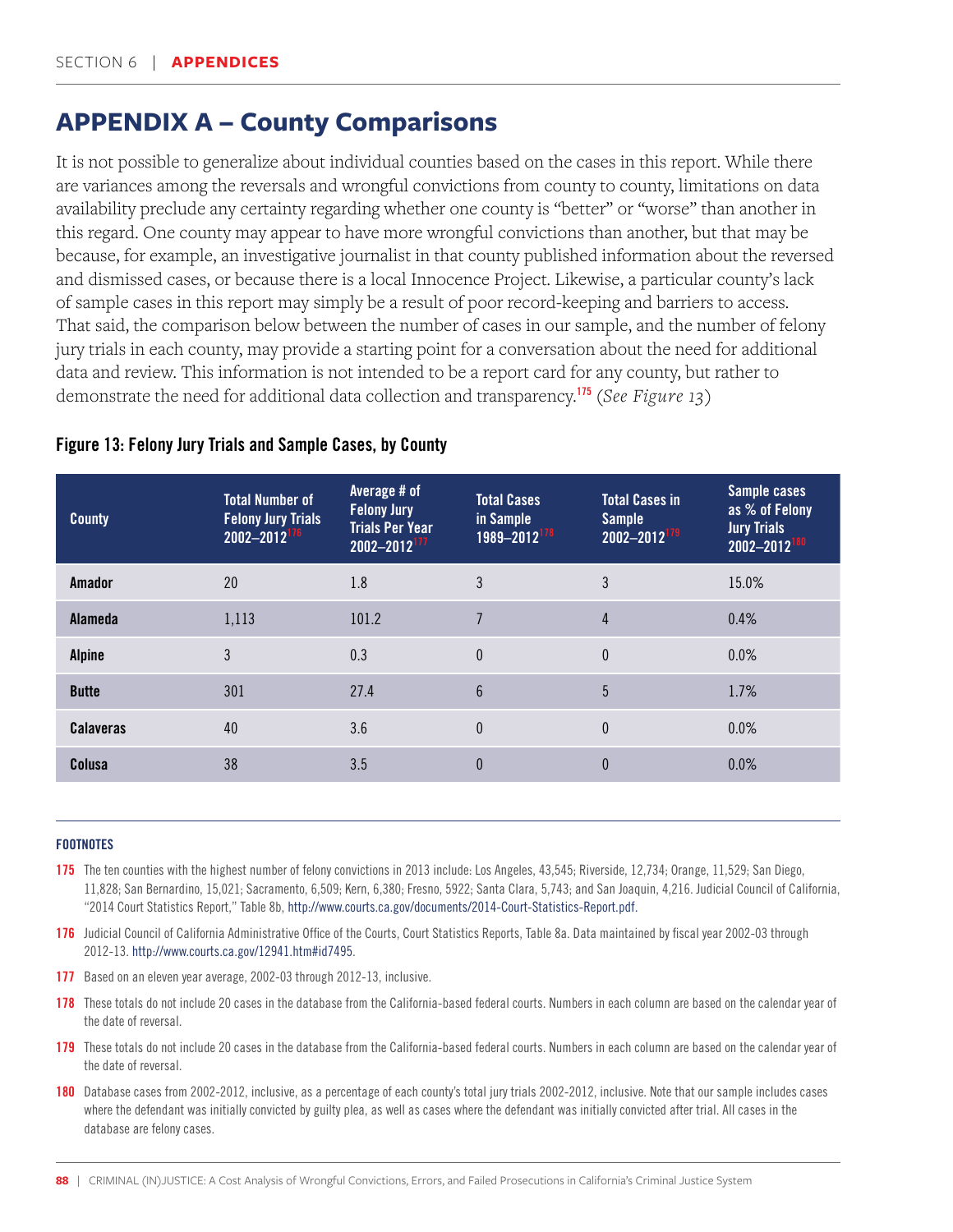| <b>Contra Costa</b> | 1,349          | 122.6            | 18               | 15               | $1.1\%$ |
|---------------------|----------------|------------------|------------------|------------------|---------|
| <b>Del Norte</b>    | 78             | 7.1              | $\overline{2}$   | $\overline{2}$   | 2.6%    |
| <b>El Dorado</b>    | 335            | 30.5             | $\pmb{0}$        | $\pmb{0}$        | $0.0\%$ |
| <b>Fresno</b>       | 1,122          | 102              | $\mathfrak{Z}$   | $\mathbf{2}$     | 0.2%    |
| Glenn               | 66             | $\boldsymbol{6}$ | $\pmb{0}$        | $\pmb{0}$        | $0.0\%$ |
| <b>Humboldt</b>     | 299            | 27.2             | $\boldsymbol{6}$ | $\overline{5}$   | 1.7%    |
| <b>Imperial</b>     | 125            | 11.4             | $\boldsymbol{6}$ | $\boldsymbol{6}$ | 4.8%    |
| <b>Inyo</b>         | $77$           | $\overline{7}$   | $\,1\,$          | $\,1\,$          | 1.3%    |
| Kern                | 2,017          | 183.4            | 65               | $40\,$           | 2.0%    |
| <b>Kings</b>        | 371            | 33.7             | $\mathfrak{Z}$   | $\mathfrak{Z}$   | 0.8%    |
| Lake                | 228            | 20.7             | $\overline{5}$   | $1\,$            | 0.4%    |
| <b>Lassen</b>       | 87             | $7.9\,$          | $\pmb{0}$        | $\pmb{0}$        | 0.0%    |
| <b>Los Angeles</b>  | 22,391         | 2035.5           | 165              | 122              | 0.5%    |
| <b>Madera</b>       | 270            | 24.5             | $\mathfrak{Z}$   | $\mathfrak{Z}$   | 1.1%    |
| <b>Marin</b>        | 230            | 20.9             | $\mathfrak{Z}$   | $\overline{2}$   | $0.9\%$ |
| <b>Mariposa</b>     | 12             | $1.1\,$          | $\pmb{0}$        | $\pmb{0}$        | $0.0\%$ |
| Mendocino           | 190            | 17.3             | $\overline{2}$   | $\overline{2}$   | 1.1%    |
| <b>Merced</b>       | 301            | 27.4             | $\overline{2}$   | $\,1\,$          | 0.3%    |
| <b>Modoc</b>        | 23             | 2.1              | $\pmb{0}$        | $\pmb{0}$        | $0.0\%$ |
| <b>Mono</b>         | $\overline{5}$ | $0.5\,$          | $\pmb{0}$        | $\pmb{0}$        | $0.0\%$ |
| <b>Monterey</b>     | 426            | 38.7             | $\sqrt{4}$       | $\overline{4}$   | $0.9\%$ |
| <b>Napa</b>         | 168            | 15.3             | $\mathfrak{Z}$   | $\overline{2}$   | 1.2%    |
| <b>Nevada</b>       | 59             | 5.4              | $\,1$            | $1\,$            | 1.7%    |
| <b>Orange</b>       | 1,975          | 179.5            | 46               | 39               | 2.0%    |
| <b>Placer</b>       | 256            | 23.3             | $\,1$            | $\,1$            | $0.4\%$ |
| <b>Plumas</b>       | $15\,$         | $1.4\,$          | $1\,$            | $1\,$            | 6.7%    |
| Riverside           | 5,552          | 504.7            | 14               | 13               | 0.2%    |
| <b>Sacramento</b>   | 4,122          | 374.7            | $17\,$           | 15               | $0.4\%$ |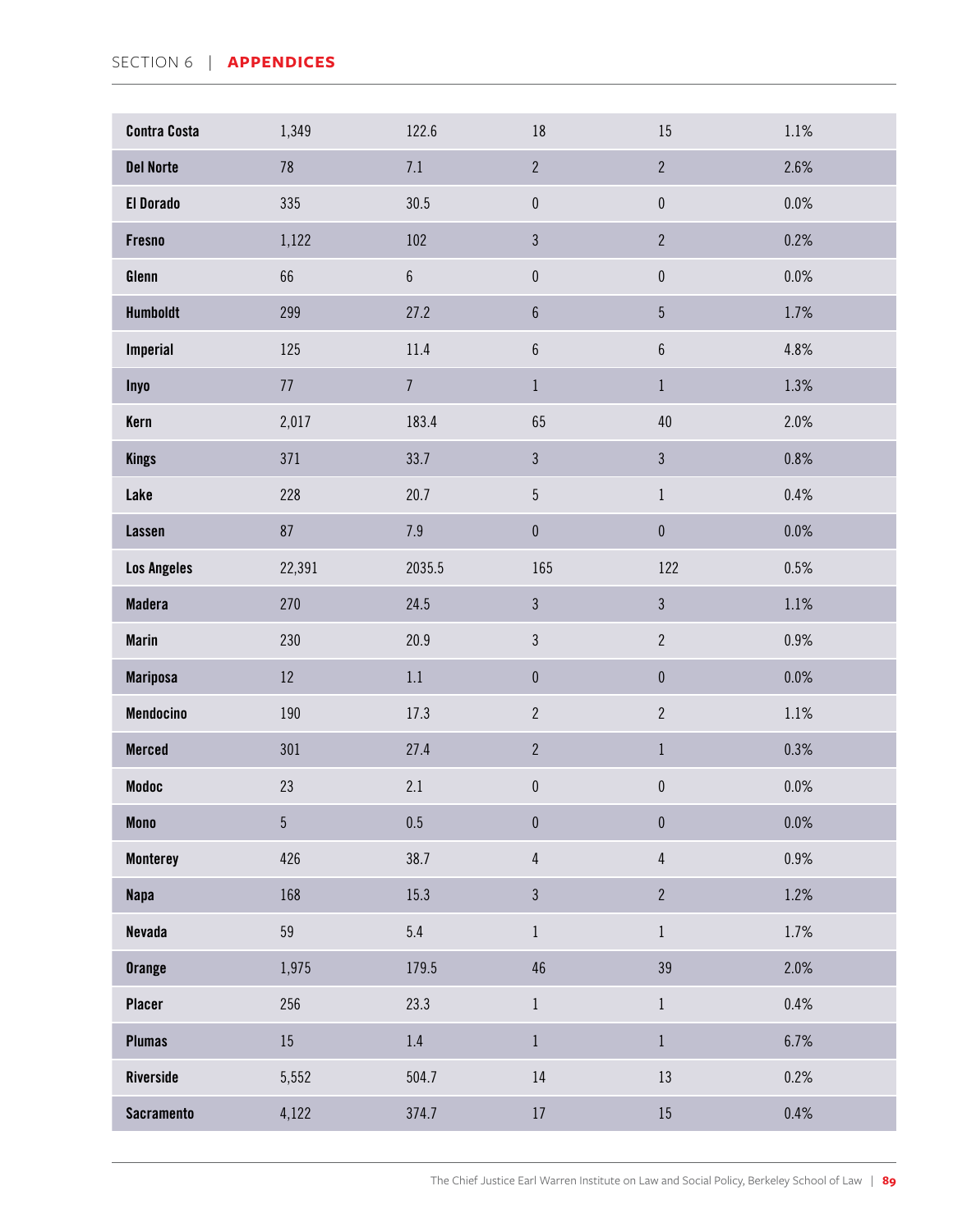#### SECTION 6 | **APPENDICES**

| <b>San Benito</b>    | 50     | 4.5            | $\overline{2}$  | $\overline{2}$   | 4.0%    |
|----------------------|--------|----------------|-----------------|------------------|---------|
| San Bernardino       | 2,521  | 229.2          | 16              | 13               | 0.5%    |
| San Diego            | 2,991  | 271.9          | 38              | 26               | $0.9\%$ |
| <b>San Francisco</b> | 2,447  | 222.5          | 11              | $10\,$           | 0.4%    |
| San Joaquin          | 818    | 74.4           | $\,8\,$         | $\boldsymbol{7}$ | 0.9%    |
| San Luis Obispo      | 142    | 12.9           | $\pmb{0}$       | $\pmb{0}$        | $0.0\%$ |
| San Mateo            | 569    | 51.7           | 19              | 16               | 2.8%    |
| Santa Barbara        | 311    | 28.3           | $\overline{2}$  | $\mathbf{1}$     | 0.3%    |
| Santa Clara          | 1,684  | 153.1          | 42              | 36               | 2.1%    |
| Santa Cruz           | 186    | 16.9           | $\overline{4}$  | $\mathfrak{Z}$   | 1.6%    |
| <b>Shasta</b>        | 844    | 76.7           | $\bf 8$         | $\,8\,$          | 0.9%    |
| <b>Sierra</b>        | $11\,$ | 1.1            | $\pmb{0}$       | $\pmb{0}$        | 0.0%    |
| Siskiyou             | $77$   | $\overline{7}$ | $\overline{4}$  | $\mathfrak{Z}$   | 3.9%    |
| <b>Solano</b>        | 966    | 87.8           | 14              | $\boldsymbol{9}$ | 0.9%    |
| <b>Sonoma</b>        | 486    | 44.2           | 11              | $10\,$           | 2.1%    |
| <b>Stanislaus</b>    | 942    | 85.6           | $\overline{4}$  | $\mathfrak{Z}$   | 0.3%    |
| <b>Sutter</b>        | 180    | 16.4           | $\mathbf{1}$    | $\mathbf{1}$     | 0.6%    |
| <b>Tehama</b>        | 96     | 8.7            | $5\phantom{.0}$ | $\overline{5}$   | 5.2%    |
| <b>Trinity</b>       | $18\,$ | 1.6            | $\pmb{0}$       | $\pmb{0}$        | 0.0%    |
| <b>Tulare</b>        | 728    | 66.2           | $\sqrt{5}$      | $\sqrt{5}$       | 0.7%    |
| <b>Tuolumne</b>      | 195    | $17.7\,$       | $\overline{2}$  | $\overline{2}$   | $1.0\%$ |
| Ventura              | 948    | 86.2           | $\pmb{0}$       | $\pmb{0}$        | $0.0\%$ |
| Yolo                 | 912    | 82.9           | $\sqrt{3}$      | $\mathfrak{Z}$   | 0.3%    |
| Yuba                 | 137    | 12.5           | $\mathbf{1}$    | $\mathbf{1}$     | 0.7%    |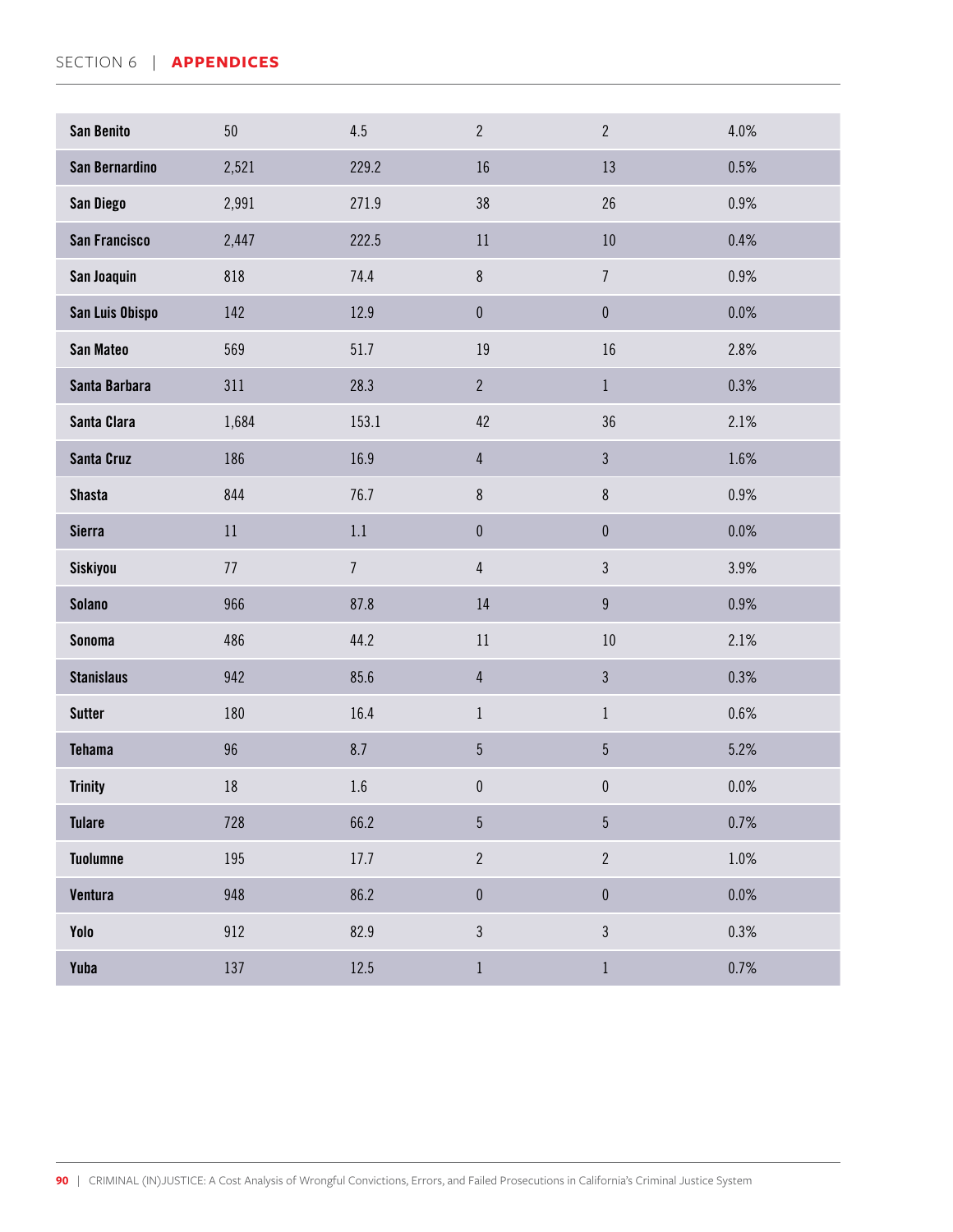# **APPENDIX B – Methodology for Cost of County Jail**

This appendix details the methodology and data sources employed to calculate the cost of detention in California's county facilities.<sup>181</sup> Using data from the State Controller's Office and the Board of State and Community Corrections, we estimated per day, per capita detention costs for 58 counties in California for each year from 1996 to 2011.

# METHODOLOGY FOR ESTIMATING PER CAPITA DETENTION COSTS

To estimate the per capita cost of detaining an individual, we obtained annual detention expenditures for each county and annual average daily detention population data. Using these data, we calculated an average cost per inmate figure using the following formula:

Total Annual Spending on Detention (\$) Annual Average Daily Population (ADP) **=**  Average **Annual** Cost Per Inmate

To calculate a daily per inmate cost, the annual per capita cost figure above is divided by 365 days:

Average Annual Cost Per Inmate (\$) 365 days **=**  Average **Daily** Cost Per Inmate

This calculation yielded an average cost per day, per inmate for each county in California, by year.

# DATA SOURCES

## **County Detention Expenditures Data**

The most comprehensive resource on county-by-county detention expenditures is the Counties Annual Report published each year by the California State Controller's Office (SCO). This publication reports all county revenues and expenditures each year, including spending on adult detention. Data from 1991 to 2011 were obtained from the SCO. To calculate per capita daily detention costs, only operating expenditures were included. County spending on juvenile detention has been excluded from these calculations.

#### **FOOTNOTES**

181 The cost of detaining an inmate in a county detention facility may be broken down into two broad categories—operating costs and capital costs. Only operating costs are included in our calculations.

- Operating costs include the cost of personnel, services, and facility maintenance. These costs are the most relevant cost for estimating a per capita cost figure, as they can vary based on the number of inmates in detention.

- Capital costs include land purchases and construction costs. These may vary dramatically year-to-year and are not necessarily directly related to the expense of detaining each additional (or, marginal) inmate.

Within the operational cost category, there is a further distinction between fixed costs and variable costs. By and large, facility maintenance costs are mostly fixed, as are personnel costs. These fixed costs are a stepped-function: the addition of one additional inmate is unlikely to alter personnel and maintenance costs. However, an increase of 300 inmates may require the hiring of additional custody staff and the expansion of a unit. Ordinary variable costs—expenses than can change in the short run—include costs of food, supplies, clothing and medical care. Again, these are the costs likely to change with the addition of one inmate (and are most relevant to an estimate of per capita costs). A full analysis of fixed and variable costs is beyond the scope of this project.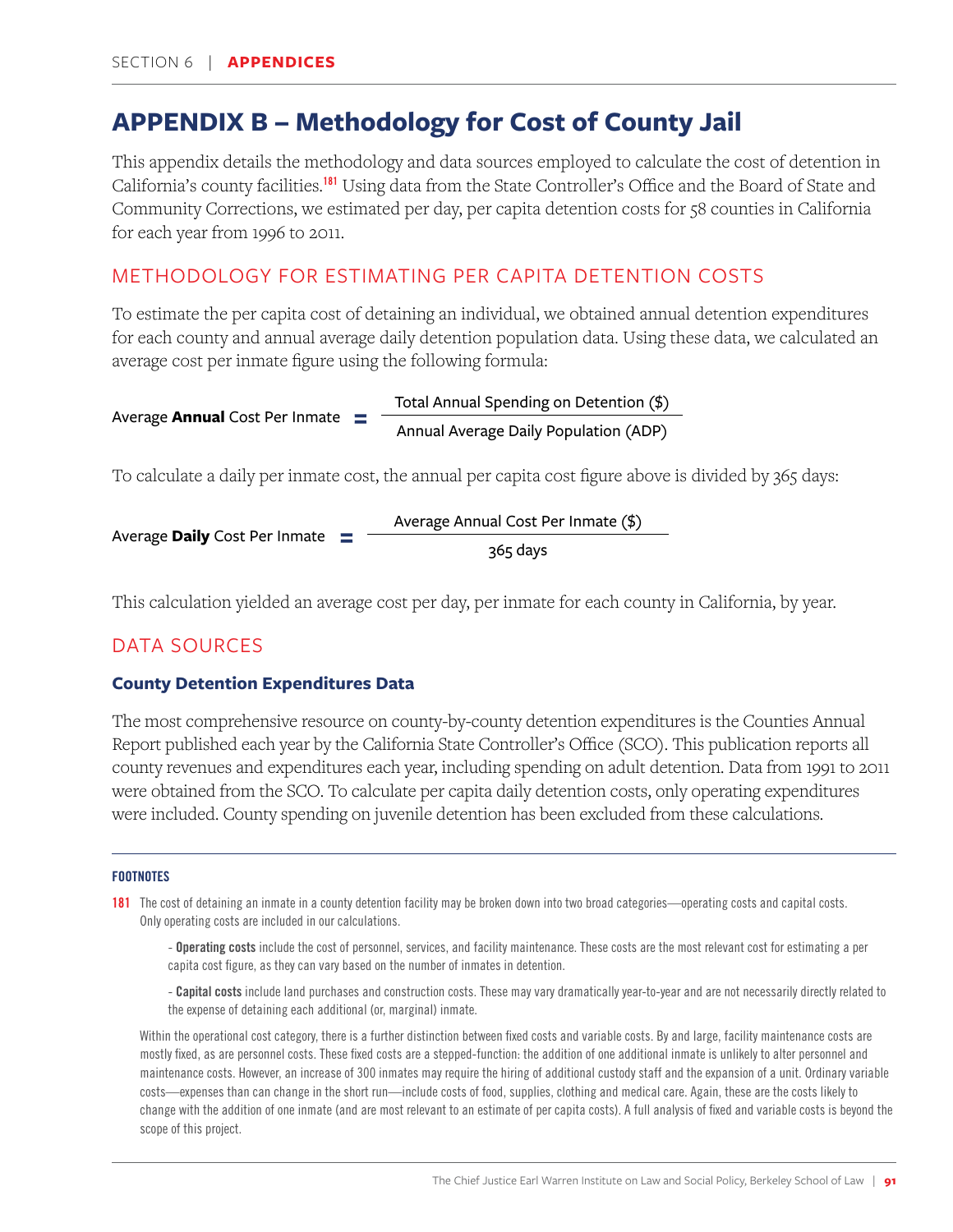#### **Limitations**

The SCO county detention data are high-level, aggregating all adult detention costs including jail, residential rehabilitation centers, honor farms, as well as other non-secure, non-jail facilities, such as halfway houses, temporary holding facilities, and work release centers. There is no way to isolate jail costs from these data. As such, the per day costs calculated here may overstate the actual costs of detaining an inmate only in a county jail facility.

### **Inflation Adjustment**

Expenditure data from 1991 to 2011 were adjusted to 2013 dollars using the Bureau of Labor Statistic's Consumer Price Index for All Urban Consumers. The formula for adjusting for inflation used is as follows:



### **County Jail Population Data**

The denominator of the per capita cost calculation is the average daily population (ADP) of a facility or county. In California, the Board of State and Community Corrections (BSCC) collects and maintains ADP figures for each facility in each county across the State through the Jail Profile Survey (JPS). The JPS, which has been conducted on both a monthly and quarterly basis since late 1995, covers Type II, III and IV facilities, and excludes temporary holding facilities and juvenile detention facilities (including juvenile halls and camps).

#### *Facility types covered by the JPS:*

- **"Type II facility"** means a local detention facility used for the detention of persons pending arraignment, during trial, and upon a sentence of commitment.
- **"Type III facility"** means a local detention facility used only for the detention of convicted and sentenced persons.
- **"Type IV facility"** means a local detention facility or portion thereof designated for the housing of inmates eligible under Penal Code Section 1208 for work/education furlough and/or other programs involving inmate access into the community.

## **Annual Average Daily Population Calculations**

In order to estimate a yearly average daily population (ADP), monthly ADP figures were obtained from the JPS survey data for all 58 counties for the years 1996-2012. An average annual ADP was calculated for each county by summing each monthly ADP figure within a given year and dividing by 12 months. When these numbers were calculated, the 2012 JPS data were available from January-June only, so the 2012 figures reflected a 6-month average, rather than an annual average.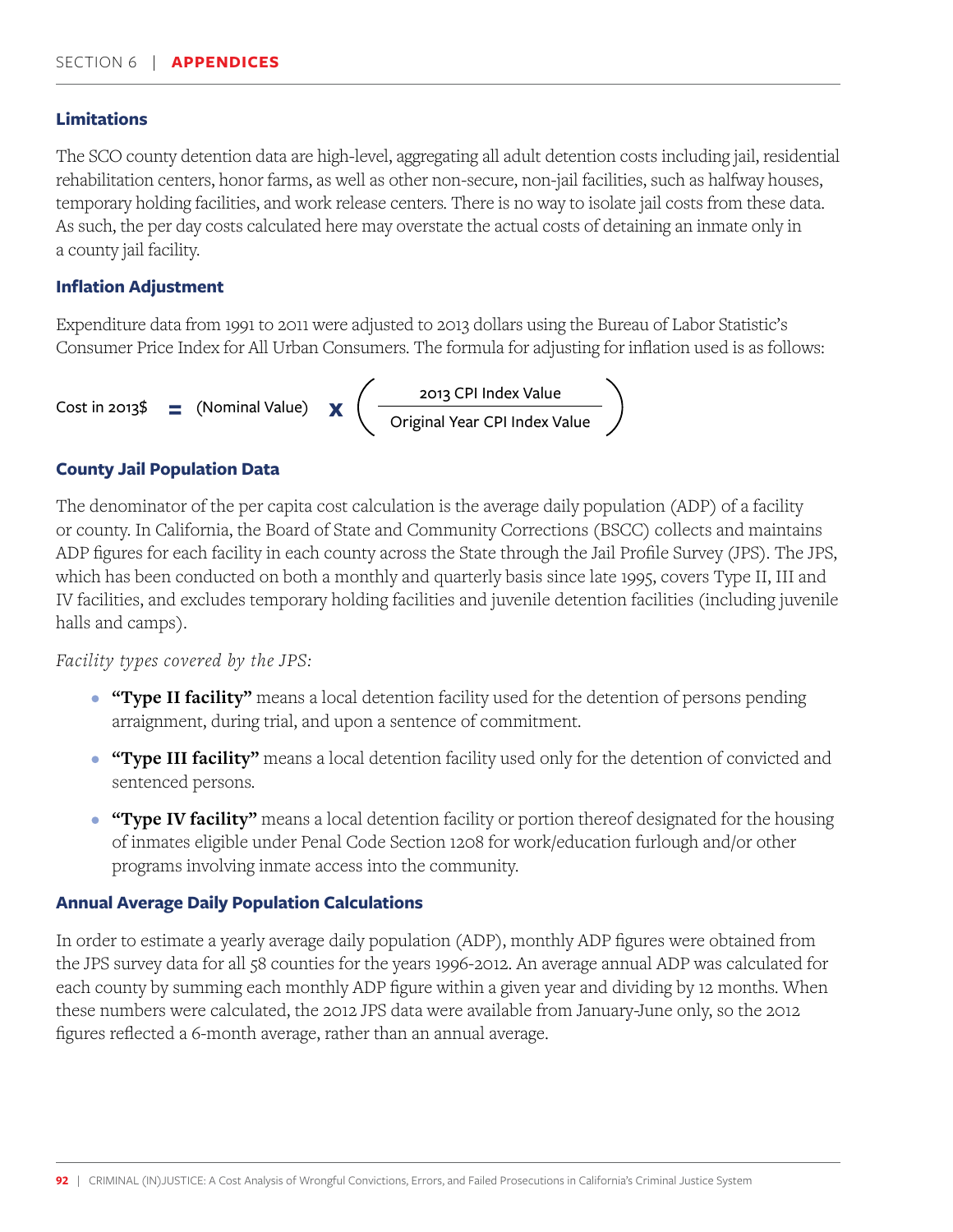#### **Notes about the JPS data**

For the majority of counties, detention facilities are included under the jurisdiction of the Sheriff or County Corrections Department. However, the JPS data also include detention data for several jurisdictions which were excluded from the calculations:

- Oakland Police Department (2000-2005) Oakland City Jail, closed in 2005. Inmates were transferred to Glenn E. Dyer or Santa Rita facilities.
- San Diego Probation Department (1996-2001) Includes Barrett Honor Camp/Barrett Juvenile (which also housed juveniles, beginning in 1997) and Camp West Fork (minimum security honor camp, closed in 2001).
- San Diego Work Furlough (all years) Work Furlough residential facility, operated by Correctional Alternatives, Inc.
- Santa Clara Probation Department (1996-2007) Mountain View Work Furlough program; residential facility, operated by the Probation Department.
- Scapular House (1996-2002) Los Angeles County's Work Furlough Program, developed as part of Community Based Alternatives to Custody Program, managed by the Probation Department.
- Ventura Work Furlough (all years) Minimum security residential facility, operated by the Ventura Probation Department.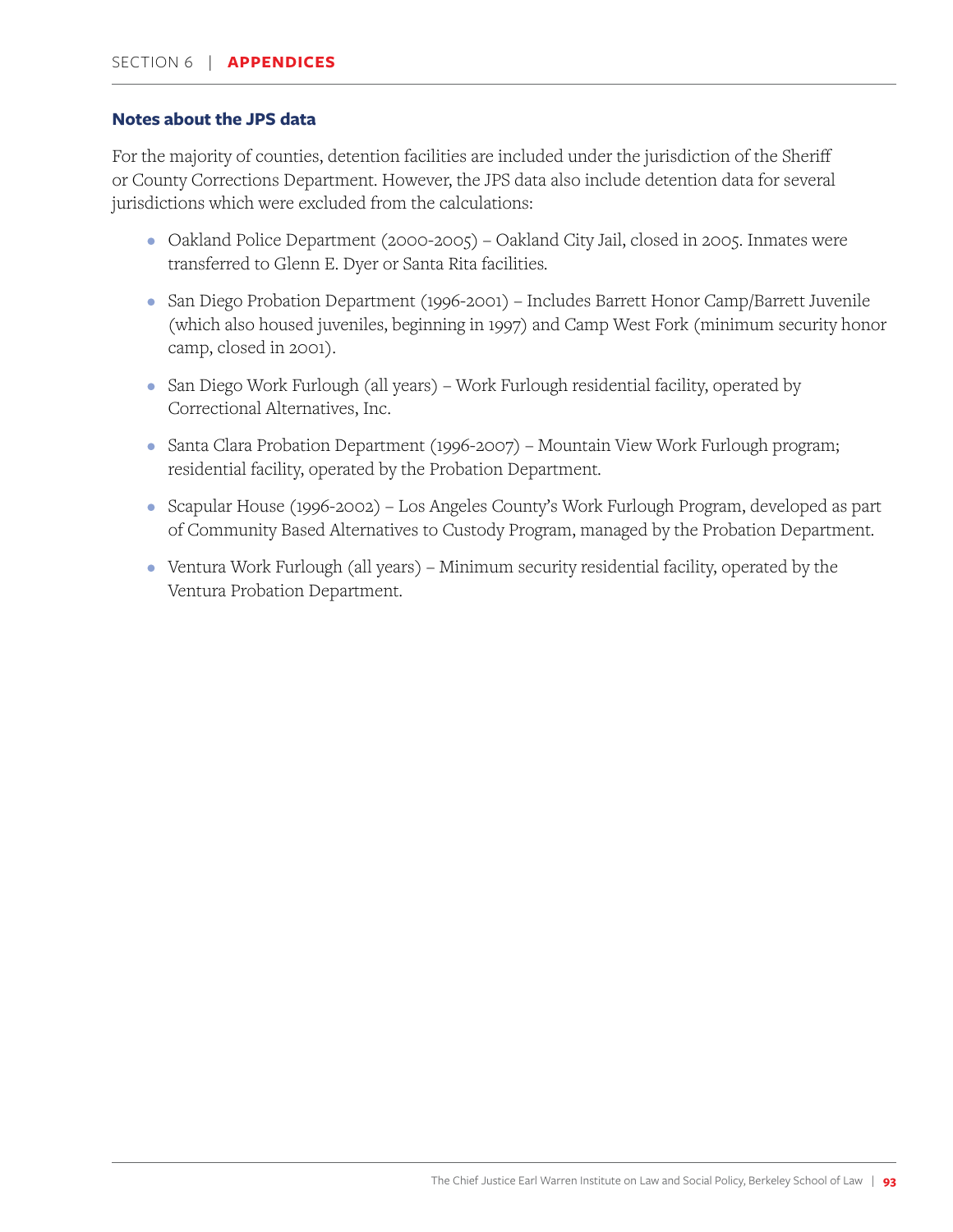# **APPENDIX C – Methodology for Trial, Appeal, and Attorney Costs<sup>182</sup>**

This Appendix describes the data sources and methods used to calculate court cost estimates for felony cases defined by broad offense category, including whether the case involves a trial. We draw data from several sources, including a judicial work load assessment, court costs from drug court cost evaluations, and estimates of the hourly costs of public defenders and district attorney accounting for all supporting personnel. For the purposes of comparison, we present alongside our estimates for California, courtcost estimates produced by the Washington State Institute of Public Policy (WSIPP) for the state of Washington. The WSIPP estimates are used in their benefit-cost analysis of policy interventions that impact crime rates, and in turn, resources consumed in processing criminal cases.

Our estimates are based on time use and costs per hour figures for courts, district attorneys, and public defenders. We first discuss our time input estimates. We then discuss our estimates of hourly costs. Finally, we pull these estimates together to generate total costs per case type.

# TIME INPUT ESTIMATES

We begin by presenting estimates of the court time for criminal cases from the 2002 California Judicial Workload Assessment conducted by the National Center for State Courts. Table 1 presents estimates of the proportion of cases involving pre-trial proceedings, trials, and post-trial proceedings and with estimates of average time in minutes of each stage in the case processing flow. The table also presents estimates of average time taking into account the event occurrence rates for pre-trial proceedings, trials, and post-trial proceedings, as well as average time with and without trials. For our cost estimates we focus on the figures in the five columns pertaining to felony crimes. We use these estimates for several purposes. First, in estimating district court costs, we use the time estimates in conjunction with an hourly court cost estimate (to be discussed shortly) to estimate court time costs. In addition, we use the court time disparity by whether a case involves a trial in conjunction with time use estimates for public defenders to arrive at time use figures for public defenders and district attorneys.

Table 2 presents data from the San Francisco Public Defender's Office Caseload/Workload analysis on average time in hours for public defenders by type of felony offense. We use these data along with the data in Table 1 to estimate time for case by whether the case involves a trial. We assume that differences in prep time for cases involving trials and cases with no trials is proportional to the differences in court time list in Table 1. To be specific, let R be the ratio of court time for a case involving a trial to a comparable case (in terms of offense) not involving trial. Let X be the prep time for the public defender when there is no trial. Let p be the proportion of cases of this type that go to trial, and let A be the average amount of prep time for these cases. The average prep time can be expressed as  $A = pRX + (1-p)$ X. Solving for X gives  $X = A/(pR + 1 - p)$ . With a solution for X (prep time for cases not involving a trial)

#### **FOOTNOTES**

182 The authors of this report are grateful to Steven Raphael, Ph.D. Professor of Public Policy at the Goldman School of Public Policy, University of California Berkeley, for developing the methodology set out in this section. A complete peer-reviewed methodology for trial, attorney and court costs was beyond the scope of this report. We have attempted here only to roughly estimate these costs, using available information. Professor Raphael's gracious contribution to this report is deeply appreciated.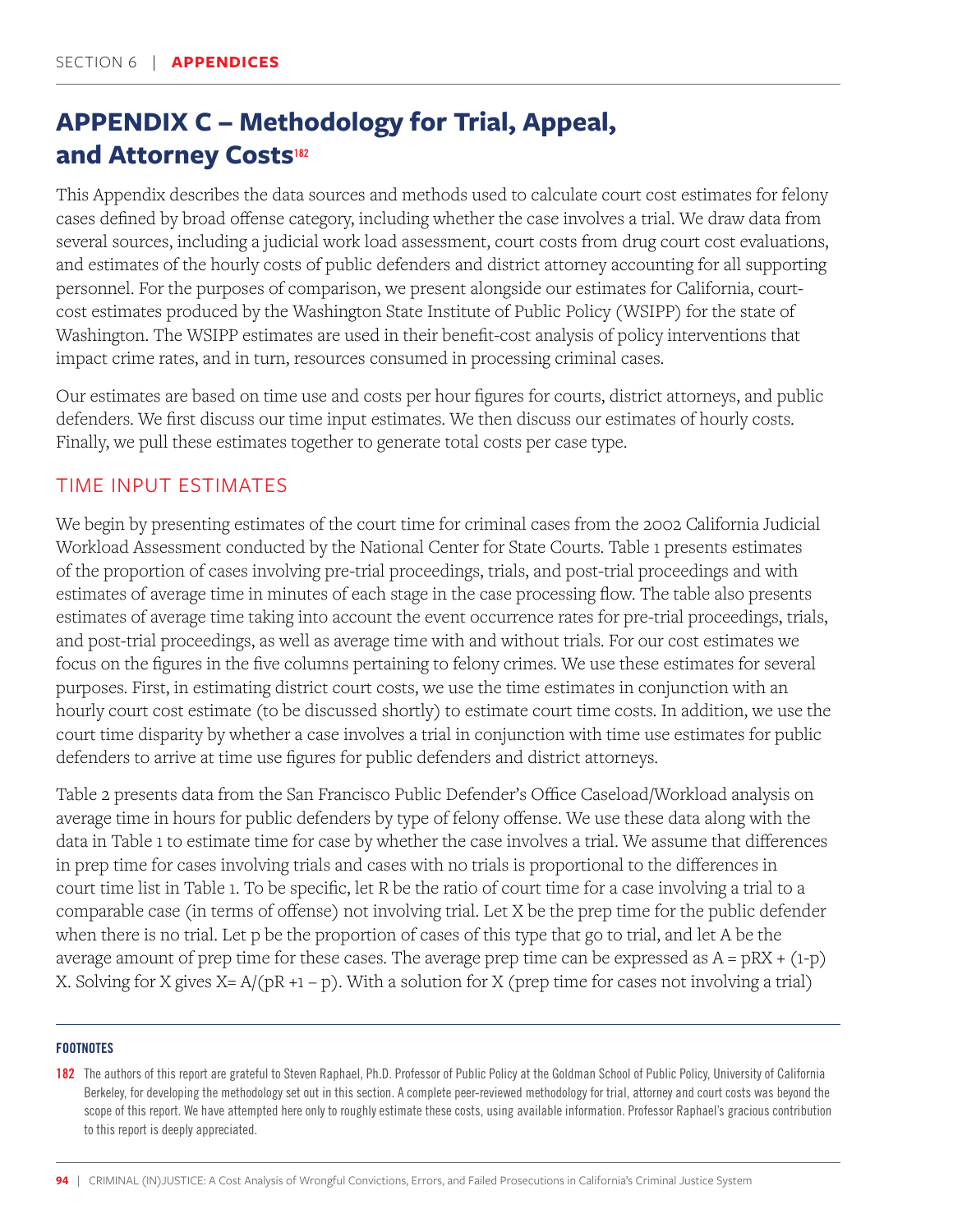prep time for cases involving a trial require multiplication by the ratio R. We use the figures in the first row of Table 2 for the parameter A, we use data on trial incidence from Table 1 to estimate p and 1-p, and estimate R from the data in Table 1 by taking the ratio of average court time with trial to average court without trial. The implied solutions for average time per case with and without a trial are presented in the second and third rows of Table 2.

We do not have separate estimates of time use per case type for district attorneys. Hence, we assume that prep time for district attorneys and public defenders are the same.

# HOURLY COST ESTIMATES

We estimate the average cost of court time using estimates from the California Drug Court study. The Phase 1 evaluation of the Administrative Office of the Court includes estimates of hourly costs for the Superior Court, district attorney, and public defender from three separate county drug courts. These figures are presented in Table 3. While there is general agreement for Courts 1 and 2, average hourly costs are much lower for Court 3. We believe that Court 3 is an outlier and thus base our estimate of an hour of court time on the average of the values for Courts 1 and 2.

In our cost estimates, we use the Superior Court figures from Table 3 only. To estimate hourly costs figures for prosecutors and public defenders, we rely on more conservative calculations based on total annual operating expenditures in the state for public defenders and district attorneys and total attorney staffing levels. Table 4 presents these tabulations using data for fiscal year 2010-2011 and inflating the ultimate dollar figure per hour to 2013 dollars. Note, the tabulations in table 4 amortize all operating expenditures (inclusive of non-attorney staff) to attorney hours. The hourly figures in Table 4 are considerably lower than the hourly costs estimates from the drug courts study in Table 3. We use these lower hourly costs estimates in our ultimate cost tabulations.

# GENERATING THE FINAL COST ESTIMATES

Table 5 multiplies to time use figures and the hourly costs figures to estimate average court costs, public defense costs, and prosecution costs by broad offense type. The table presents separate cost totals for cases involving trials and cases not involving trials. Not surprisingly, costs are considerably higher when a trial is involved.

There are few extant comparable estimates of court processing costs for felony convictions. The Washington State Institute of Public Policy (WSIPP) has produced comparable estimates for the state of Washington, though using a decidedly different methodological approach and for somewhat different offense categories.<sup>183</sup> Moreover, WSIPP does not produce separate estimates for cases distinguished by whether they involve a trial. These differences aside, we present these estimate in Figure 1 to assess whether we are in the same ballpark. The figures are generally consistent with our estimates.

#### **FOOTNOTES**

183 WSIPP estimates a time series regression of total criminal justice expenditures against changes in the number of convictions by type. The coefficients on the changes in convictions serve as estimates of the marginal cost of a criminal conviction. Table 1 comes from the coefficients in the regression model presented in Washington State Institute of Public Policy, Benefit Cost Technical Manual, Page 35 exhibit 13. The complete report can be found on the WSIPP webpage location, visited August 8, 2014, http://www.wsipp.wa.gov/TechnicalManual/WsippBenefitCostTechnicalManual.pdf.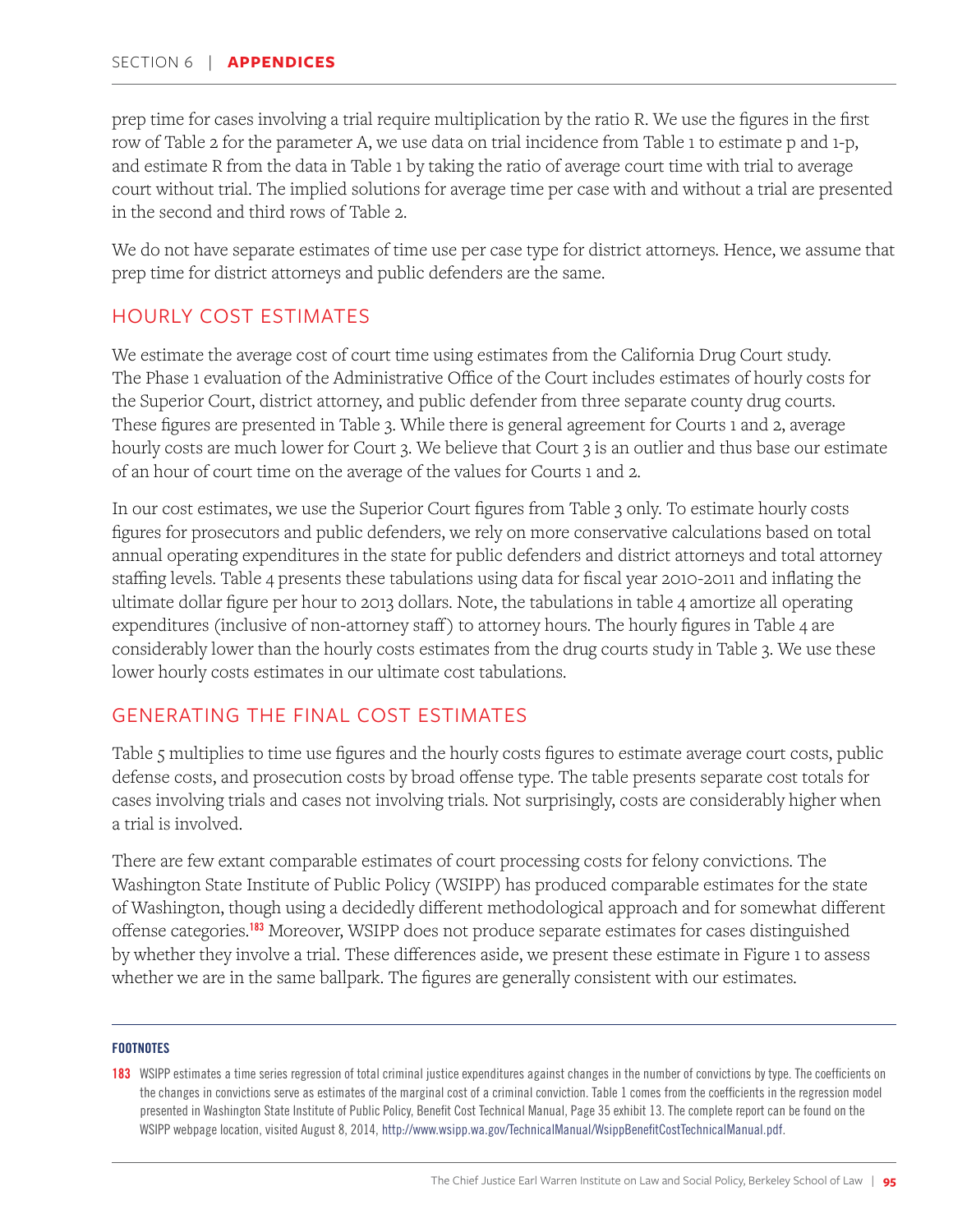|                              | <b>Homicide</b>                             | <b>Felony against</b><br>person          | <b>Property</b> | <b>Drug</b> | <b>Other felony</b> | Class A & C | Class B & D    | <b>Infractions</b> |
|------------------------------|---------------------------------------------|------------------------------------------|-----------------|-------------|---------------------|-------------|----------------|--------------------|
| <b>EVENT OCCURRENCE RATE</b> |                                             |                                          |                 |             |                     |             |                |                    |
| <b>Pre-trial</b>             | 100%                                        | 100%                                     | 100%            | 100%        | 100%                | 100%        | 81%            | 27%                |
| <b>Trial</b>                 | 50%                                         | 6%                                       | 3%              | 2%          | 3%                  | 3%          | 0.5%           | 4%                 |
| <b>Post-trial</b>            | 20%                                         | 20%                                      | 20%             | 50%         | 20%                 | 10%         | 10%            | 0.5%               |
| <b>TIME IN MINUTES</b>       |                                             |                                          |                 |             |                     |             |                |                    |
| <b>Pre-trial</b>             | 713                                         | 159                                      | 74              | 82          | 153                 | 18          | $\mathfrak{Z}$ | $\overline{2}$     |
| <b>Trial</b>                 | 3,000                                       | 1,829                                    | 684             | 902         | 1,440               | 720         | 360            | 13                 |
| <b>Post-trial</b>            | 186                                         | 70                                       | 45              | 76          | 97                  | 30          | 3              | 0.52               |
|                              |                                             | AVERAGE TIME WITH GIVEN OCCURRENCE RATES |                 |             |                     |             |                |                    |
| <b>Total</b>                 | 2,250                                       | 283                                      | 104             | 138         | 216                 | 43          | 5              | $\mathbf{1}$       |
|                              | <b>AVERAGE TIME FOR CASES WITHOUT TRIAL</b> |                                          |                 |             |                     |             |                |                    |
| <b>Total</b>                 | 713                                         | 159                                      | 74              | 82          | 153                 | 18          | 2.43           | $\mathbf{1}$       |
|                              | AVERAGE TIME FOR CASES THAT GO TO TRIAL     |                                          |                 |             |                     |             |                |                    |
| <b>Total</b>                 | 3,899                                       | 2,058                                    | 803             | 1,060       | 1,690               | 768         | 366            | 15.5               |

# Table 1: Estimates of Court Time for Criminal Cases from the 2002 California Judicial Workload Assessment<sup>184</sup>

#### FOOTNOTES

184 Data come from Table 6-15 (page 110) from National Center for State Courts (2002), *California Judicial Workload Assessment Final Report.*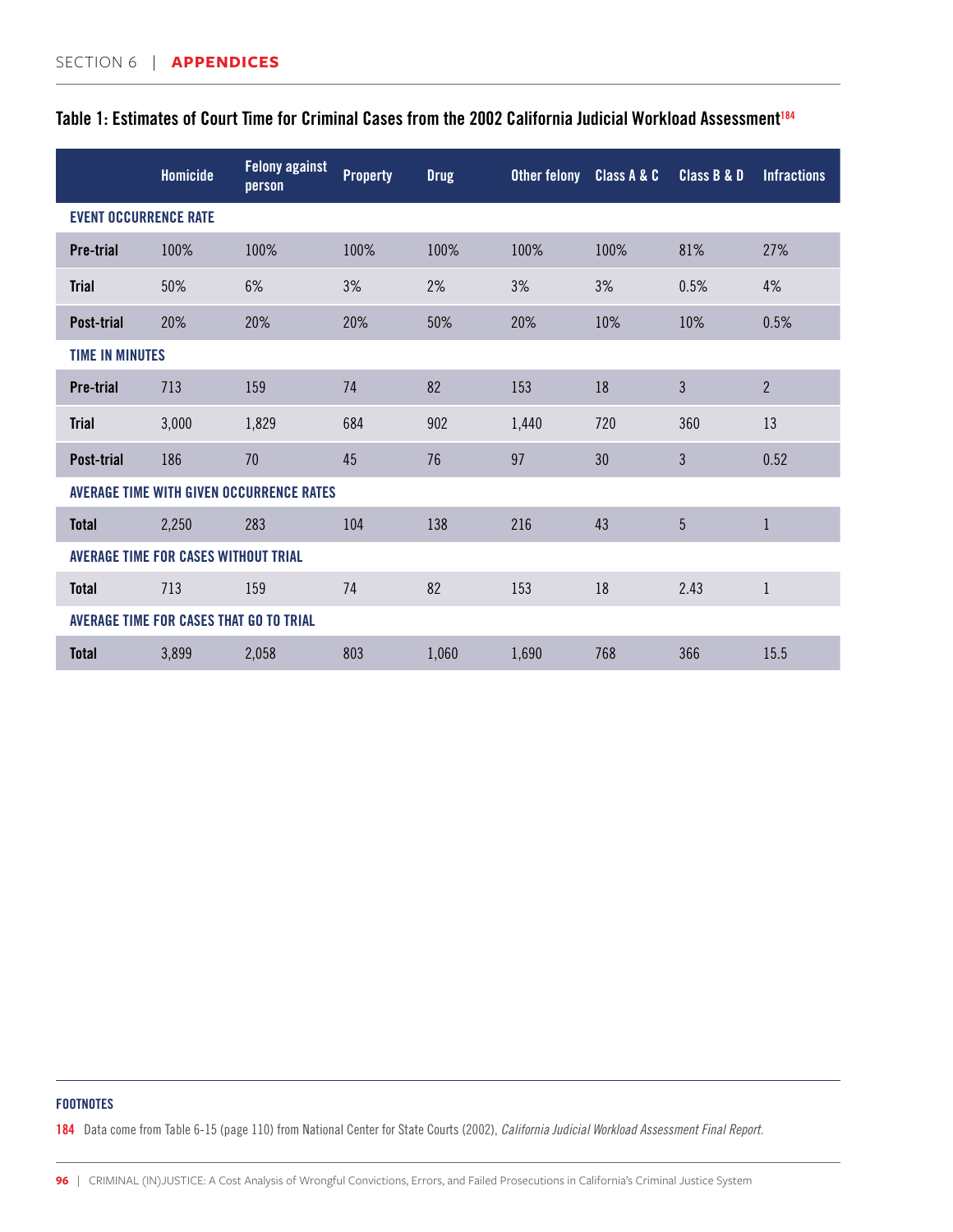|                 | <b>Homicide</b> | <b>Felony against person</b> Property |       | <b>Drug</b> | <b>Other</b> |
|-----------------|-----------------|---------------------------------------|-------|-------------|--------------|
| Average         | 250             | 40                                    | 10    | 10          | 10           |
| <b>No Trial</b> | 93.68           | 27.34                                 | 8.53  | 8.95        | 8.53         |
| <b>Trial</b>    | 406.31          | 243.01                                | 57.56 | 60.21       | 57.63        |

| Table 2: Times Per Case for Public Defender and (by Assumption) District Attorney |  |  |  |
|-----------------------------------------------------------------------------------|--|--|--|
|-----------------------------------------------------------------------------------|--|--|--|

Average hours taken from the San Francisco Public Defender's Office Caseload/Workload Analysis (2013), Page 4, which in turn cites a report by the San Francisco Controller entitled: Public Defender Project: Final Felony and Misdemeanor Caseload Standards (Controller's Office, May 21, 2003) for the hours estimates used above. Using the trial incidence from Table 1, we assume that differences in prep time for cases involving trials and cases with no trials for public defenders and district attorneys is proportional to the differences in court time list in Table 1. To be specific, let R be the ratio of court time for a case involving a trial to a comparable case (in terms of offense) not involving trial. Let X be the prep time for the public defender when there is no trial. Let p be the proportion of cases of this type that go to trial, and let A be the average amount of prep time for these cases. The average prep time can be expressed as  $A = pRX + (1-p)X$ . Solving for X gives  $X = A/(pR + 1 - p)$ . With a solution for X (prep time for cases not involving a trial) prep time for cases involving a trial require multiplication by the ratio R.

# Table 3: Estimated Costs Per Session Hour in Drug Courts for Three Courts Evaluated in Phase 1 of the California Drug Court Cost Assessment (2001 Dollars)185

|                          | Court 1    | Court 2    | Court 3  |
|--------------------------|------------|------------|----------|
| <b>Superior Court</b>    | \$1,043.64 | \$1,048.80 | \$146.02 |
| <b>District Attorney</b> | \$355.14   | \$199.40   | \$227.70 |
| <b>Public Defender</b>   | \$315      | \$631.07   | \$110.95 |

#### **FOOTNOTES**

185 Figures come from Appendix F of Administrative Office of the Courts Judicial Council of California (2003), *California Drug Courts: A Methodology for Determining Costs and Avoided Costs, Phase 1: Building the Methodology.*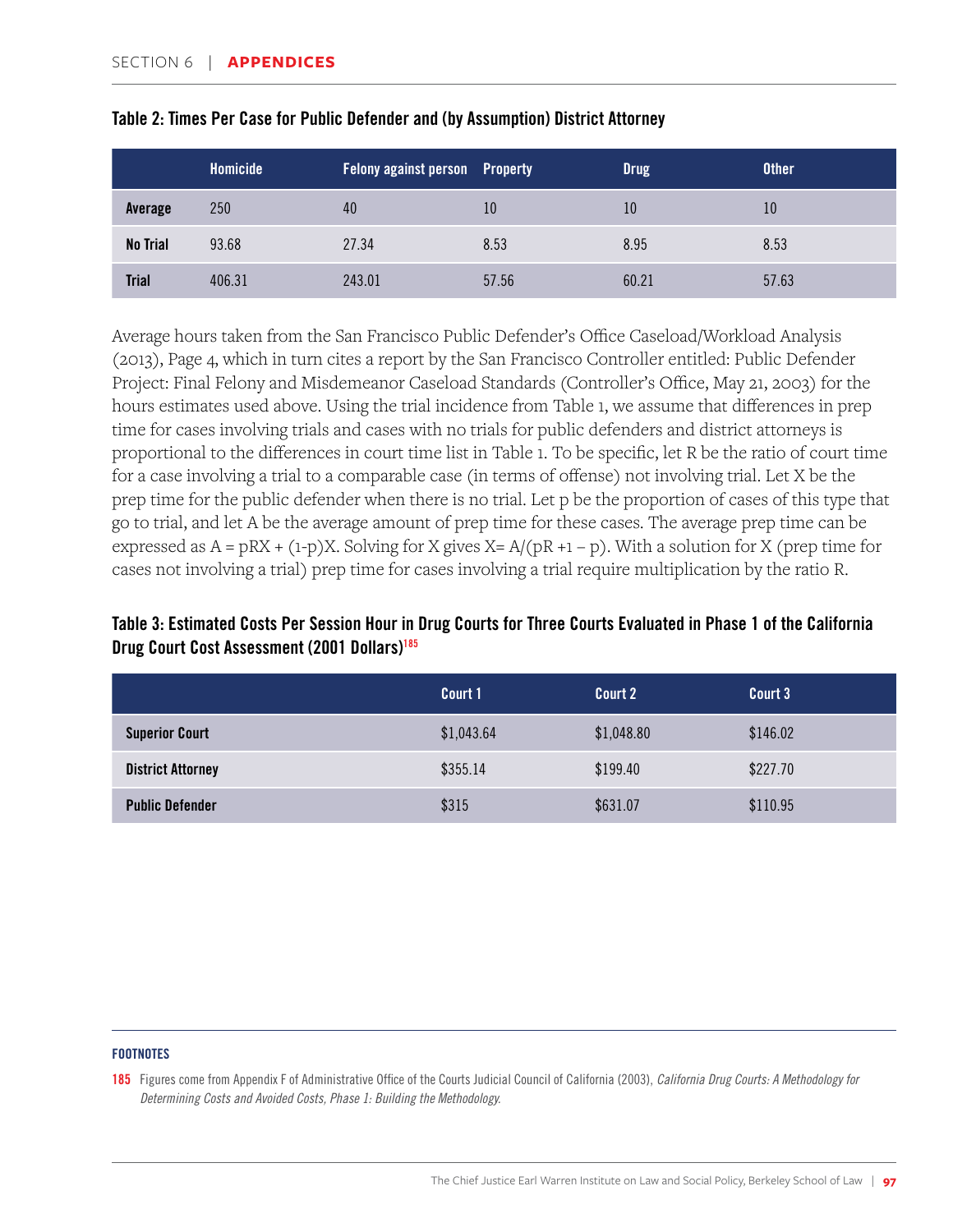|                           | <b>Attorney Total 2010</b> | <b>Operating Expenditures,</b><br><b>FY10-11</b> | <b>Expenditures per hour</b><br>assuming 2000 hours<br>per year | <b>Expenditures inflated to</b><br>2013. |
|---------------------------|----------------------------|--------------------------------------------------|-----------------------------------------------------------------|------------------------------------------|
| <b>Public Defenders</b>   | 3.990                      | 1,352,982,518                                    | 169                                                             | 176                                      |
| <b>District Attorneys</b> | 2.496                      | 730,869,200                                      | 146                                                             | 152                                      |

## Table 4: Tabulating Per Hour Expenditures for District Attorneys and Public Defenders from Operating Expenditures<sup>186</sup>

Table 5: Estimates of Court, Prosecution, and Public Defense Costs for Criminal Trials Based on Time Use Estimates and Cost Estimates Presented in Tables 1 through 3 (costs expressed in 2013 dollars)<sup>187</sup>

|                      | Homicide  | <b>Felony against person</b> | <b>Property</b> | <b>Drug</b> | <b>Other</b> |
|----------------------|-----------|------------------------------|-----------------|-------------|--------------|
| <b>AVERAGE COSTS</b> |           |                              |                 |             |              |
| Court                | \$51,644  | \$6,489                      | \$2,376         | \$3,168     | \$4,948      |
| <b>Public Def.</b>   | \$38,000  | \$6,080                      | \$1,520         | \$1,520     | \$1,520      |
| <b>Prosecution</b>   | \$44,000  | \$7,040                      | \$1,760         | \$1,760     | \$1,760      |
| <b>Total</b>         | \$133,644 | \$19,609                     | \$5,656         | \$6,448     | \$8,228      |
| <b>WITHOUT TRIAL</b> |           |                              |                 |             |              |
| Court                | \$16,364  | \$3,649                      | \$1,698         | \$1,882     | \$3,511      |
| <b>Public Def.</b>   | \$14,240  | \$4,110                      | \$1,296         | \$1,364     | \$1,296      |
| <b>Prosecution</b>   | \$16,489  | \$4,759                      | \$1,501         | \$1,580     | \$1,501      |
| <b>Total</b>         | \$47,093  | \$12,519                     | \$4,496         | \$4,826     | \$6,308      |
| <b>WITH TRIAL</b>    |           |                              |                 |             |              |
| Court                | \$89,485  | \$47,233                     | \$18,430        | \$24,328    | \$38,787     |
| <b>Public Def.</b>   | \$61,760  | \$36,939                     | \$8,748         | \$9,152     | \$8,761      |
| <b>Prosecution</b>   | \$71,511  | \$42,771                     | \$10,130        | \$10,598    | \$1,501      |
| <b>Total</b>         | \$222,757 | \$126,943                    | \$37,307        | \$44,078    | \$57,693     |

#### **FOOTNOTES**

186 Personnel totals come from the California Office of the Attorney General "Table 9: Criminal Justice Full Time Personnel by Type of Agency and Full Time Classification," http://oag.ca.gov/crime/cjsc-stats/2010/table9 accessed on June 13, 2014. Total expenditures come from the State Controller's Office Division of Accounting and Reporting Local Government Reporting System. Totals in the table represent the sums for each variable across all 58 counties.

187 Hourly rates and time per case for public defenders and prosecutors come from the figures in Tables 2 and 4. Hourly court expenditures are based on the average hourly figures for courts 1 and 2 presented in Table 3 from the Drug Court Evaluation study. All hourly figures are converted into 2013 dollars.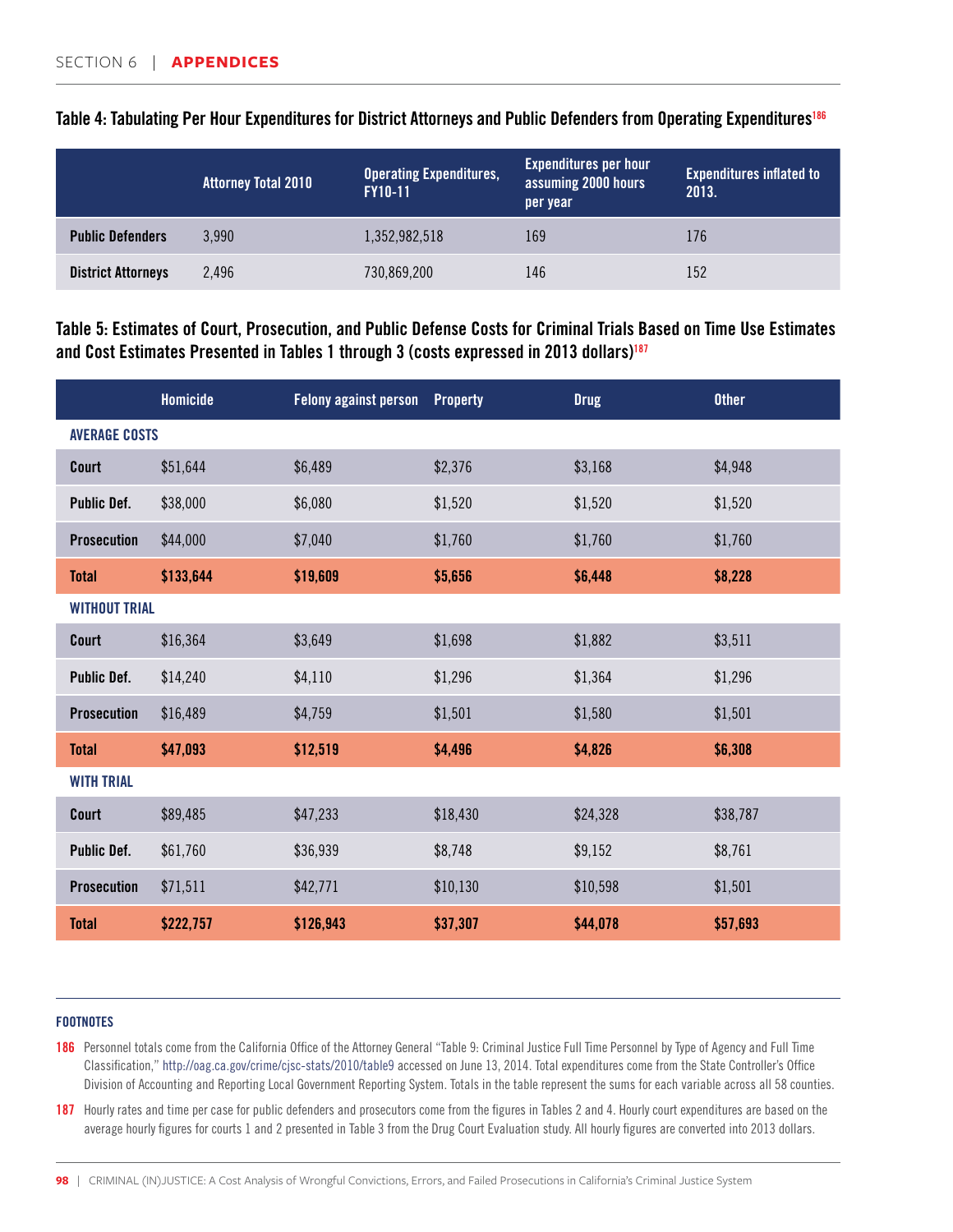\$0



Homicide Sexual Assault Robbery Assault Non-violent

# Figure 1: Estimated Marginal Court and Prosecution Costs Per Conviction for Washington State in 2013 Dollars from the Washington State Institute of Public Policy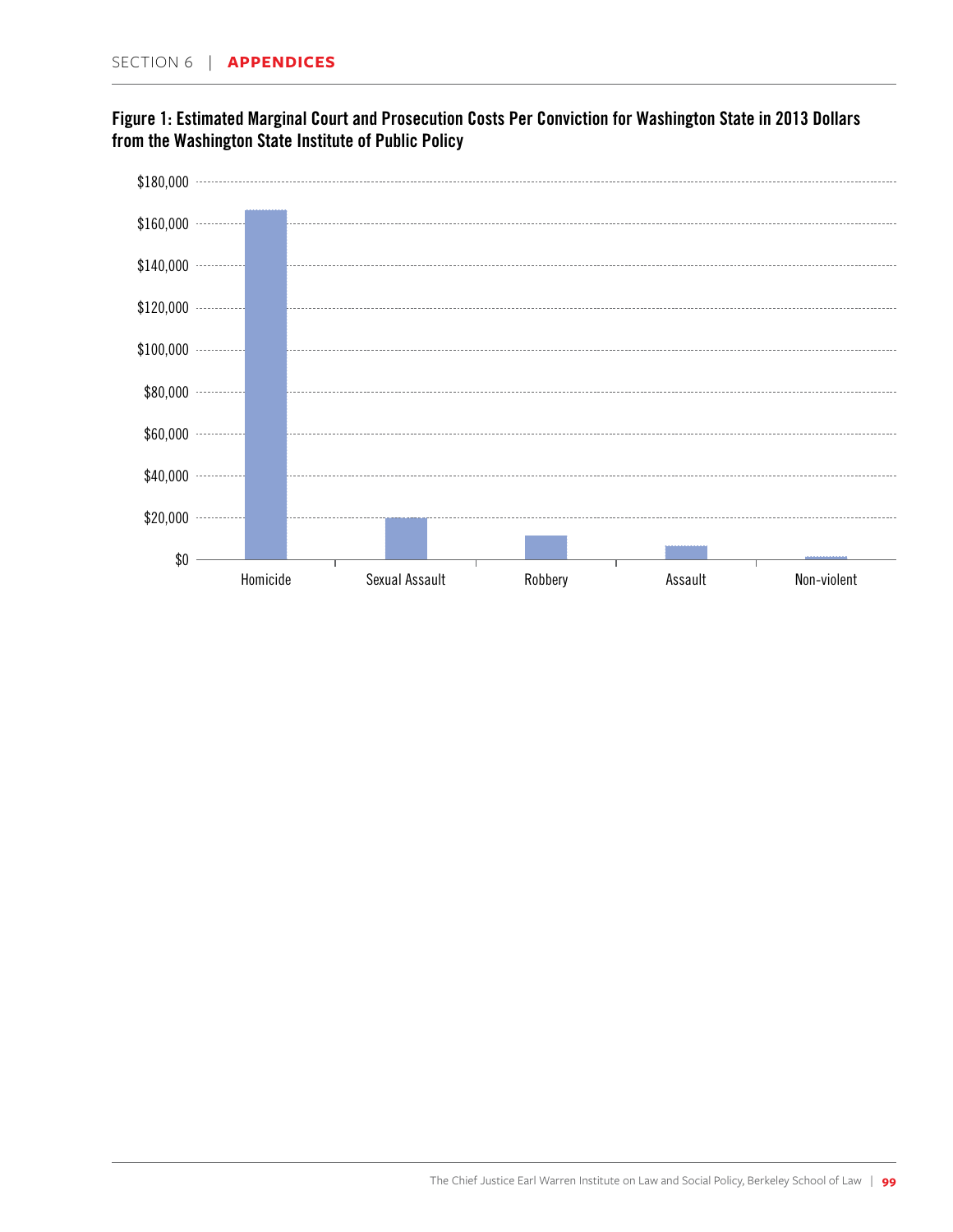# **APPENDIX D – Lack of Access to County Court Records in California**

Data collection for this report was severely hampered by a lack of access to public court records in California, as well as inconsistency between counties regarding what could be provided.

Only a few counties in California have online records systems that can be accessed by the public. At the time of this report's case collection process, for example, only Riverside and Napa Counties had complete online records systems that were searchable and that contained pdfs of court documents. Orange County maintained an online database detailing basic case information only, and San Bernardino County was the only Southern California county to provide free access to their online dockets, although not all dockets were available online. Yolo County has begun digitizing its more recent case files and other counties have made some progress at using technology to make records more available to the public.<sup>188</sup> Five of the counties visited, two in northern California (Napa and Yolo), and three in southern California (Los Angeles, San Diego and Orange), had files available through an imaged database that could be accessed through onsite kiosks.

In virtually every other county, accessing the public files required an in-person visit to the courthouse and an in-person written request for the file, followed by a delay before the file could be located. In Southern California counties the delay was generally a few days to a week or two, but in many Northern California counties, particularly the smaller ones, the delay was up to three weeks. Moreover, six out of the thirty-five Northern California counties that were visited required a fee from \$10-15 to produce each case file or volume; the others did not charge a fee.

San Joaquin County has an online form that can be used to request court files, which avoids multiple visits to the courthouse.<sup>189</sup> San Diego is also building to an electronic court file system. Although not all courthouses have implemented the system, collecting records from the downtown San Diego Courthouse was a seamless experience. Physical files and records were delivered within minutes of the request, imaged files could be printed on site at a kiosk, and files generally were complete and in order.

- 188 Other counties that leveraged technology to their advantage by making (somewhat) detailed dockets available via internet or other electronic court record system included San Bernardino, San Diego, Fresno, Solano, Kern, Butte, Shasta, Humboldt, Marin, San Mateo, Sonoma and Sacramento. Although Los Angeles provided access to imaged case files from computer terminals in the County Hall of Records, a substantial number of the imaged case files were missing or could not be located, and those that were available often had missing documents. Out of the 550 requested case files in Northern California, only 12 were missing.
- 189 In Los Angeles County, out of the thirteen different courthouses, only one permitted a file request over the phone. The others either required an in-person request or did not answer the phone. Only two of the courthouses had a separate records counter. At the other courthouses, requests had to be made to clerks who also handle general matters.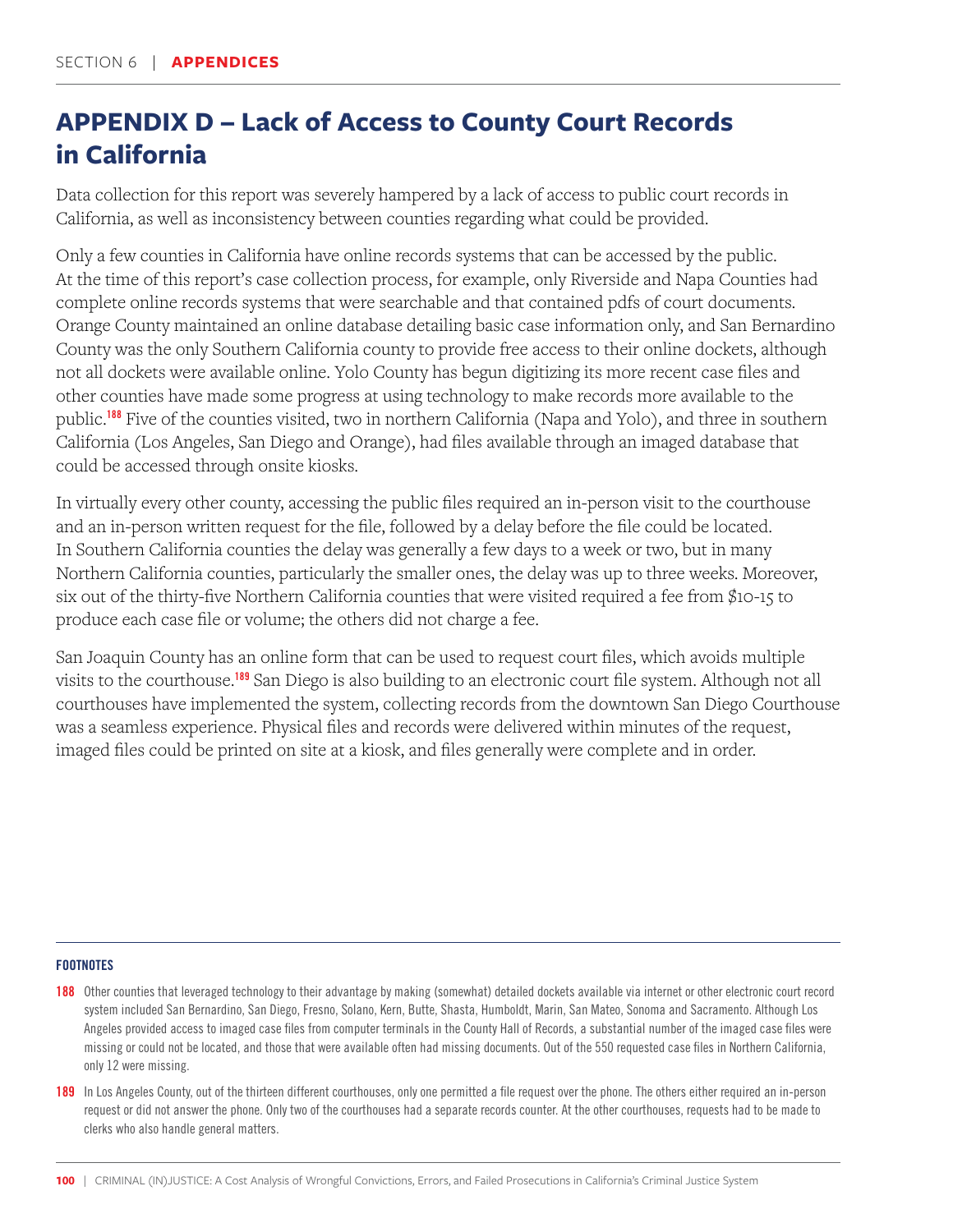Counties had inconsistent policies regarding which documents were inappropriate for public view. One court clerk prohibited the viewing of the Abstract of Judgment on the ground that it was confidential; all others made the Abstract available. Many courthouses also initially prohibited the use of a handheld scanner, including courthouses in Los Angeles County where the presiding judge has expressly permitted such scanners. One court supervisor in a Southern California county stated that using a scanner was akin to "stealing" the \$.50 per page copying fee from the court, and refused to allow it. A small minority of Northern California counties prohibited the scanner.

More troubling inconsistencies arose regarding confidentiality. In some counties, court clerks took steps to omit or blot out the names of witnesses before making the public file available. In others, however, case files were inappropriately released with un-redacted juror names, photos of child victims, and witness information.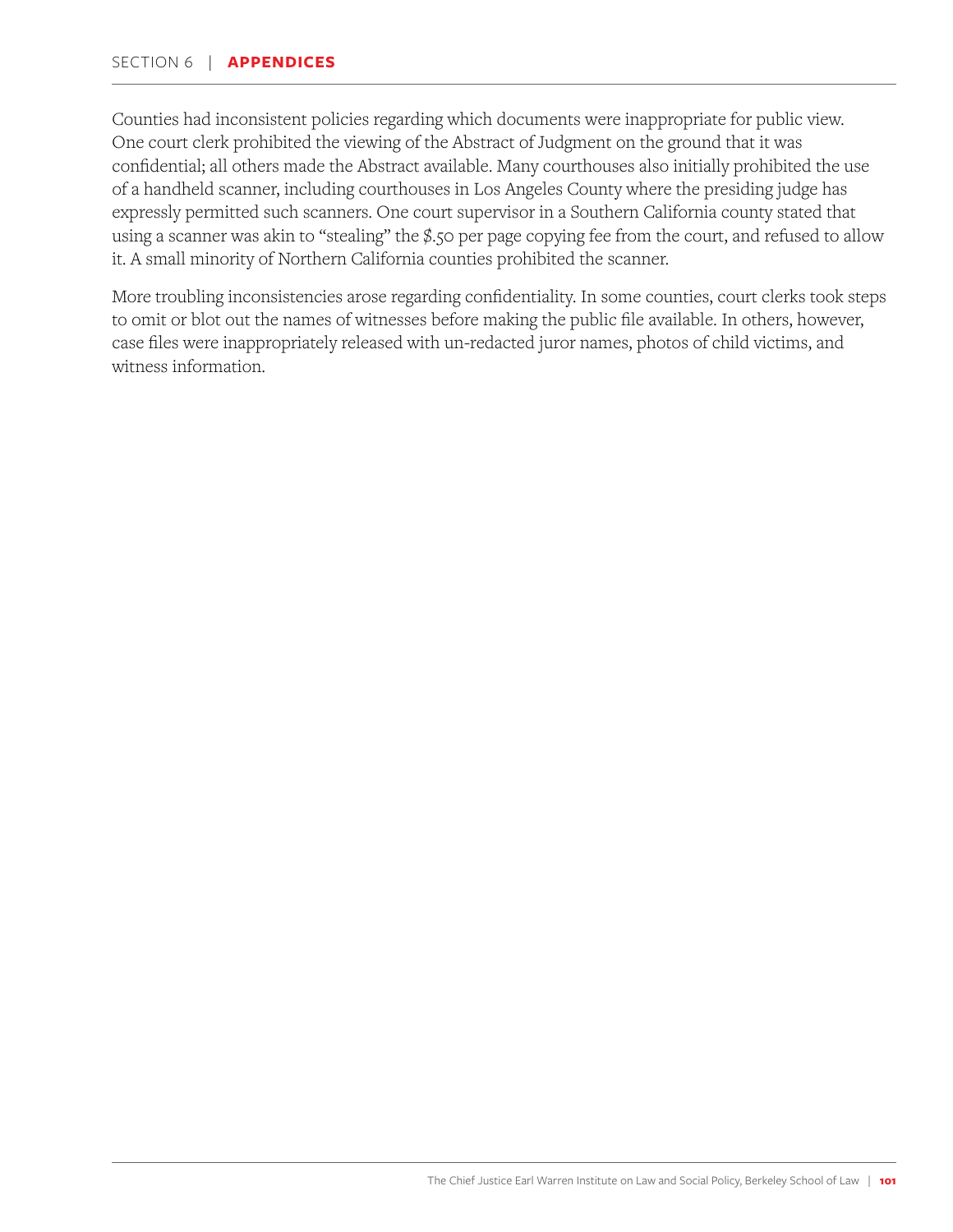# **APPENDIX E – Coding: All Errors Identified in Cases Reviewed for this Report**

**Note:** For most of the analysis in the main body of this report, we consolidated our 41 specific reversal ground types into 8 broader categories. The categories and their component ground types are as follows:

| <b>Error Definition</b>                                        | <b>Number of</b><br><b>Confirmed Errors</b> | <b>Number of Alleged</b><br><b>Errors the Court</b><br><b>Declined to Decide</b> | <b>Number of Alleged</b><br><b>Errors the Court</b><br><b>Rejected</b> |
|----------------------------------------------------------------|---------------------------------------------|----------------------------------------------------------------------------------|------------------------------------------------------------------------|
| <b>Grand Total</b>                                             | 756                                         | 119                                                                              | 107                                                                    |
| <b>4th Amendment Violations</b>                                | 146                                         | $\overline{2}$                                                                   | $\pmb{0}$                                                              |
| 4th Amendment search/seizure                                   | 146                                         | $\overline{2}$                                                                   | $\mathbf{1}$                                                           |
| <b>Failure of Prosecutorial Discretion</b>                     | 117                                         | 6                                                                                | $\mathbf 0$                                                            |
| Defendant's conduct doesn't meet legal definition of the crime | 16                                          | 1                                                                                | $\mathbf{1}$                                                           |
| Double Jeopardy                                                | 8                                           | $\mathbf{1}$                                                                     | $\mathbf{1}$                                                           |
| Insufficient evidence                                          | 82                                          | 4                                                                                | 12                                                                     |
| Statute of limitation                                          | 11                                          | 0                                                                                | $\pmb{0}$                                                              |
| <b>IAC</b>                                                     | 81                                          | 18                                                                               | $\mathbf 0$                                                            |
| 4th Amendment search/seizure                                   | 5                                           | $\boldsymbol{0}$                                                                 | $\pmb{0}$                                                              |
| 5th Amendment confession/Miranda violation                     | $\overline{2}$                              | 0                                                                                | 0                                                                      |
| Defendant's conduct doesn't meet legal definition of the crime | $\overline{2}$                              | $\theta$                                                                         | $\mathbf 0$                                                            |
| <b>DNA</b>                                                     | $\mathbf{1}$                                | 0                                                                                | $\boldsymbol{0}$                                                       |
| Erroneous admission or exclusion of evidence                   | 8                                           | 3                                                                                | 1                                                                      |
| Eyewitness recanted his/her testimony                          | $\overline{2}$                              | 0                                                                                | $\boldsymbol{0}$                                                       |
| Eyewitness was unreliable or was lying                         | $\mathbf{1}$                                | $\bf{0}$                                                                         | $\mathbf 0$                                                            |
| Failure to adequately represent                                | 39                                          | 11                                                                               | 8                                                                      |
| Improper jury instructions                                     | 3                                           | $\overline{c}$                                                                   | $\boldsymbol{0}$                                                       |
| Insufficient evidence                                          | 4                                           | 0                                                                                | $\bf{0}$                                                               |
| Lab error/individual or group mishandling of physical evidence | $\mathbf{1}$                                | 0                                                                                | 0                                                                      |
| Mistaken eyewitness ID (honest mistake)                        | 3                                           | 0                                                                                | $\pmb{0}$                                                              |
| Other grounds                                                  | $\overline{5}$                              | $\mathbf{1}$                                                                     | $\mathbf 1$                                                            |
| Police eyewitness ID practices were inadequate                 | $\overline{2}$                              | 0                                                                                | $\pmb{0}$                                                              |
| <b>Prosecutorial Misconduct</b>                                | $\mathbf{2}$                                | 1                                                                                | $\bf{0}$                                                               |
| Ineffective defense counsel                                    | $1\,$                                       | 0                                                                                | $\pmb{0}$                                                              |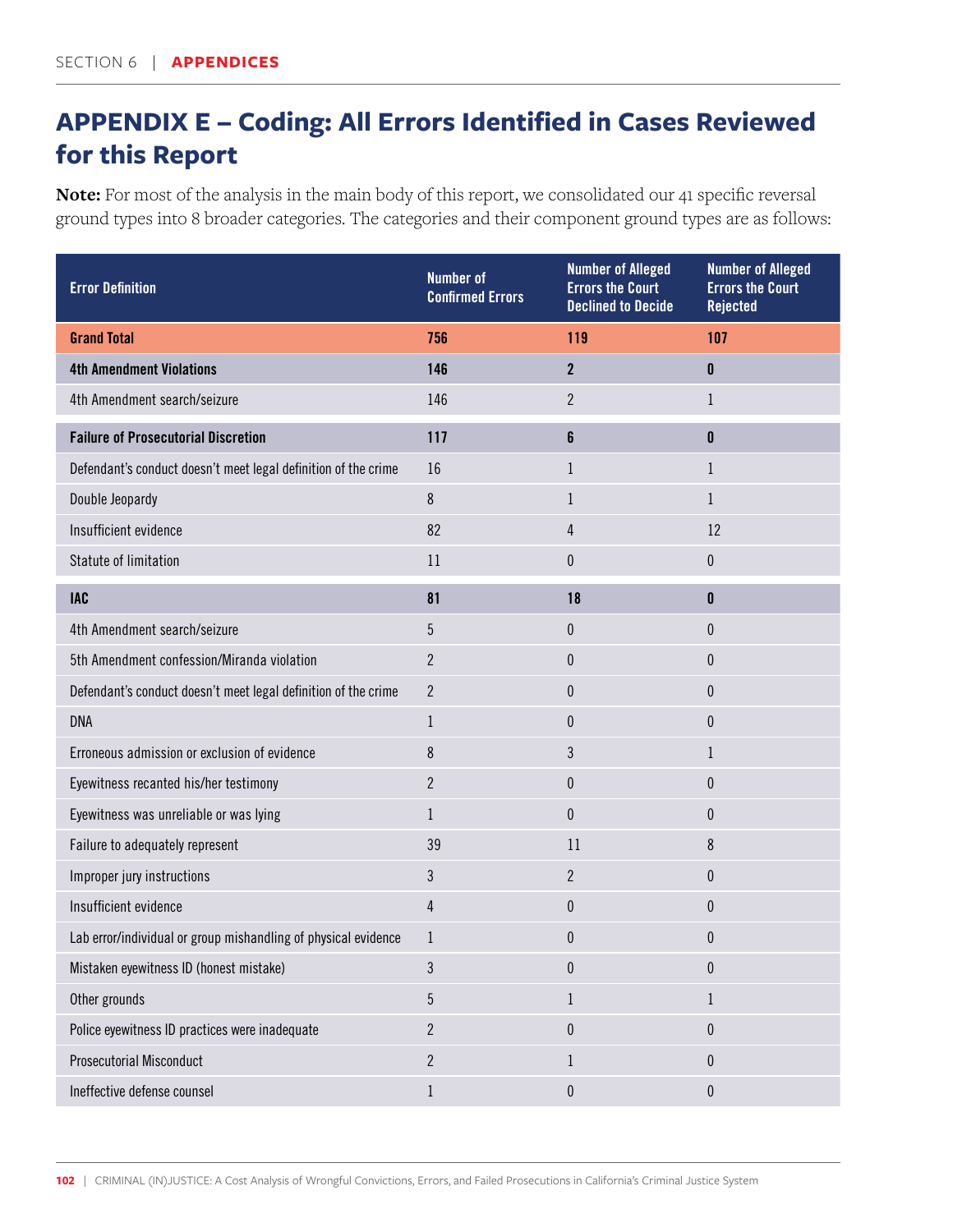| Inadequate Police Practices Before Trial                                   | 35             | 4                | $\mathbf{0}$     |
|----------------------------------------------------------------------------|----------------|------------------|------------------|
| 5th Amendment confession/Miranda violation                                 | 8              | 1                | $\overline{5}$   |
| <b>New Evidence</b>                                                        | 24             | $\overline{2}$   | $\boldsymbol{0}$ |
| Other police practices were inadequate                                     | 3              | $\mathbf{1}$     | $\pmb{0}$        |
| <b>Judicial Mistake During Trial</b>                                       | 164            | 45               | $\mathbf{0}$     |
| 6th Amendment                                                              | 21             | 3                | $\overline{7}$   |
| Erroneous admission or exclusion of evidence                               | 50             | 13               | 13               |
| Improper jury instructions                                                 | 76             | 20               | 11               |
| Juror Misconduct                                                           | 16             | $\overline{2}$   | 5                |
| <b>Sentencing Error</b>                                                    | $\mathbf{1}$   | $\overline{7}$   | $\overline{2}$   |
| <b>Other</b>                                                               | 59             | 28               | $\mathbf 0$      |
| Unspecified error <sup>190</sup>                                           | $\overline{2}$ | 5                | $\pmb{0}$        |
| <b>Other</b>                                                               | 37             | 23               | 27               |
| Retroactive change or clarification in the law subsequent<br>to conviction | 16             | $\bf{0}$         | $\pmb{0}$        |
| Unknown                                                                    | $\overline{4}$ | $\boldsymbol{0}$ | $\pmb{0}$        |
| <b>Problems With Eyewitness Identification</b>                             | 44             | $\mathbf{3}$     | $\mathbf{0}$     |
| Eyewitness recanted his/her testimony                                      | 18             | $\boldsymbol{0}$ | $\boldsymbol{0}$ |
| Eyewitness was unreliable or was lying                                     | 16             | $\overline{2}$   | 1                |
| Mistaken eyewitness ID (honest mistake)                                    | 5              | $\boldsymbol{0}$ | $\boldsymbol{0}$ |
| Police eyewitness ID practices were inadequate                             | 5              | $\mathbf{1}$     | $\boldsymbol{0}$ |
| <b>Prosecutorial Misconduct</b>                                            | 86             | 13               | 0                |
| <b>Brady violation</b>                                                     | 45             | 5                | $\overline{5}$   |
| <b>Prosecutorial Misconduct</b>                                            | 41             | $\,8\,$          | $\overline{5}$   |
| <b>Unreliable or Untruthful Official Testimony</b>                         | 24             | $\pmb{0}$        | $\mathbf 0$      |
| Officer testimony was unreliable or untruthful                             | 17             | $\boldsymbol{0}$ | $\pmb{0}$        |
| Snitch/confidential informant was unreliable or was lying                  | $\overline{7}$ | $\pmb{0}$        | 1                |

#### FOOTNOTES

190 In the final stages of quality control, it was discovered that the grounds for reversal (i.e., the type of error) in two cases had been entered with incorrect or unclear coding. The total database cost attributed to these two individuals for incarceration, trials, appeals, prosecution, defense, and settlement is reflected in this report. However, for those calculations which are broken down by type of error, the cost of these two individuals has not been included.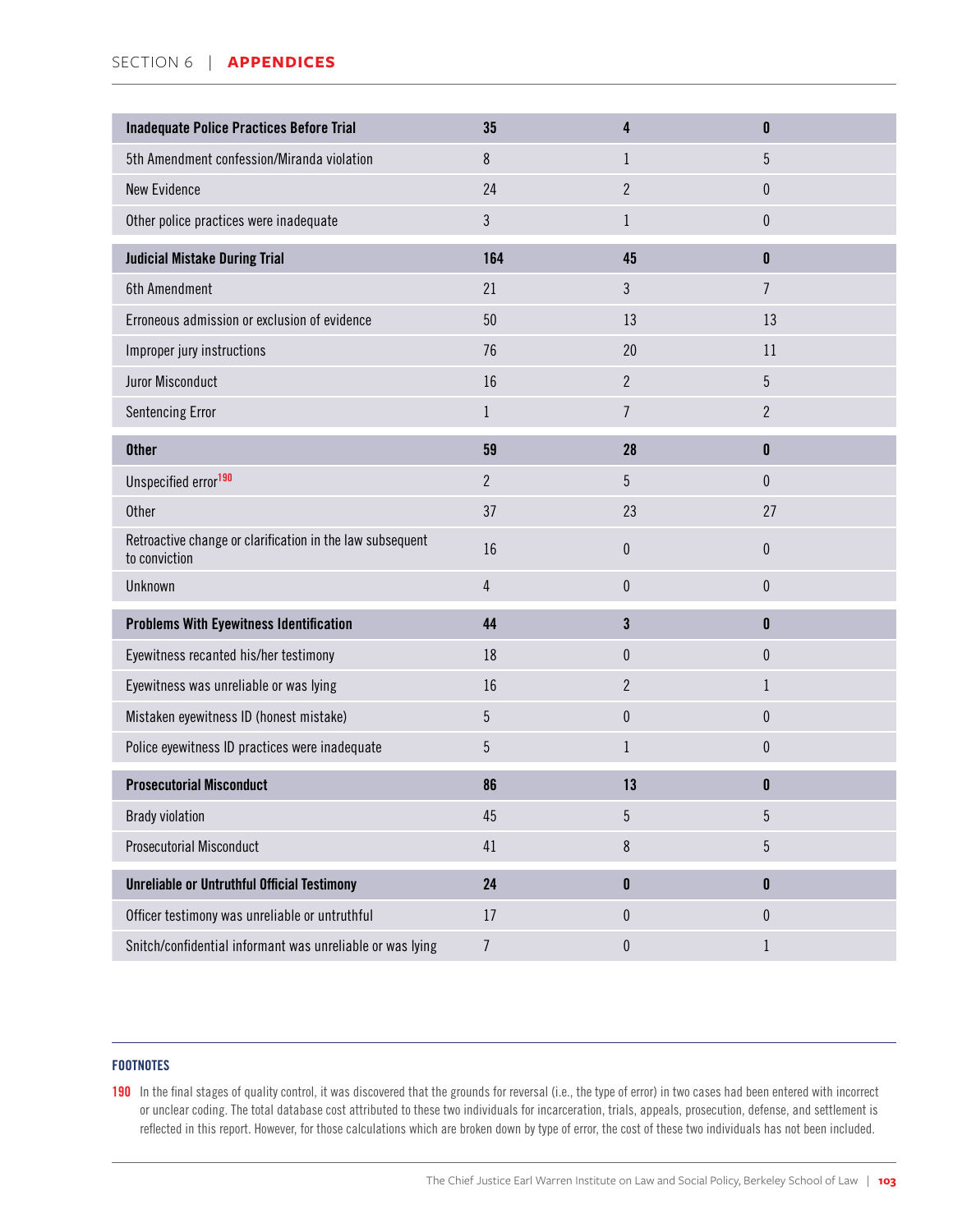# **APPENDIX F – Total Cost By Type of Error, All Errors**

This report calculates the cost of the catalogued errors, according to the eight error categories used throughout the report. This appendix assigns cost to all of the errors coded for in the sample, without combining them into the eight categories.

| <b>Error Type</b>                                                       | Sum of Total Cost <sup>191</sup> |
|-------------------------------------------------------------------------|----------------------------------|
| <b>Grand Total</b>                                                      | \$221,601,730.19                 |
| <b>Brady violation</b>                                                  | \$44,221,687.04                  |
| <b>New Evidence</b>                                                     | \$19,132,785.76                  |
| Eyewitness was unreliable or was lying                                  | \$17,294,773.28                  |
| IAC - Failure to adequately represent                                   | \$15,401,844.95                  |
| Improper jury instructions                                              | \$12,568,521.16                  |
| Fourth Amendment search/seizure                                         | \$11,969,856.66                  |
| Insufficient evidence                                                   | \$11,911,741.43                  |
| Erroneous admission or exclusion of evidence                            | \$11,354,014.66                  |
| Officer testimony was unreliable or untruthful                          | \$9,361,344.13                   |
| <b>Prosecutorial Misconduct</b>                                         | \$8,884,509.41                   |
| Eyewitness recanted his/her testimony                                   | \$8,597,709.29                   |
| Snitch/confidential informant was unreliable or was lying               | \$5,419,612.85                   |
| IAC - Mistaken eyewitness ID (honest mistake)                           | \$5,323,264.65                   |
| <b>Juror Misconduct</b>                                                 | \$4,410,436.79                   |
| Double Jeopardy                                                         | \$3,709,087.82                   |
| Police eyewitness ID practices were inadequate                          | \$3,707,046.08                   |
| <b>Sixth Amendment</b>                                                  | \$3,617,975.30                   |
| Retroactive change or clarification in the law subsequent to conviction | \$2,656,725.16                   |
| <b>Statute of limitations</b>                                           | \$1,905,946.97                   |
| Defendant's conduct doesn't meet legal definition of the crime          | \$1,837,075.92                   |
| Mistaken eyewitness ID (honest mistake)                                 | \$1,824,067.00                   |
| Other police practices were inadequate                                  | \$1,379,813.41                   |
| Fifth Amendment confession/Miranda violation                            | \$1,216,520.69                   |
| IAC - Erroneous admission or exclusion of evidence                      | \$1,130,789.12                   |

#### **FOOTNOTES**

191 The associated cost is the total calculated cost of incarceration, attorneys, trial courts, VCGCB payments, and settlements, adjusted for inflation to 2013 dollars.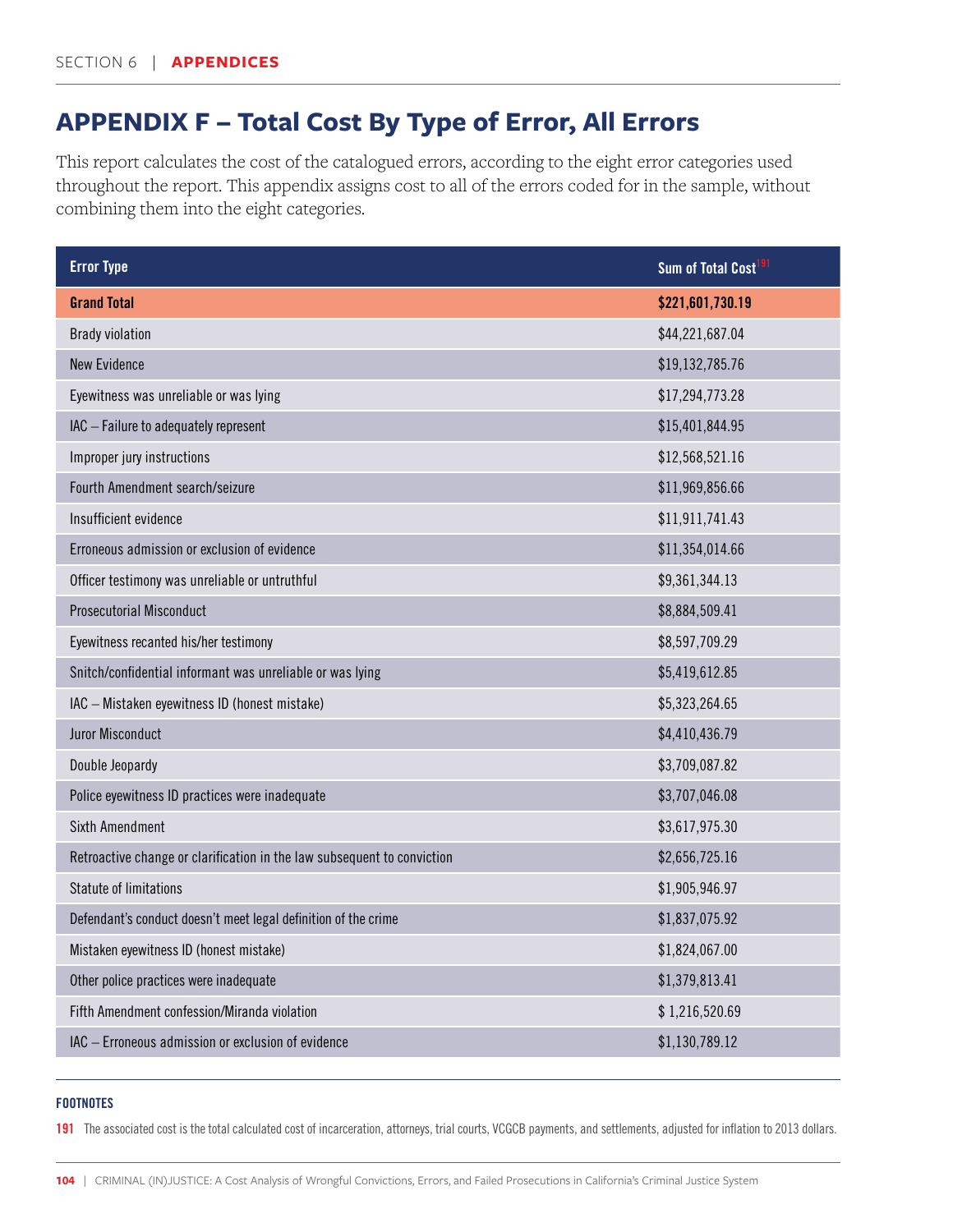#### SECTION 6 | **APPENDICES**

| Unknown                                                              | \$1,083,230.63  |
|----------------------------------------------------------------------|-----------------|
| IAC - Eyewitness was unreliable or was lying                         | \$791,511.67    |
| IAC - Fourth Amendment search/seizure                                | \$650,064.50    |
| IAC - Failure to adequately represent                                | \$15,401,844.95 |
| IAC - Lab error/individual or group mishandling of physical evidence | \$592,318.66    |
| IAC - Other grounds                                                  | \$563,613.61    |
| Ineffective defense counsel                                          | \$412,384.56    |
| IAC - Police eyewitness ID practices were inadequate                 | \$356,203.40    |
| IAC - Fifth Amendment confession/Miranda violation                   | \$255,058.30    |
| IAC - Eyewitness recanted his/her testimony                          | \$248,701.10    |
| $IAC - DNA$                                                          | \$225,466.23    |
| IAC - Improper jury instructions                                     | \$219,905.10    |
| IAC - Prosecutorial Misconduct                                       | \$171,924.44    |
| IAC - Defendant's conduct doesn't meet legal definition of the crime | \$119,843.35    |
| Unspecified error <sup>192</sup>                                     | \$113,740.95    |
| IAC - Insufficient evidence                                          | \$94,581.85     |
| Sixth Amendment                                                      | \$3,617,975.30  |
| <b>Sentencing Error</b>                                              | \$22,837.38     |

#### FOOTNOTES

192 In the final stages of quality control, it was discovered that the grounds for reversal (i.e., the type of error) in two cases had been entered with incorrect or unclear coding. The total database cost attributed to these two individuals for incarceration, trials, appeals, prosecution, defense, and settlement is reflected in this report. However, for those calculations which are broken down by type of error, the cost of these two individuals has not been included.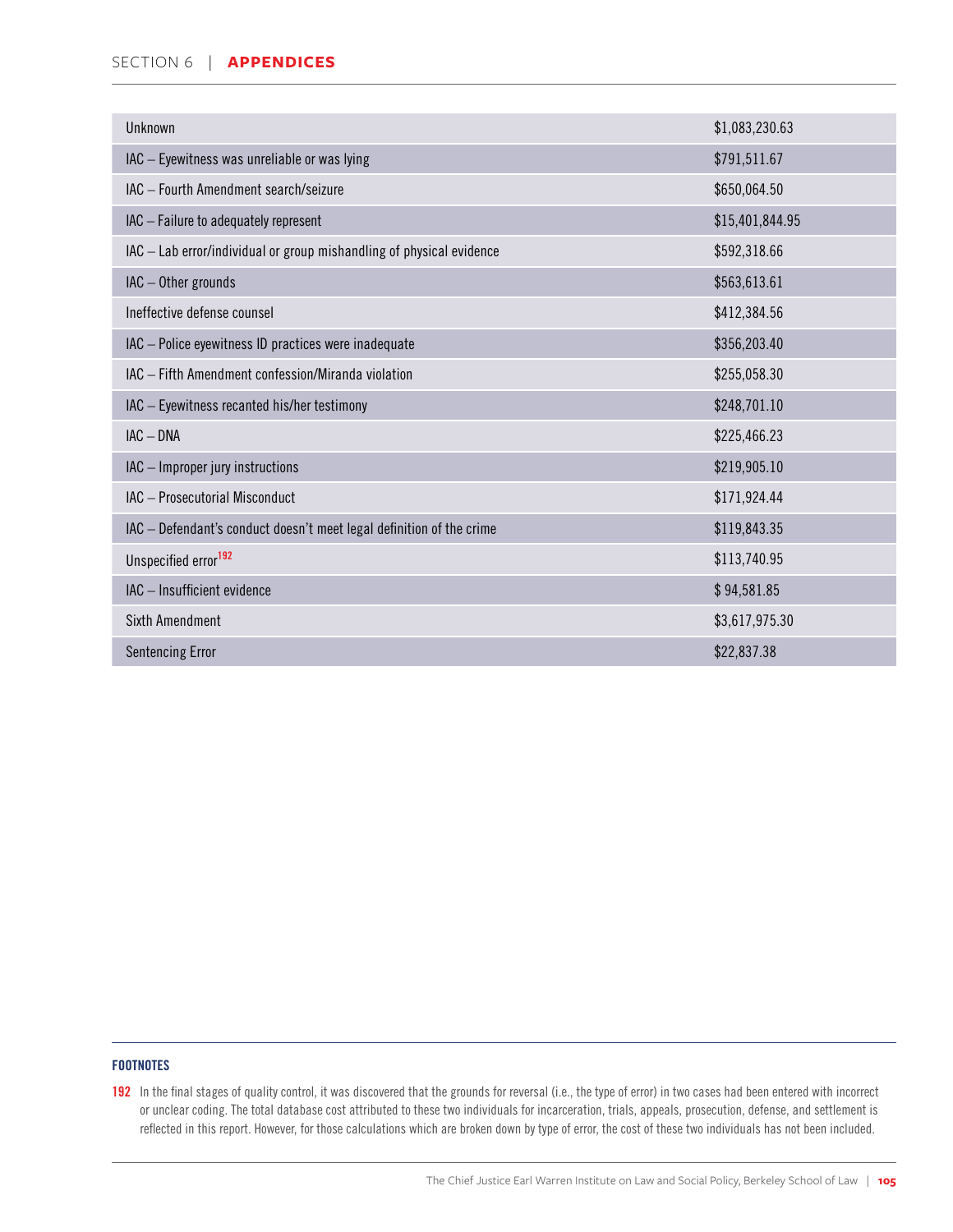# **APPENDIX G – Public Records Act Request for Settlements**

In April, 2013, we sent a request under the California Public Records Act, codified as California Government Code §§ 6250 et seq., seeking information about payments made by each county and 13 large cities in California related to claims of malicious or inappropriate arrest, charging, or prosecution. The request was intended to include payments made to settle one or more claims, as well as payments ordered at the conclusion of litigation. Although many and perhaps most such settlements include language expressly denying liability or inappropriate activity on the part of the county or city, the fact of payment on a claim, even where liability is strictly disclaimed in writing, suggests a potential for inappropriate action by law enforcement or the prosecution that should be subject to examination.

A limitation of our dataset is that it is dependent on the coding and recordkeeping of either the cities or counties that responded to our Public Records Act request, or their third party risk management providers. For example, many of the respondents to our request had a definition of "wrongful arrest" that did not differentiate between cases of inaccurate arrest (i.e., "I was arrested for a crime I did not commit") and cases involving the use of excessive force during an arrest (i.e., "I am not contesting the validity of my arrest, but I should not have been arrested in the manner that I was arrested.") Our request sought information related to settlements based on claims of inaccurate arrest, prosecution, or conviction, but not based on excessive force, assault and battery, or other similar "manner of arrest" cases. In some instances we were able to exclude "manner of arrest" claims based on other information provided by the respondent, but in practice, this was as much an art as a science, in part based on the complexities of specific cases and in part based on the lack of data and lack of standardization of formats and supporting information among the counties and cities. Thus, our numbers are not a precisely accurate accounting of costs arising from inaccurate arrests or prosecutions, but rather reflect a general estimate.

The costs of these wrongful arrests and prosecutions were further divided, where possible, into the costs of direct settlement and the costs arising from outside counsel or others outside the county or city paid to help defend against the lawsuit. Many counties did not provide amounts paid to outside legal counsel, either because they did not use outside counsel in the disputes or because data management limitations prevented them from tracking or reporting such external costs.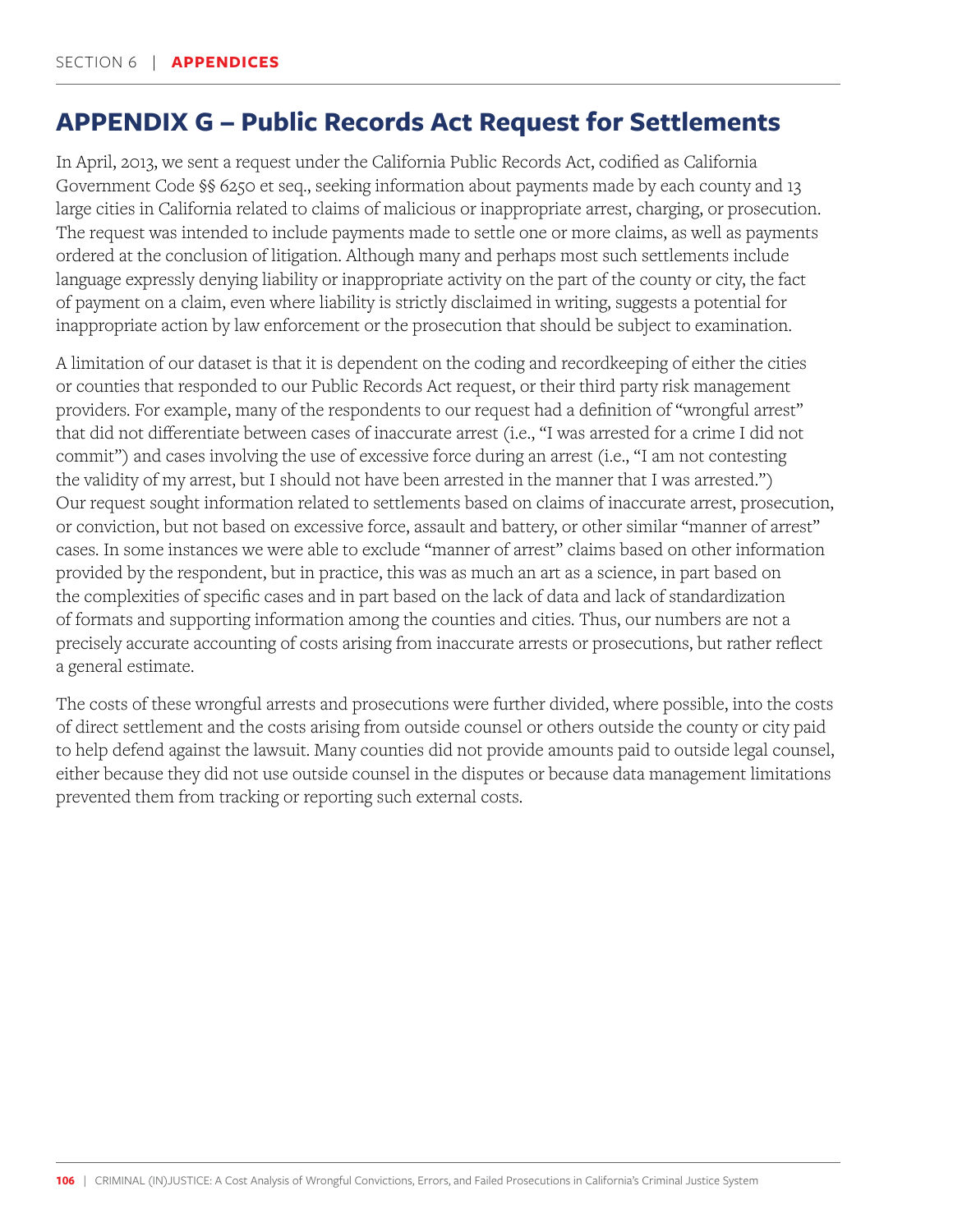## SECTION 6 | **APPENDICES**

| <b>Location</b>            | <b>Population</b> | <b>Number</b><br>of Cases | \$\$ Paid Out | \$ \$ in<br><b>Settlements</b> | \$\$ in Outside<br><b>Legal Fees</b> | <b>Notes</b>                                                                                                                                                                                                      |
|----------------------------|-------------------|---------------------------|---------------|--------------------------------|--------------------------------------|-------------------------------------------------------------------------------------------------------------------------------------------------------------------------------------------------------------------|
| <b>Alameda County</b>      | 1,510,000         | 17                        | \$2,409,000   | \$1,405,000                    | \$1,004,000                          |                                                                                                                                                                                                                   |
| <b>Alpine County</b>       | 1,200             | $\mathbf{1}$              | \$0           | \$0                            | \$0                                  |                                                                                                                                                                                                                   |
| <b>Amador County</b>       | 38,100            | 0                         | \$0           | \$0                            | \$0                                  | No documents responsive<br>to request                                                                                                                                                                             |
| <b>City of Anaheim</b>     | 336,000           | 11                        | \$99,000      | \$99,000                       | \$0                                  |                                                                                                                                                                                                                   |
| <b>City of Bakersfield</b> | 347,000           | 11                        | \$43,000      | \$43,000                       | \$0                                  |                                                                                                                                                                                                                   |
| <b>Butte County</b>        | 220,000           | $\overline{4}$            | \$25,000      | \$25,000                       | \$0                                  |                                                                                                                                                                                                                   |
| <b>Calaveras County</b>    | 45,600            | $\overline{2}$            | \$31,000      | \$31,000                       | \$0                                  |                                                                                                                                                                                                                   |
| <b>City of Chula Vista</b> | 244,000           | 8                         | \$85,000      | \$20,000                       | \$65,000                             |                                                                                                                                                                                                                   |
| <b>Colusa County</b>       | 21,400            | 0                         | \$0           | \$0                            | \$0                                  | No documents responsive<br>to request                                                                                                                                                                             |
| <b>Contra Costa County</b> | 1,050,000         | 20                        | \$176,000     | \$176,000                      | \$0                                  |                                                                                                                                                                                                                   |
| <b>Del Norte County</b>    | 28,600            | 0                         | \$0           | \$0                            | \$0                                  | No documents responsive<br>to request                                                                                                                                                                             |
| <b>El Dorado County</b>    | 182,000           | 21                        | \$570,000     | \$352,000                      | \$218,000                            |                                                                                                                                                                                                                   |
| <b>Fresno City</b>         | 509,000           | 0                         | \$0           | \$0                            | \$0                                  | "Does not keep records in a<br>format that would enable [it]<br>to to provide the documents<br>requested without locating<br>and examining every individual<br>claim and lawsuit filed since<br>January 1, 1989." |
| <b>Fresno County</b>       | 930,000           | 22                        | \$3,380,000   | \$2,339,000                    | \$1,041,000                          |                                                                                                                                                                                                                   |
| <b>Glen County</b>         | 28,000            | 0                         | \$0           | \$0                            | \$0                                  | "Does not possess and<br>does not retain documents<br>requested and therefore cannot<br>provide the documents."                                                                                                   |
| <b>Humboldt County</b>     | 135,000           | 9                         | \$152,000     | \$73,000                       | \$79,000                             |                                                                                                                                                                                                                   |
| <b>Imperial County</b>     | 175,000           | $\pmb{0}$                 | \$0           | \$0                            | \$0                                  | Failed to respond to Public<br><b>Records Request</b>                                                                                                                                                             |
| <b>Inyo County</b>         | 19,000            | $\pmb{0}$                 | \$0           | \$0                            | \$0                                  | No documents responsive<br>to request                                                                                                                                                                             |
| <b>Kern County</b>         | 840,000           | 75                        | \$12,855,000  | \$12,120,000                   | \$735,000                            |                                                                                                                                                                                                                   |
| <b>Kings County</b>        | 153,000           | $\bf{0}$                  | \$0           | \$0                            | \$0                                  |                                                                                                                                                                                                                   |
| <b>Lake County</b>         | 65,000            | $\overline{2}$            | \$277,000     | \$174,000                      | \$103,000                            |                                                                                                                                                                                                                   |
| <b>Lassen County</b>       | 35,000            | $\bf{0}$                  | \$0           | \$0                            | \$0                                  | "Does not maintain the files<br>in a manner which would<br>allow electronic access to the<br>documents requested."                                                                                                |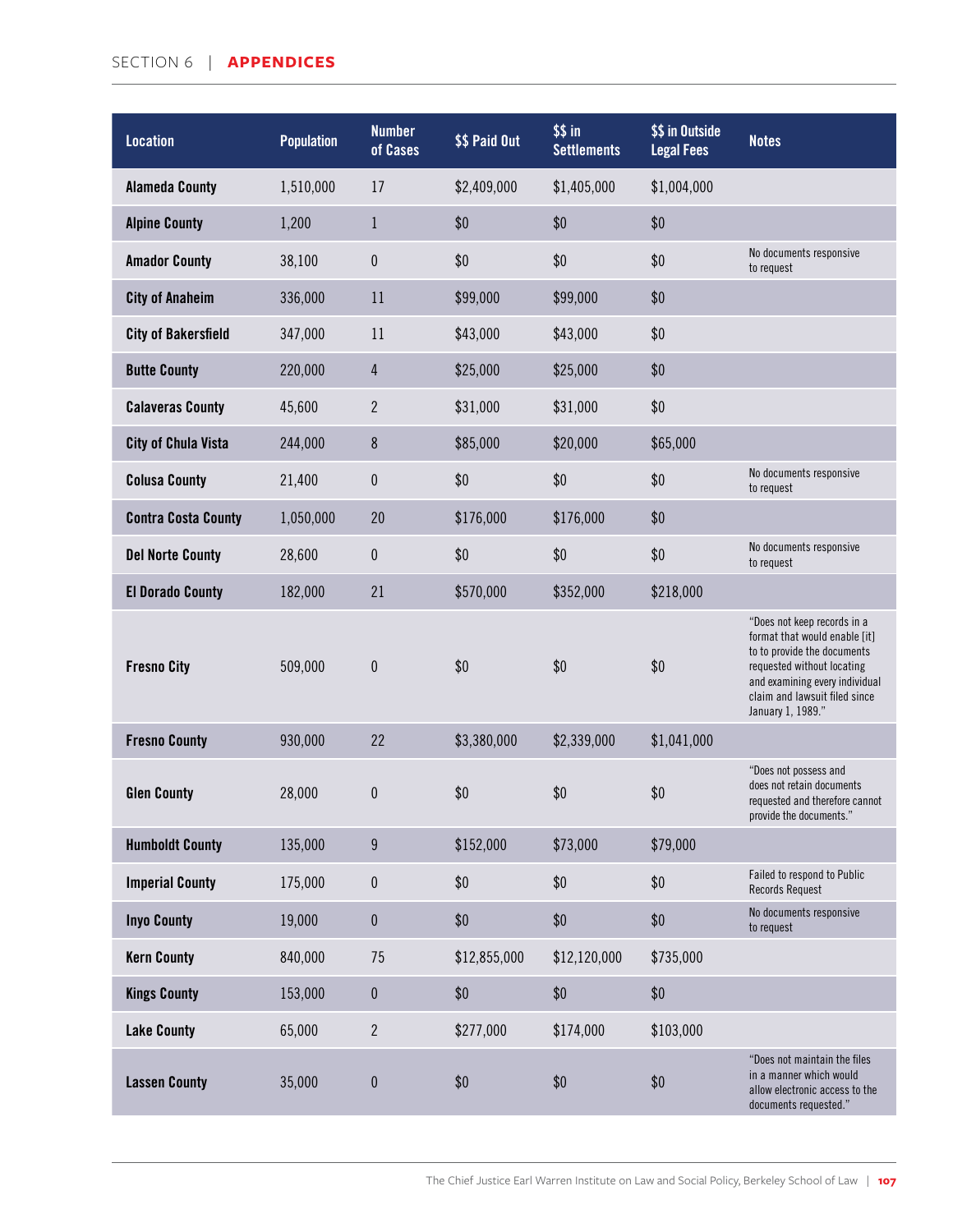## SECTION 6 | **APPENDICES**

| <b>City of Long Beach</b>                  | 462,000    | 21             | \$8,472,000  | \$8,472,000  | \$0         |                                                       |
|--------------------------------------------|------------|----------------|--------------|--------------|-------------|-------------------------------------------------------|
| <b>Los Angeles City</b>                    | 3,793,000  | 370            | \$93,264,000 | \$93,264,000 | \$0         | Includes Rampart Scandal-<br>200 people, \$78,192,000 |
| <b>Los Angeles County</b>                  | 10,018,000 | 99             | \$29,477,000 | \$23,372,000 | \$6,105,000 |                                                       |
| <b>Madera County</b>                       | 151,000    | $\mathfrak{Z}$ | \$580,000    | \$81,000     | \$499,000   |                                                       |
| <b>Marin County</b>                        | 252,000    | 3              | \$1,066,000  | \$886,000    | \$180,000   |                                                       |
| <b>Mariposa County</b>                     | 18,000     | $\pmb{0}$      | \$0          | \$0          | \$0         | No documents responsive<br>to request                 |
| <b>Mendocino County</b>                    | 88,000     | 4              | \$65,000     | \$62,000     | \$3,000     |                                                       |
| <b>Merced County</b>                       | 256,000    | 23             | \$445,000    | \$383,000    | \$62,000    |                                                       |
| <b>Modoc County</b>                        | 10,000     | 0              | \$0          | \$0          | \$0         | Failed to respond to Public<br><b>Records Request</b> |
| <b>Mono County</b>                         | 14,000     | 20             | \$0          | \$0          | \$0         | No documents responsive<br>to request                 |
| <b>Monterey County</b>                     | 416,000    | 6              | \$8,000      | \$8,000      | \$0         | No documents responsive<br>to request                 |
| <b>Napa County</b>                         | 136,000    | $9\phantom{.}$ | \$367,000    | \$289,000    | \$78,000    |                                                       |
| <b>Nevada County</b>                       | 99,000     | 3              | \$2,000      | \$2,000      | \$0         |                                                       |
| <b>City of Oakland</b>                     | 391,000    | 364            | \$49,466,000 | \$49,466,000 | \$0         | Includes Rider Scandal -<br>119 people, \$10,900,000  |
| <b>Orange County</b>                       | 3,010,000  | 49             | \$2,163,000  | \$1,546,000  | \$617,000   |                                                       |
| <b>Placer County</b>                       | 348,000    | 14             | \$357,000    | \$189,000    | \$168,000   |                                                       |
| <b>Plumas County</b>                       | 20,000     | $\pmb{0}$      | \$0          | \$0          | \$0         | No documents responsive<br>to request                 |
| <b>City of Riverside</b>                   | 304,000    | $\pmb{0}$      | \$0          | \$0          | \$0         | Failed to respond to Public<br><b>Records Request</b> |
| <b>Riverside County</b>                    | 2,190,000  | 67             | \$5,328,000  | \$5,328,000  | \$0         |                                                       |
| <b>Sacramento City</b>                     | 2,527      | 39             | \$482,000    | \$482,000    | \$0         |                                                       |
| <b>Sacramento County</b>                   | 1,419,000  | 193            | \$7,747,000  | \$4,441,000  | \$3,306,000 |                                                       |
| <b>San Benito County</b>                   | 55,000     | 12             | \$667,000    | \$502,000    | \$165,000   |                                                       |
| <b>City of San Bernardino</b>              | 210,000    | 15             | \$3,079,000  | \$2,376,000  | \$703,000   |                                                       |
| <b>San Bernardino County</b>               | 2,035,000  | 126            | \$5,325,000  | \$5,325,000  | \$0         |                                                       |
| <b>San Diego City</b>                      | 1,323,000  | 51             | \$3,386,000  | \$3,386,000  | \$0         |                                                       |
| <b>San Diego County</b>                    | 3,095,000  | 83             | \$7,004,000  | \$7,004,000  | \$0         |                                                       |
| <b>City and County of</b><br>San Francisco | 805,000    | 97             | \$12,643,000 | \$12,643,000 | \$0         |                                                       |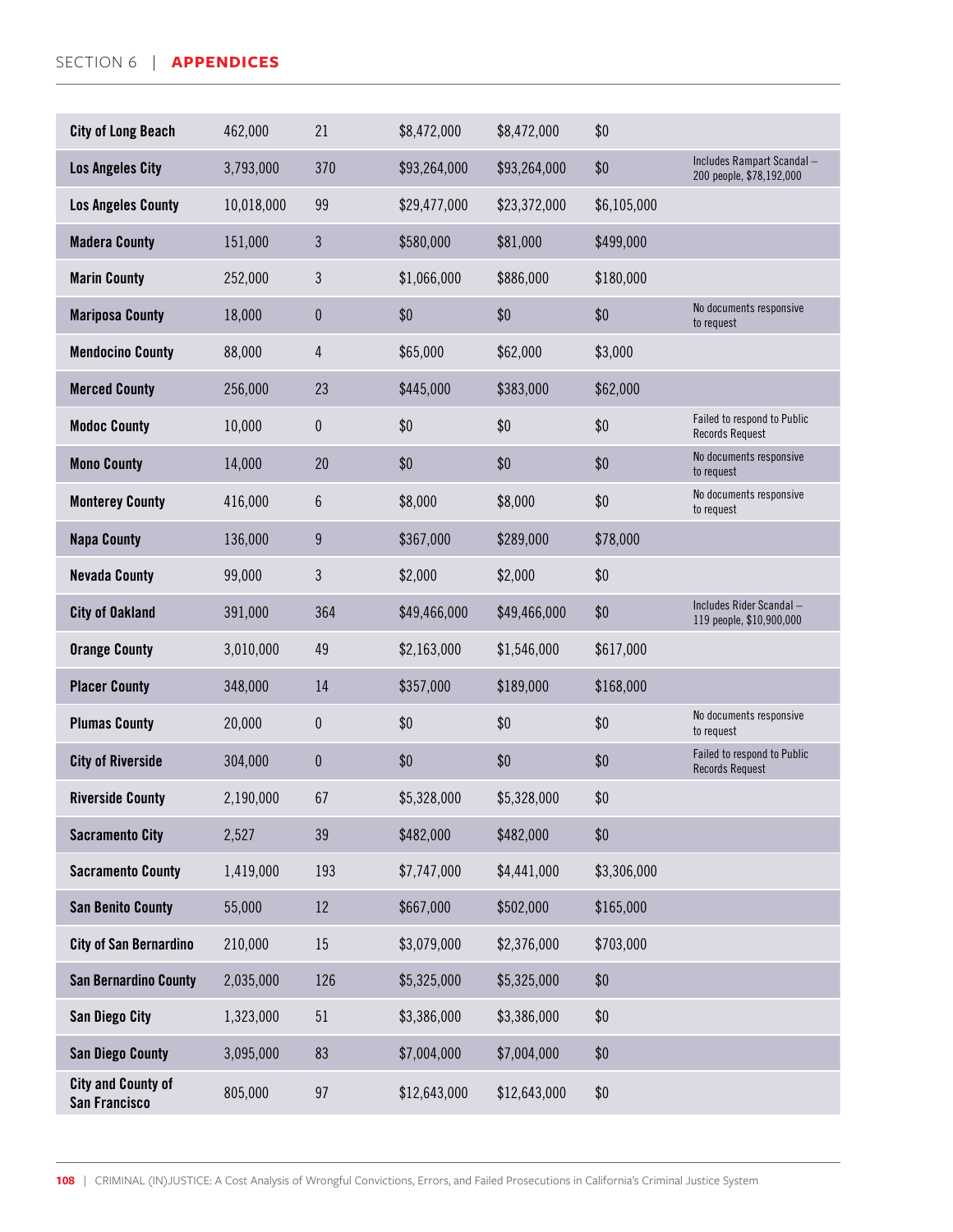| <b>San Joaquin County</b>     | 685,000   | 8              | \$477,000     | \$375,000     | \$102,000    |                                                       |
|-------------------------------|-----------|----------------|---------------|---------------|--------------|-------------------------------------------------------|
| <b>City of San Jose</b>       | 946,000   | 58             | \$1,454,000   | \$1,454,000   | \$0          |                                                       |
| <b>San Luis Obispo County</b> | 270,000   | 23             | \$925,000     | \$549,000     | \$376,000    |                                                       |
| <b>San Mateo County</b>       | 718,000   | 22             | \$838,000     | \$838,000     | \$0          |                                                       |
| <b>Santa Barbara County</b>   | 424,000   | 29             | \$1,421,000   | \$1,405,000   | \$16,000     |                                                       |
| <b>Santa Clara County</b>     | 1,782,000 | 102            | \$6,262,000   | \$4,440,000   | \$1,822,000  |                                                       |
| <b>Santa Cruz County</b>      | 262,000   | $\overline{2}$ | \$\$65,000    | \$65,000      | \$0          |                                                       |
| <b>Shasta County</b>          | 177,000   | 23             | \$0           | \$0           | \$0          | No documents responsive<br>to request                 |
| <b>Sierra County</b>          | 3,000     | $\bf{0}$       | \$0           | \$0           | \$0          | No documents responsive<br>to request                 |
| <b>Siskiyou County</b>        | 45,000    | 20             | \$0           | \$0           | \$0          | Failed to respond to Public<br><b>Records Request</b> |
| <b>Solano County</b>          | 413,000   | 19             | \$843,000     | \$530,000     | \$313,000    |                                                       |
| <b>Sonoma County</b>          | 484,000   | 17             | \$80,000      | \$80,000      | \$0          |                                                       |
| <b>Stanislaus County</b>      | 514,000   | $\mathbf{1}$   | \$7,000       | \$7,000       | \$0          |                                                       |
| <b>City of Stockton</b>       | 292,000   | 45             | \$1,500,000   | \$1,500,000   | \$0          | Includes Rider Scandal-<br>119 people, \$10,900,000   |
| <b>Sutter County</b>          | 95,000    | $\mathbf{1}$   | \$118,000     | \$11,000      | \$107,000    |                                                       |
| <b>Tehama County</b>          | 63,000    | 13             | \$704,000     | \$324,000     | \$380,000    |                                                       |
| <b>Trinity County</b>         | 14,000    | $\mathbf{1}$   | \$3,000       | \$2,000       | \$1,000      |                                                       |
| <b>Tulare County</b>          | 442,000   | $\overline{I}$ | \$110,000     | \$103,000     | \$7,000      |                                                       |
| <b>Tuolumne County</b>        | 55,000    | $\mathfrak{Z}$ | \$134,000     | \$134,000     | \$0          |                                                       |
| <b>Ventura County</b>         | 823,000   | 146            | \$1,595,000   | \$420,000     | \$1,175,000  |                                                       |
| <b>Yolo County</b>            | 201,000   | $\pmb{0}$      | \$0           | \$0           | \$0          | Failed to respond to Public<br>Records Request        |
| <b>Yuba County</b>            | 72,000    | 12             | \$0           | \$0           | \$0          | No documents responsive<br>to request                 |
| <b>Total</b>                  | 44        | 2,351          | \$268,031,000 | \$248,601,000 | \$19,430,000 |                                                       |